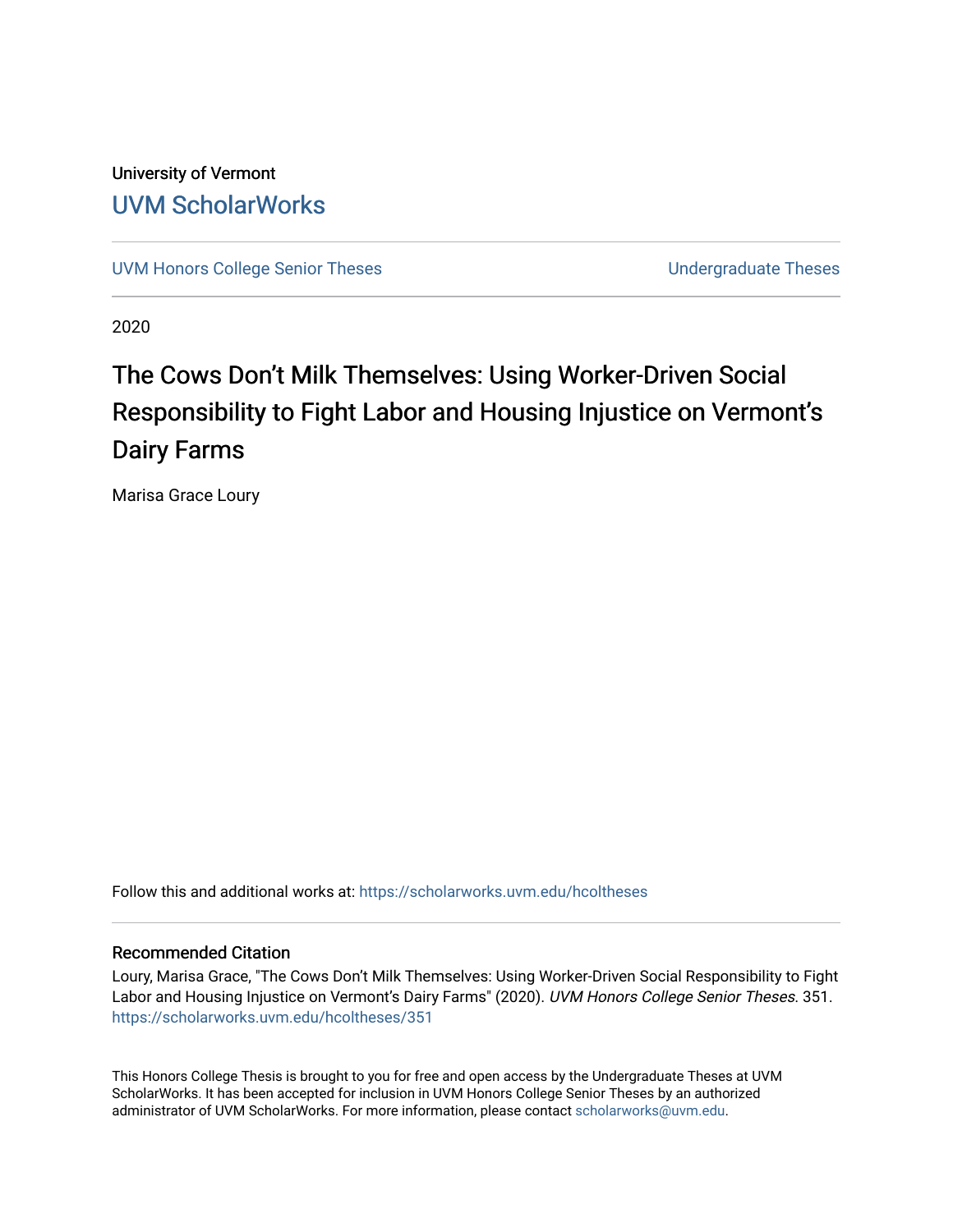Marisa Loury

Department of Anthropology, University of Vermont

# **The Cows Don't Milk Themselves:**

## **Using Worker-Driven Social Responsibility to Fight Labor and Housing Injustice on Vermont's Dairy Farms**

Thesis Defense date: April 30, 2020

Defense Committee:

Teresa Mares, Ph.D., Thesis Advisor Anthropology

> Pablo Bose, Ph.D., Chair Geography

Deborah Blom, Ph.D Anthropology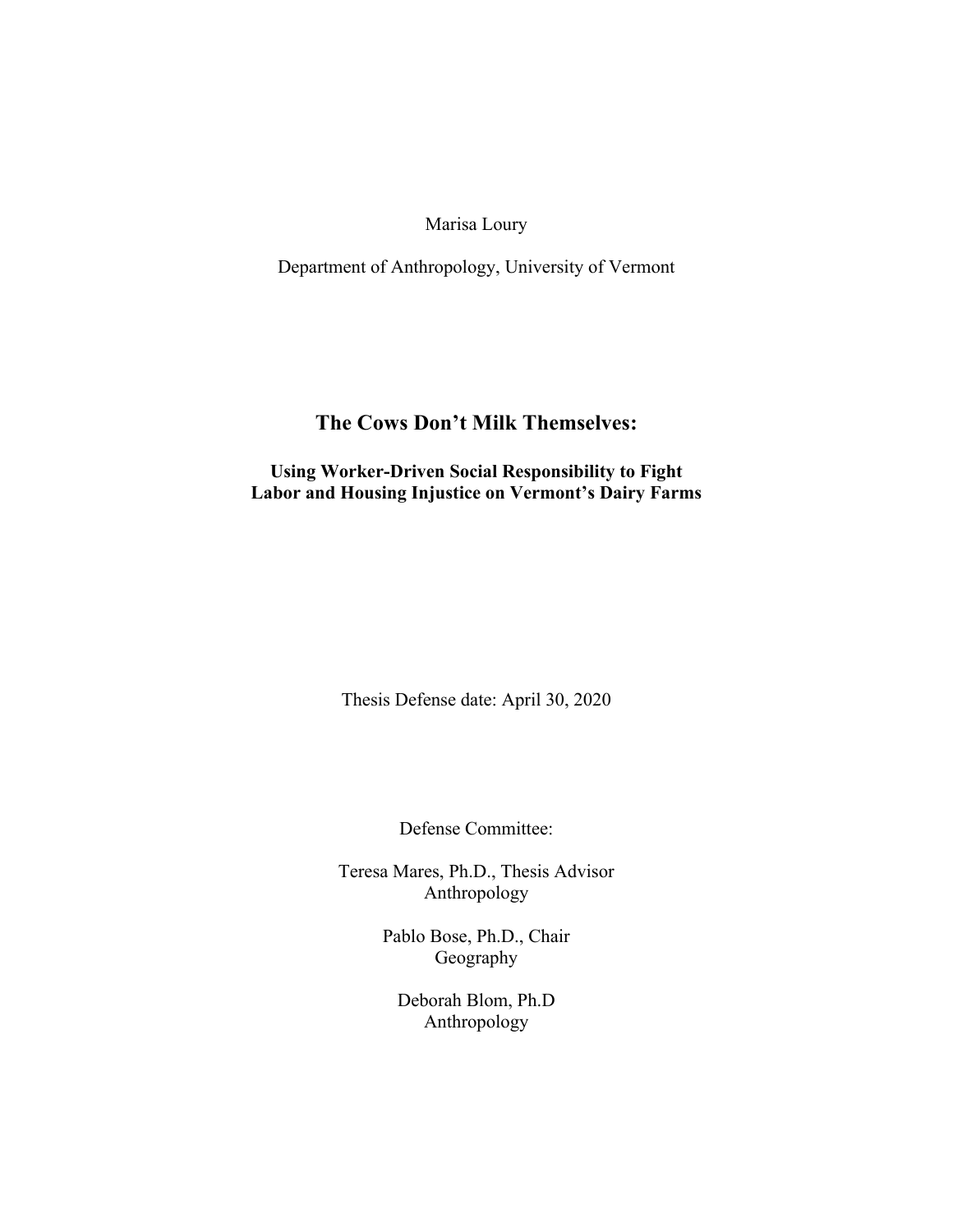#### **ABSTRACT**

Despite the importance of dairy to Vermont's state economy, the migrant farmworkers who have come to fill shortages in domestic labor suffer exploitation at the bottom of the supply chain. This is a result of price pressures imposed by large corporations on the farm owners, which cause them to abandon workers' rights because of the financial incentive. The structural inequalities within this system force many farmworkers to work under inadequate health and safety conditions for sixty to eighty hours per week without a day off, only to return to undignified housing provided by the farmers. Workers are also taken advantage of as the employers withhold or steal their wages. Retaliation is common when the workers complain.

Refusing to be silenced any longer, farmworker leaders have come together to bring justice to their community and to their system through a program called Milk with Dignity, which was designed in 2014 and officially implemented in 2018. This program follows a relatively new paradigm called Worker-Driven Social Responsibility (WSR) which contains five fundamental elements: a worker-authored Code of Conduct, education sessions, a third-party monitoring body, economic relief, and a legally-binding agreement. This thesis ethnographically explores the successes and limits that WSR has had in bringing labor and housing justice to Vermont's dairy farms. It argues that this model has not only begun to transform these conditions, but has been fundamental in bringing agency to workers and reconstructing the power structures that exist in the industry.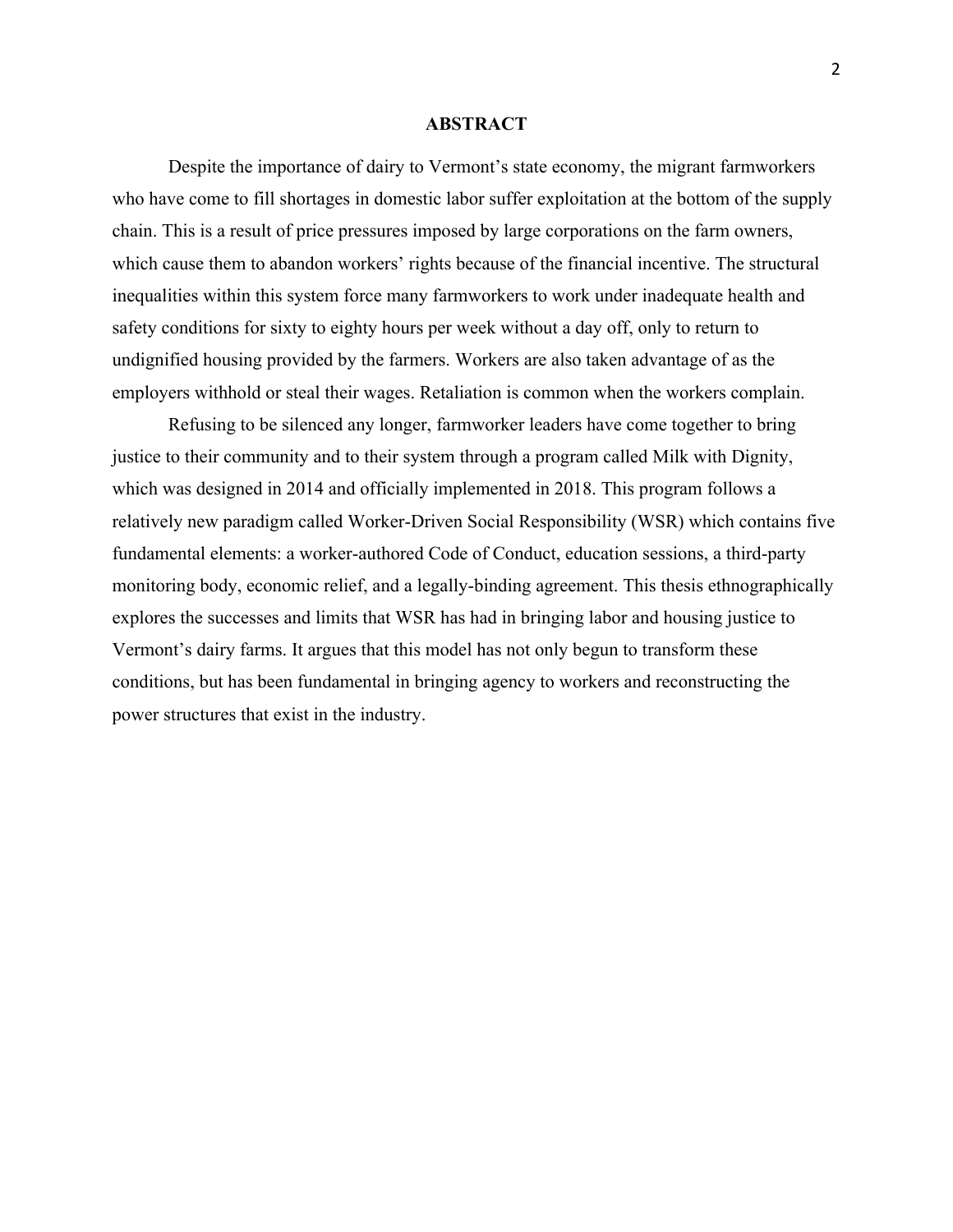#### **ACKNOLWEDGEMENTS**

I would like to express my deepest gratitude to the staff members and leaders of Migrant Justice. Thank you for all you have taught me over the last ten months about solidarity, justice, and resilience. I can't express how inspired I have been by your advocacy and how meaningful it has been to contribute to the important work you do. This thesis project would not be possible without your help, patience, and flexibility. ¡Sí se puede!

Thank you to the farmworkers and members of the Milk with Dignity Standards Council for making time in your busy schedules to sit down with me and share your perspectives and experiences.

Thank you to my family, Mom, Dad, Nick, and Thomas, for the love, support, and comfort and for always being a phone call away. And to my best friend and roommate, Chloe, for always being there for me through this process with jokes and endless baked goods while we get our work done.

Thank you to my defense committee, Dr. Pablo Bose and Dr. Deborah Blom, for your feedback and time. And to all my professors at UVM in the Anthropology, Global Studies, and Spanish departments for helping me develop my interests and passions over the last four years.

And last but certainly not least, I can't thank my thesis advisor Dr. Teresa Mares enough for your guidance and encouragement. Thank you for keeping me calm and confident ever since I first went into your office in a panic in September. I am so grateful to have met you and have learned so much from you. I can't imagine going through my last year in Vermont without you.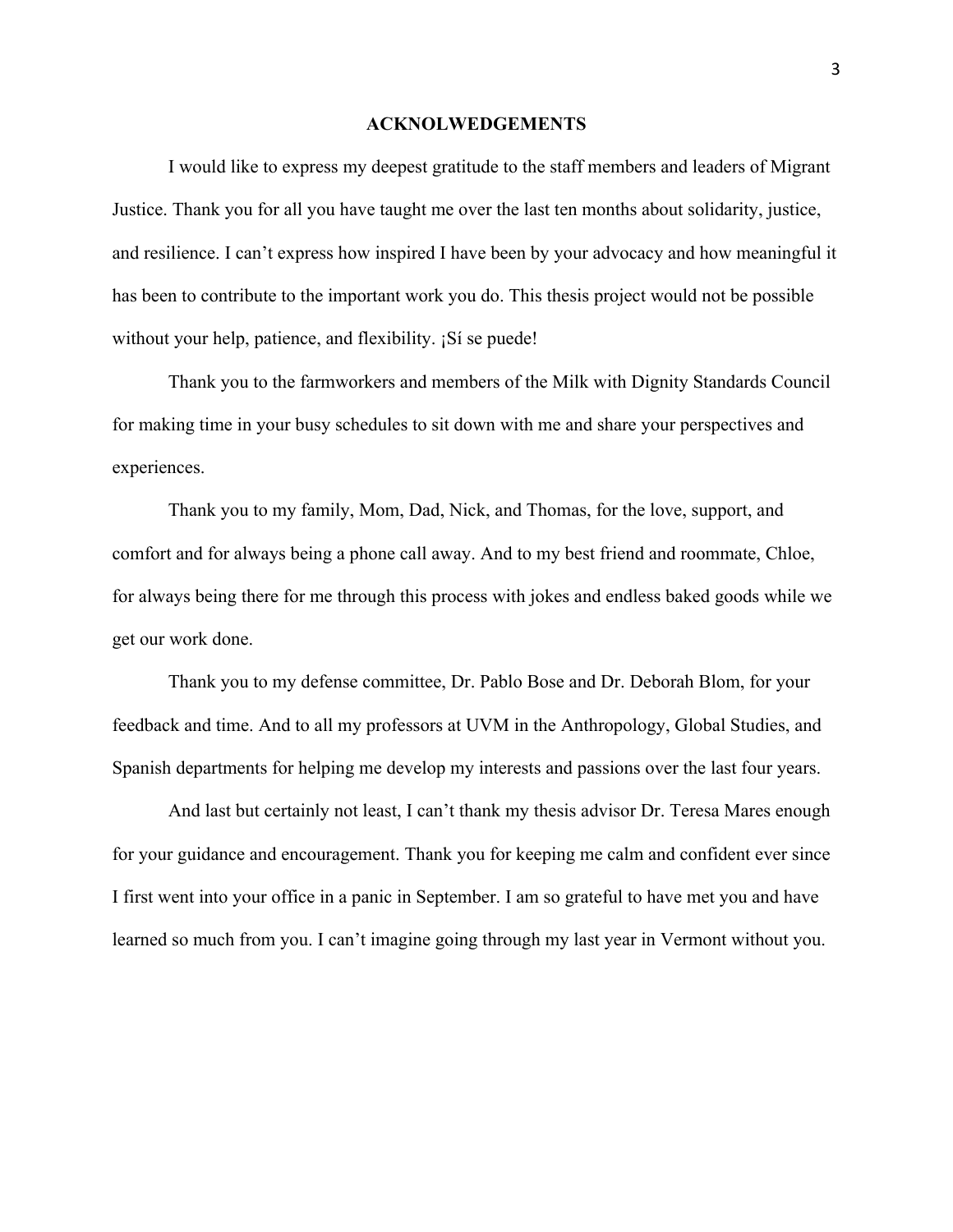# **TABLE OF CONTENTS**

| Immigration Policy and the Criminalization of the Migrant Workforce25 |  |
|-----------------------------------------------------------------------|--|
|                                                                       |  |
|                                                                       |  |
|                                                                       |  |
|                                                                       |  |
|                                                                       |  |
| RESULTS: CONSCIOUSNESS PLUS COMMITEMENT EQUALS CHANGE40               |  |
|                                                                       |  |
|                                                                       |  |
|                                                                       |  |
|                                                                       |  |
|                                                                       |  |
|                                                                       |  |
|                                                                       |  |
|                                                                       |  |
|                                                                       |  |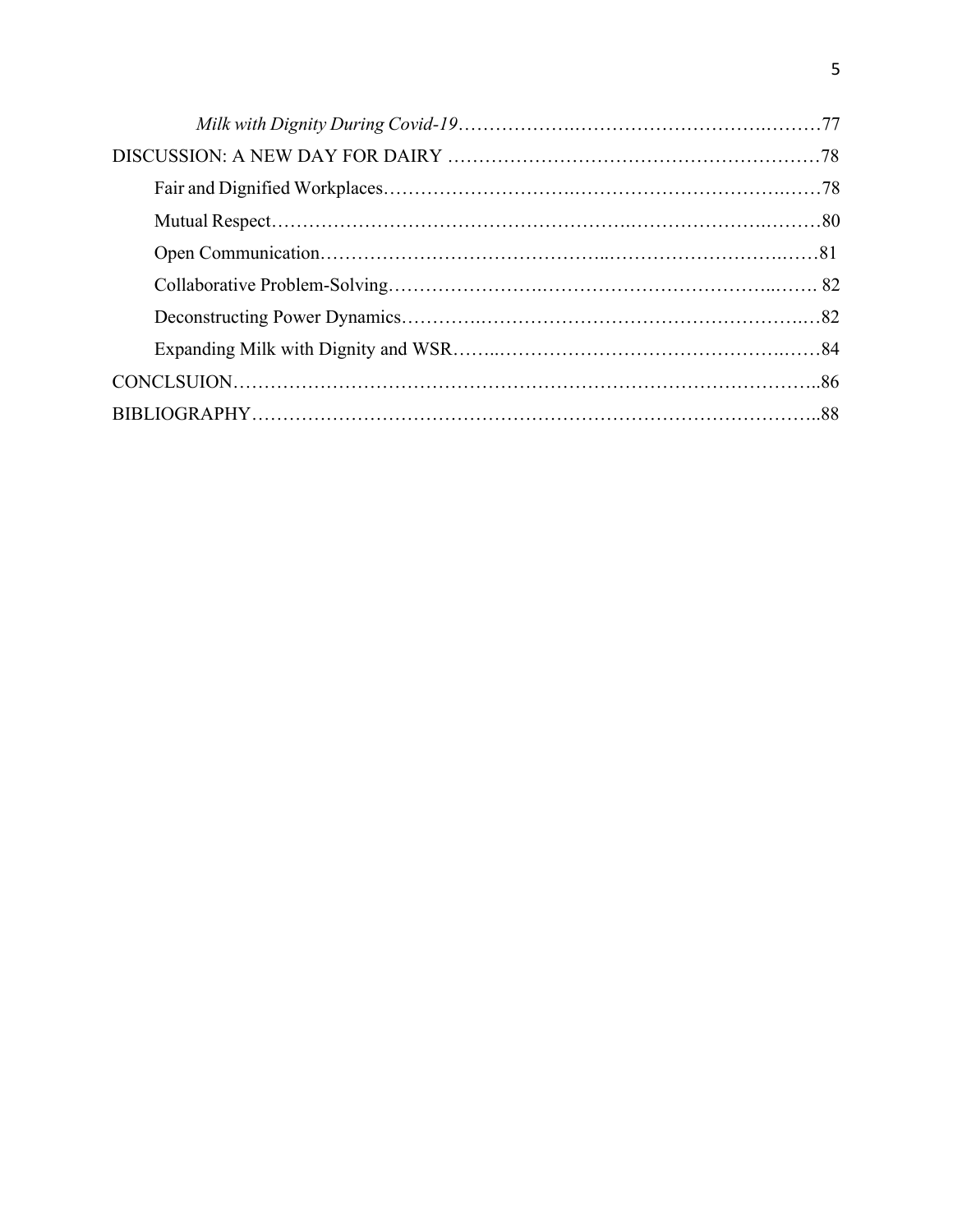# **LIST OF FIGURES**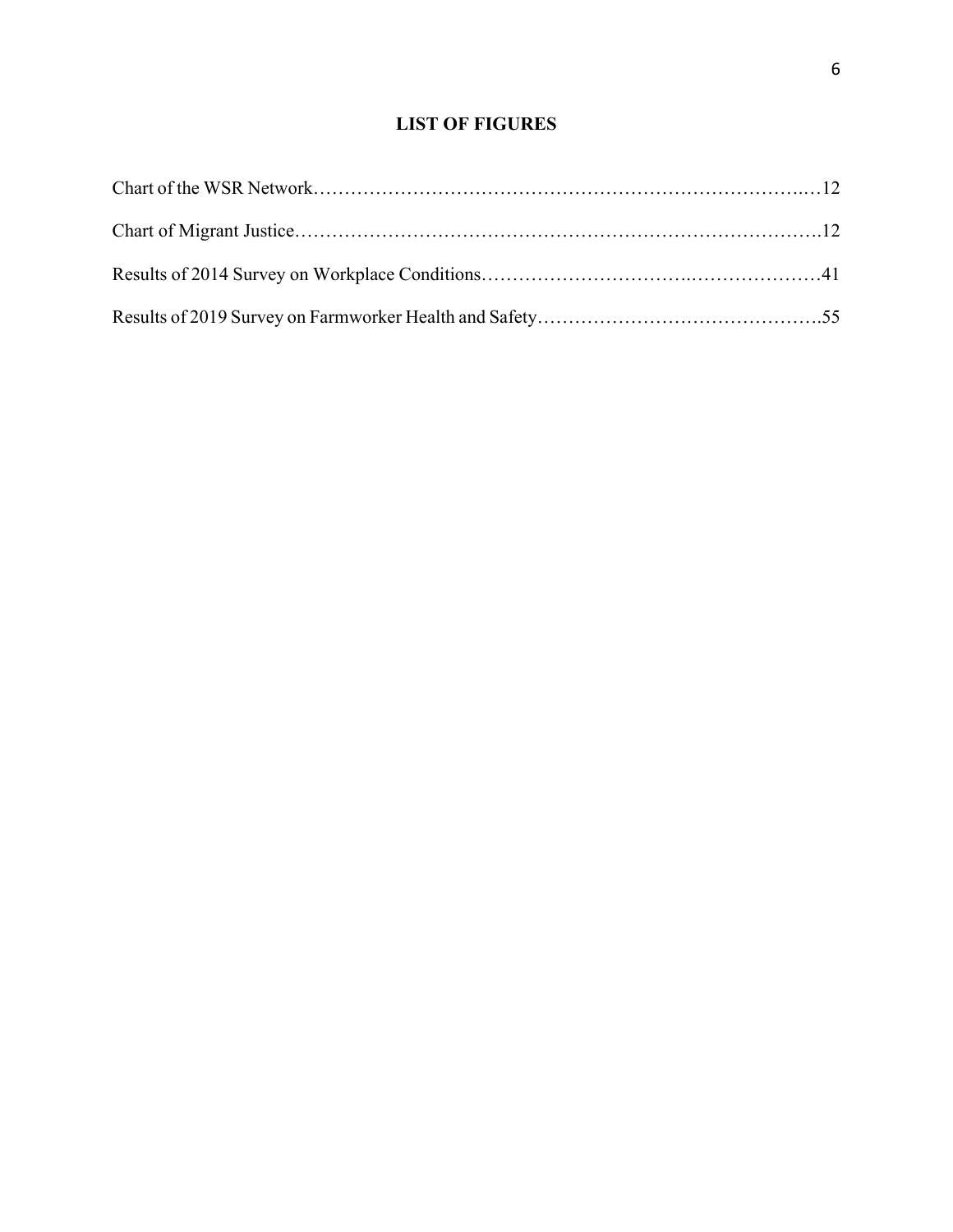#### **INTRODUCTION**

"There are many people who drink a glass of milk every day, and they never ask, 'where does the milk come from?' Well look, milk comes from cows, but the cows don't milk themselves!"

#### (Migrant Justice, 2014)

Coming out of the margins of Vermont—one of the most ethnically homogeneous states in the nation—migrant farmworkers are raising their voices, holding up their fists, and demanding long-term systemic and cultural change in a society which has long benefited from their forced silence and invisibility. They have come together in solidarity through a grassroots worker-driven organization called Migrant Justice. Migrant Justice was formed in 2009 when farmworker José Obeth Santiz Cruz's winter clothing got stuck in a gutter scraper, strangling him to death. This would have been preventable had Santiz Cruz been provided with adequate safety protections while working in one of the most dangerous industries in agriculture. The poor working conditions that led to the loss of Santiz Cruz's life are not an anomaly on Vermont's famous dairy farms. Realizing they were not alone in suffering undignified labor and housing conditions on their farms, this tragic event lit a spark in the farmworker community and showed that these circumstances were more than just unfortunate; they could be a matter of life or death.

Now, the overarching mission of Migrant Justice is to "build the voice, capacity, and power of the farmworker community and engage community partners to organize for economic justice and human rights" (Migrant Justice, 2019). They intend to be a base where farmworkers from every county in a mostly-rural state can share their experiences, identify problems, and come together to find their own solutions. Problems and solutions are brought to the attention of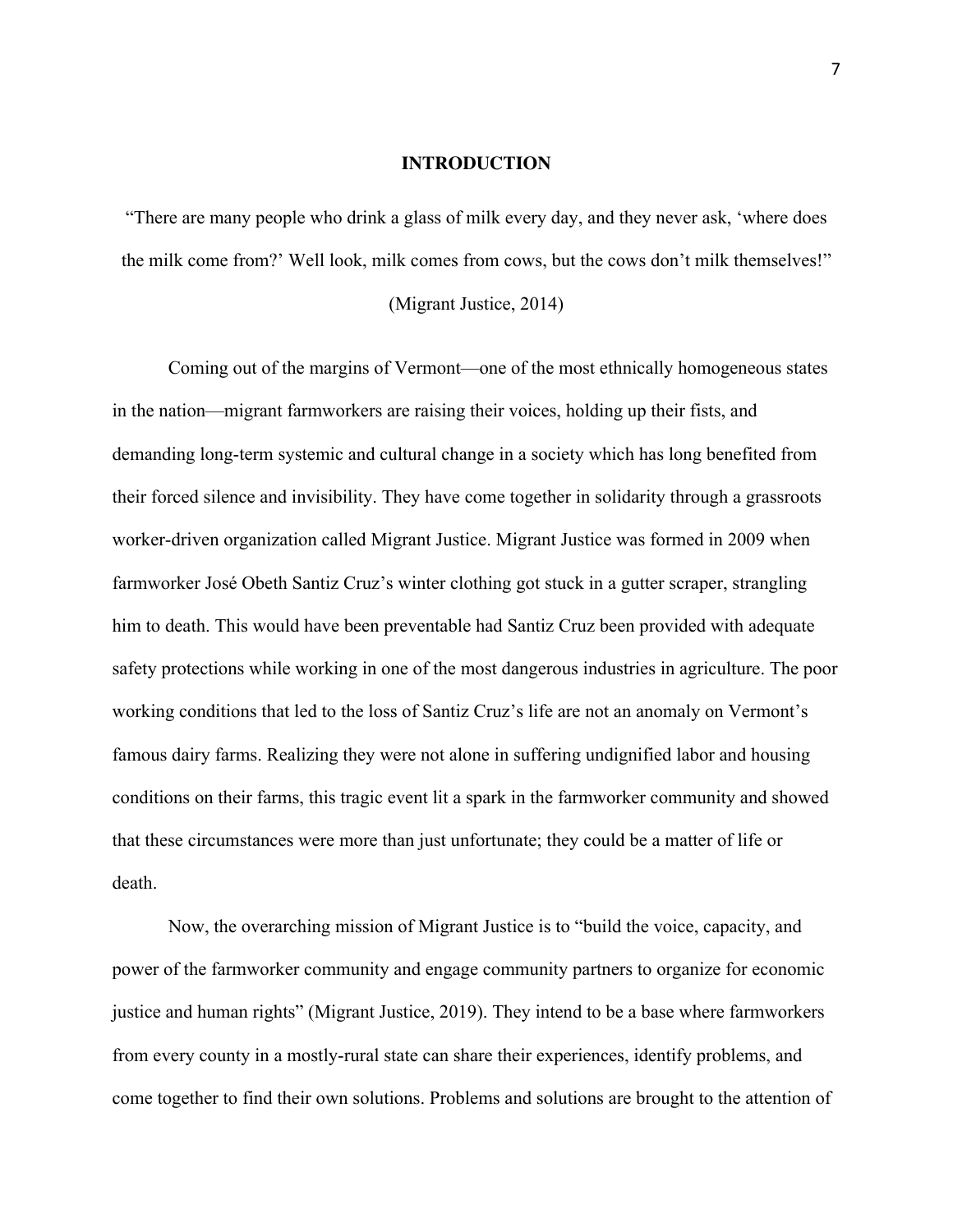the organization through monthly community *Asambleas* ("Assemblies") that are held in three of the states' largest dairy regions. These meetings are not exclusive so that all farmworkers have the opportunity to be directly involved in the work of the organization. All decisions made for the organization, which are guided by the community problems and needs that come up in the Asambleas, are led by the Coordinating Committee (known as "the CoCo"). The CoCo is made up of seven farmworkers who have shown a particular commitment and connection the organization through Asambleas or in other Migrant Justice events. The CoCo meets monthly to develop campaigns and strategies, put them into action, and reflect on their successes and limits in partnership with two staff organizers. The CoCo's decisions are supported by a body of both allies and members of the farmworker community called the *Junta de Apoyo* ("Support Group"). Leadership for the CoCo and the *Junta de Apoyo* is appointed by Migrant Justice staff members, who work for Migrant Justice full time to ensure that the decisions that are made in the these meetings are put into action. To d8o this, some tasks of Migrant Justice staff members include providing resources to farmworkers, doing field visits to farms, organizing allies for campaign support, facilitating fundraisers and events, and overseeing the finances of the campaigns.

In the ten years since its formation, Migrant Justice has had an impressive influence in Vermont through a variety of campaigns which have been decided upon by the workers themselves. Among their most prominent achievements are: (1) winning legislation granting the ability to obtain a driver's license to all Vermont residents regardless of immigration status; (2) building a strong coalition to pass legislation for their campaign *No Más Polimigra* ("No More Police and Immigration Collaboration"), which aims to eliminate collaboration between the police and immigration agents and prohibit racial profiling; (3) successfully organizing the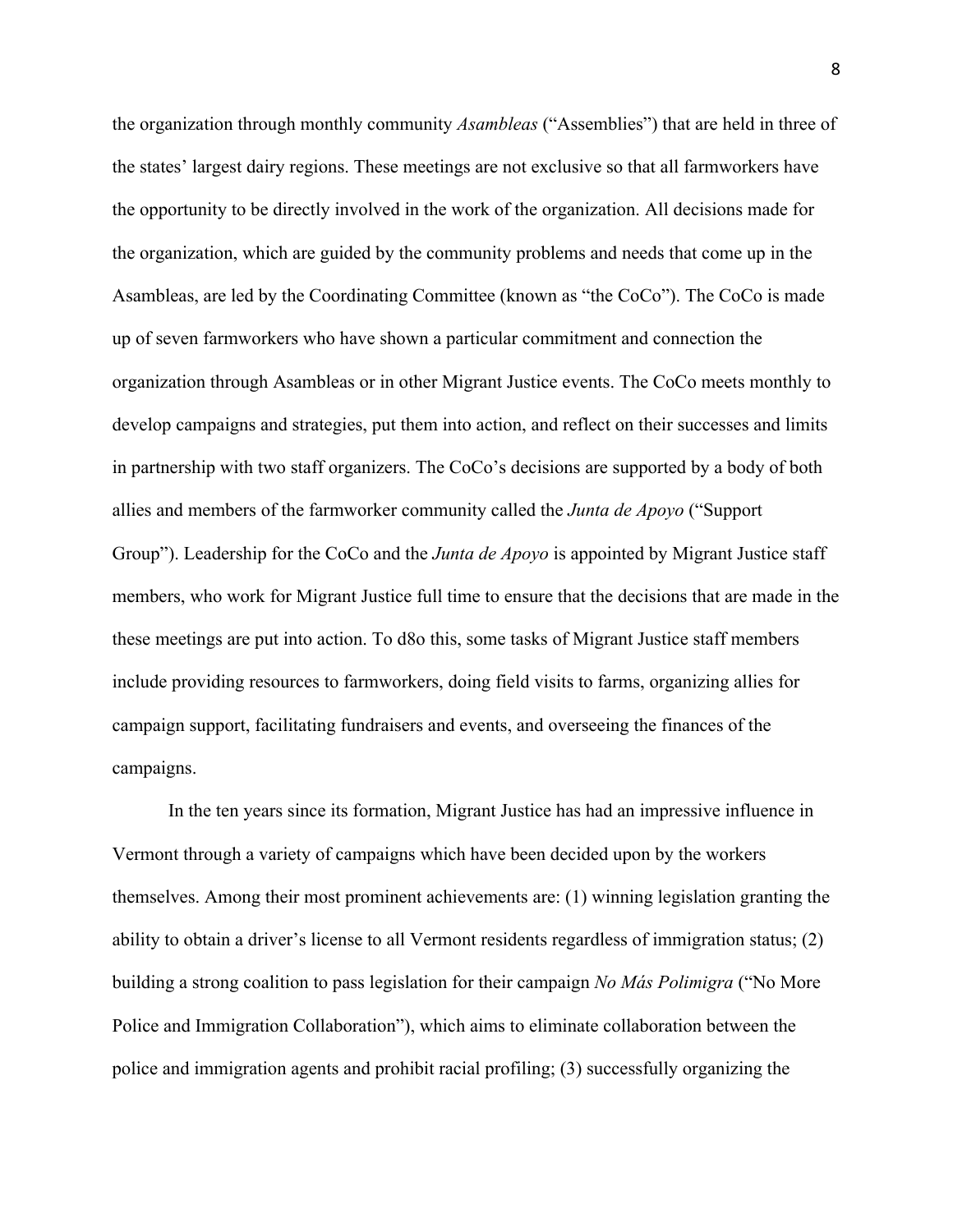public to free immigrants from detention; and (4) Milk with Dignity, a campaign that advocates for the right to just work and a dignified life. Though each of these accomplishments are notable and will be referenced throughout, this thesis primarily focuses on the Milk with Dignity program.

 The Milk with Dignity program, which was designed in 2014 and launched as a public campaign in 2015, is designed "to encourage and support farm compliance and build participatory, fair and dignified workplaces characterized by mutual respect, open communication, and collaborative problem solving" (Migrant Justice, 2014). Through the program, Migrant Justice aims to do more than simply put an end to unjust conditions such as inadequate health and safety, undignified housing, unlivable pay, wage theft, long work days with no days off, poor communication, and more. It aims to completely restructure the systems which enable and encourage these practices.

The Milk with Dignity program is modeled after a relatively new paradigm, Worker-Driven Social Responsibility (WSR). Under WSR, industry and place-specific programs are created to demand that labor and human rights be respected. This model is revolutionary because the solution comes from the bottom of the supply chain, where workers have created their own program. Through this process, workers define their own rights under a formal Code of Conduct. Then, using pressure from the workers, consumers, and allies, they go straight to the top of corporations and pressure them to implement this program by signing a legally-binding agreement. Once this agreement is signed, the corporations are required to grant economic relief to the employers so that they have the means to respect the workers' requests which are clearly outlined in their Code of Conduct. To ensure its sustained implementation, a third party is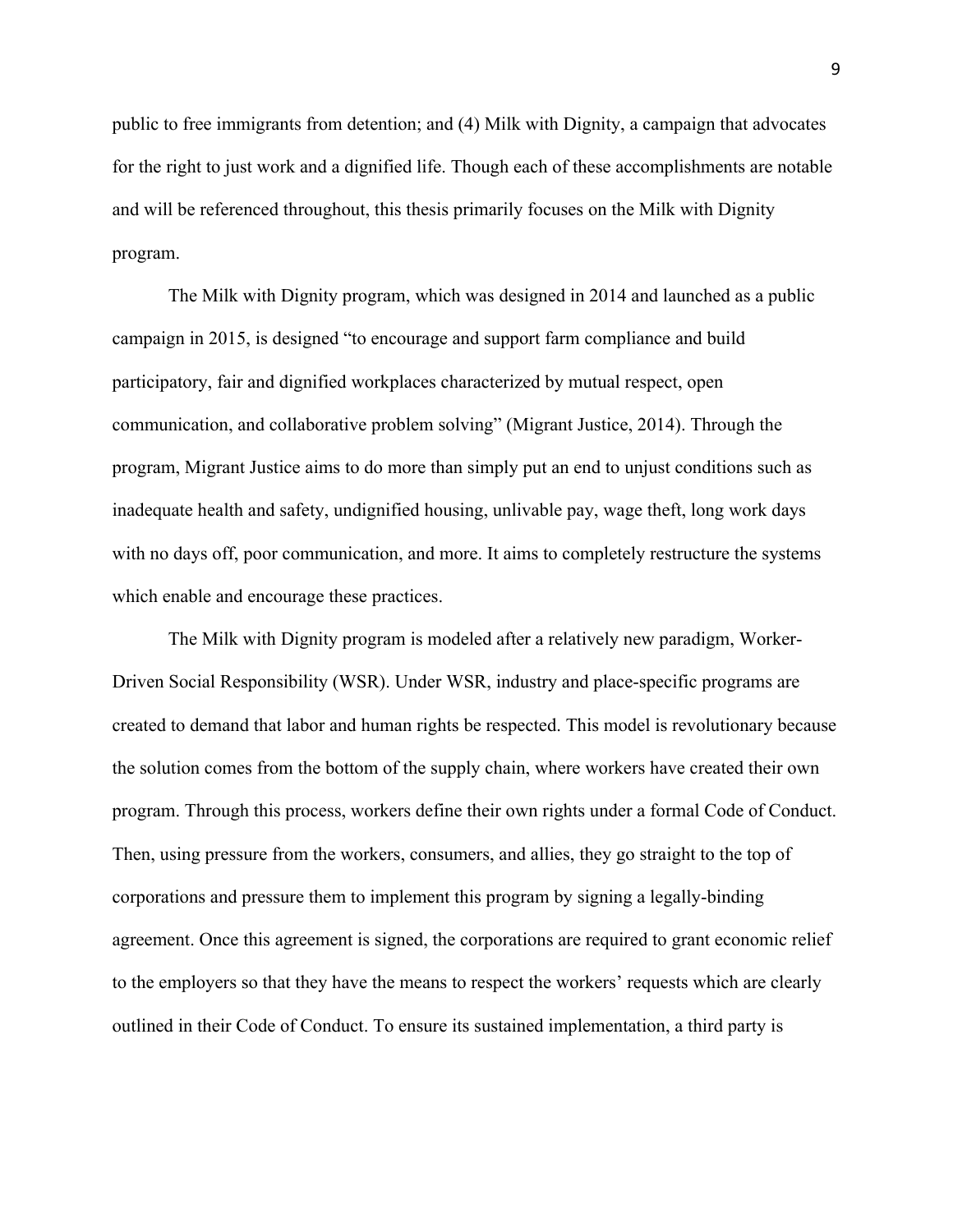involved in the program's monitoring and enforcement, and the workers are guaranteed education on their rights.

This model and its fundamental elements were initially created by an organization in Florida, the Coalition of Immokalee Workers (CIW), who created the Fair Food Program to put an end to vast human rights violations like forced labor and sexual harassment that were taking place in Florida's tomato fields. The Fair Food Program has since inspired similar programs around the world and across industries such as Milk with Dignity, in the apparel industry in Lesotho, and an Accord on Fire and Building Safety in Bangladesh. In 2015, a formal WSR Network was formed around this model consisting of a coordinating committee which includes the above listed organizations, technical advisors, and staff members. Together, they aim to "build understanding of the model among a wide range of relevant stakeholders and audiences, provide support and resources for worker-led efforts to replicate the model, and offer feedback and evaluation on implementation" (WSR Network, 2017).

The model has now caught other workers' attention, such as poultry workers in Arkansas and construction workers in Minnesota. As the current programs continue to grow and new groups of workers around the world are looking to apply this model to their own industries, it is important to analyze the existing implementations of the model to determine best practices. This study asks the following questions: What successes and limits has Milk with Dignity had in accomplishing its goals under the WSR model? How have farmworkers' lives changed in the last ten years, since the foundation of Migrant Justice?

 To answer these questions, I begin by presenting a comprehensive literature review and historical context to migrant labor and labor practices in the United States. I then explain my ethnographic methods and limitations. Next, I provide a more exhaustive explanation of the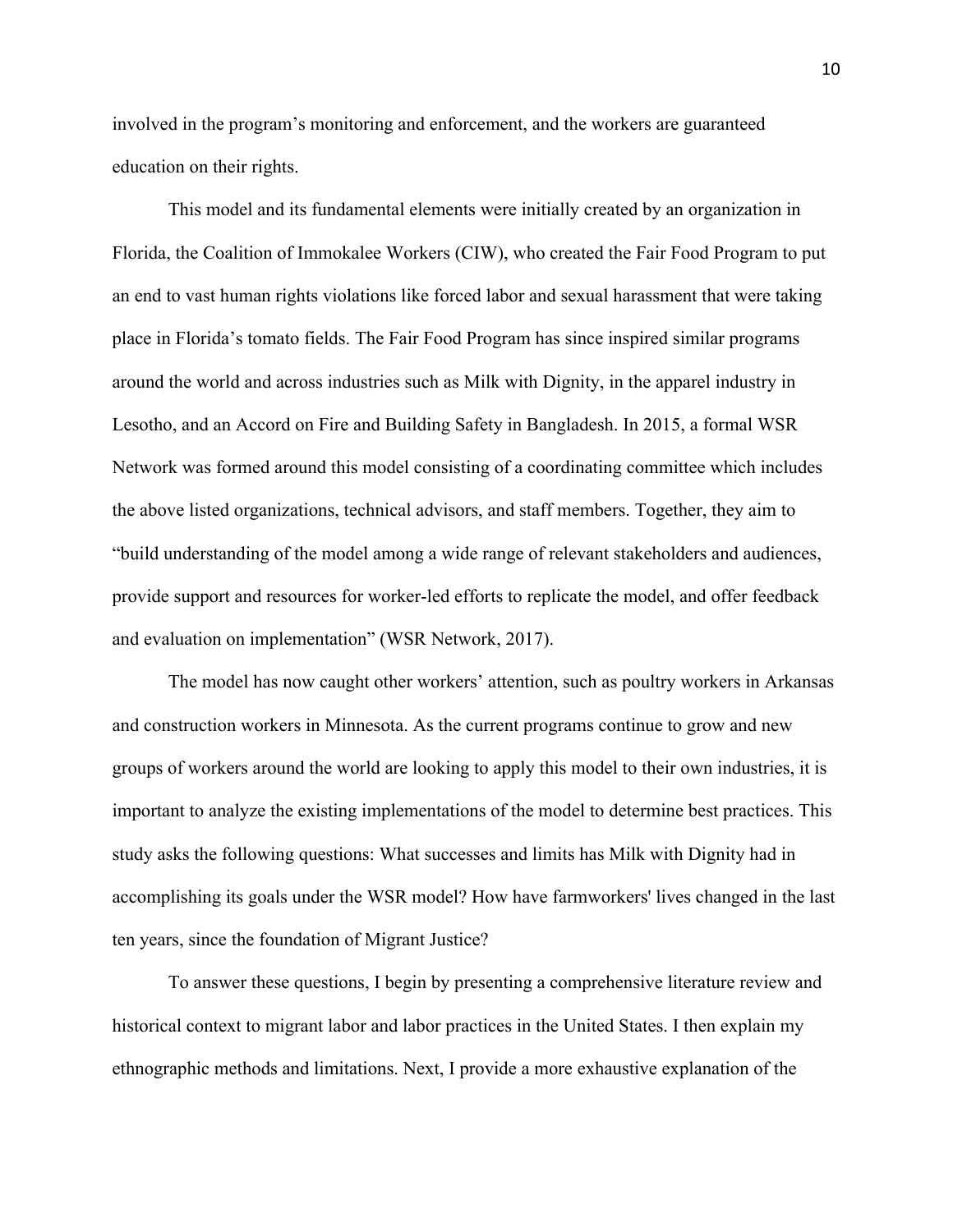successful Milk with Dignity campaign against Ben and Jerry's and the in-progress campaign against the supermarket chain, Hannaford. This is followed by an in-depth analysis of the five main elements of WSR—The code of conduct, worker education, a third-party monitoring body, economic relief, and a legally-binding agreement—as they are implemented in Vermont. I conclude with an analysis of my research questions and my own projections for the future of Milk with Dignity and WSR. By doing this, I will show that Worker-Driven Social Responsibility has been effective not only in improving conditions in low-wage labor industries, but has given agency to workers and deconstructed vastly unequal power structures. Because of this, as corporations become increasingly rich and powerful, WSR should expand to other industries and be seen as a legitimate solution to ensure the protection of the workers at the bottom.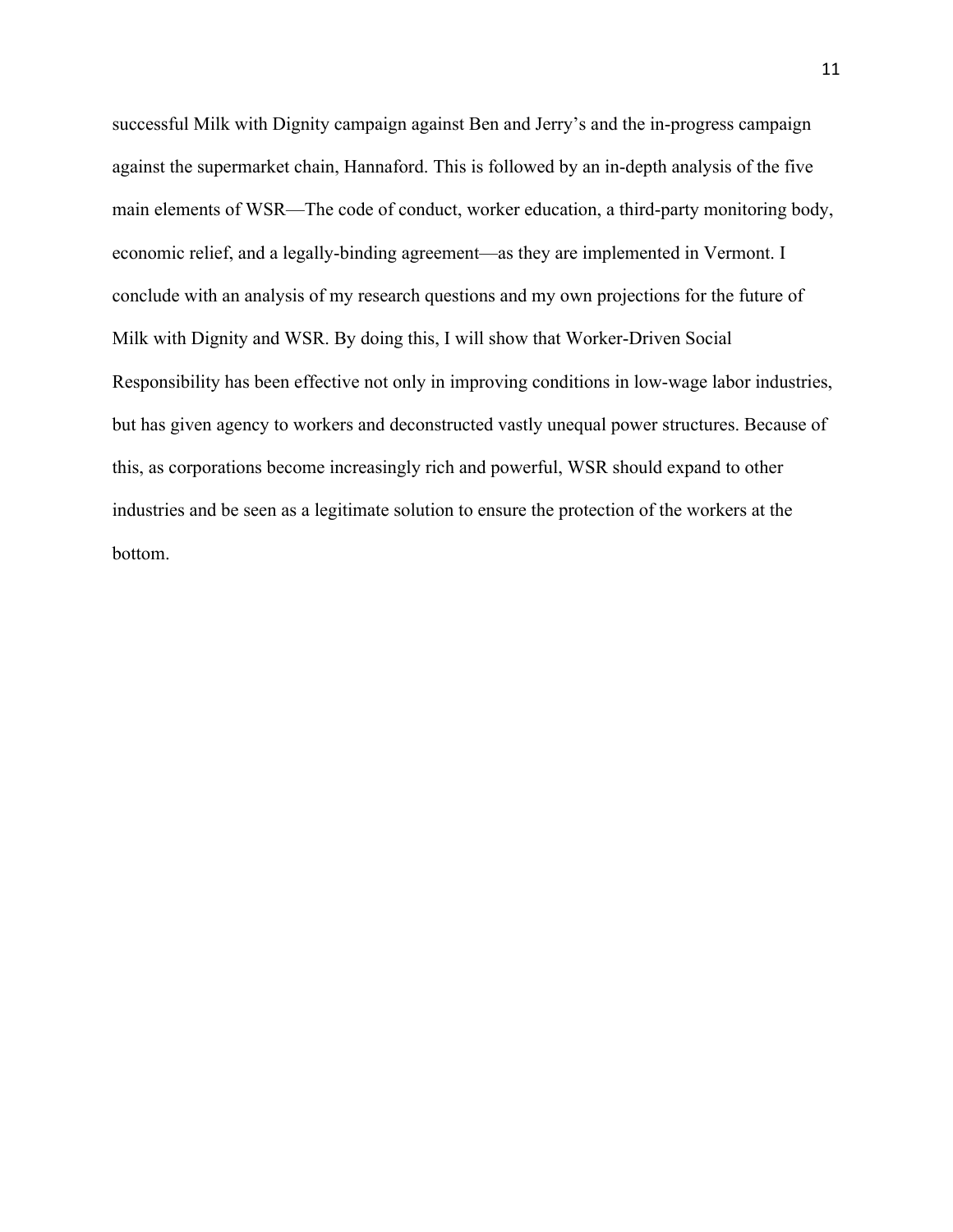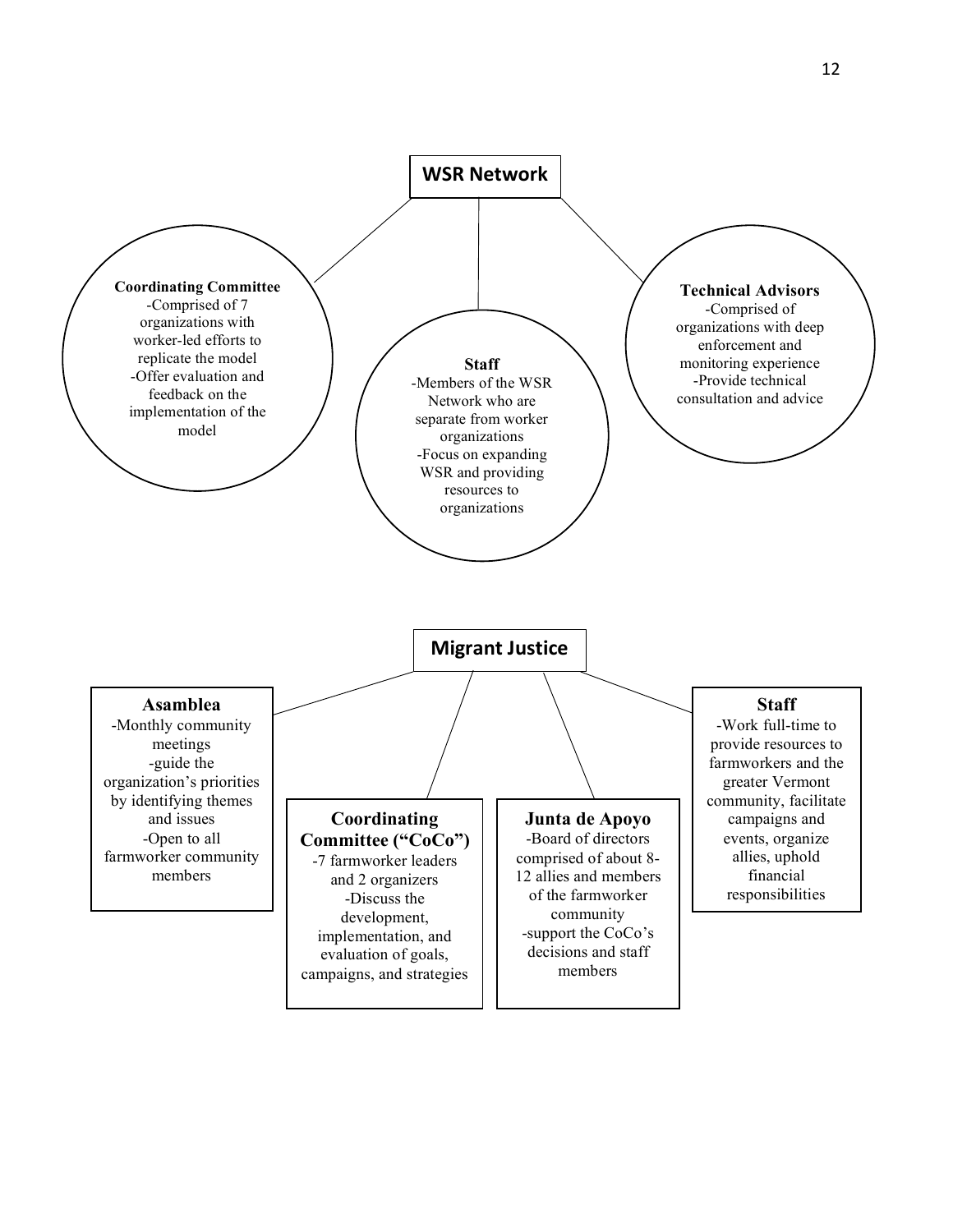### *A Note on Terminology*

- 1. Latinx: I choose to use the term "Latinx" in this thesis to refer to people who are from Latin America as the gender-neutral alternative to Latino or Latina, though I acknowledge the contention around this terminology (Guidotti-Hernández, 2017; Vidal-Ortiz and Martínez, 2018).
- 2. Undocumented: I use the term undocumented rather than "illegal" when referring to migrants living in the United States without authorization to reject notions that human beings can be illegal and the social and political implications that come with this ideology. Undocumented has been expressed as the preferred term by many immigrants and advocates (Paspalanova, 2008).
- 3. Migrant/ Immigrant: "Migrant" refers to movement from one area to another more generally, whereas "immigration" refers to movement by humans when they are crossing the borders of nation-states. I use migrant/migration much more frequently to challenge concepts of borders and modern nation-states, but use immigrant/immigration when referring to certain policies or when it is used by participants in interviews or speakers at public events.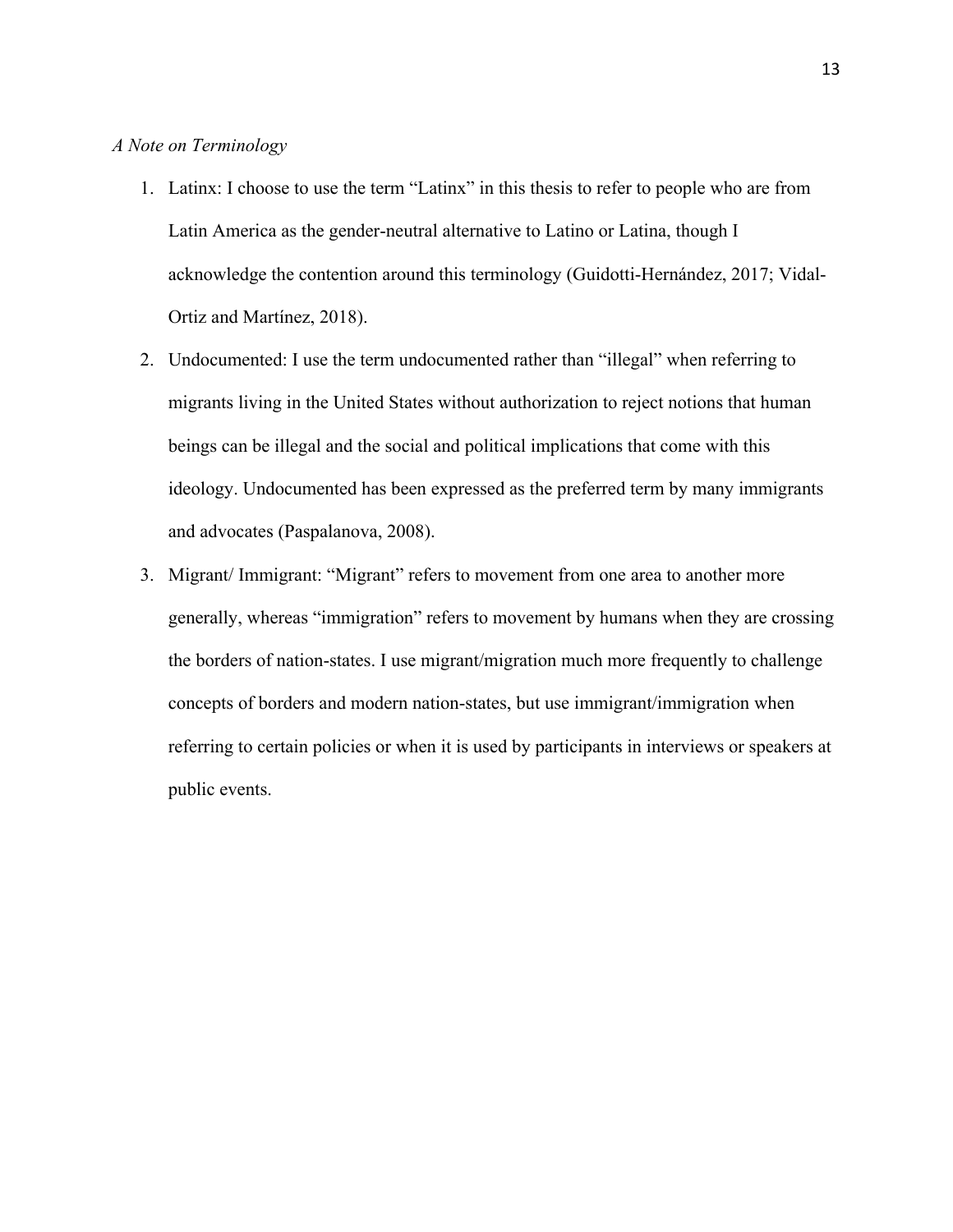#### **METHODS**

 To explore the application of WSR, I looked to ethnography to build an understanding of how Migrant Justice and Milk with Dignity have influenced migrants' experiences and everyday lives within an anthropological framework. This study is exploratory in nature and does not seek to find a black-and-white conclusion which defines WSR as entirely good or bad. This study took place across the entire state of Vermont due to the geographical spread of dairy farms in the state. To collect data, I interviewed three Migrant Justice staff members involved in the facilitation of Milk with Dignity; three members of the Milk with Dignity Standards Council, which is the program's third-party monitoring body, and three migrant farmworkers working on Vermont dairy farms and are leaders in Migrant Justice's CoCo. All of these interviews were conducted done in either English or Spanish, based on the participant's preference. They were recorded and transcribed immediately after. All participants were above eighteen years of age. Before starting any of my fieldwork, I received approval to do human subjects research from the Institutional Review Board (IRB). Pseudonyms will be used throughout the thesis, for both participants of private interviews and speakers at public events to protect the identities of the participants.

I also pull data from about forty hours of participant observation and twenty-five public speeches. This included:

- The second Milk with Dignity campaign launch with public speeches from three Migrant Justice staff members, one farm owner enrolled in Milk with Dignity, one farmworker protected under Milk with Dignity, and one farmworker leader
- Three demonstrations outside of Hannaford supermarkets which each had one speaker from Migrant Justice and one farmworker speaker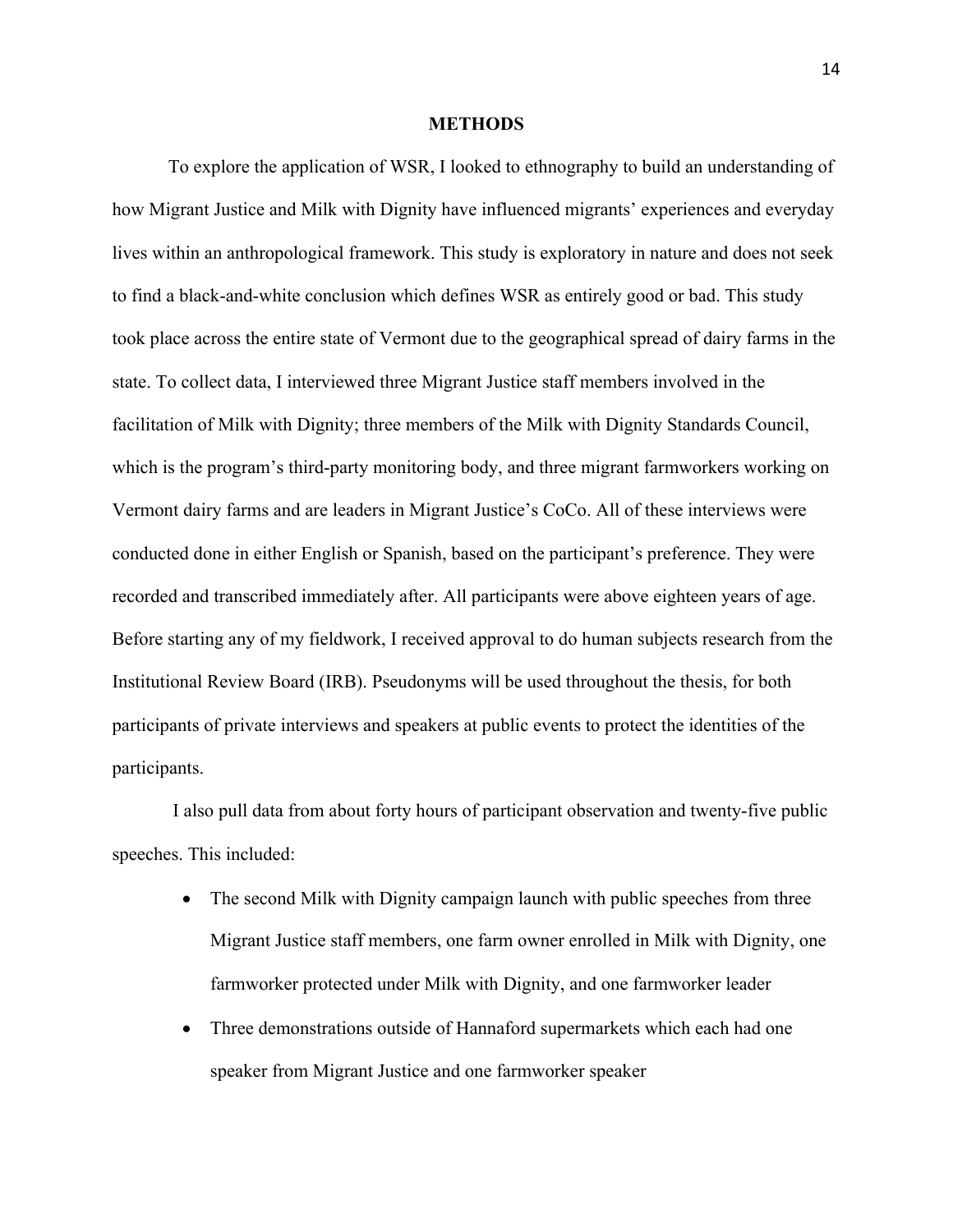- Organizational holiday celebrations for La Candeleria and the Day of the Dead
- Two demonstrations led by Migrant Justice to protest deportations and detentions of undocumented workers
- A demonstration outside of Wendy's for the Coalition of Immokalee Workers' Fair Food Program
- Three public presentations given by Migrant Justice staff members on Milk with Dignity by Migrant Justice at the University of Vermont, at Saint Michaels College, and at a local middle school
- A public presentation at the Northeast Organic Farming Association (NOFA) conference which included two farmworker speakers and two Migrant Justice staff member speakers
- A WSR Panel at the NOFA conference which included a leader of the WSR Network, a leader from Migrant Justice, a leader from the Coalition of Immokalee Workers, and a leader of an organization for poultry workers in Arkansas which is in the process of implementing WSR
- Migrant Justice staff meetings related to Milk with Dignity, farmworker concerns, and ally support
- Shadowing Migrant Justice staff members during work days around their Burlington office
- Attending two online webinars about the Hannaford campaign which each included speeches from one farmworker

All of these events offered me insight into the details of how Migrant Justice operates, the priorities of the organization, and the aspects of Migrant Justice and Milk with Dignity that the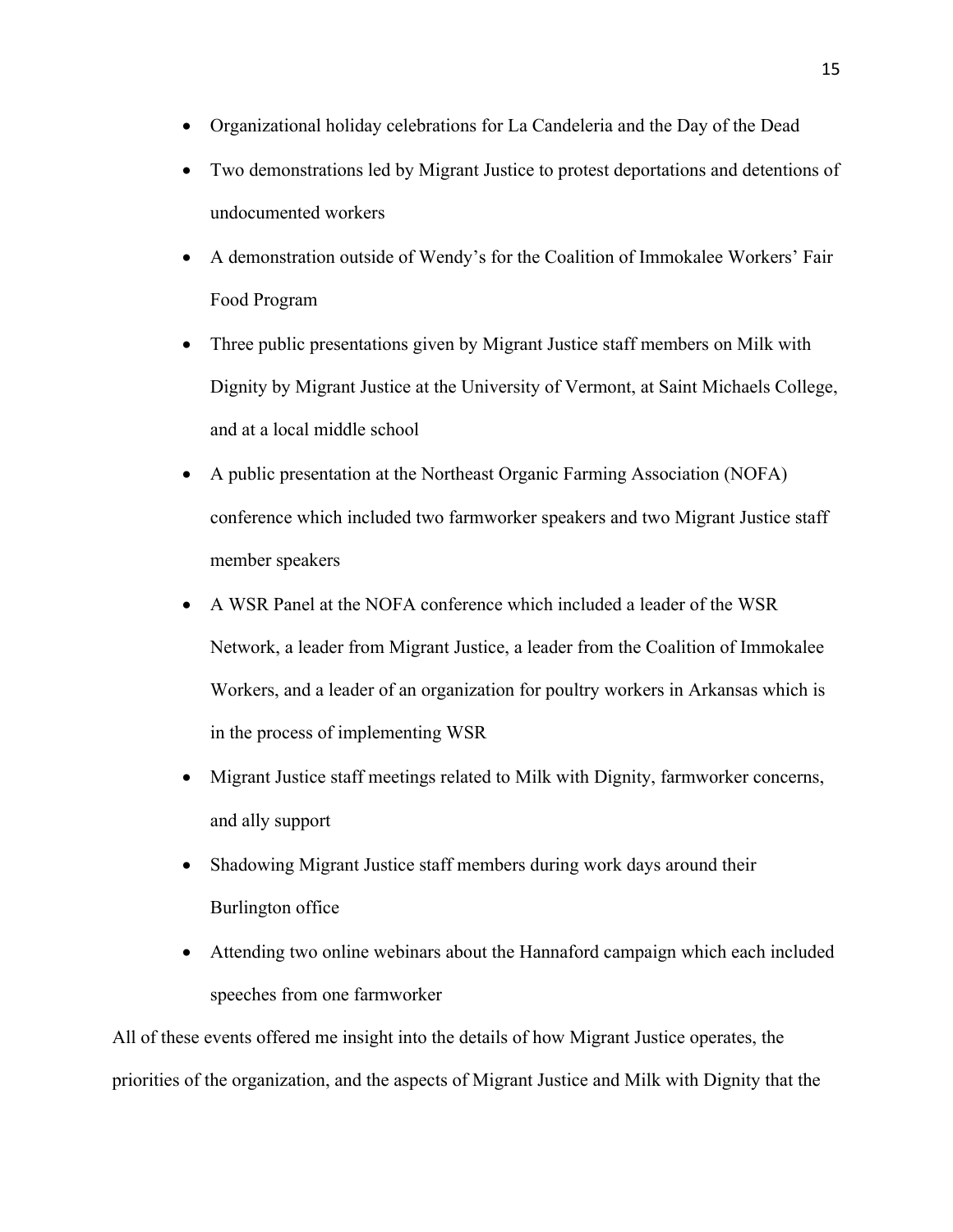various speakers found the most important to highlight. My interviews complement the data from participant observation by providing in-depth and personal testimonies of the organization and the program.

For all participant observation experiences, I took handwritten field notes throughout the events and wrote brief summaries afterward. Certain Migrant Justice events were recorded and uploaded onto their website, such as for the campaign launch and NOFA Panel. In these instances, I also reviewed these recordings to confirm the accuracy of information and quotes I had previously written down.

Document-analysis is also a vital part of the data collection and analysis. The majority of these documents were acquired from the Migrant Justice office in Burlington, including educational pamphlets and handouts for allies, information on farmworkers rights used to educate the community about their rights in the state, documentation of the campaign's history, and notes from Migrant Justice staff members. I also pull substantial information from the resources that are publicly available on the Migrant Justice website. In particular, I use Milk with Dignity related survey results, video clips recorded by the education team, a documentary filmed and published by Migrant Justice called *Silenced Voices*, and other educational materials made for farmworkers which explain workers' rights and campaign goals.

Finally, my research process was guided by comprehensive scholarly literature about corporate influences on labor, patterns in low-wage labor standards and conditions, migration from Latin America to the United States, and on the dairy industry and Vermont specifically. I began the literature review process in August 2019 and continued throughout the entirety of my research process. My data collection took place between October 2019 and April 2020. All

16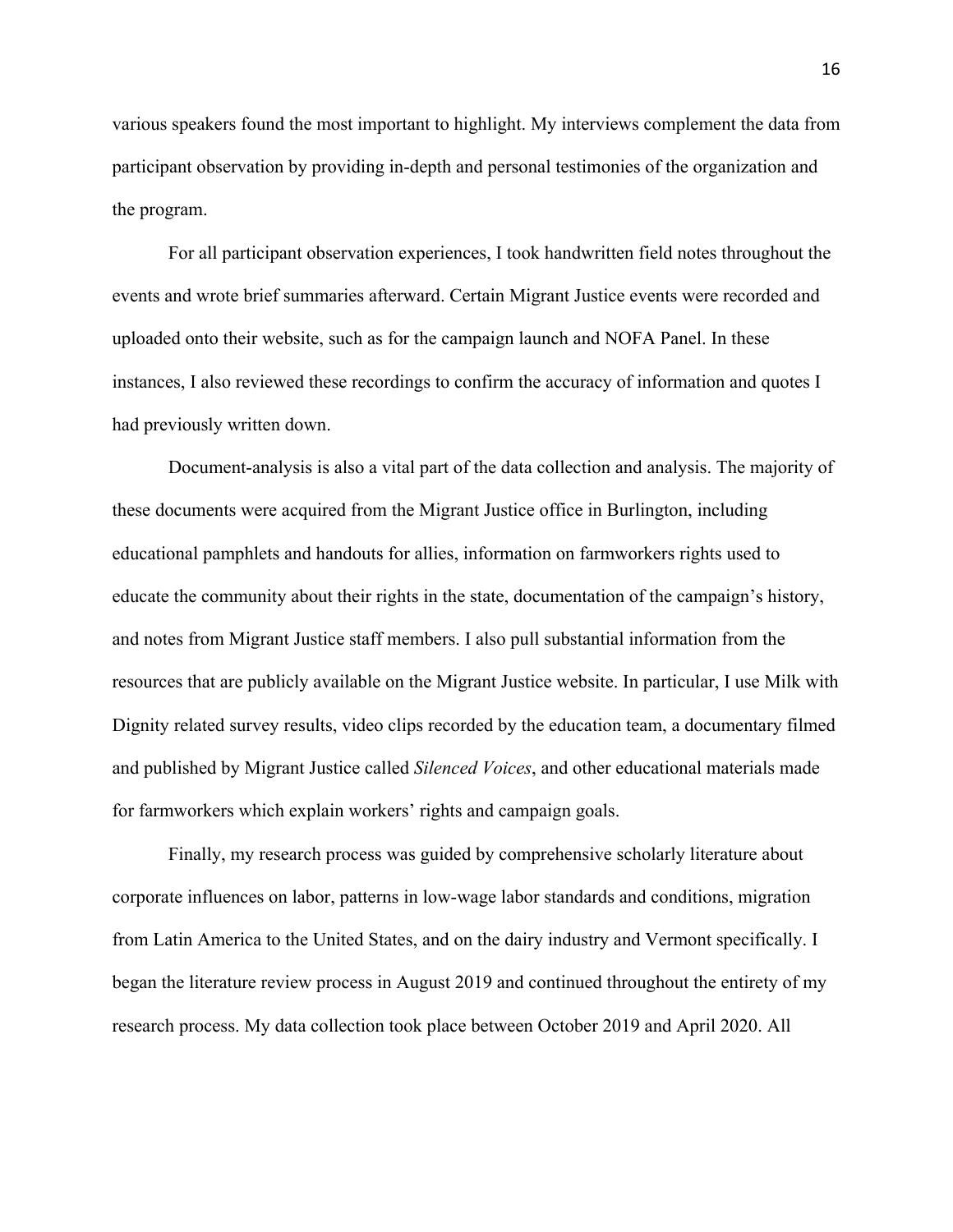qualitative data, including interview transcriptions and participant observation notes, were uploaded and coded using the NVivo Software.

#### *Acknowledgement of Potential Bias*

It is also important to note that I had already established a personal connection with Migrant Justice prior to beginning this research. In July 2019, I started volunteering for Migrant Justice by driving farmworkers to organizational events, to the Department of Motor Vehicles (DMV), and to doctors' appointments across the state. I was also involved in giving presentations on the organization to local student groups, tabling outside of concerts and restaurants, and helping at various events and fundraisers.

I began a formal internship with the organization in August of 2019 where I continued the tasks I had been doing the previous two months with greater frequency and took on a few larger roles, including volunteer outreach for the Milk with Dignity campaigns, helping do research to inform future steps of the organization, phone banking, and helping at Milk with Dignity and other organizational events. I continued this internship throughout the entirety of my research.

Although this volunteer work and my internship have certainly influenced some of my ideas about the research topic, it is also important to note that many aspects of this study would not have been possible without first building this connection and trust with the organization and the farmworker community. As I began my data collection, I carefully navigated my roles as an intern and a researcher. Although the line did not always feel clear, I made sure to separate what I was told in confidence as an intern and what I was told as a researcher. I do my best throughout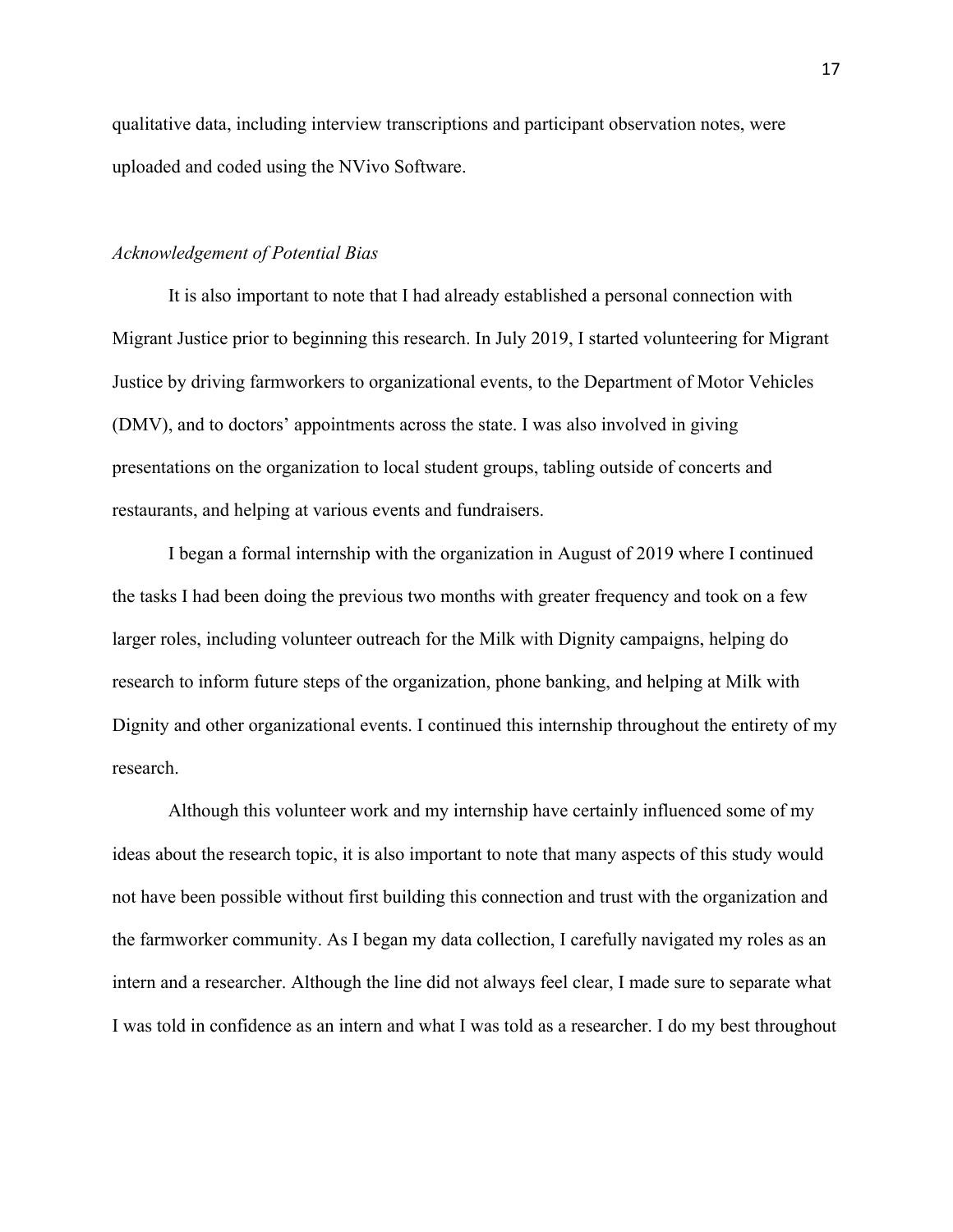the study to maintain objectivity while collecting and analyzing my data, but acknowledge the difficulties of separating activism and academic research.

#### *Limitations*

 I faced many obstacles while conducting this research. The biggest of these was trying to complete my fieldwork at the same time as the unprecedented Covid-19 global pandemic caused by Covid-19. In mid-March, I still had plans to conduct fieldwork, with around five formal interviews scheduled and important participant observation opportunities relevant to the ongoing Milk with Dignity campaign that will be discussed in upcoming sections. Because of the state mandated quarantine and social distancing measures, I was not able to complete this research with the depth I was hoping. I completed two more interviews over a video chat but could not move forward in scheduling the rest. Similarly, some Milk with Dignity related events took place online through webinars, but many others were cancelled or postponed to dates past the time period of this research since the community could not move forward with in-person gatherings. I will talk about the impact of this situation on the campaign and on the farmworker community as it comes up throughout my thesis.

Apart from trying to finish research amid global pandemic, there were also smaller obstacles in the research, such as the difficulty of accessing farmworkers. Given the intensive schedules that the dairy industry requires, the geographical spread of this community, and the understandable structural hesitations that many farmworkers have in sharing their experiences, there were many obstacles in interviewing farmworkers.

Similarly, when setting out to do this study, I was hoping to have the opportunity to talk to farm owners themselves about their experiences. As I started recruiting participants, it very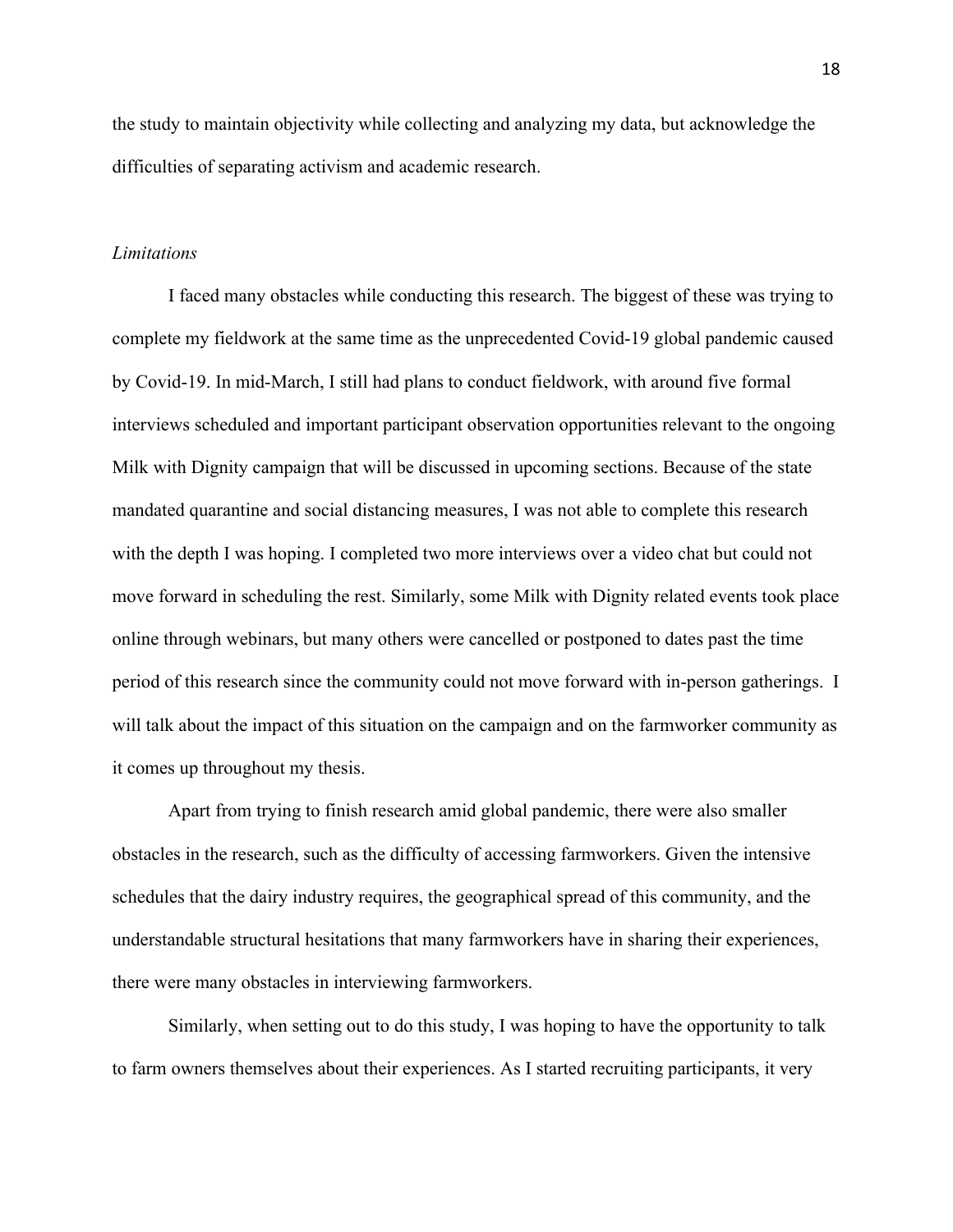quickly became clear that this was too ambitious given the sensitive nature of this topic among farmers. I was unable to find farm owners who were willing to participate in my research (both a part of and separate from the Milk with Dignity program). For this reason, most of what is included in the data analysis about the experience of farm owners was gathered from interviews with other participants who spoke about their interactions and conversations with farmers. It also includes a speech given by one farm owner at the October campaign-launch.

Due to the limited number of interviews, this thesis in no way intends to speak to the experiences of all farmworkers, all farm owners, or all Migrant Justice staff members. Rather, it aims to recognize patterns and reaffirm already acknowledged pressures caused by supply chains which impact low-wage labor.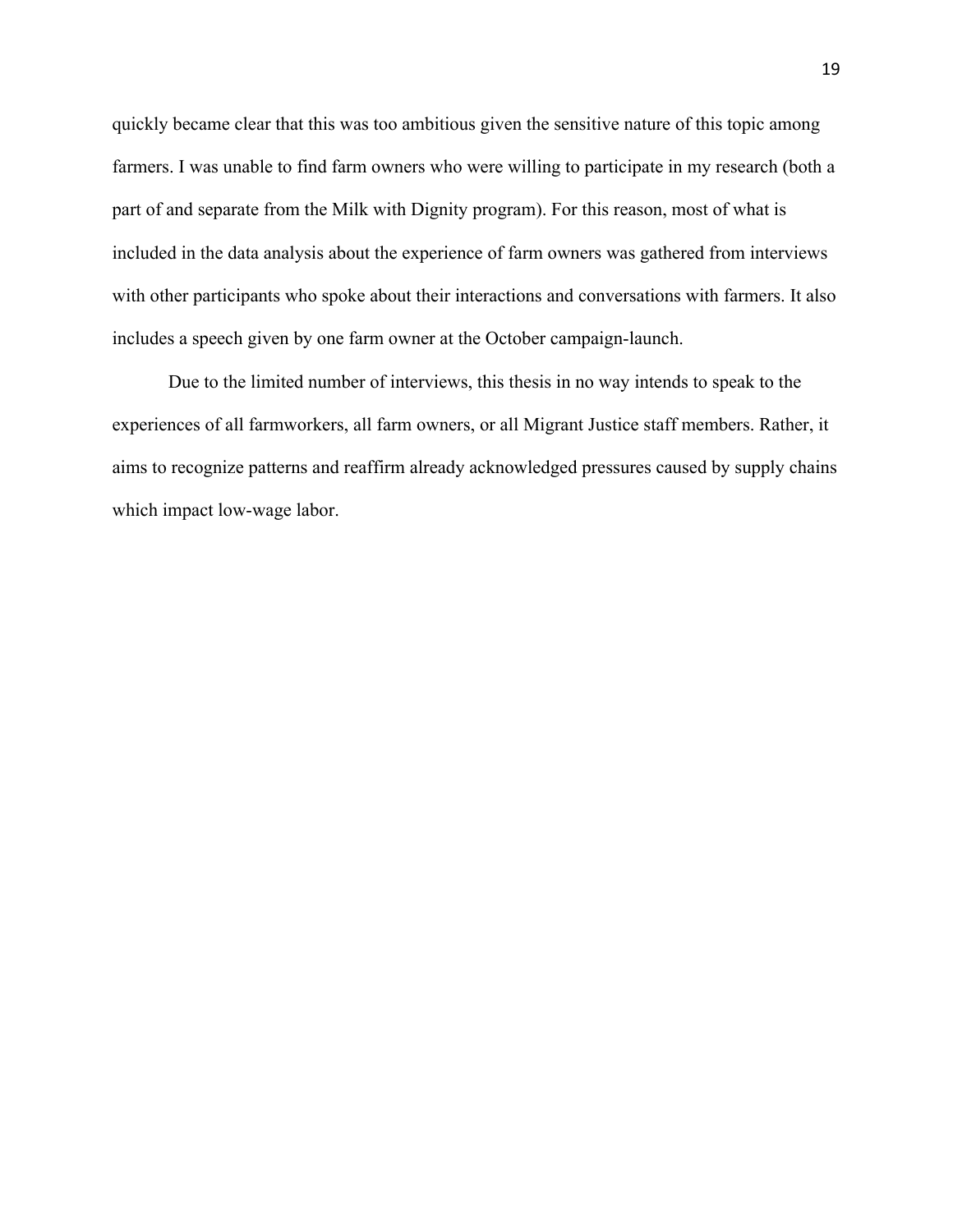#### **LITERATURE REVIEW AND CONTEXT**

#### *1. Corporate Pressures Changing Labor Practices*

#### *Gloves Come Off*

Despite being a wealthy and developed nation, unethical labor conditions are not uncommon in America. On paper, federal, state, and local labor standards exist which mandate a minimum wage, maximum number of hours to be worked, compensation for overtime, required breaks, health and safety maintenance, and so forth. Looking at the actual compliance with these standards, one finds an entirely different reality. In what Bernhardt et al. (2008) refer to as the "gloves-off economy," employers in low-wage industries and local labor markets are increasingly evading, violating, eroding, and abandoning the laws that are in place to actively protect their workers (p. 1, 5).

The decline in regulated work is explained as a result of structuralist forces whereby the profit motive of the capitalist economy has led to the development of strategies to keep labor costs low by avoiding standards and laws (Castells and Portes, 1989; Murray, 1996; Sassen 1997; Bernhardt et al., 2008). As put forth by Bernhardt et al. (2008), the employer-employee relationships started changing around 1975 when corporations became increasingly distanced from their supply chains, both physically and conceptually.

 The growing rate of economic injustice and worker vulnerabilities can best be understood as a domino effect of pressures within industries. As some employers have realized that they can get away with breaking the rules, many have changed their business practices to benefit their capital at the cost of their workers. Ceding to the competitive market, employers who wouldn't otherwise twist the rules have had little choice but to give into these practices in order to hold their own against low-cost business strategies (Bernhardt et al., 2008, p. 2). Adverse and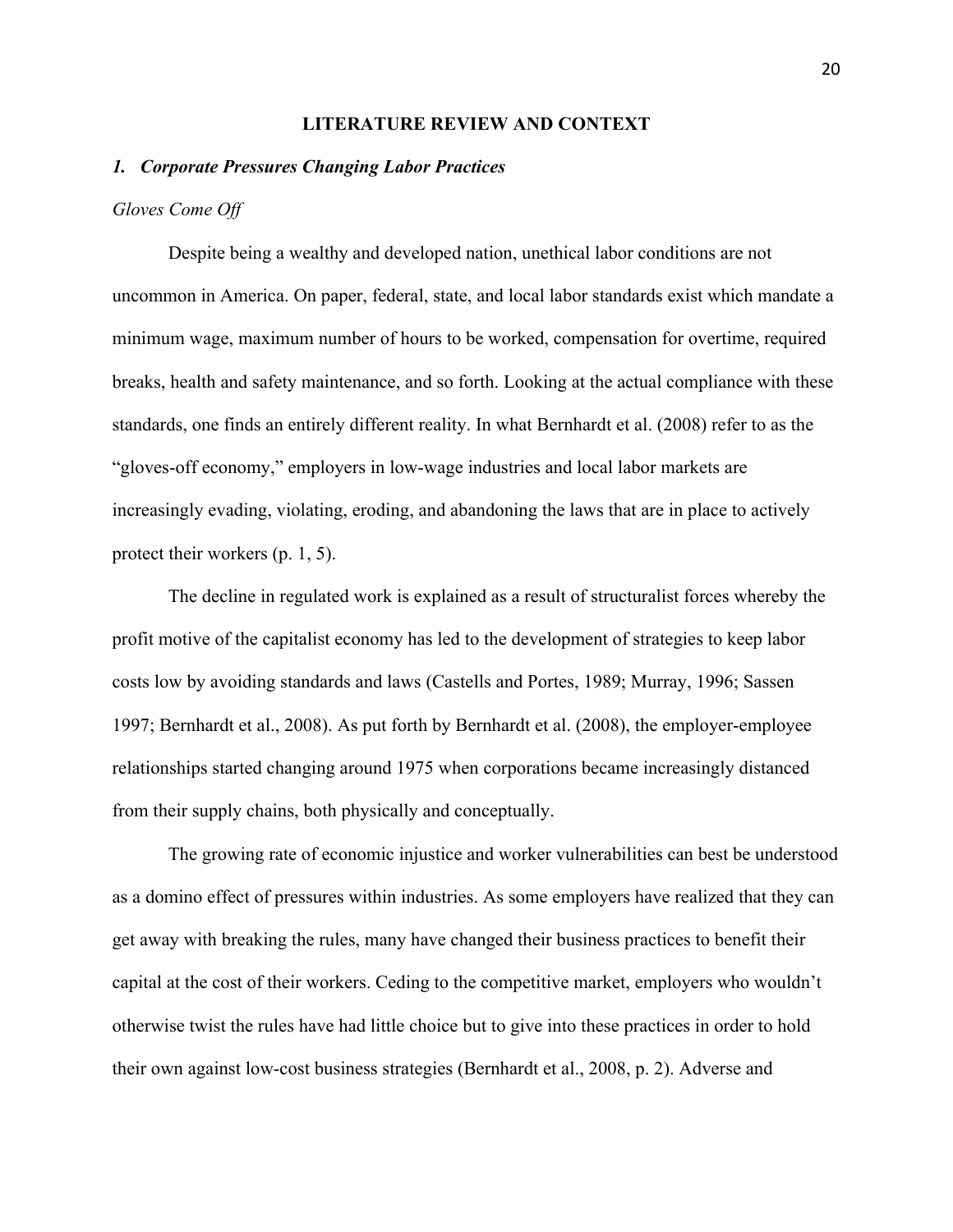dangerous conditions are becoming rapidly normalized as a consequence of pricing burdens placed on suppliers, subcontracting networks, inefficient enforcement and auditing practices, and the geographical spread of labor (Fine and Bartley, 2019).

#### *Pressures in Vermont*

 As corporations continue to grow, they create a top-down pressure which causes economic justice to be increasingly sacrificed the farther down the supply chain one looks. Vermont offers a unique case study in understanding how this pressure takes shape not only in industry, but in the livelihoods of those working in it. The state has a strong relationship with its dairy industry where items like milk, cheese, and ice cream generate about \$1.2 billion per year, accounting for upwards of eighty-three percent of the state's agricultural products' sales (Sawyer et al., 2013, p. 217). In fact, Vermont has the highest dependence on a single commodity in the United States (Wang et al., 2016).

These products are more than just a source of income. They are also deeply rooted in the state's identity as a progressive, socially-minded haven of Americans living and working on beautiful rural landscapes while championing local and ethical products. Famous companies with Vermont origins such as Cabot Cheese and Ben and Jerrys have used this image very carefully by associating themselves with backgrounds in simple, traditional farming. This is evident in the products' packaging which show happy farmers near traditional barns where cows walk freely on scenic hills (McCandless, 2010).

 If this image ever was a reality, it was left in a distant past. Over nine decades, the number of dairy farms decreased by ninety-six percent (Sawyer et al., 2013, p. 209). Dairy farmers have been struggling as they battle the high cost of feed, unstable milk prices, irregular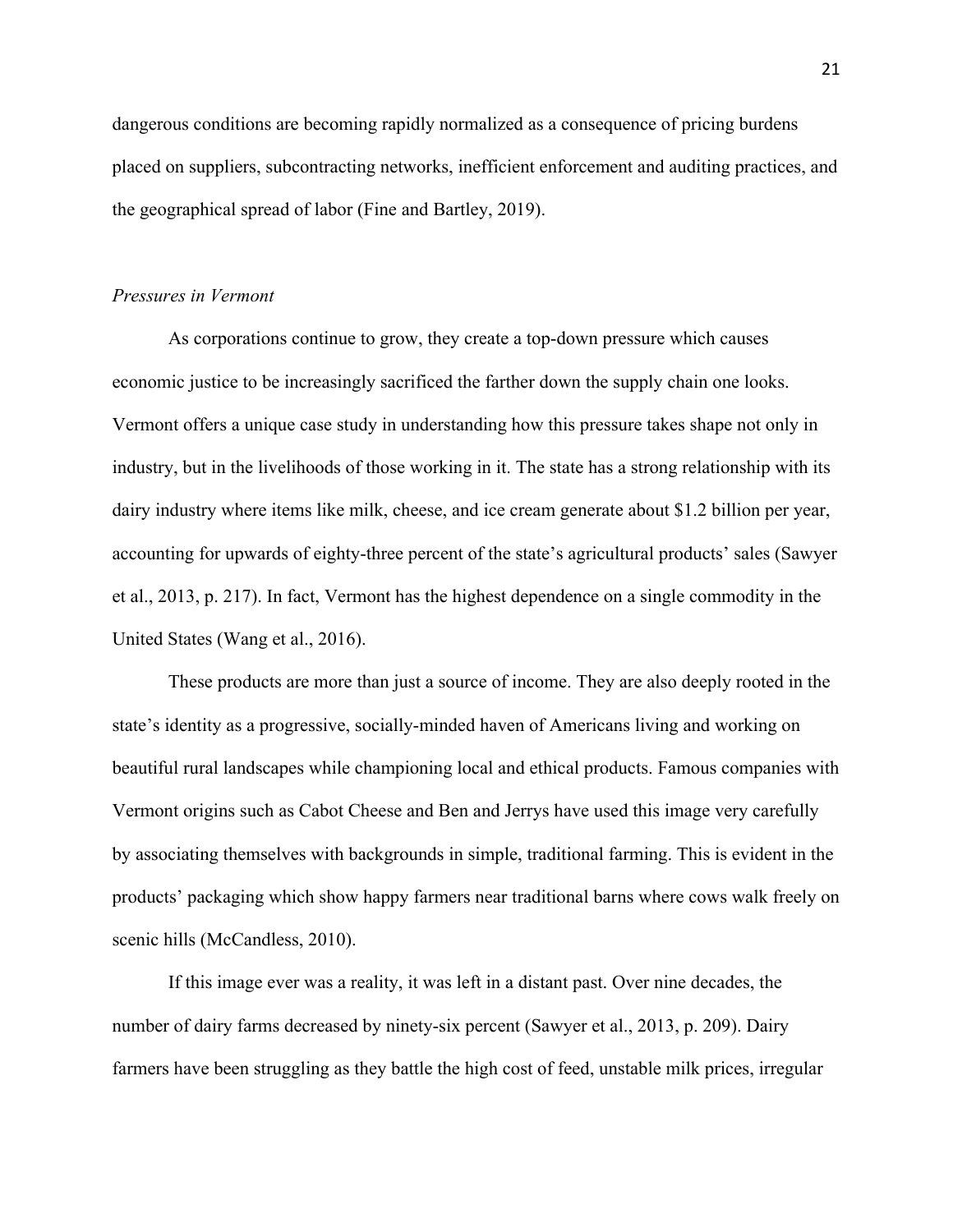weather patterns from climate change, a decline in water quality, and shifts to dairy alternatives (Mares, 2019; Conner et al., 2020). In recent years, farmers have been receiving checks below their production costs which have brought anxieties about the security of their jobs. While these external factors certainly contribute to the deterioration of the industry, the exacerbation of these struggles can be found within the industry itself.

 Since the middle of the twentieth century, the agricultural sector has industrialized, transforming the land from the home to an abundance of family farms to a small amount of large, corporate farms (Mares, 2019; Orleck, 2018). Between 2000 and 2006, the number of dairy operations with 2,000 or more cows doubled. As farmers experience high expectations for production with underwhelming financial outcomes, they have been forced to reexamine their decision-making processes and business methods. In other words, to survive against these powerful forces, farmers have been forced to participate in the gloves-off economy because of overpowering structuralist forces. This has caused rise to a shortage of domestic labor in agriculture, both in and out of labor.

#### *2. Looking to Migrant Labor*

 As anxieties about the sustainability of the agriculture industry grow, so have hesitations about entering farm work for U.S-born workers. Farm owners across the nation turned to migrant labor to compensate for the shortage of domestic work. The most recent National Agricultural Work Survey (NAWS) taken in 2019 by Trish Hernandez and Susan Gabbard found seventy-six percent of farmworkers in the United States were born in Mexico, Puerto Rico, or Central America (primarily El Salvador, Guatemala, and Honduras). Of these, forty-nine percent were undocumented workers. However, it is important to note that this data cannot be completely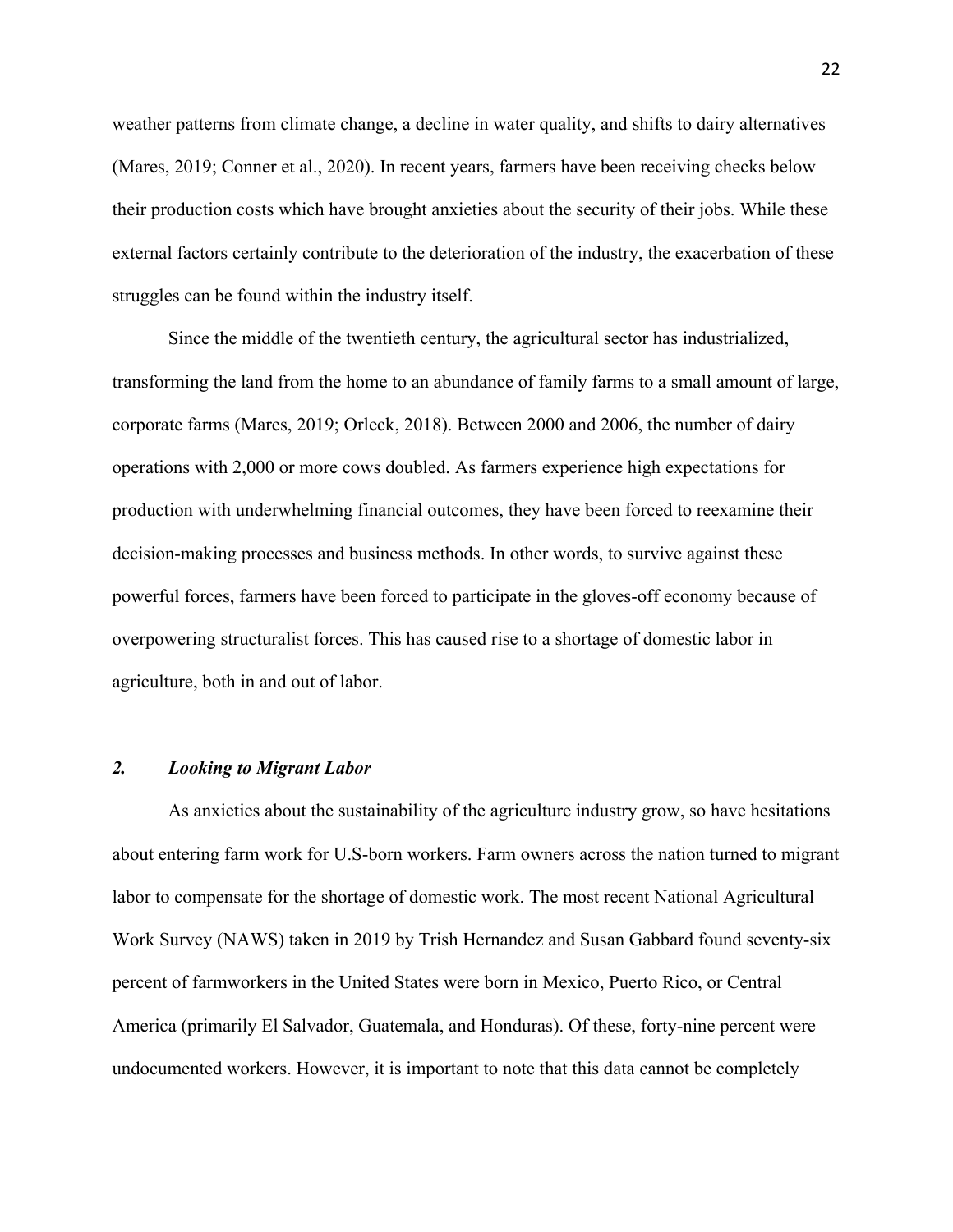accurate because many farmworkers hidden in the shadows of agriculture doing unauthorized work.

 While it is necessary to acknowledge external factors causing emigration from home countries, the constant demand for low-wage labor in globalized capitalist economies is also a vital consideration (Gomberg-Muñoz, 2016; Massey et al. 2002, Fine and Lyon, 2018). The trend to hire migrants in low-wage sectors can be explained through Piore's (1971) Segmentation Theory which acknowledges a correlation between wages, social status, and prestige all of which exist together in a hierarchy which has been internalized by domestic workers. Because of this, raising wages for jobs that are perceived to be at the bottom of the hierarchy brings a supposed obligation to proportionately raise wages for all higher-up positions too. This must be done to reflect the social value of each job. This hierarchy dictates that workers at the bottom must prioritize the income acquired substantially more than prestige or status. Migrant workers are the ideal option for this demand because they generally look for temporary work and thus do not define their own social status by American standards. Instead, the measurement of social status comes from their home countries and is generally derived from how much money can be sent home. This allows employers to avoid the need to adjust their practices to appeal to American workers.

 Consequently, Josiah Heyman (1998) puts forth that immigrant workers are "superexploitable" to labor abuse with workers in the agriculture sector noted as being the most vulnerable. In numerous studies done throughout the past two decades, scholars have found that employers in low-wage sectors struggle to find U.S. citizens because they would not accept the work conditions, causing them to rely on either guest workers or undocumented workers because they are perceived as being hardworking and the most hesitant to report poor labor conditions

23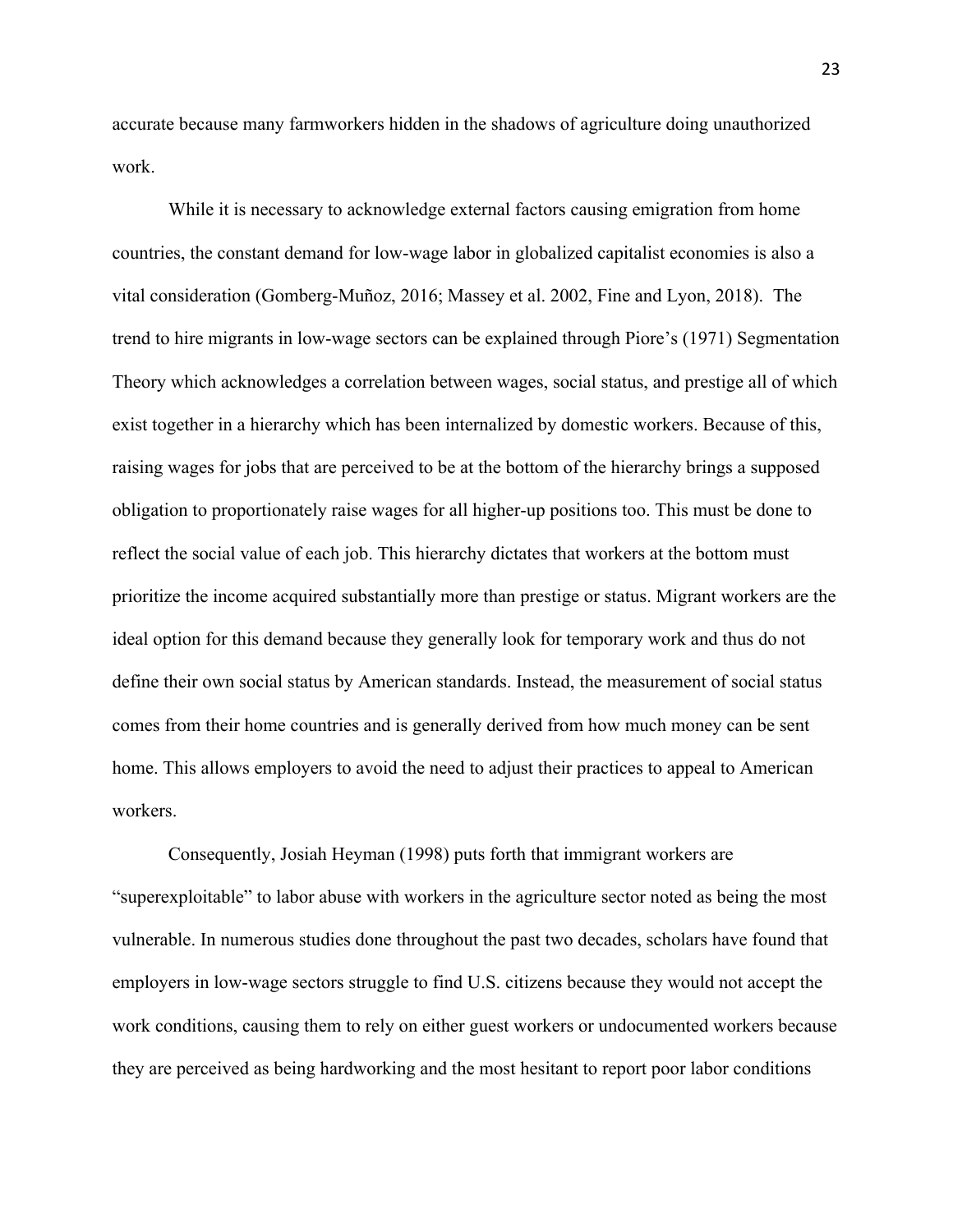because of their immigration status (Gray, 2013; Fine and Bartley, 2019; Bernhardt et al., 2013; Fine and Lyon, 2017; Gordon, 2005). Farm owners exploit undocumented workers by taking advantage of their "deportability," as stated by De Genova (2002, 2005), because this allows them to repress migrant workers in ways that will not inhibit their labor.

In a case study about the working conditions of Florida's tomato workers, Barry Estabrook (2011) called attention to the issues of superexploitation and deportability in his influential book, *Tomatoland*. He describes the extreme issues of injustice, including forced labor, modern-day slavery, and the adverse health effects caused from the pesticides used by farmworkers. He situates the root of these issues in the growing industrial agrifood sector.

Margaret Gray (2013) also discusses the vulnerability of the migrant workforce in agriculture in her book, *Labor and the Locavore,* but distinguishes her work from Estabrook's by talking about local farms. In her book, she acknowledges yet rebuts a common misconception that locally grown and organic food is free of this form of worker exploitation. In her study of the Hudson Valley in New York, she reveals that workers on small, local farms are denied decent pay and benefits, work long hours doing difficult tasks, feel pressured to work while ill, and receive unequal treatment, in the same way as workers held subject to the capitalist industrial food system.

Two of the underlying causes pointed out by Gray are institutional marginalization of agricultural workers and paternalistic relationships. During the New Deal, farmworkers were excluded from the National Labor Relations Act of 1935 and the Fair Labor Standards Act of 1938 so that Southern Democrats could maintain the power they held over their workers. The legacy of this has been the ability to deny basic labor rights—such as days off and overtime pay—to agricultural workers without breaking the law. This vulnerability also comes from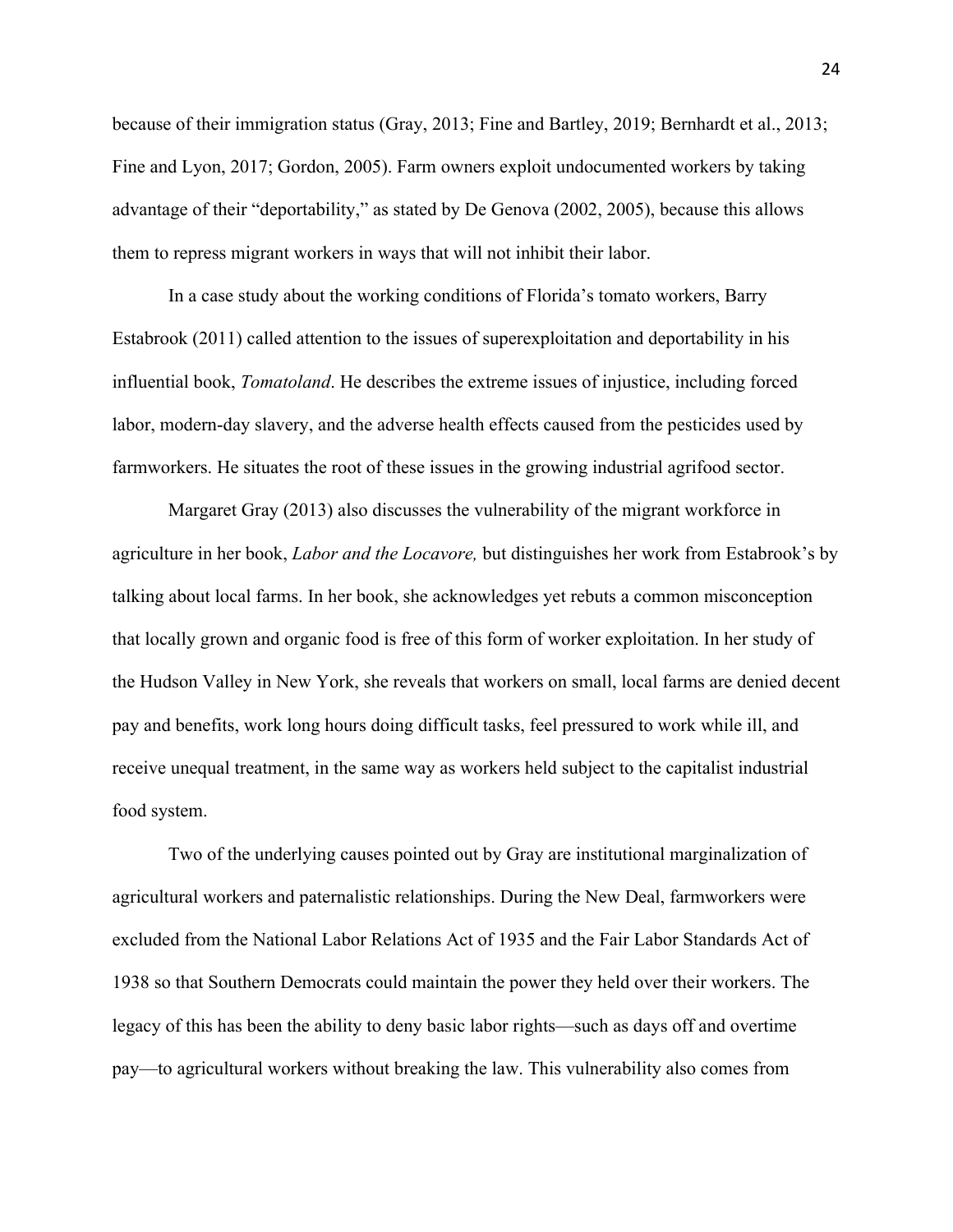paternalism or as Gray says, the "price of proximity," where employers excuse the poor conditions on their farms because of pressures placed on them by larger systems. Instead of improving labor conditions, paternalistic farmers offer certain forms of assistance or benefits to their employees, such as living in farm-owned housing, which perpetuate hierarchal relationships and deter resistance.

Even more concerning is the vulnerability of female farmworkers who constitute a much smaller percentage of migrant farmworkers but experience discrimination and abuse to a much greater extreme. In 2010, eighty percent of female farmworkers reported experiences of sexual violence according to a study done by the Southern Poverty Law Center. These migrants in the workforce are now considered "ghost workers" wherein their presence is hidden from state and federal governments while the employers benefit from abuses like wage deductions (Horton, 2016). Employers intentionally suppress their agency for their own financial benefits.

#### *Immigration Policy and the Criminalization of the Migrant Workforce*

 Latinx migrants have a long history of contributing to the United States' economy despite political moves to minimize their presence in the country. Both historically and currently, strict immigration policies in the United States have had more success ensuring economic injustice and superexploitable workers than they have in actually preventing the number of undocumented immigrants coming to the country (Bernhardt, 2008).

In 1942, the Bracero Program legally brought in immigrants to the United States to meet agribusiness labor needs. Although this offered 4.5 million work contracts to Mexican workers, this temporary program left many migrants victim to labor abuses from the farm owners who they were forced to remain tied to in order to stay in the country (Brenhardt et al. 2008).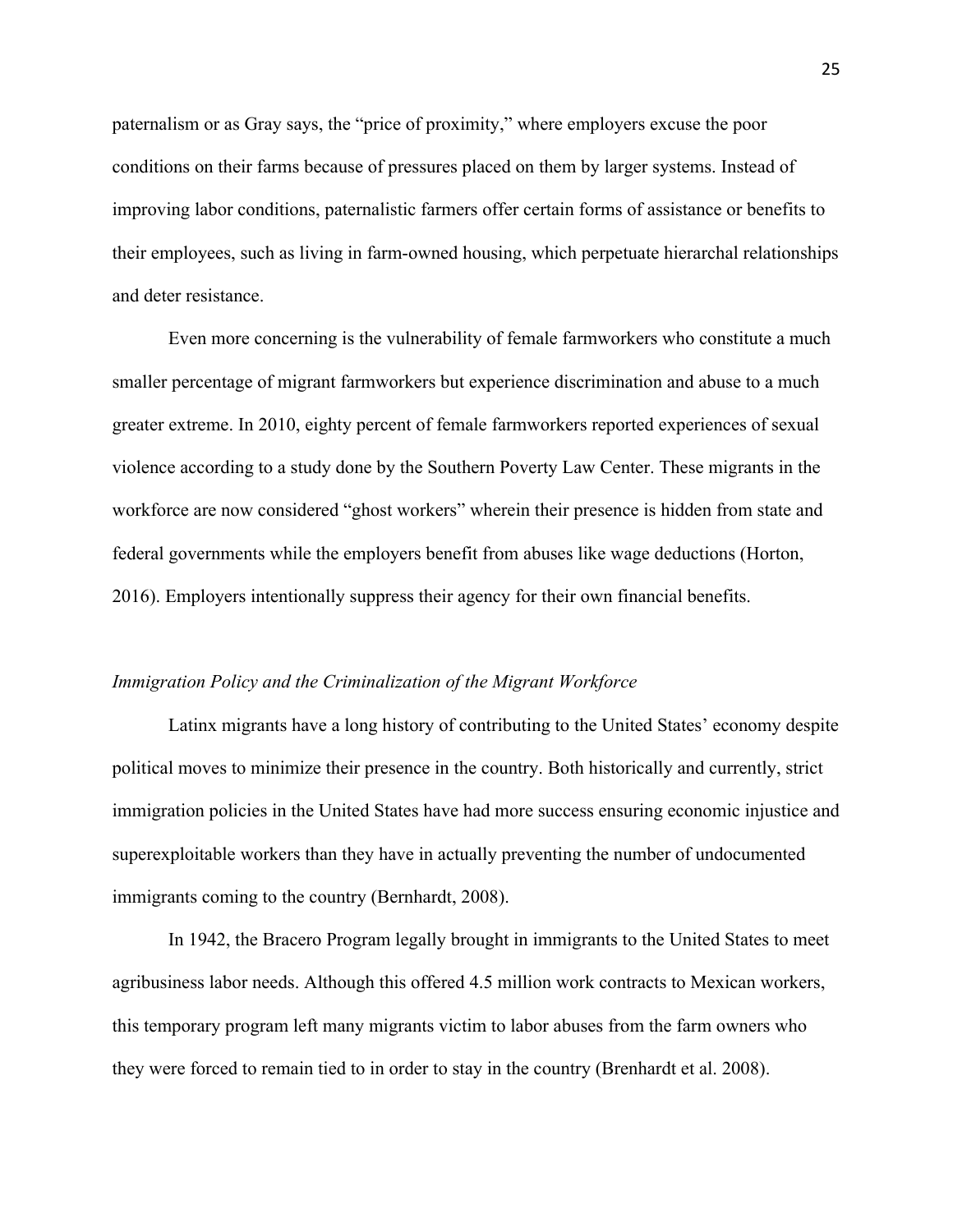Following community organizing efforts from the National Farm Workers Association and the Agricultural Workers Organizing Committee, the Bracero program was replaced by the H-2A Temporary Agricultural Worker program (and H-2B programs for non-agricultural work in 1964).

 This program was enacted with the intention of controlling the flow of workers coming to do short-term work. While it allows them to receive authorization and social benefits, it is extremely flawed in practice. Farm owners hiring workers through H-2A must go through many obstacles in a tiresome and bureaucratic process with many difficulties coming from proving a farm's need for guest workers. Following this process, farm owners lose more money hiring guest workers than they would hiring undocumented workers. Moreover, farmers are not able to wait until the last minute to fill this shortage, and this requires substantial and often unrealistic planning. Even with an improved process, it still does not offer enough workers for the magnitude of farmworker jobs needed (Devadoss and Luckstead, 2018). H-2A is also inadequate in dairy farming because the visas only allow short-term, seasonal work preventing farmers and farmworkers from using the program for the year-long demands of the dairies. Nonetheless, these guest worker visa programs remain the primary alternative for hiring immigrant farm workers.

 In another attempt to reform immigration policy, nearly three million immigrants were legalized in 1986 through the Immigration Reform and Control Act (IRCA). However, the IRCA also unprecedentedly criminalized employers who knowingly chose to hire undocumented immigrants, therefore pushing their workforce further into the margins of society where they were increasingly silenced and prone to workplace abuses because of growing relationships of fear and intimidation. Rather than preventing the employment of unauthorized workers, the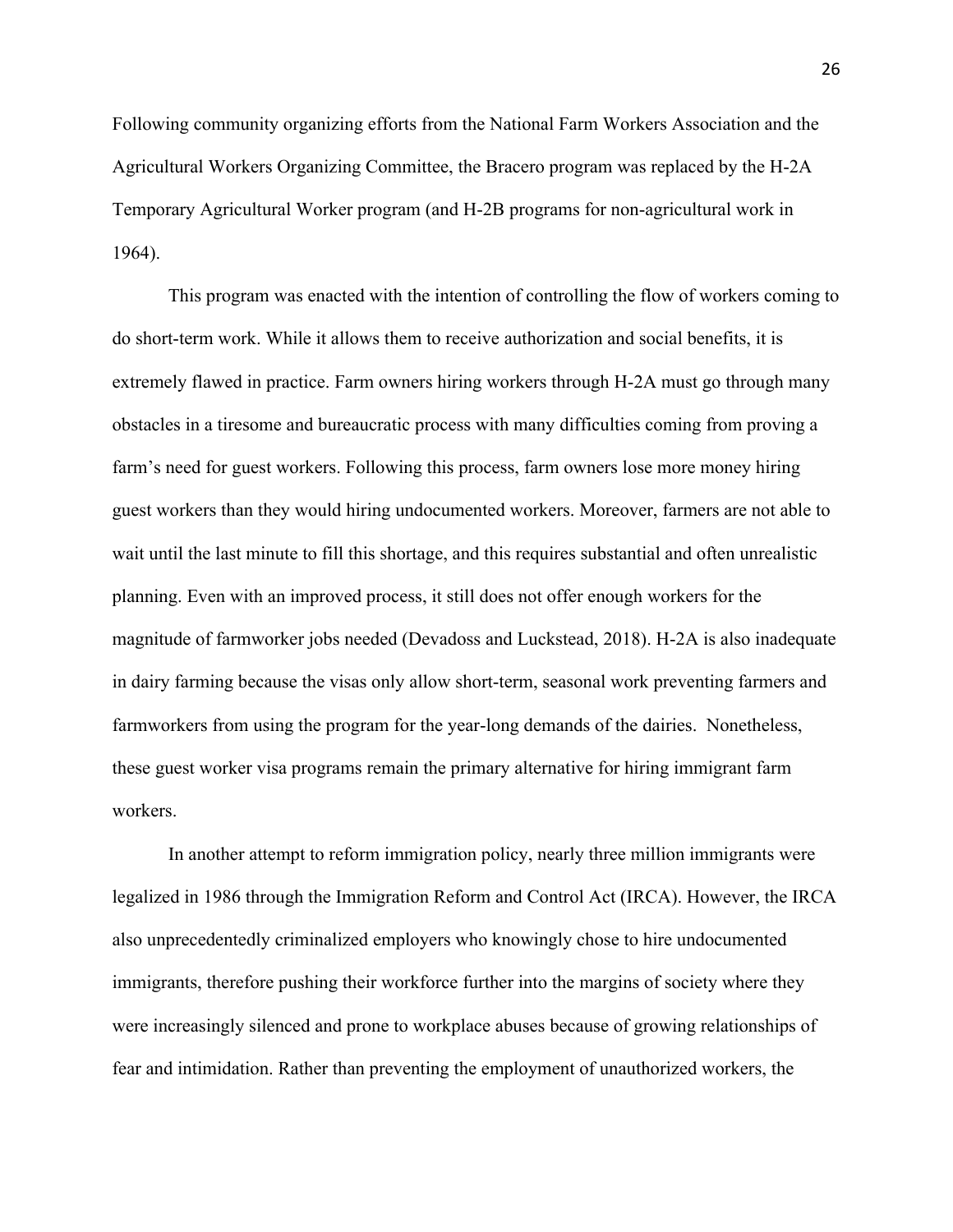legacy of the IRCA was the development of an informal market selling work eligibility documents like Social Security cards (Gomberg-Muñoz, 2016; Massey et al, 2002). This changed the discussion on immigration because it presented it as an issue revolving around "criminal" activity worthy of charges for theft or fraud (Horton, 2015).

 Discourse about migrant workers as criminals heightened following the attacks on the World Trade Center on September 11, 2001 as immigrants became associated with terrorists, justifying the expansion of immigration enforcement. This led to the securing and militarization of the border under the Bush administration. However, these actions had the opposite effect than was intended because migrants decided it was safer to stay in the United States rather than risk crossing the border again (Chomsky, 2018).

In many ways, this narrative advanced under President Barack Obama's administration. During his presidency, he claimed to maintain a humane approach on immigration, encouraging Immigration and Customs Enforcement (ICE) to focus deportations on "felons, not families," pairing this with an Executive Action in 2012 to offer temporary legal status through the program Deferred Action for Childhood Arrivals (DACA) and another Executive Action in 2014, expanding this protection to a program for Deferred Action for Parents of Americans (DAPA). However, criminal prosecutions for immigration violations constituted more than half of all federal charges by the US government by 2012, with up to 400,000 people being detained and deported annually after this year, causing many people to call him the "deporter in chief" (Light et al, 2014; Chomsky, 2018, p. xiv). Regardless of his intentions, Obama's justification of deportations based on "felons, not families" solidified a polarizing concept of immigrants as either innocent and deserving of relief or as guilty which "emphasized vague threats, risks, and dangers that immigrants might pose; intertwines immigration law with criminal law; and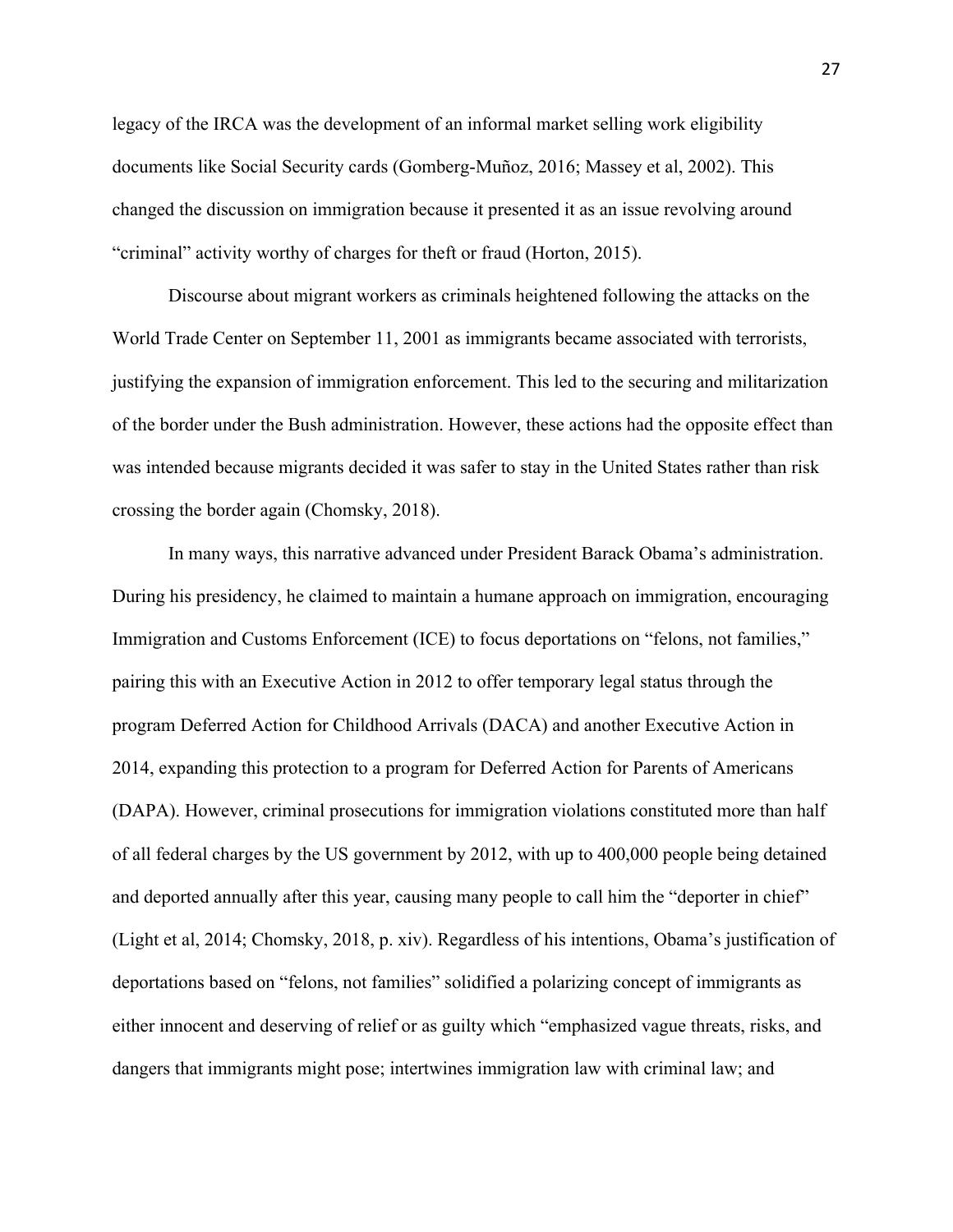specifies categories of immigration violations that are defined as 'egregious' such as 'illegal reentry' and engaging in 'immigration fraud'" (Chomsky, 2019, xvi-xvii).

This paved a way for the blatant, all-encompassing criminalization that Donald Trump put forth from the beginning of his presidential campaign in 2015, generalizing immigrants as "criminals", "rapists," and "bad hombres." President Trump made quick moves to eliminate many of Obama's protective programs, like the Priority Enforcement system, called for a large increase in ICE and Border Patrol agents. Most infamous was the call for a border wall between the U.S. and Mexico border. Creating this climate of fear has served President Trump three purposes: "1) making vulnerable immigrants even more exploitable; 2) whipping his supporters into a frenzy; and 3) fomenting a sense of national insecurity that makes the population as a whole more amenable to authoritarianism and a growing police state" (Chomsky, 2018, p. xxiv). While Trump has certainly heightened sentiments of racism, xenophobia, and fear around this community, it is important to note that the criminalization of immigrants is not new in the United States nor has this conversation historically been clearly divided between party lines.

For years, many Americans have reacted to economic anxiety by pushing a narrative that immigrants are stealing jobs from hard working Americans and exhausting societal resources while not paying their taxes (Bellovary et al., 2020; Martin, 2017). These ideas have been continuously disproven by scholars, such as a recent study by Blau and Mackie (2016) that found that migrant workers have a very minor wage impact on U.S. born workers, that their fiscal impact on the federal government has been positive, and that undocumented migrants are less likely to commit crimes that U.S.-born individuals. Similarly, it is estimated that unauthorized immigrants contribute around \$12 billion in Social Security wage deductions with Social Security numbers that can't be matched to a legal name (Schumacher-Matos,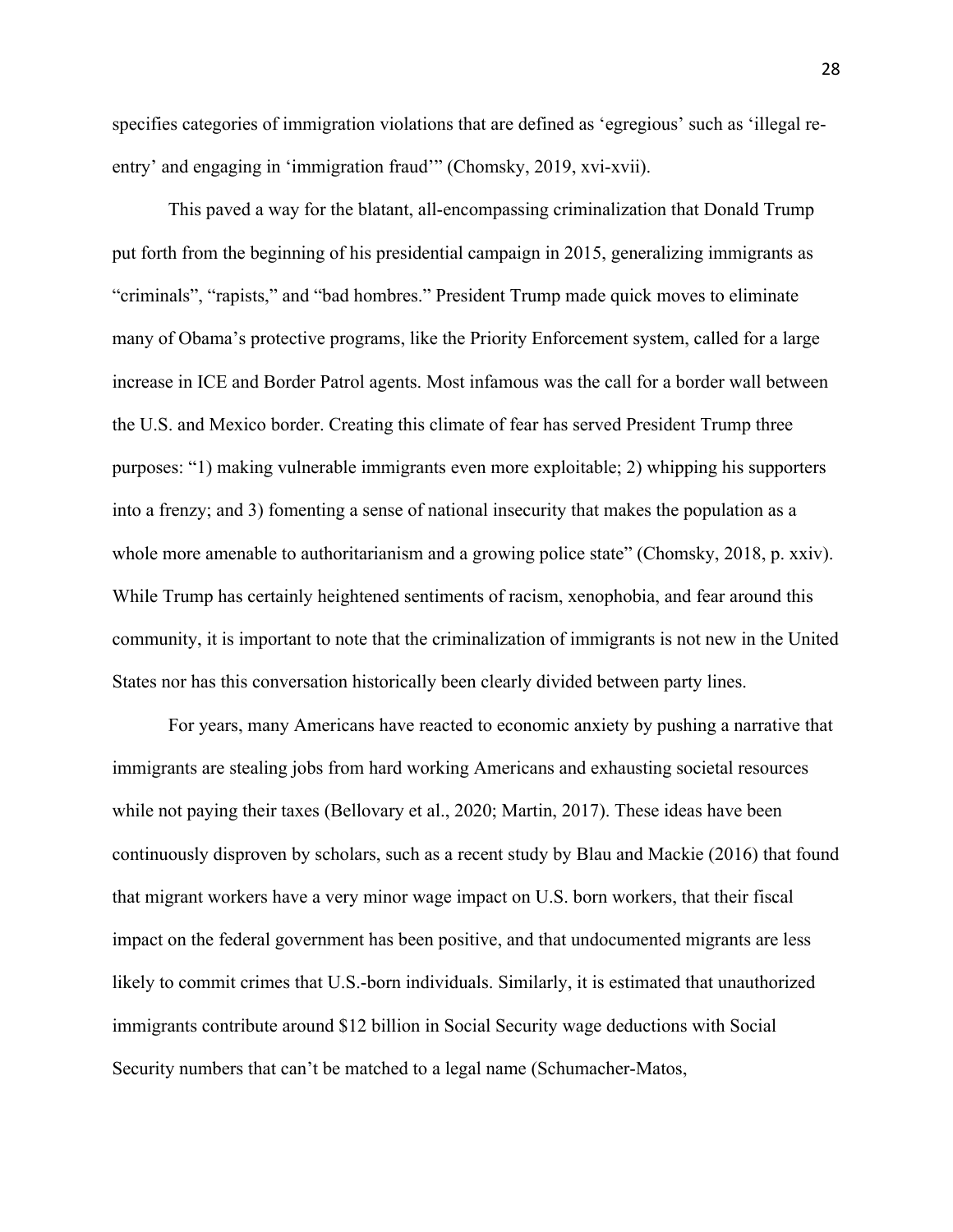2010). Nonetheless, this assumed link between job scarcity and the presence of immigrants has led to mass deportations and criminalization without acknowledgement of the economic structures and industries such as agriculture which depend on this workforce for successful and efficient operations (Gomberg-Muñoz, 2016).

### *The Importance of NAFTA*

 One policy which requires particular attention in exploring US-Mexico migration trends is the North American Free Trade Agreement (NAFTA). NAFTA was signed by the United States, Mexico, and Canada on January 1, 1994 to liberalize trade in North America. The trade agreement was created using neoliberal ideology which claims that prioritizing the market will ultimately improve the wellbeing of citizens through the rise in capital of participating countries. The economists who proposed NAFTA anticipated that it would create opportunity in Mexico and reduce rates of international migration. When looking at cases of large farms in Northern Mexico, NAFTA appears to be successful in accomplishing its goals. Southern Mexico has not had the same relationship with this neoliberal policy (Gálvez, 2018; Otero, 2011).

 NAFTA has had many adverse effects on rural economies which have not been able to compete in the free market. NAFTA caused hardship on Mexican farms which struggled to complete with United States subsidies of farmers. A common case study of this impact has been in the context of the dumping of American corn, which uprooted Mexican industry and eventually displaced rural Mexican farmers (Relinger, 2010).

However, as pointed out by Mares (2019), NAFTA's impact on the dairy industry remains relatively unexplored. As the U.S. dairy industry was shifting toward large corporate farms, Mexico's dairy industry suffered deregulations which overwhelmed Mexico with cheap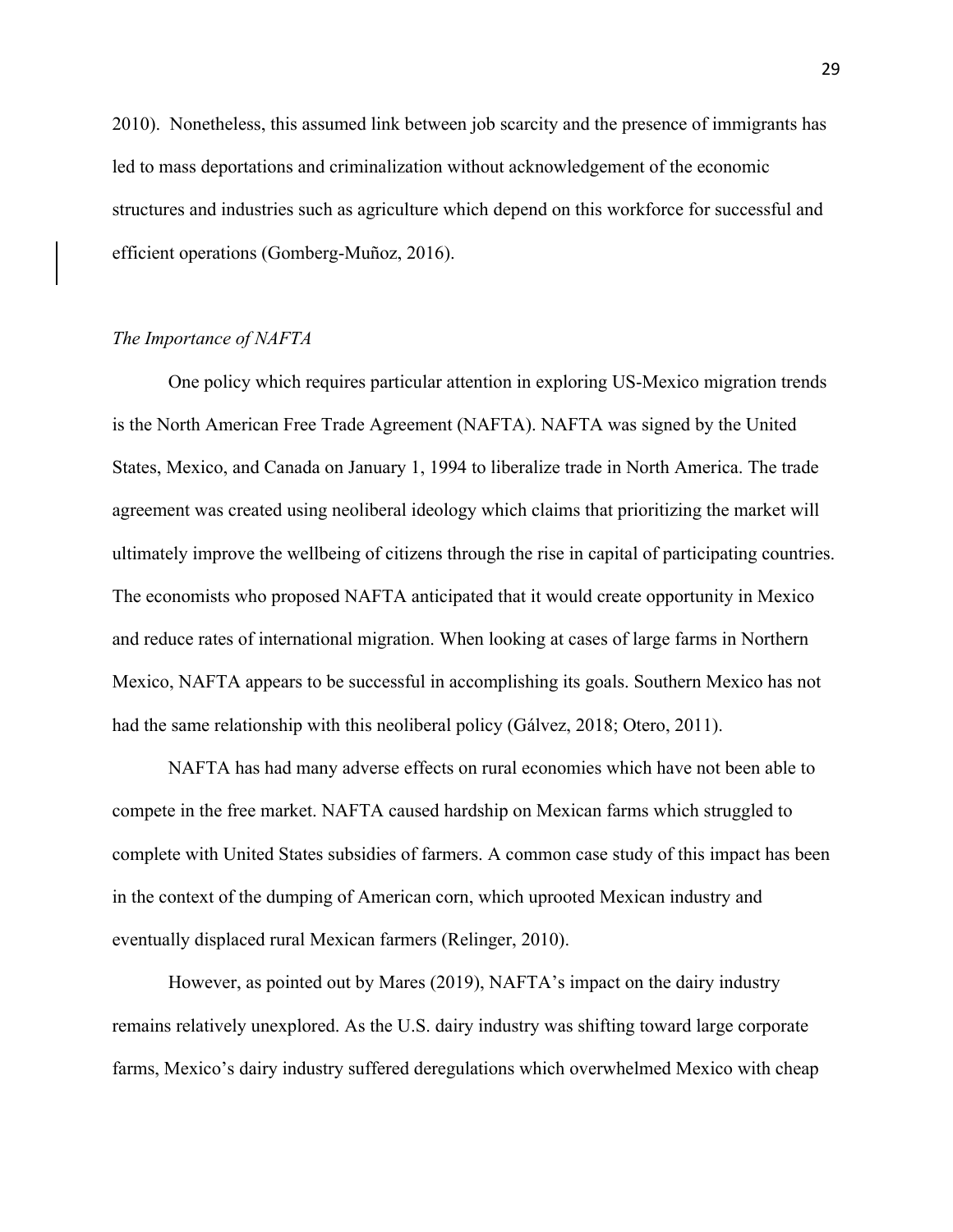American milk and milk products. In both nations, small dairy farms suffered from these market changes (Mares, 2019; McDonald, 1995; Shields, 2010). Farmers are either forced to migrate to urban centers or accept low paying jobs on the new industrialized farms which replaced them, leading to displacement in both nations although it has been much more rapid in the case of Mexico (McDonald, 1995).

#### *Vermont as a new Latinx destination*

 Vermont, among other rural states who have historically had very low rates of immigrants, is now being considered one the country's "new Latino destinations" (ACS, 2019; Baker and Chapelle 2012, p. 277). In the 1990s, Latinx farmworkers started coming to New England due to a shortage in domestic farm labor causing Vermont's Latinx population to grow twenty-four times faster than its overall population between 2000 and 2010 (Baker and Chapelle, 2012). This demographic has continued increasing and migrants are now a fundamental part of Vermont's dairy farms. Farmworkers in the state are predominantly young men from Southeast and Central Mexico which are regions that historically sent very few workers to the United States (Massey et al. 2002). Specifically, many Mexican migrant farmworkers come from Chiapas, one of the poorest states in Mexico with one of the highest percentages of indigenous peoples (VMEP, 2011).

Approximately ninety-five percent of Latinx farmworkers who have arrived at Vermont have found employment on dairy farms, and are widely hired to milk the cows in the barn. Other jobs tasked to migrant workers include barn cleaning, feeding cattle, and taking care of young stock (VT Farm to Table 2019; Wolcott-MacClausland and Shea, 2014). In a study done in 2010, it was estimated that ninety percent of Mexican farmworkers in the state were undocumented,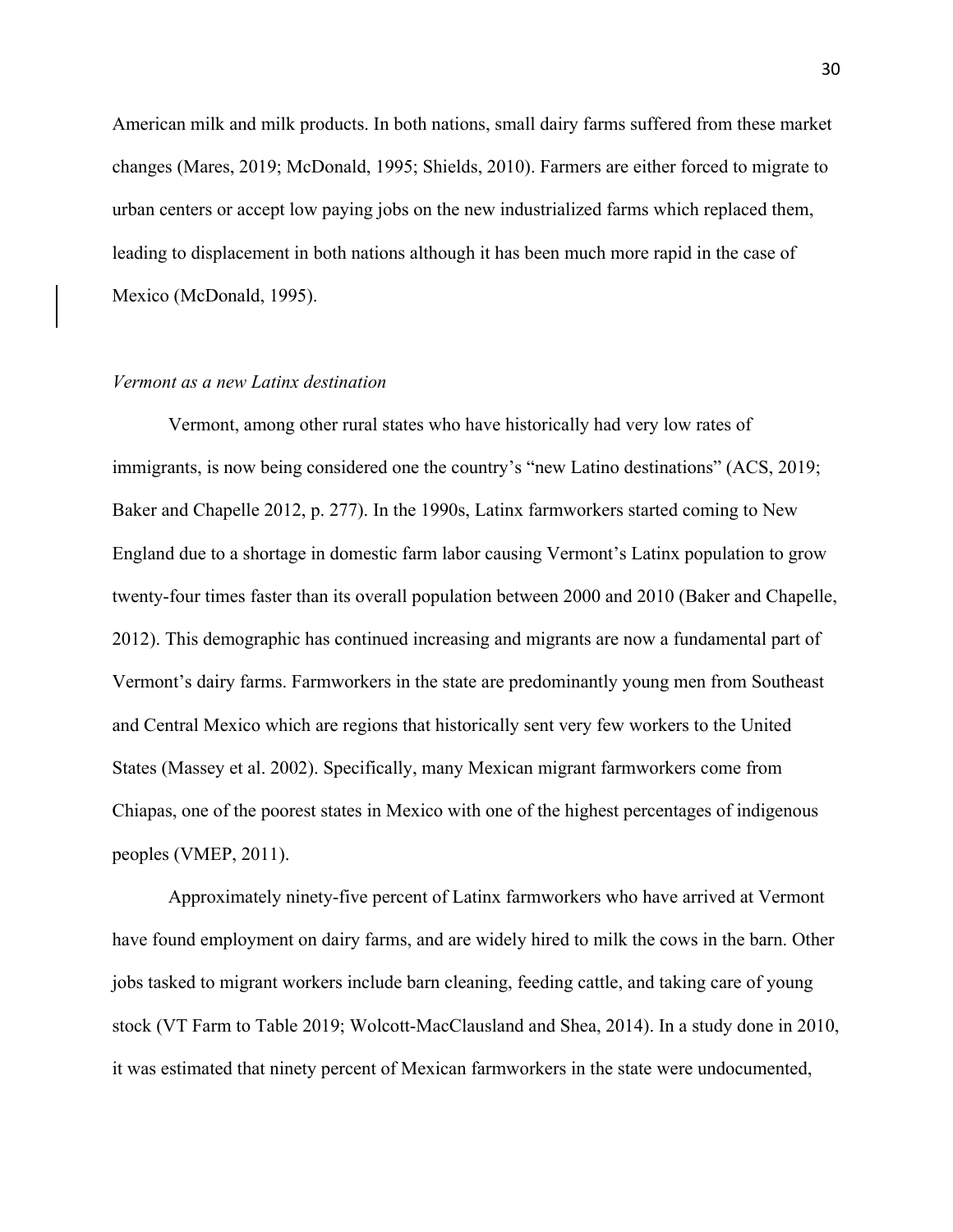which is unsurprising considering the inability of these workers to obtain seasonal work visas (Radel et al., 2010).

 Even though Vermonters feel strong pride for their dairy products, the workers responsible for the production face constant marginalization. Vermont dairies check off two of the main elements of the "hardest-to-police sectors and among the hardest-to-protect workers," which are those with high percentages of immigrants and those with less than twenty employees per establishment (Fine and Gordon, 2010, p. 554-5). As farm owners have had little choice but to give into the downward pressures explained above, they have denied many workers dignified work on their farms as will be discussed in greater detail. Despite the prominence of poor conditions, many farmworkers feel they can't take a stand against this because of their immigration status, and these negative experiences do not end once they are done with their work.

 Baker and Chapelle conducted a study in 2012 to examine Latinx farmworker's barriers to health care and wellbeing because of their work on dairy farms in Vermont. They identified the main barriers to care as low educational attainment, cost, limited access to transportation, limited command of English, fear of law enforcement, and obstacles caused by cultural differences. From these barriers, they found high rates of mental illness in farmworkers. They have associated the source of this as a combination of factors, including physical isolation, loss of social capital, inadequate housing, and anxieties surrounding their legal status (p. 278). On average, workers have reported leaving the farm only between one to two times per month and about fifty-three percent have said they have no activities they do recreationally. Furthermore, farmworkers had limited access to health care for physical illness and injury. Even those with health insurance feared going to the doctor because they would prefer avoiding ICE. The fear of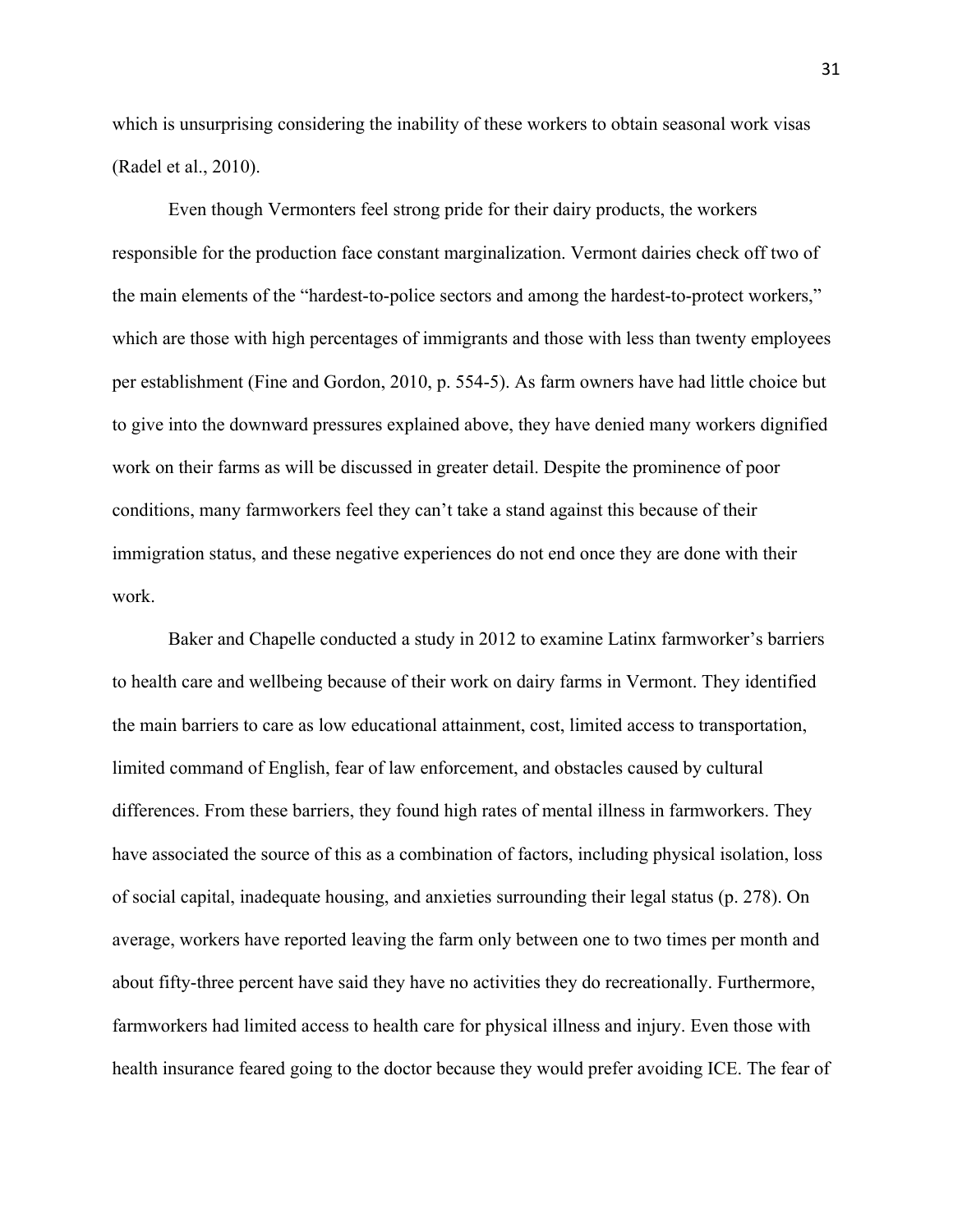ICE even trumped hesitations about the cost of healthcare in the United States. In a study done in 2013 by Baker, he found that seventy-six percent said their last visit to a health clinic was when they were living in Mexico and that twenty-five percent of farmworkers would return home if they had a major health issue rather than seeking help in Vermont.

 Farmworkers also suffer food insecurity, as explored by Teresa Mares (2019) in her book *Life on the Other Border.* Through her ethnographic research, she discusses the structural vulnerabilities experienced by Vermont's migrant farmworkers living on the "Other Border," meaning the Canada-U.S. border which has widely been ignored by scholars. Though the structural vulnerabilities experienced by Latinx workers have permeated into the most basic parts of life, such as having access to food, she emphasizes the remarkable resilience of the farmworker community in their ability to sustain themselves and their families while holding up the state's food system and their resilience in their calls for change through food activism.

 In a project done by Caleb Kenna and Chris Urban (2009) "The Golden Cage," they illustrated the contributions of the farmworker community to Vermont by photographing and interviewing Migrant Mexican farmworkers. Through this, they called attention to their presence and their value in the state. Still, every day, "the structural inequalities connected to race, ethnicity, and citizenship leave Latinx migrant workers simultaneously invisible in the workplace and hypervisible in public settings" (Mares, 2019, p. 6).

When Latinx farmworkers do find the opportunity to leave the farm, more barriers arise. In their previously referenced study, Baker and Chapelle found immigration enforcement was the main fear of Vermont's farmworkers (2012). The regions of the state which are 100-miles south of the border with Canada fall under federal jurisdiction, so the treat of Border Patrol and ICE is heightened. This can make Latinx peoples a particular target in the state because of law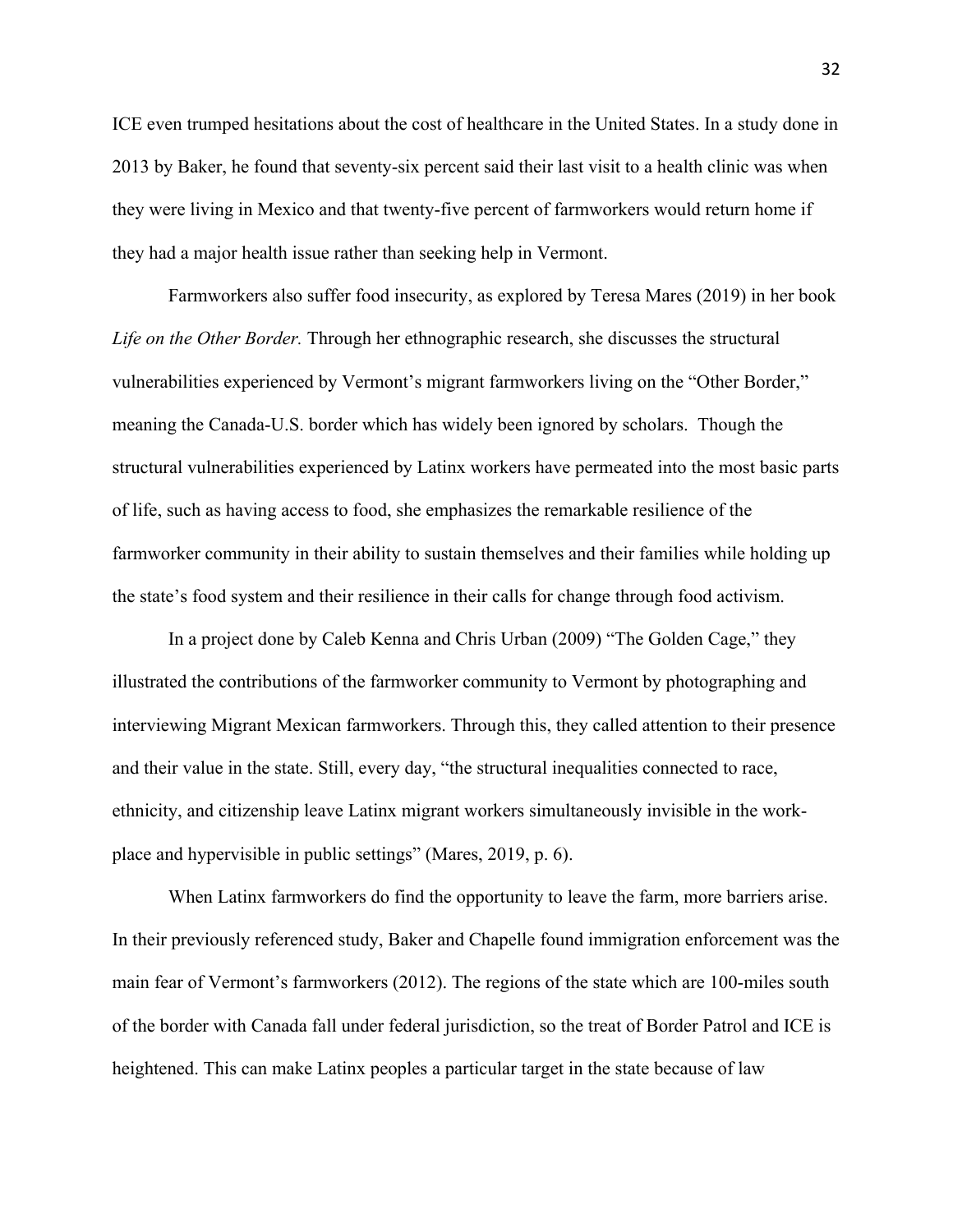enforcement's knowledge that the majority of the Latinx population in the state are undocumented (Baker and Chappelle, 2012; Mares, 2019).

## *3. Advocating for Better Labor Conditions and Standards*

 Many scholars have explored solutions to these unethical labor practices in supply chains. Many migrant workers have an especially difficult time bringing change to their workplaces, fearing that if they speak up or go against what their employer says, they could be fired or deported; Others lack effective solidarity on establishments with as few as three workers at some establishments, so collective action is not an effective option (Gray, 2013). Margaret Gray discusses obstacles faced by farmworkers in New York who have been trying to influence the state laws that permit institutional marginalization. However, these workers have had very little success in influencing policy where every year for over a decade, a proposed Farmworkers Fair Labor Practices Act has passed in the State Assembly but by 2013, had only gone to the State Senate once where it was voted down (p. 7).

Yet, even where laws already exist to protect workers, they have not improved the reality of the workers. Another justification used by employers for the exploitation of the workers is the weak enforcement strategies and low-risk penalties when workers' rights are violated (Bernhardt, 2013; Amengual and Fine, 2017). This allows employers to prioritize profits over what they interpret as inconsequential laws.

Moving forward, a promising strategy is co-enforcement, where workers are given the opportunity to be more than passive victims by creating a partnership between labor inspectors and worker organizations (Amengual and Fine, 2017; Fine and Gordon, 2010; Fine 2017). This follows Ayres and Braitwaite's model of tripartism, where worker organizations are fully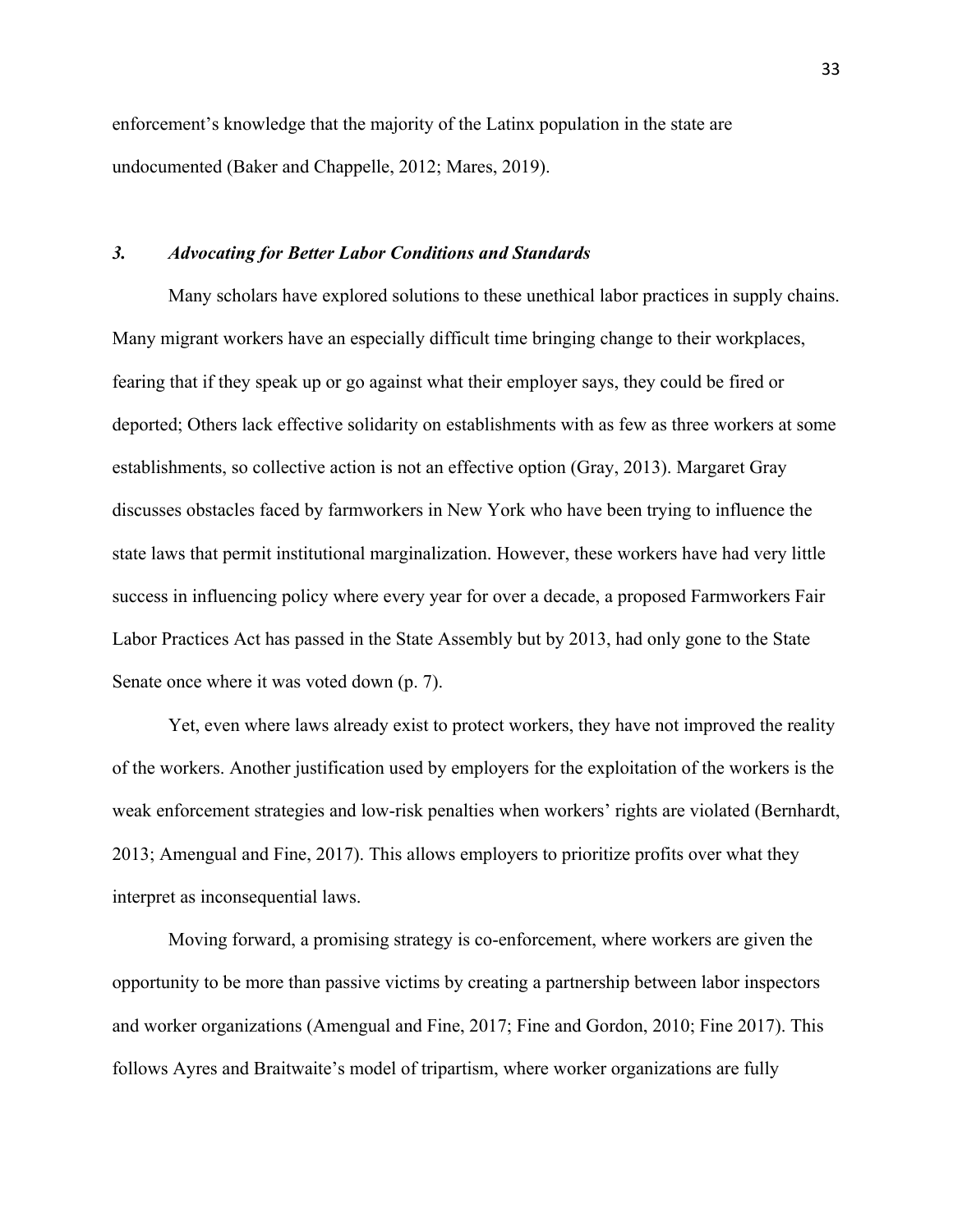engaged in processes of enforcement with an equal standing to government and employers (1991). Fine (2017) has identified three aspects necessary for the endurance of co-enforcement:

(1) government agencies and worker organizations recognize each other's unique capacities, rather than attempt to substitute for one another; (2) the effort focuses on a specific industry; and (3) the collaboration receives strong political support. Sustaining the impacts of co-enforcement is found to require greater formalization of the partnership and funding streams (p. 362).

Partnerships are considered particularly strong because worker organizations can develop a level of trust which gives them more access to information about violations than would otherwise be possible; However, they receive criticism for sacrificing neutrality in enforcement because they are inclined to act too strongly in favor of their workers (Amengual and Fine 2017; Fine 2017).

#### *Corporate Social Responsibility*

As workers continue searching for ways to make their voices heard, many corporations have tried to quell socially-minded consumers who could be deterred by products that are linked to human rights violations. To do this, many corporations have come up with their own solutions through a business model called Corporate Social Responsibility (CSR). CSR claims to monitor labor injustice and became a part of business strategy in the 1950s when scholars began studying the power and influence that corporation's actions had on citizens (Carrol 1999). Howard R. Bowen, who can be considered the "Father of Corporate Social Responsibility" due to his book, *Social Responsibilities of the Businessman,* cited a study published in a 1946 issue of *Fortune*  magazine where about ninety-three percent of businessmen agreed that they "were responsible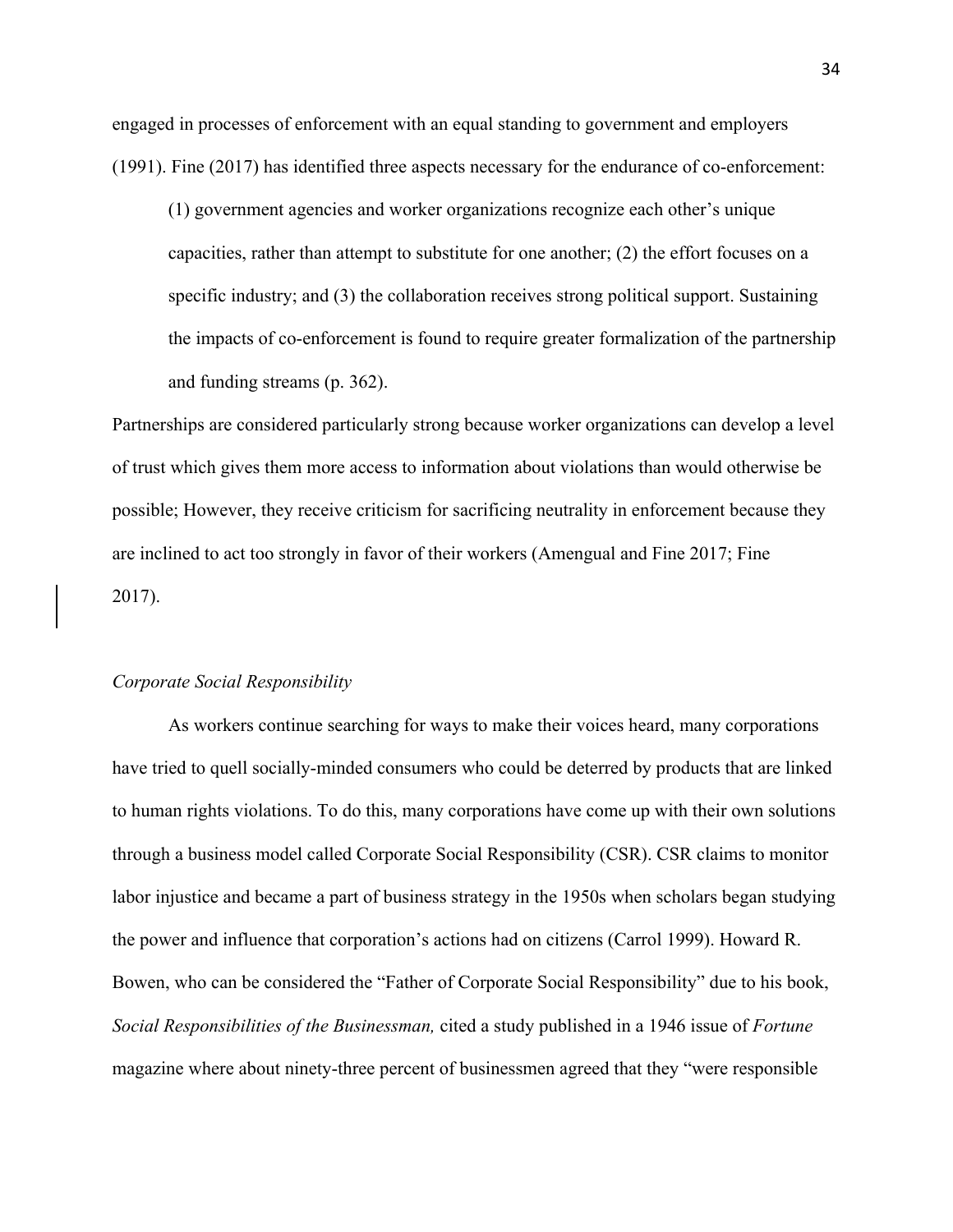for the consequences of their actions in a sphere somewhat wider than that covered by their profit-and-loss statements" (Carrol, 1999; Bowen, 1953, p.44). Since its foundations, the definition of CSR has continued to evolve as corporations have continued growing in size and power. Now, it is centered around a management practice which alludes to the relationship between the company and the members of society (Jamali et al., 2015). As outlined by Garriga and Melé (2004), it can be understood from four different angles: for profits, for responsible business, to meet social demands, and to genuinely do what is ethical.

 While it has been praised for acknowledging the tendencies of corporations to take advantage of their workers, CSR is criticized for the ambiguity in what it means and how it should be practiced. One prominent problem is that of enforcement. The people at the top define what social accountability looks like on their own terms, deciding for the workers what their problems are and giving the suppliers loose guidelines for how these problems should be fixed. The standards outlined fail to address the problems workers themselves point out, and end up only serving the corporation's reputation (Mares and O'Neill 2019).

#### *Worker-Driven Social Responsibility*

 Recognizing the ineffectiveness of the commonplace CSR model, workers began to look for a new method to stand up against economic injustice, demanding that their voices are at the forefront of the conversation and that they are trusted with the solutions to the industry problems that they suffer from the most. CSR does not provide a platform for this to take place.

The use of union organizing to improve labor conditions has been analyzed extensively. Within the agriculture sector, the United Farm Workers (UFW) have received particular attention for their revolutionary approach in bringing farmworker rights to international attention (Garcia,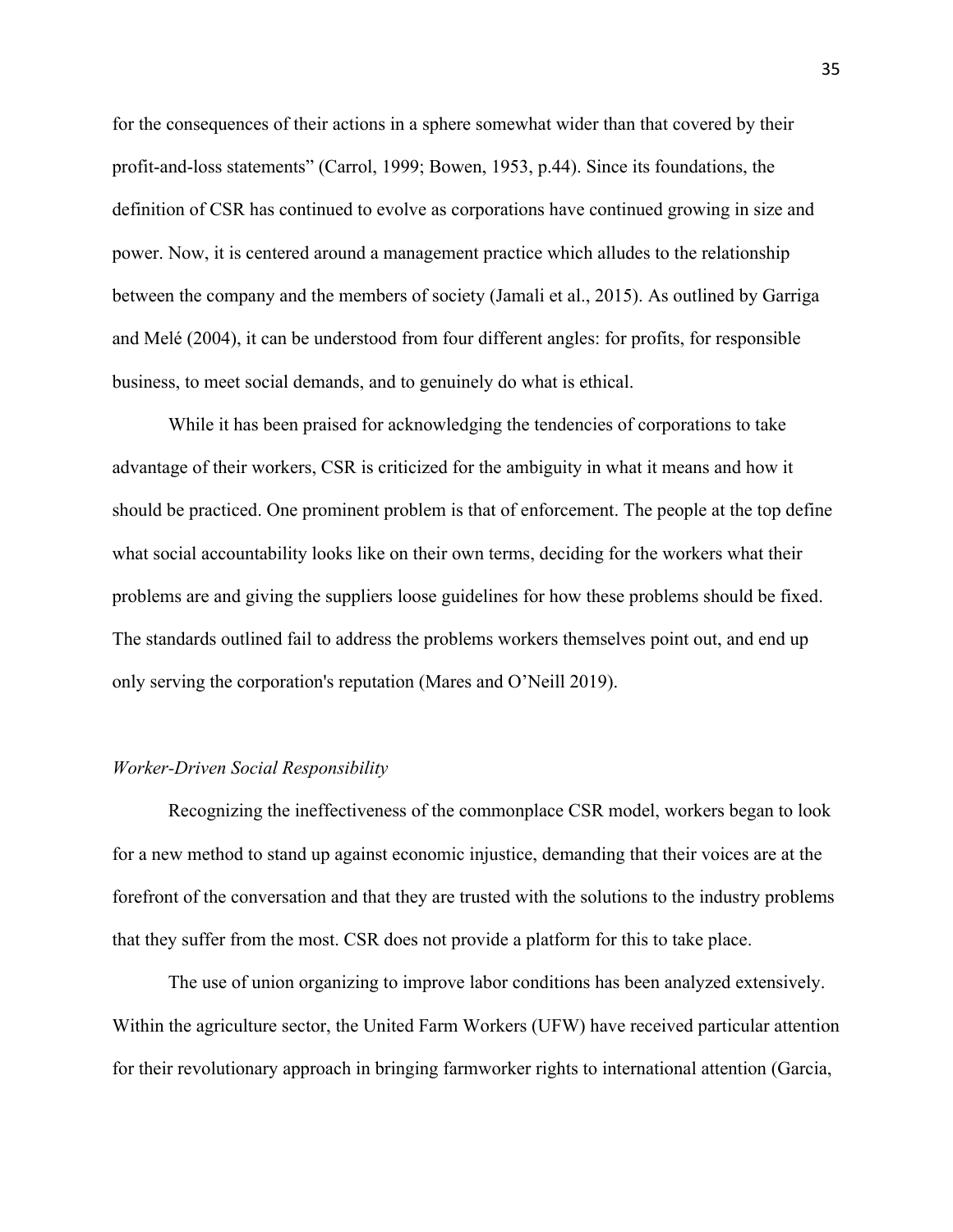2012; Flores 2017; Shaw 2010). Through their organizing efforts, they fought for contracts with growers and union approved labels. The UFW, led by Dolores Huerta and Cesar Chavez, have inspired labor rights movements all across the country. However, unions are not always the most practical approach for advocacy, especially for migrant workers. Even if undocumented migrants want to join unions, there is hesitation because union support poses the threat of increased vulnerability to ICE. The threat of ICE also disrupts unions because it has been raiding workplaces where it suspects undocumented workers, causing leaders in union organizing campaigns to be detained or deported (Yates, 2009). As Marielena Hincapié of the National Immigration Law Center stated in an interview for Michael D. Yate's book, *Why Unions Matter*:

Raids drive down wages because they intimidate workers, even citizens and legal residents. The employer brings in another batch of employees and continues business as usual, while people who protest get targeted and workers get deported. Raids really demonstrate the employer's power (2009, p. 176).

Other barriers in union organizing include high rates of turnover, employment through subcontracts, and temporary and seasonal dimensions of many farm work jobs (Griffith, 2016). Considering this, unions are powerful but are not always the most effective strategy in protecting workers from the employer's power and are not always able to maintain sustained improvements.

Looking for an alternative to CSR and to union organizing, a Florida-based organization called the Coalition of Immokalee Workers (CIW) launched their Fair Food Program in 2011. Scholars have explored this program's successes and challenges in achieving wage premiums, better working conditions, and monitoring process (Griffith 2009; Orleck 2018; Fine and Bartley 2019). The CIW is credited for transforming the infamously exploited tomato fields of Florida into exemplary cases of improved labor conditions and the value of worker participation (Fine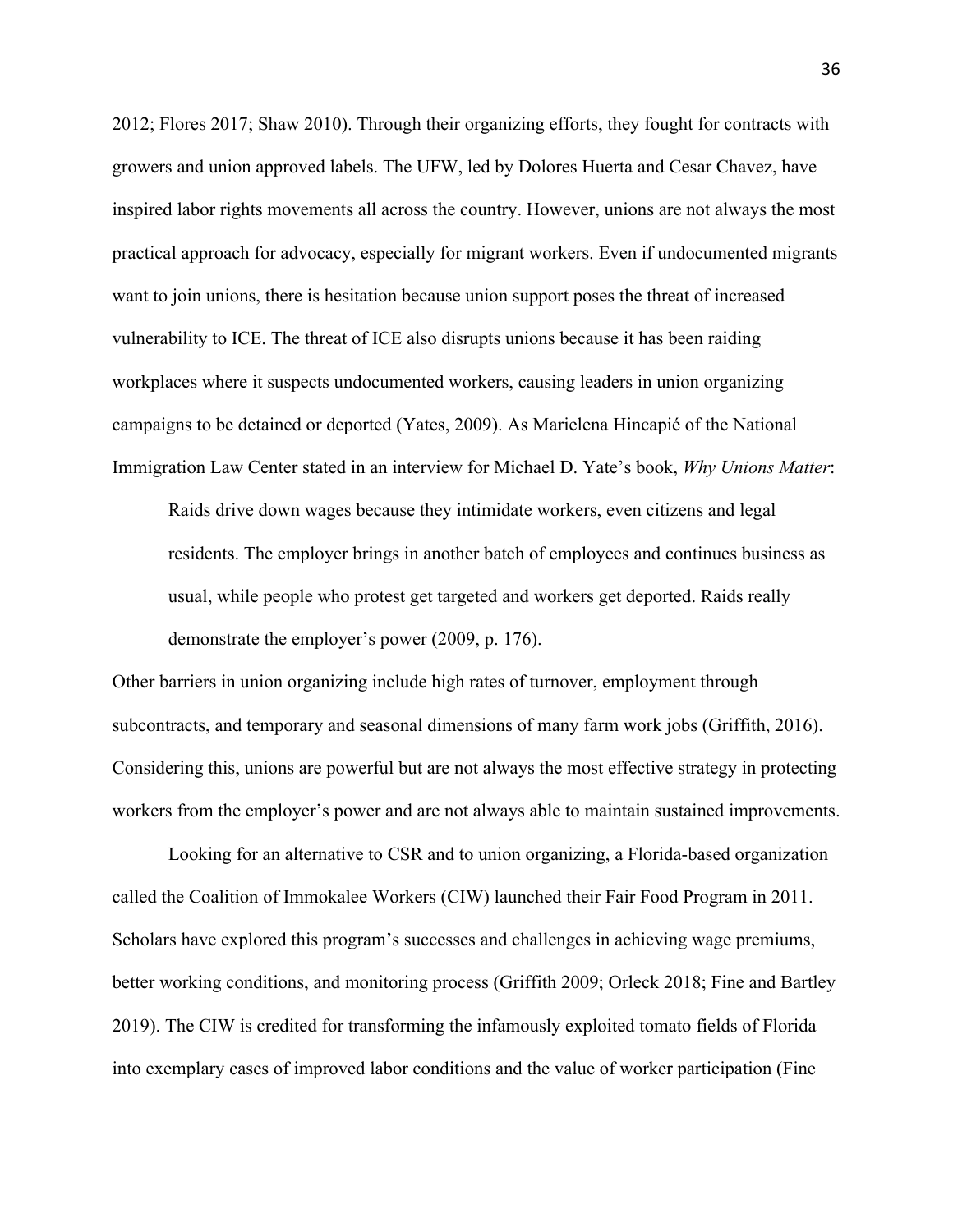and Bartley 2019; Drainsville 2008; Leary 2005; Sellers 2009). Emerging from the mechanisms within the Fair Food Program, the groundbreaking paradigm of Worker-Driven Social Responsibility (WSR) was born.

WSR makes worker involvement and protection a requirement, whereas the CSR model makes this an option. CSR decides for the workers what the problems in the industry are and widely falls short of addressing the risks and dangers that are unique to different industries. WSR, on the other hand, gives workers the responsibility to identify the industry problems since they are the victims of the problems within the market. While CSR generally uses rushed and superficial audits and does not give workers the opportunity to speak freely and honestly about the conditions they are facing, WSR provides a space for in-depth and transparent inspections with well-trained investigators who have a specialized knowledge of the workplace. While CSR is a voluntary model for corporations and their suppliers, WSR makes fair and dignified working conditions an obligation with consequences at every level of the supply chain (WSR Network, n.d.).

While WSR is working within the same market as CSR, it is a response to workers' realizations that employers and world governments "have succeeded in creating a global economy, one in which both production and workers are constantly on the move, the former in search of profits and the latter in search of employment" (Yates, 2009, p. 181). As employers and buyers continue participating in the market and becoming ever more powerful through it, workers have realized they have little choice but to participate. Considering this, it is important that so long as they are the backbone of the products that sustain the market, they find ways to assert their own power within it. While it may seem like they are accepting the system in the same way as CSR, they are rejecting the status quo by demanding a shift in the role of workers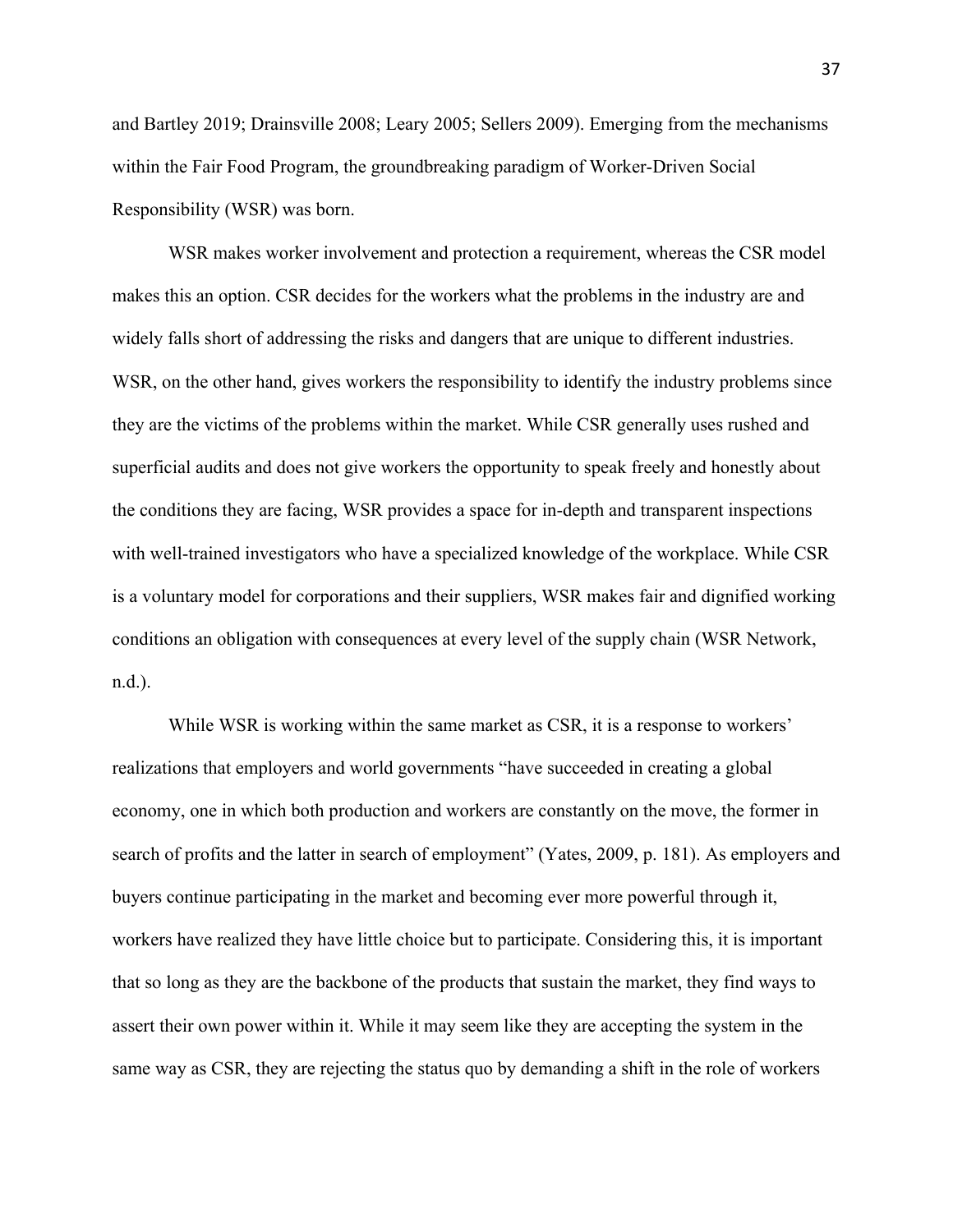and are criticizing the prioritization of profits over people through a program which aims to fundamentally uproot this ideology and fight against the devaluation and dehumanization of workers at the bottom of the supply chain.

The model also distinguishes itself from union organizing because it works within the market, aiming to shift corporate behaviors. Rather than creating a worker-based certification through unionization, for example, WSR has created a program that "ensures that those changes are continually monitored and evaluated" (Mares, 2019, p. 173). The established continuity of this program is especially important because it protects the WSR programs from the structural disruptions that can come with high worker turnover rates and the threats of detention and deportation.

In addition to WSR's implementation in Florida and in Vermont, there are two other programs in Bangladesh and Lesotho. In the Bangladesh garment industry, WSR was applied in 2013 for the creation of the Accord on Fire and Building Safety to improve safety conditions following the Rana Plaza Factory Collapse. Although more work still needs to be done primarily being that factories need to carry out agreed upon renovations to meet new safety standards—the existence of the Accord still represents successful organizing (Blasi and Blair, 2019; Outwaite and Martin-Ortega 2019; Brown 2017; Yusha 2018). WSR has also been used by apparel workers at Nien Hsin Textile Company in Lesotho in 2019 to fight against gender-based violence, which has not yet been explored by scholars.

Although Milk with Dignity's use of WSR briefly appears in some scholarly literature (Mares, 2019; Leipziger, 2018; Blasi and Bair, 2019), the effectiveness of the model in accomplishing Milk with Dignity's goals remains unexplored. Therefore, this study aims to build on discussions of WSR within the Fair Food Program by applying in to Milk with Dignity. It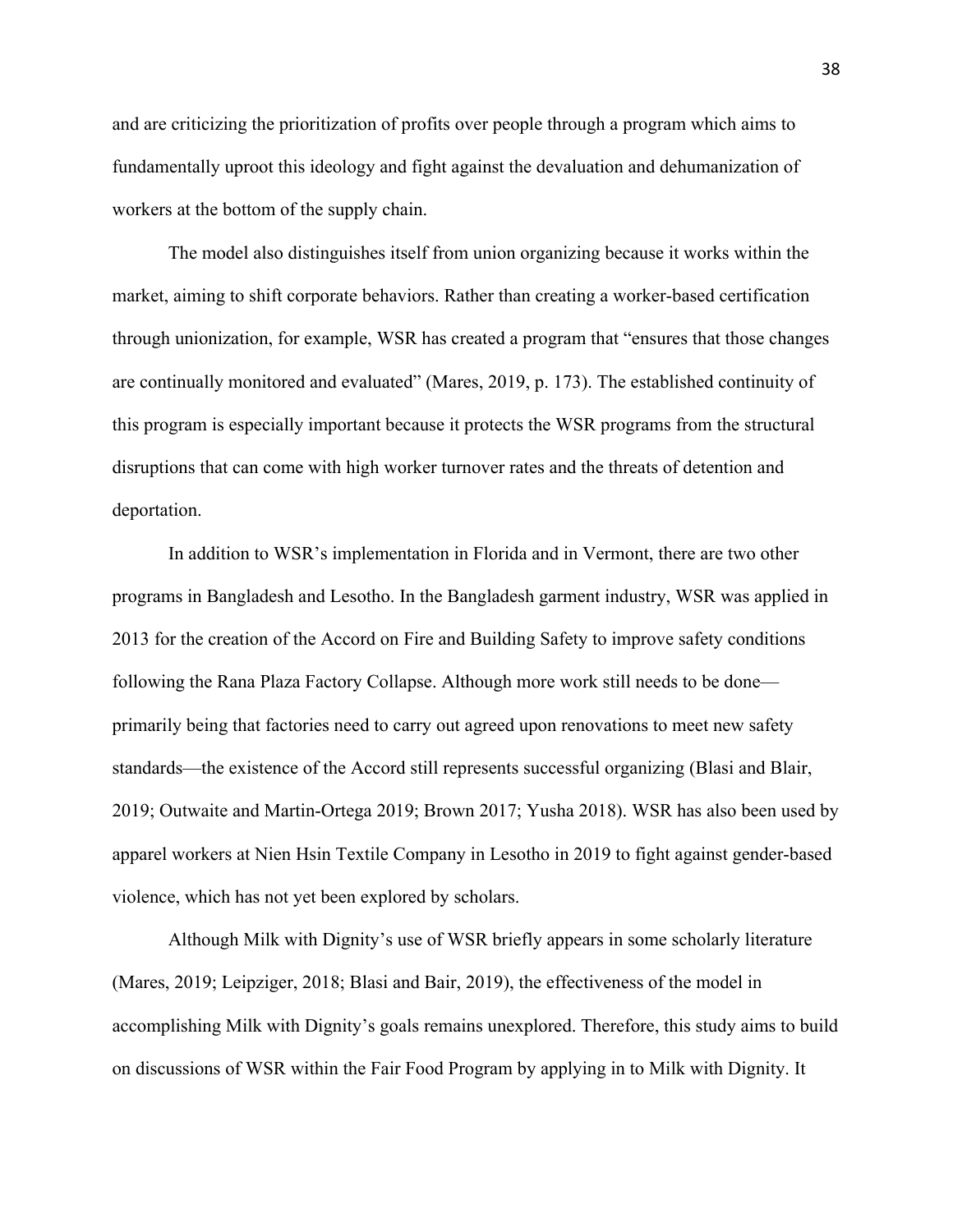additionally distinguishes itself from research done on Vermont's dairy farms and farmworkers through its focus on this model.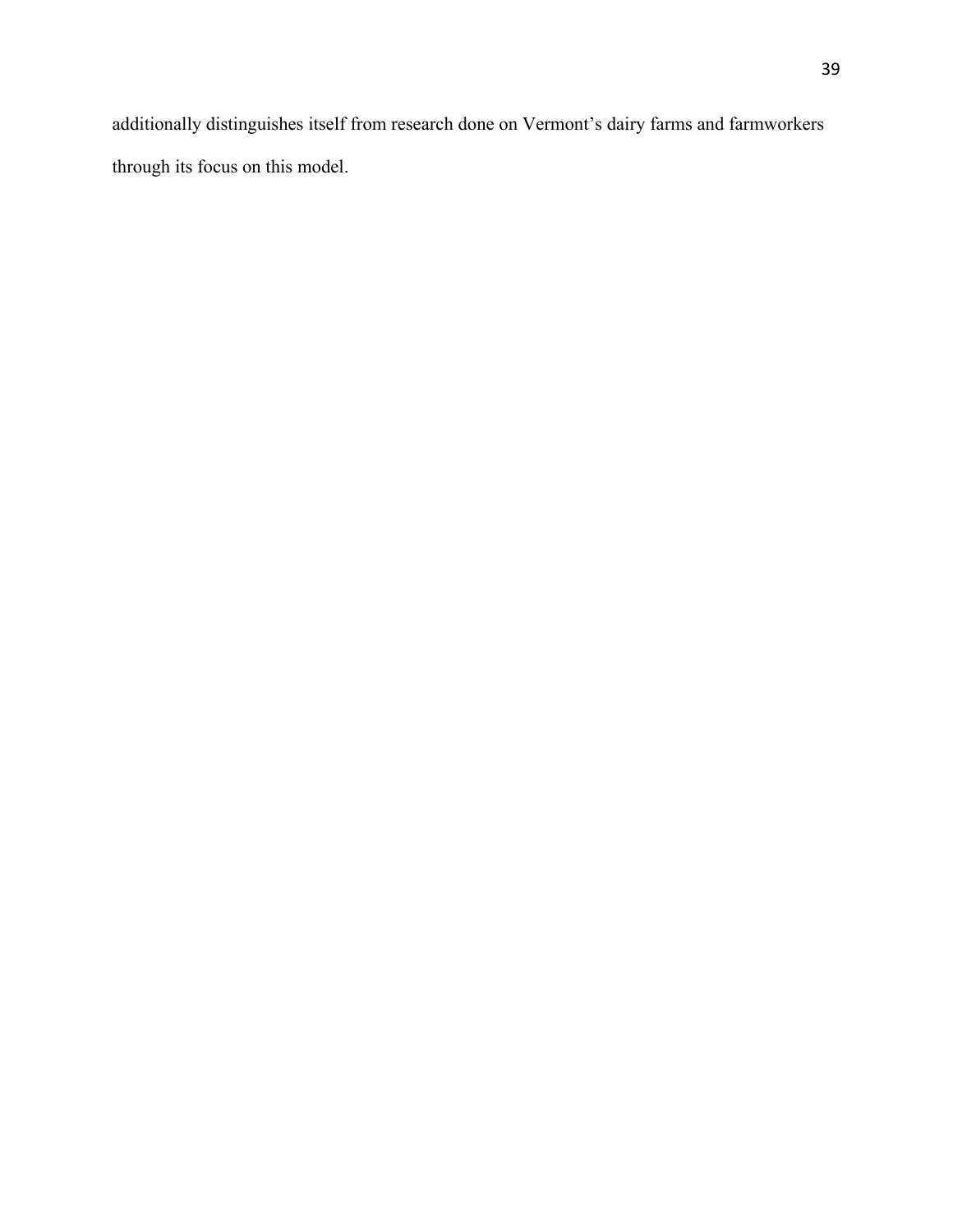# **RESULTS: COMMITMENT PLUS CONSCIOUSNESS EQUALS CHANGE**

#### *Developing Milk with Dignity*

In just five years following its foundation as an organization, Migrant Justice publicly launched its groundbreaking campaign, Milk with Dignity. As a Migrant Justice staff member, Carmen, told me in an interview, their previous successes in gaining licenses and passing legislation for *No Mas Polimigra* created a powerful foundation for the organization and a more independent community, inspiring them to expand their focus. As their next step, the organization decided to tackle living and working conditions. In meetings with farmworker leaders, they began building their understanding of what the problems on the farms are, why are they there, what the community wants, and what methods would best address the identified needs.

To do this, they gathered a quantitative understanding of the realities of living and working conditions through a survey conducted in June and July of 2014. As Migrant Justice's education coordinator, Luis, told me, this survey is revolutionary, not only because it guided the future of the organization, but because it was completely designed and conducted by the farmworkers themselves. To this date, it remains one of the largest and most extensive public surveys conducted about Vermont's migrant farmworker community, continuing the organization's narrative that the workers at the bottom of supply chains should not be underestimated or left out in the research and problem-solving processes.

Through this survey, 172 dairy farmworkers were interviewed on their wages, their hours, their living situation, their relationship with their bosses, and beyond. Some of the results are highlighted below.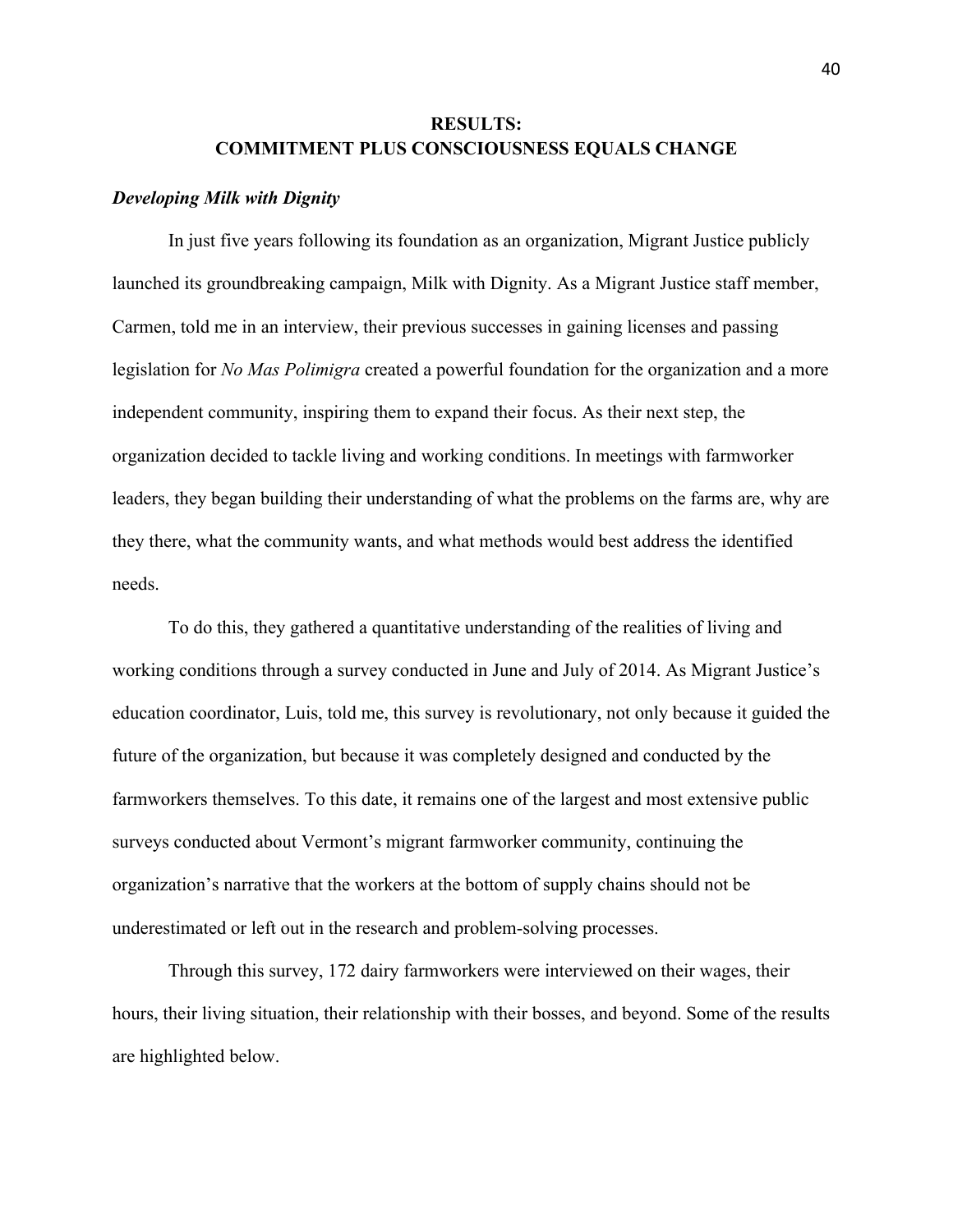

Furthermore, they found that the average work week for dairy farmworkers was eighty hours long. Moreover, since 2011, Migrant Justice has kept track of patterns in the calls to their worker's rights hotline, as will be discussed further, they found that fifty-two percent of the calls were related to stolen or late payment of wages, which they calculated as being worth \$17,625 withheld (Migrant Justice, 2015).

Addressing housing and workers' rights is undeniably ambitious for Migrant Justice, not only because of the prominence of the issues but because it means untangling numerous power structures that have historically been untouched and are deeply-ingrained in the industry. Prior to the survey, the organization had addressed cases individually, farm-by-farm. However, to Carmen, who is in charge of coordinating Milk with Dignity, it quickly became clear that they needed to look for something more collective. They could criticize a farm for violating workers' rights and tell them they had to make changes, but in reality, there was no actual way for them to enforce this. Every interview I had with Migrant Justice staff and members of the Milk with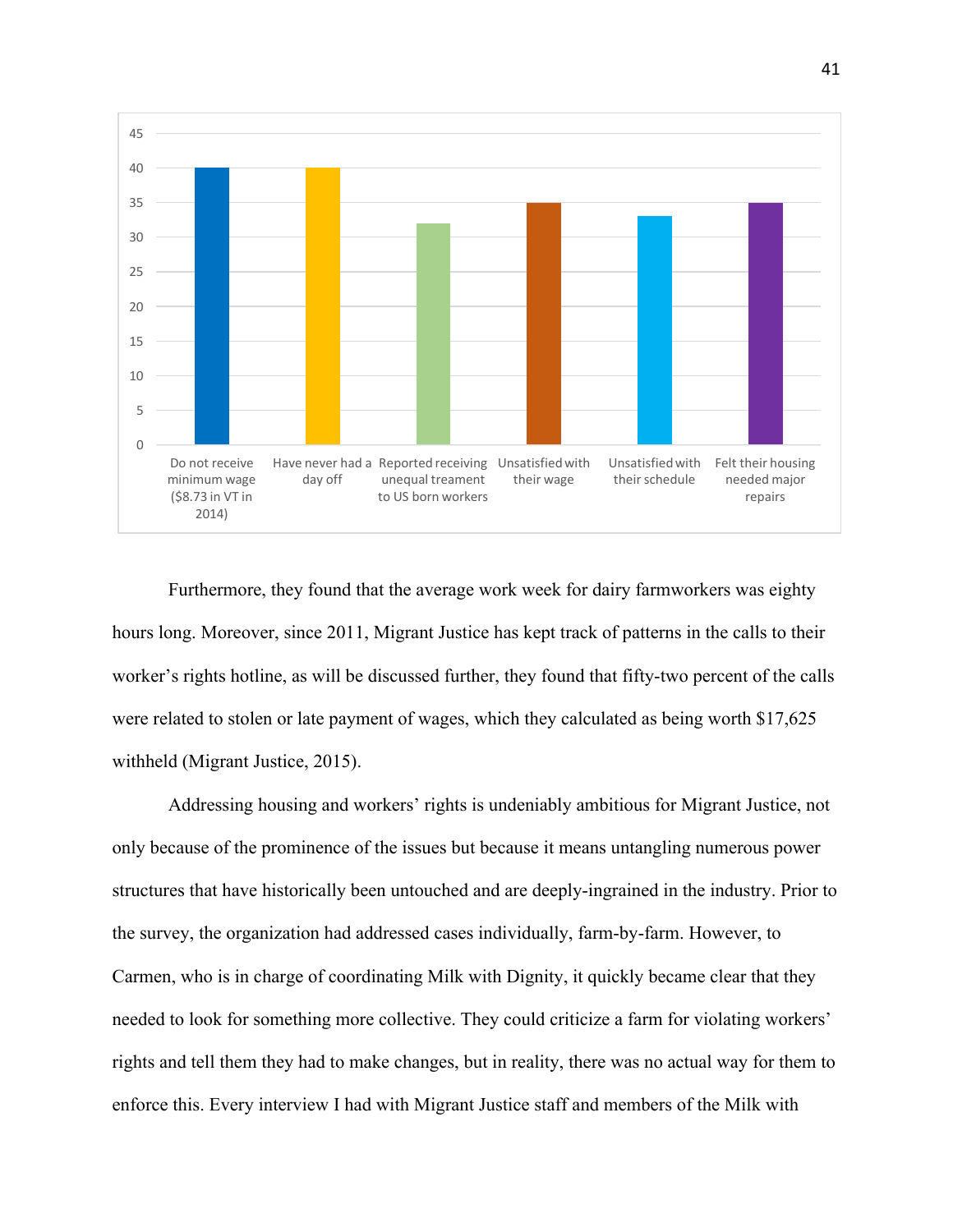Dignity Standards Council, they brought up the lack of enforcement mechanisms as one of the main sources of labor rights violations. For this reason, a solution that could ensure that dignified standards were being upheld was a priority. Similarly, they all brought up the systemic pressures being put on the dairy supply chain. The team sought a solution that wouldn't just help the workers, but would similarly help the farmers who were also suffering economic injustice from corporate supply chains.

With these priorities in mind, the team underwent extensive research and comparative analysis on advocacy models and movements that already exist around the world, from Brazil to Mexico. When asked about this process, Luis said that initially nothing they came across struck them as having the capacity to accomplish the goals the community wanted. As they continued searching for something that would not only bring light to the mistreatment on farms but could bring meaningful change, the team found a movement taking place in Florida's tomato fields.

In 1998, a group of ten people—primarily workers, and a few allies—from Immokalee in Southwest Florida came together in the basement of a small local church, reading the Universal Declaration of Human Rights and talking about how they could incite change. They have since grown into the famous, influential organization: The Coalition of Immokalee Workers (CIW).

In 2011, the CIW launched their famous Fair Food program after noticing that their "human rights were constantly being stepped on by the industry in the way of stagnant wages, violence in the fields, sexual harassment… situations of modern day slavery," as Carlos, a leader of the CIW, recounted at the NOFA WSR Panel held in Vermont. Because of this, he stated that the farmworkers who created the Fair Food Program began with a theory of change: "If the market is responsible for--in the way it is used--creating the poverty and perpetrating it for workers at the bottom, then the market has a responsibility to be used to reverse its own impact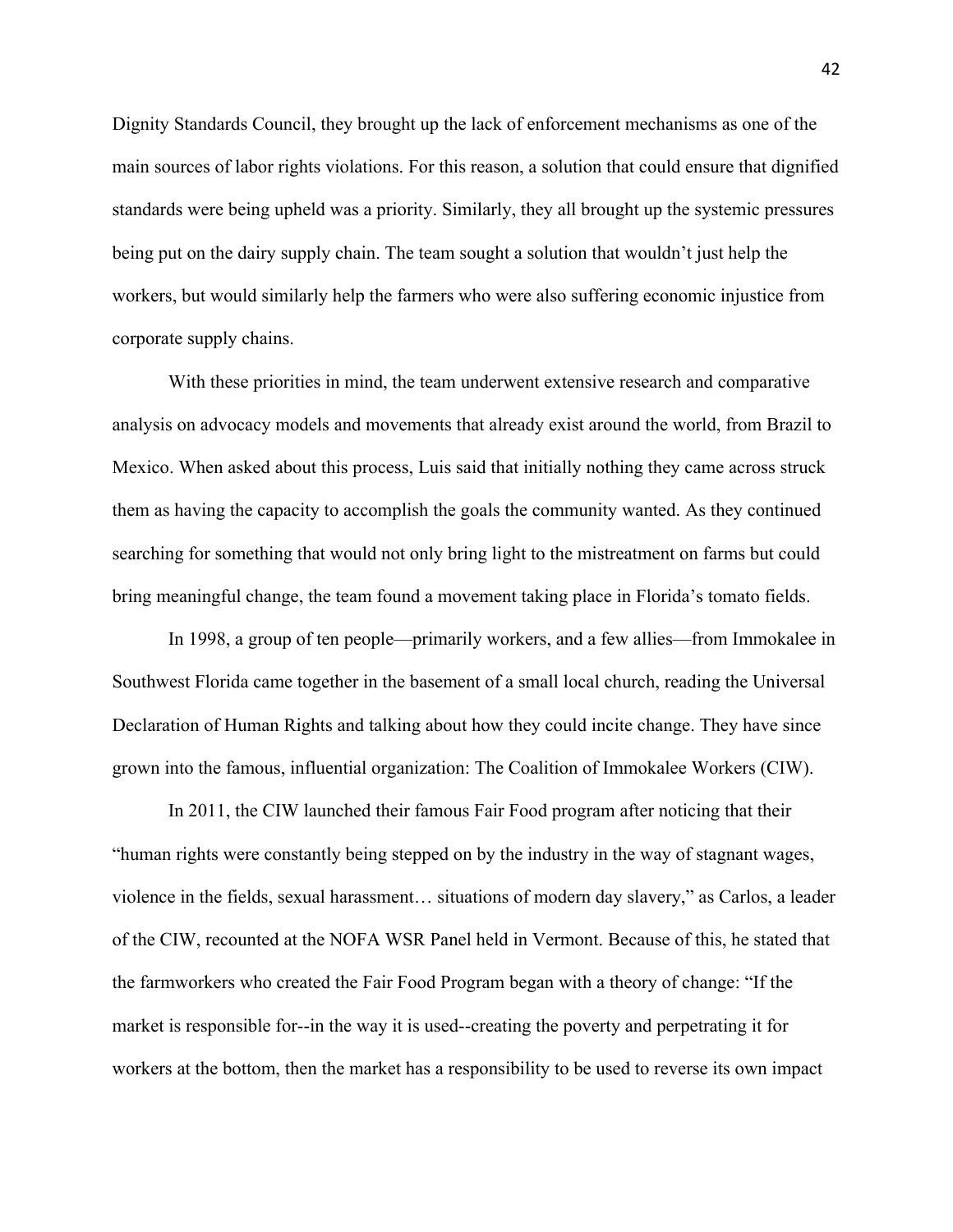on people's rights." Using this idea as the driving-force behind their corporate campaigns, they have successfully arrived at fourteen Fair Food Program agreements with multinational corporations.

As Migrant Justice learned about the CIW's history and accomplishments, they reached out to gain more information and initiated what is now a longstanding partnership and friendship between the two organizations. In 2014 and 2015, the groups began exchanging ideas. CIW leaders travelled to Vermont to start to plan how the elements of the Fair Food program could be transferred from tomato fields to dairy farms. Around the same time, numerous Migrant Justice leaders travelled to Florida and went out to the tomato fields, talked with their farmworkers, sat in on education sessions, and toured their worker housing. As Luis remembered at the time:

We could have never gone to a farm and sat down with the boss, and the workers, and the manager, and the English-speaking workers, to talk about our rights… It seemed impossible to do, so to see this was shocking for the leaders… From this we said, 'How would life in Vermont be on the farms if we had these things?'

From these exchanges, the WSR model travelled over 1,500 miles to Vermont and the Milk with Dignity program was officially formed.

Along with the elements of WSR, an important phrase guiding the mentality of the CIW also came up North to encourage Migrant Justice: "consciousness plus commitment equals change." Both organizations have worked to inform consumers and allies of the foundations of dehumanization that provide them with the food they keep in their refrigerators. They emphasize that the migrant workforce is the reason that there is food on the table for every family in this nation, yet these same workers struggle to do the same for their own families. Playing with the ideology that "you are what you eat," both Milk with Dignity and the Fair Food Program have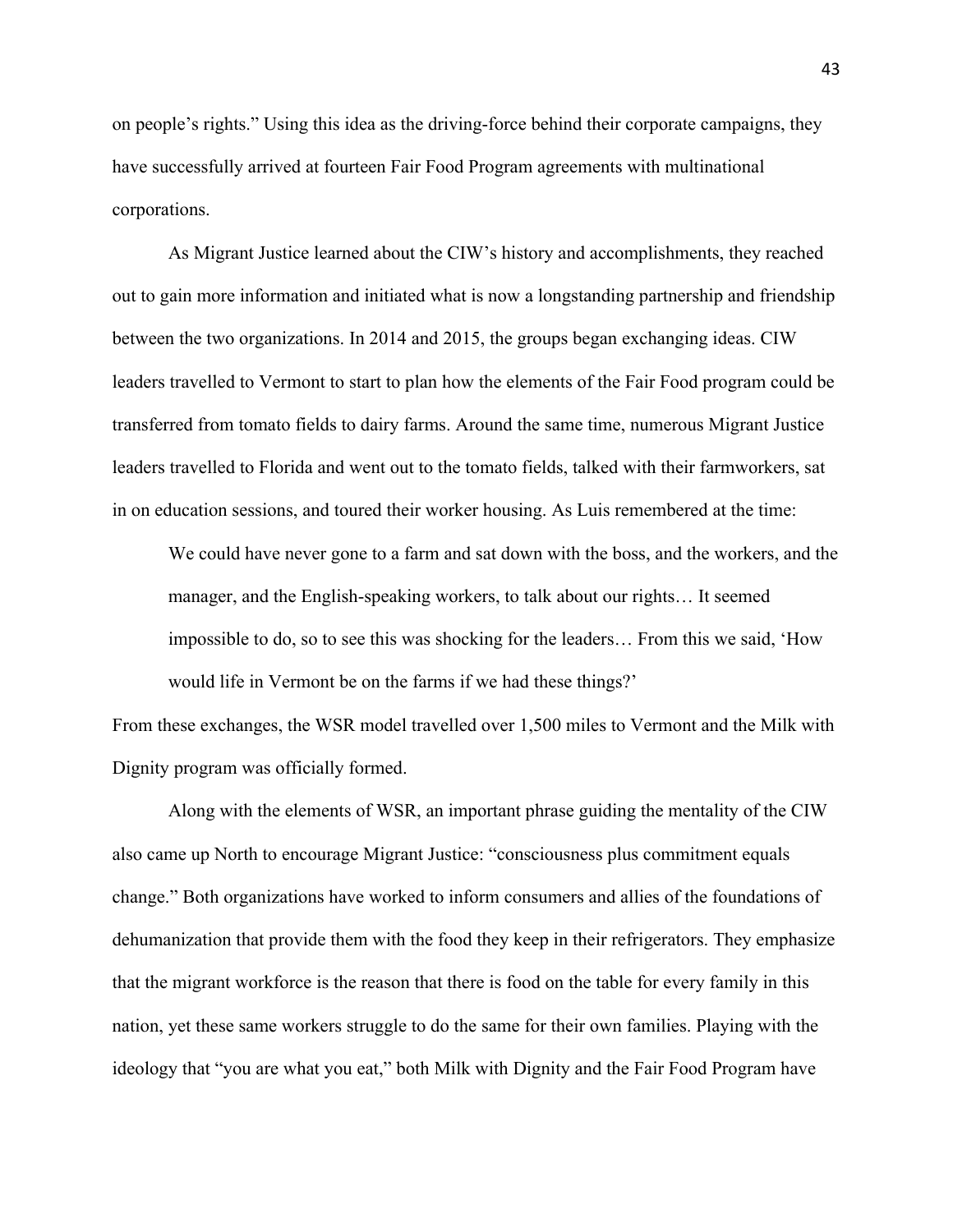exposed the reality that Americans are putting injustice into their bodies with nearly every milk product or tomato slice. As Shannon mentioned in our interview, they make sure to tell people "even if you're lactose intolerance or even if you are vegan, this is a human rights issue… It's about creating a society where all people can live and flourish with dignity an justice."

# *Ben and Jerry's*

 Migrant Justice decided to publicly launch their Milk with Dignity campaign in 2015, looking to Ben and Jerry's as the first corporation asked to sign on to the program. Farmworker leaders in the organization decided to approach Ben and Jerry's first because it maintains its Vermont roots and has marketed itself as a conscious brand with a commitment to social justice. Ben and Jerry's has taken a stand for their cows since 1989 by avoiding Recombinant Bovine Growth Hormones (rBGH) acknowledging their "adverse economic impact on family farming and public confidence" (Ben and Jerry's, 2019). They have advocated for animal rights, joining the cage-free agreement with the Humane Society. Since 1996, every pint of ice cream states that their ingredients are fair trade, giving international farmers fair prices for their harvests of vanilla, cocoa and coffee beans. They openly support climate justice and even spoke out for Occupy Wall Street where they joined in protests against "high unemployment, mortgage fraud, and too much corporate influence in American politics" (Orleck, 2018; Ben and Jerrys, 2019). Yet, at the start of Migrant Justice's campaign about six years ago, the cows in Ben and Jerry's supply chain maintained more rights than the farmworkers from the corporation's home state who woke up every morning to milk them.

 Ben and Jerry's was not blindsided by the launch of the campaign. Prior to even developing the Milk with Dignity program, Migrant Justice officials met with representatives from their "Caring Dairy" program, their Social Mission team, and the public relations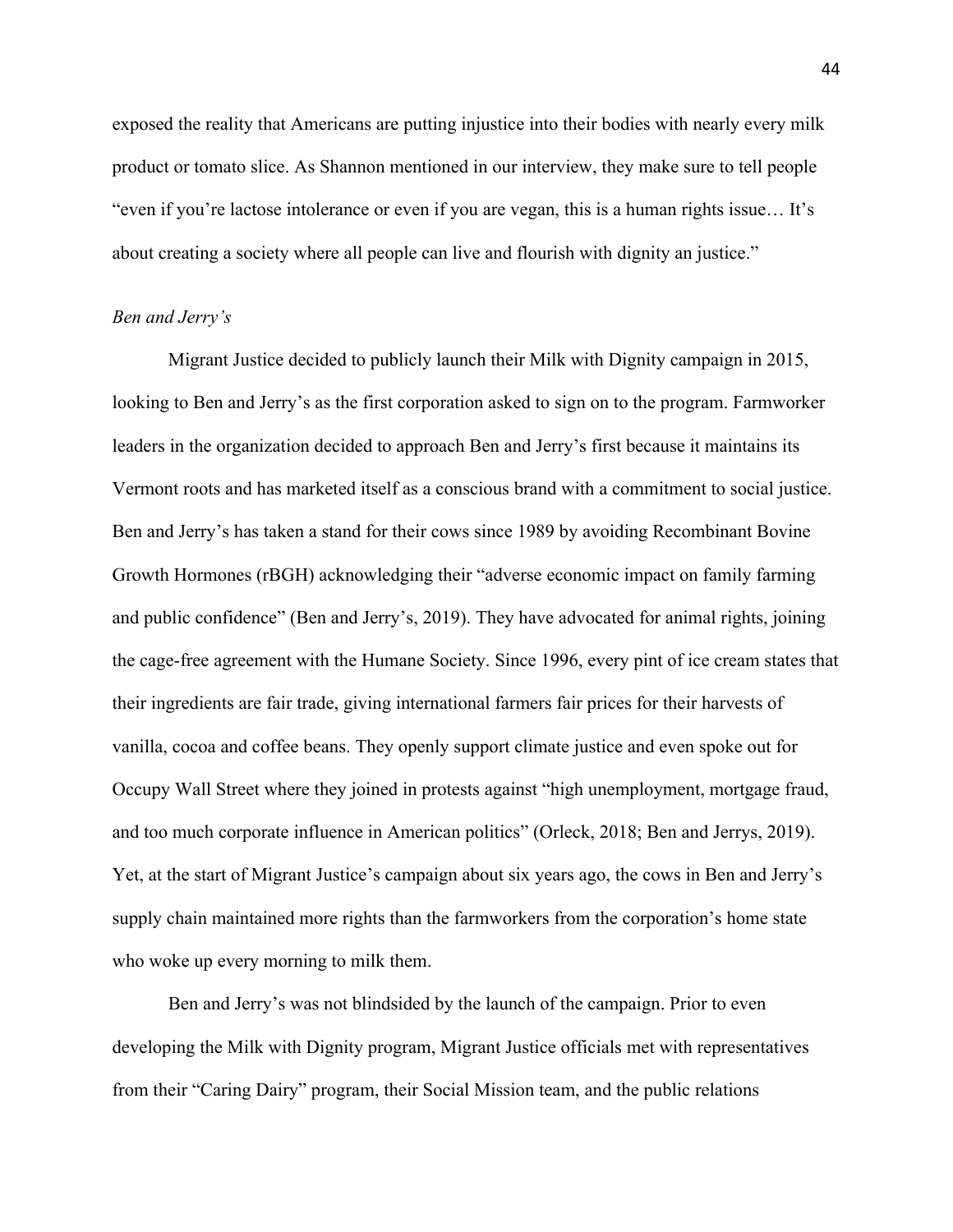department where they informed various levels of the company about the realities of their supply chain (Mares, 2019, p. 158). When I asked about this conversation with Ben and Jerry's in our interview, Carmen told me that the Ben and Jerry's teams acknowledged that the situation was bad, but did not see it as their problem. Instead, they suggested Migrant Justice pursue immigration reform or go to the department of labor.

They continued searching for case-to-case solutions with farmers, but knew this was not enough. After formally developing the program, Migrant Justice officially asked Ben and Jerry's CEO, Jostein Solheim, to sign on to Milk with Dignity but he did not agree. Rather, the company stated that they were willing to incorporate some aspects of the Code of Conduct into their existing Caring Dairy program, which is entirely voluntary, allowing farmers to decide for themselves what aspects they want to improve by self-evaluation. In exchange, the farmers receive bonuses of thousands of dollars. This Corporate Social Responsibility program perfectly demonstrates the flaws of this commonplace model used by corporations to make claims of their social consciousness. Caring Dairy lacks any objective methods to evaluate a farm's operation, does not include the workers themselves, and minimizes monitoring to ensure the upkeep and accountability of acceptable standards.

Since this agreement was far from the goals that the Milk with Dignity program sought to achieve, Migrant Justice's Coordinating Committee and staff members gathered together and brainstormed a series of public actions, looking to their allies for support in pressuring the corporation to listen to the workers in their supply chain.

 After publicly launching the campaign, supporters all over the nation joined the Burlington-based organization on June 20, 2015 in public rallies outside of seventeen Ben and Jerry's scoop shops from Florida to North Carolina to California. Additionally, they organized a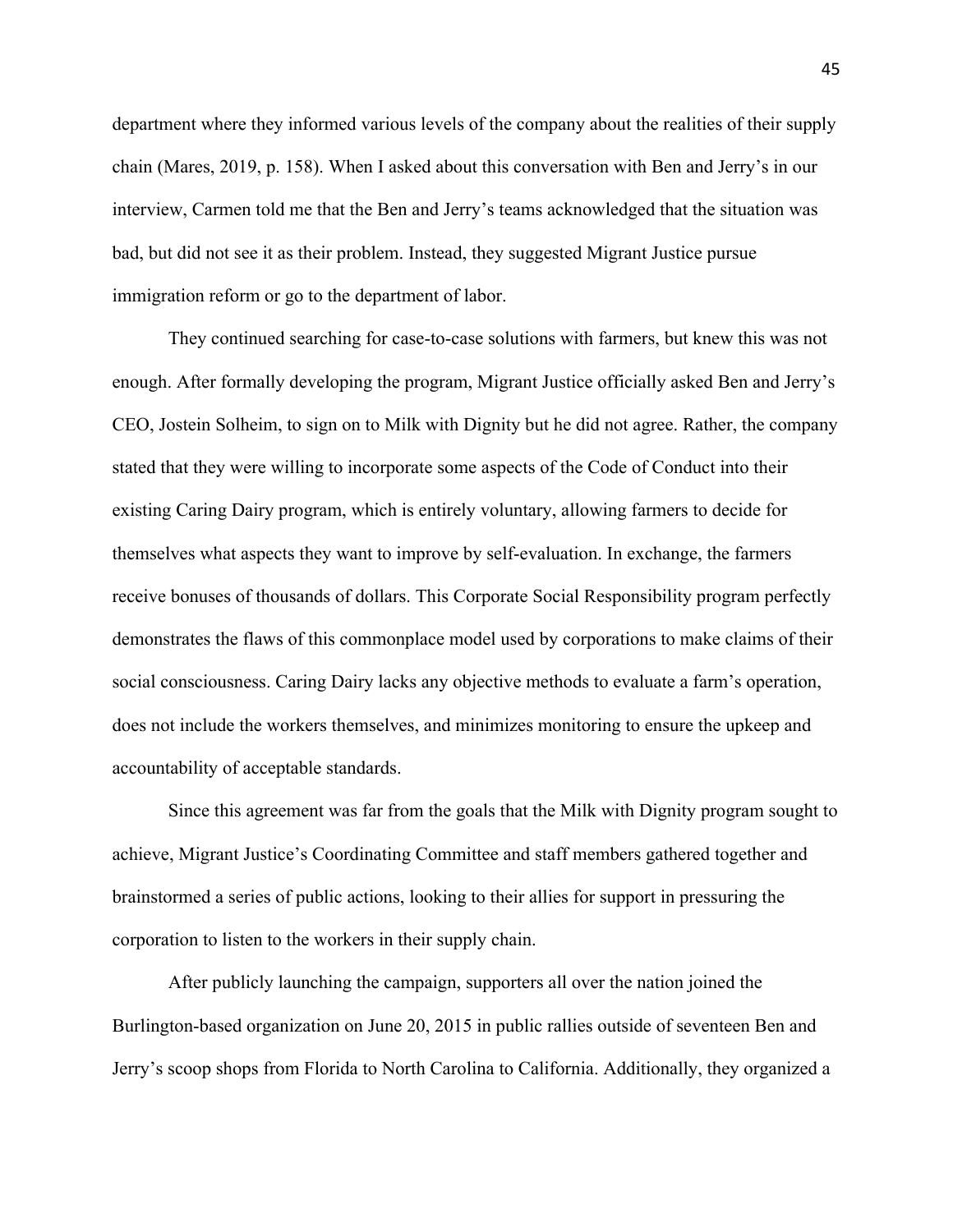March and Rally for Dignity in Vermont where over 200 people (around sixty of which were farmworkers) marched from Burlington, Vermont to the local headquarters to give the CEO a letter urging him to join the program. Shortly after, the company verbally accepted.

Yet, two years later, Stolheim had still not signed the agreement. On June 17, 2018, Migrant Justice leaders, farmworkers, and allies decided to restart their campaign, marching thirteen miles from Vermont's state house to the company's headquarters. With a crowd of over 250 people chanting "one, two, three, four, Milk with Dignity at the Door; five, six, seven, eight, two years too late," the group arrived outside of Ben and Jerry's to deliver another letter of support.

 On October 3, 2017, the Milk with Dignity program became official when Solheim signed a legally-binding contract with Migrant Justice officials to join the program. The use of the consumers to support the campaign was a vital part of their success. As mentioned by Migrant Justice's volunteer coordinator, Shannon, they were "calling on allies to amplify to call as consumers and mobilize their power as consumers to show Ben and Jerry's that they really needed to listen to the farmworkers." Since reputation and brand equity are prominent concerns of corporations, organizing consumers and dismantling the brand's image by exposing the realities of their supply chain has been an effective method to force a conversation and incite change.

 Farms officially started enrolling in Milk with Dignity in February of 2018 after this historic agreement was signed. There are now sixty-five farms operating under the program, covering about twenty percent of Vermont's dairy industry and around 250 workers. While this agreement was monumental, the organization knew that "there was still work to be done," as Carmen said in our interview. Knowing they couldn't be satisfied until every worker enjoys these protections,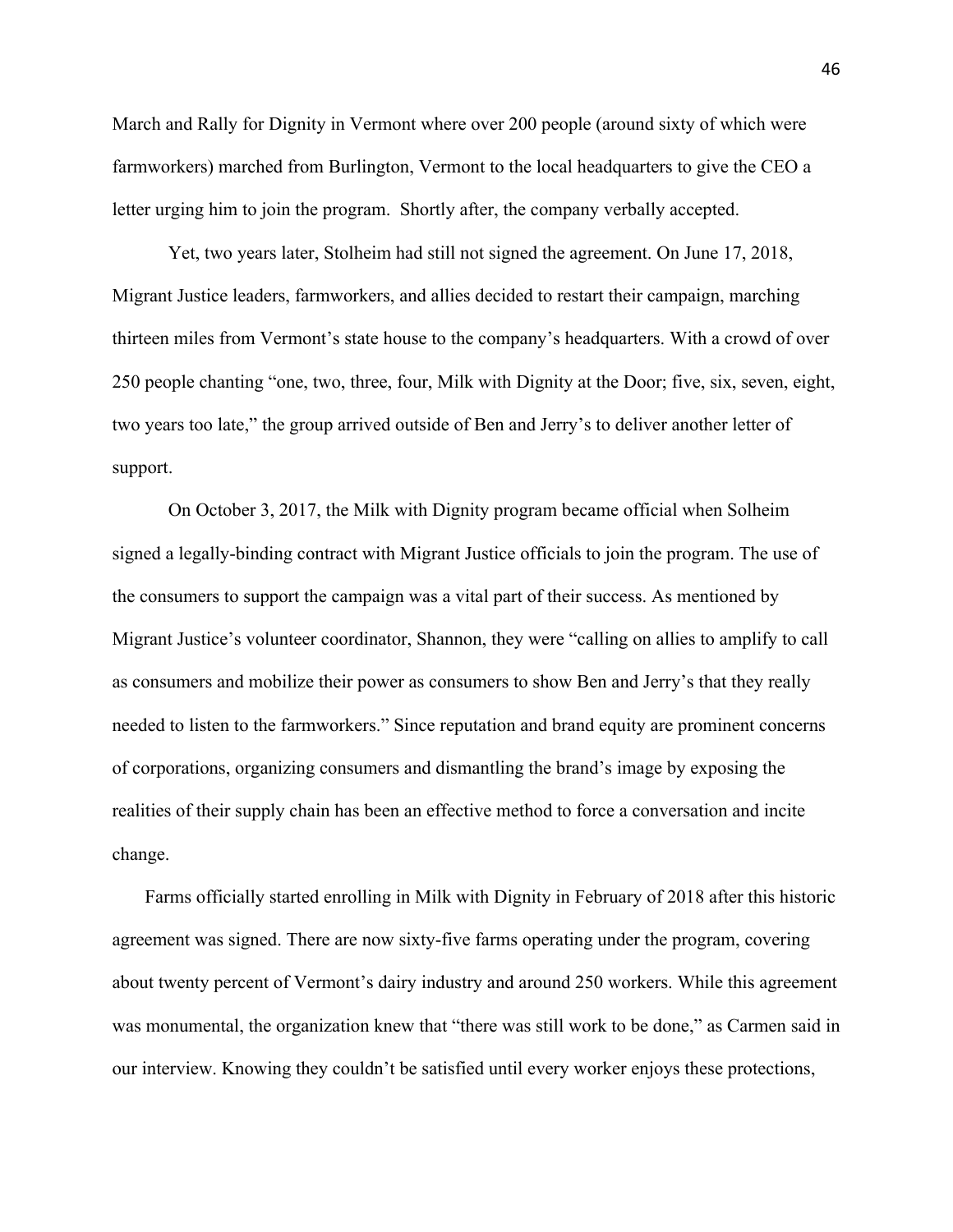the organization went back to the drawing board and continued conducting research about corporations who source their milk from Vermont dairy farms in order to determine the new direction of the campaign.

# *Hannaford*

Two years after Ben and Jerry's officially joined the program, Migrant Justice decided they were ready to launch their second campaign. On October 3, 2019, Migrant Justice leaders, members, and allies gathered together in a local park in Burlington to celebrate the two-year anniversary of the program becoming official and announced the campaign's next step: to ask the supermarket chain Hannaford's CEO, Mike Vail, to follow Ben and Jerry's lead by joining Milk with Dignity as well.

On this brisk fall Thursday morning, the campaign launch began next to a parking lot in Burlington's Leddy Park. For a cold, weekday morning, there was an impressive crowd of over 150 people, including farmworkers, Migrant Justice leaders, allies, college and high school students, and news reporters. Migrant Justice leaders stood in the back of a pick-up truck with a painted Milk with Dignity banner and the signed agreement from the Ben and Jerry's campaign both proudly displayed. Leaders of the organization, farmworkers, and a farm owner who has enrolled in Milk with Dignity all spoke to a crowd through a bullhorn about the progress the campaign has made and their hopes for its future. Every silence was filled with chants of Dolores Huerta and Cesar Chavez's empowering, "*Si Se Puede"* ("Yes We Can!).

When the next step was finally announced, two farmworkers opened up a new banner with "Join Milk with Dignity/ Unete a Leche con Dignidad" written surrounding the Hannaford logo while other volunteers handed out signs for the supporters, saying things like "*Hannaford,*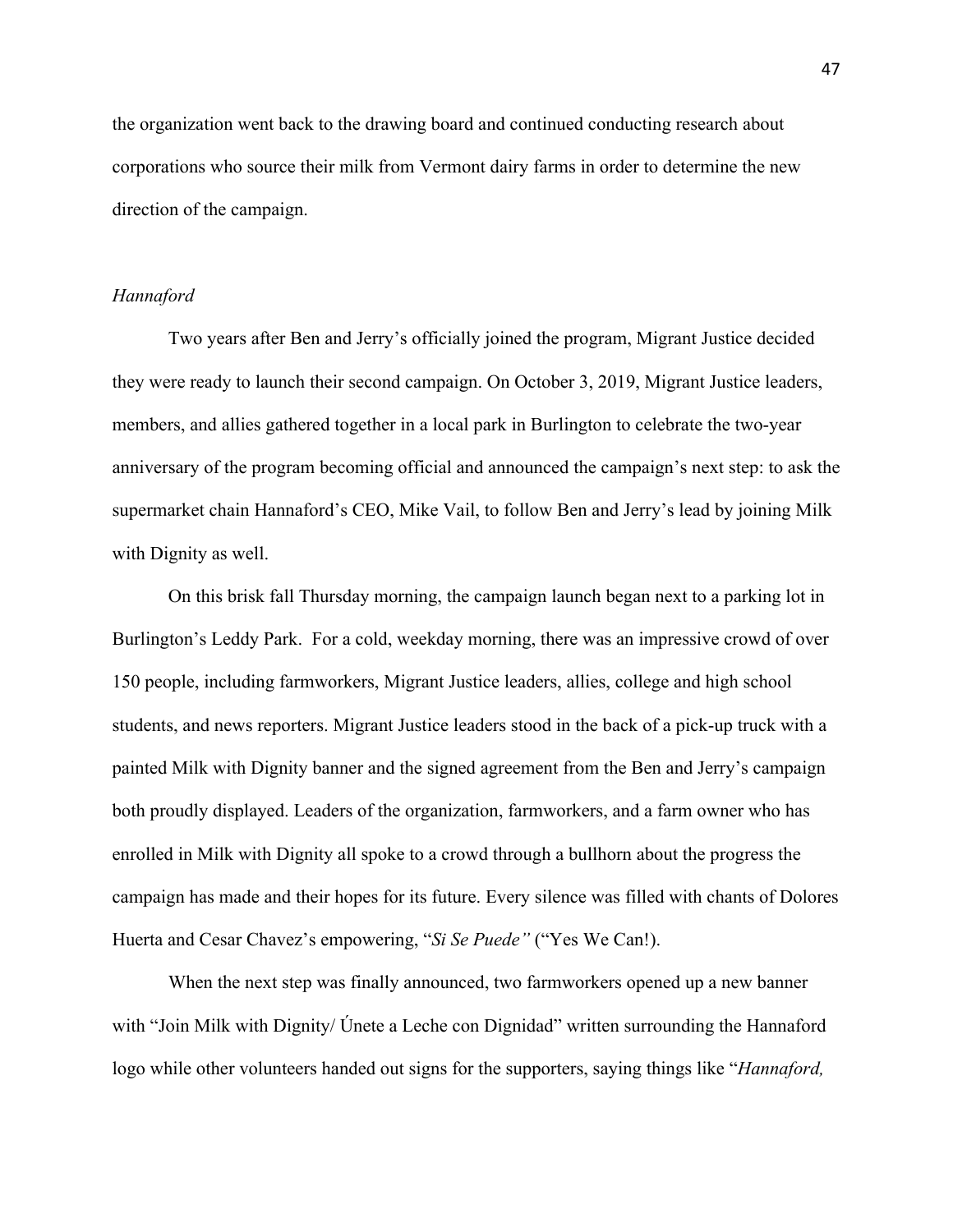*!No nos Deje en Visto!*" (Hannaford, Don't Leave Us On Read!), "Put People First," and "*Los vacas no se ordeñan solas*" (The Cows Don't Milk Themselves) as well as noise shakers made out of gallon milk jugs with the Migrant Justice logo placed on the side. Everyone in the crowd marched from the park to the closest Hannaford, chanting "Get Up, Get Down, Milk with Dignity is Coming to Town," and "*Leche Justa, A Mí Me Gusta!* "(Fair Milk, I like it!).

At first glance, Hannaford seems like an odd choice to be the second corporation asked to join the program. Unlike Ben and Jerry's ice cream, Hannaford supermarkets don't have the clear, straight-forward connection to dairy nor to the state of Vermont. As Carmen clarified in our interview, while Ben and Jerry's has a smaller level of production, its distribution is national. Hannaford has a level of production much larger, but the distribution is more localized in the Northeast. However, Hannaford is in many states beyond Vermont, with its headquarters in Maine and belongs to a European corporation based in the Netherlands, called Ahold Delhaize. At many public events, this has caused people to ask Migrant Justice: Why did the farmworker community decide on a supermarket instead of a more specialized local company?

After conducting research on Vermont's connection to corporate supply chains, the organization concluded that Hannaford's store-brand milk is bottled by the processor H.P. Hood at facilities located all around the Northeast and many stores source their milk from the H.P. Hood plant located in Barre, Southern Vermont. This dairy is then distributed to their nearly 200 stores in the Northeast. Consequently, the program would have a substantial impact, not only in Vermont, but across the Northeast. Furthermore, Ahold Delhaize, like Ben and Jerry's, profits from its alleged commitment to respecting human rights and has already come to agreements with the CIW to join the Fair Food Program for some of its other supermarket brands. Given this, Ahold Delhaize is already familiar with the program and the elements of WSR. Finally, while the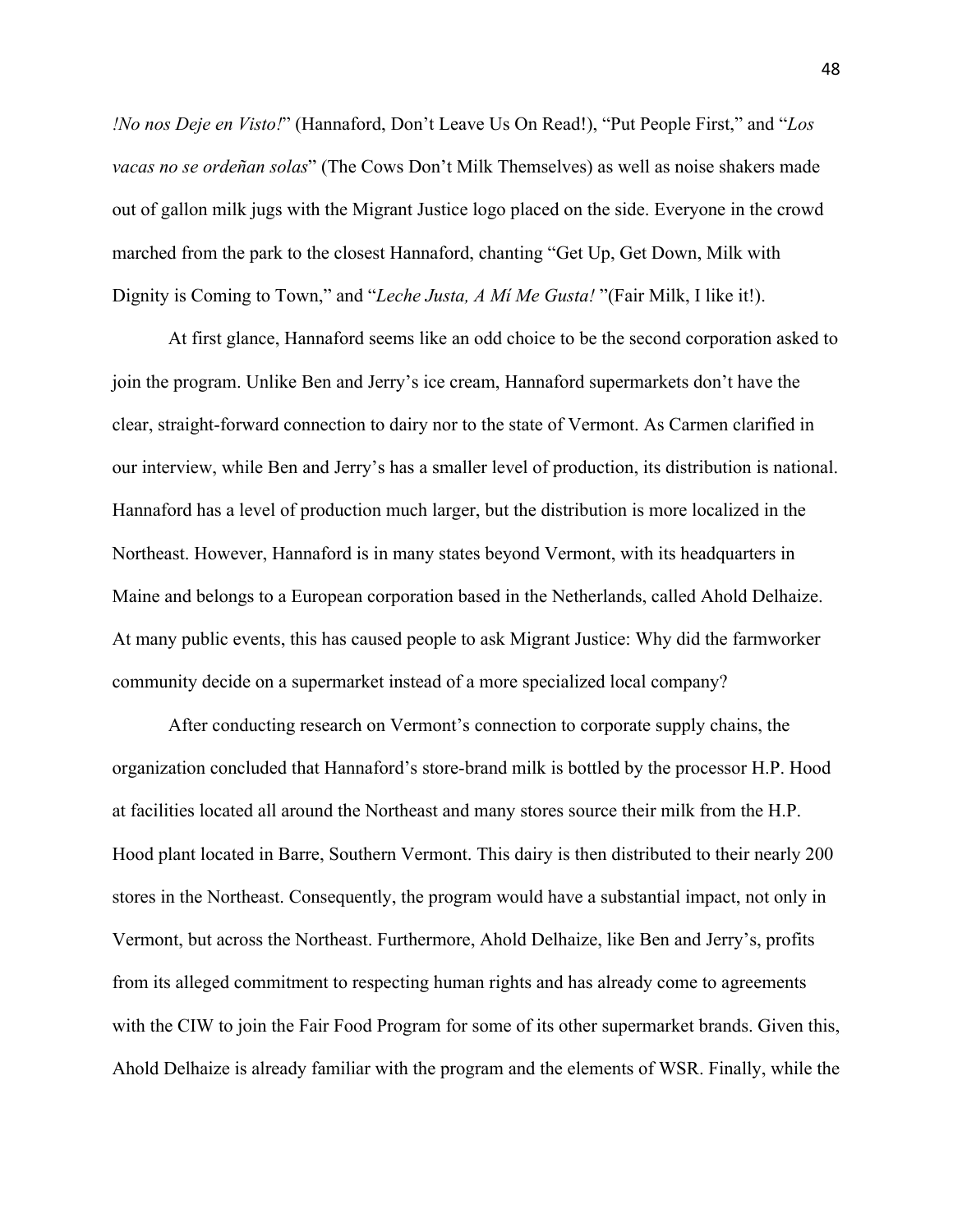size of the corporation is intimidating, it has what I find the most convincing argument as to why it makes sense for Hannaford to join: for the simple reason that they can afford it. Ahold Delhaize brings in about \$75 billion annually in global sales, which comes predominantly from supermarket chains like Hannaford.

As the campaign has continued, Shannon has also noticed a new opportunity presented by Hannaford that separates it from the Ben and Jerry's campaign:

Ben and Jerry's is a specialty product. It's expensive and people don't often buy Ben and Jerry's as part of their weekly groceries, it's not a staple in the same way whereas Hannaford is just seen as the local grocery store. It's not a fancy place, it's where all types of people from the community go to just get their basic food needs met…. The campaign then has the opportunity to bring in a much wider group of people and really build stronger alliances around class because it's not something that only wealthy people can afford, it's just a basic thing that everyone is accessing supermarkets and grocery stores.

This campaign is still in full force, and continues to use many of the campaign strategies which were clearly effective in their first campaign. As Migrant Justice leaders and allies continue campaigning around Hannaford stores both in Vermont and across the country, more and more consumers are being informed about the program and urging Hannaford to join it.

On November 2, 2019, the organization held a Regional Day of Action. Doing this just one month into the campaign felt ambitious and intimidating to some of the staff members, but when it began, Shannon remembered being "inspired at how enthusiastic and ready allies were." There were twenty-five actions outside of Hannaford supermarkets in Vermont, Maine, Massachusetts, New Hampshire where letters were delivered to store managers urging them to support Milk with Dignity. Since this day, Migrant Justice has continued organizing their allies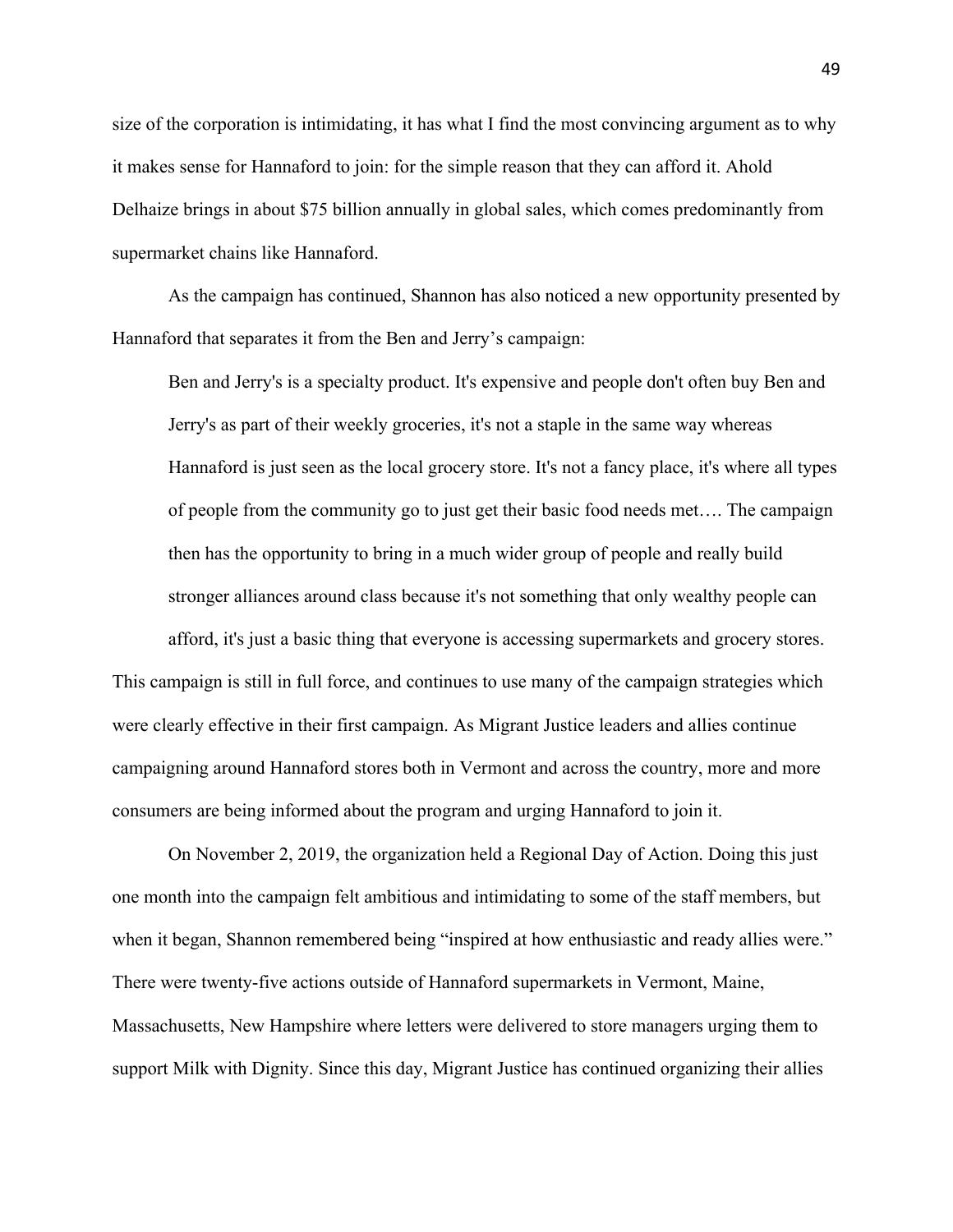to campaign outside of Hannaford stores around the country, encouraging face to face conversations with consumers and with store managers.

Migrant Justice is still asking Hannaford to engage in conversations with the organization. The company has yet to respond. Starting in early March, they began taking the next step to urge CEO Mike Vail to pay attention to the demands of the workers. They decided to go on tour throughout the Northeast, visiting all seven states where there are Hannaford supermarkets. On these stops, leaders of the organization planned to give twenty-four presentations to universities, high schools, local worker groups, and faith organizations. Unfortunately, Migrant Justice only got to do eight presentations before the tour was cancelled because of social distancing measures put in place due to the Covid-19 global pandemic. Starting on March 11th, 2019, when it started to become clear that turning people out to large rallies and demonstrations was not going to be possible, Migrant Justice staff got together to regroup and plan alternatives. The remaining tour presentations were done as webinars with English and Spanish versions.

Migrant Justice members have emphasized that even though many of their planned actions have been cancelled, the campaign is ongoing. In fact, the need for the program is clearer than ever. The majority of workers in the nation have been asked to stay home with one of the few exceptions being to get food from the grocery store. It is more important than ever for consumers to remember that the food they buy at the grocery store is being produced by farmworkers who do not get the option to stay home.

Many of the eighty percent of dairy workers who are still not protected under Milk with Dignity do not get paid sick leave. They live in crowded housing and at times, do not even have access to basic sanitation. As Migrant Justice stated in an announcement about the crisis: We

50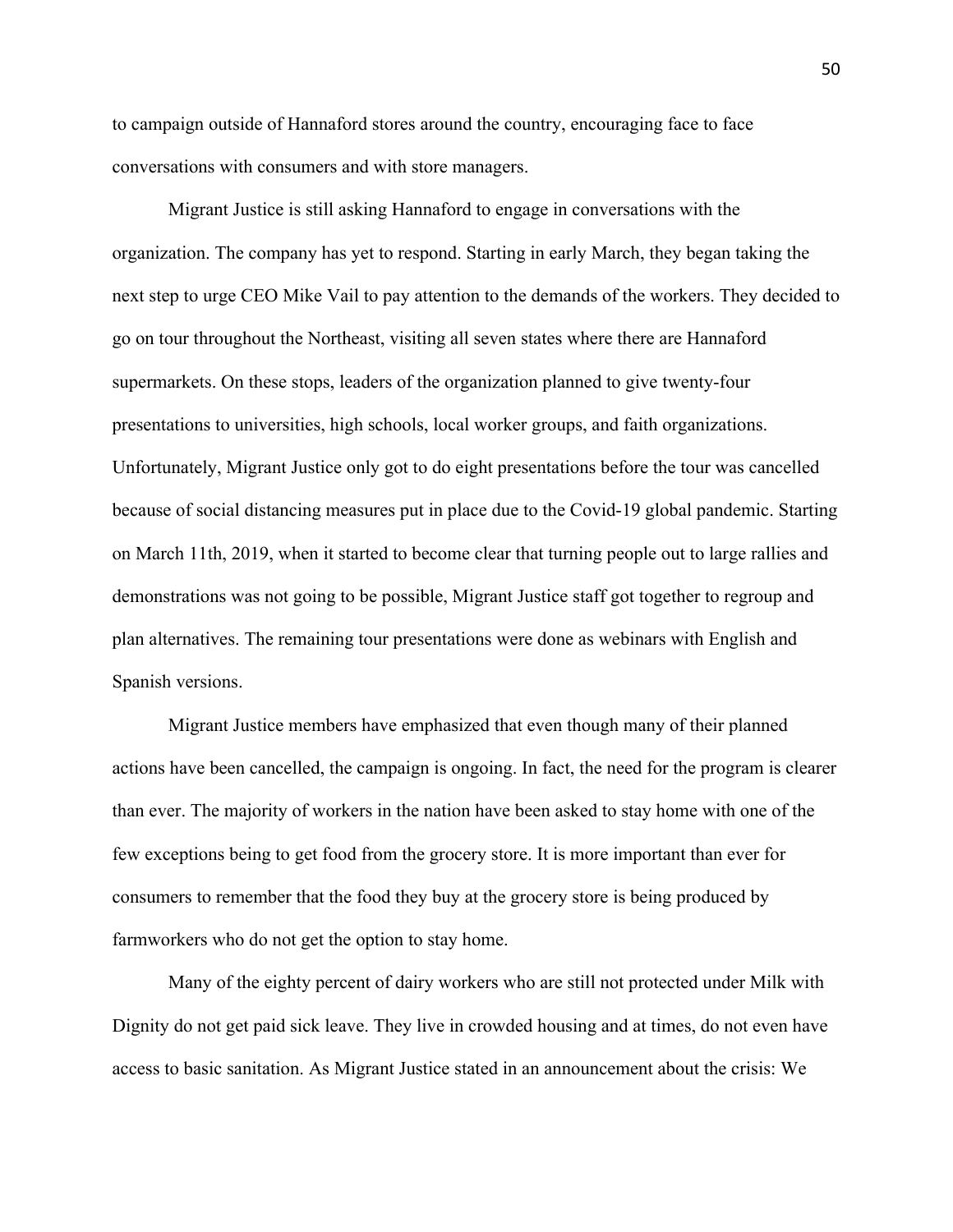must "reevaluate the meaning of 'essential work,'... the pandemic is laying bare a deeper, longstanding human rights crisis: many of the workers taking care of the rest of society lack the rights and protections to sufficiently take care of themselves" (Migrant Justice, 2020).

Migrant Justice has been creative in adapting to this unprecedented situation by finding new ways to organize farmworkers and allies online through webinars, petitions, and requests to send emails. In the meantime, they have been lifting the workers' demands through a petition to government officials calling for full labor protections for front line food workers, urging Vermont representatives to make workers the focus of crisis response measures and supporting a hunger strike by immigrants in detention protesting the unsanitary and dehumanizing conditions which make them especially vulnerable to the deadly virus.

#### *What does the program entail?*

Through the WSR Network, there are six principles which organizations must follow in order to implement the model. The first is that all labor rights initiatives must be worker-driven, giving the workers agency. For this reason, they are not only entitled to a seat at the table when creating the program. They are the head of it. The second principle is that the obligations for global corporations must be binding and enforceable. Through this, the network requires a method to enforce the commitments through a signed contract and explicit consequences. Third, buyers must afford suppliers the financial incentive and capacity to comply, meaning that corporations must make up for the pressures they have been putting on the suppliers through price premiums, negotiated higher prices, and/or other financial inducements. Fourth, consequences for non-compliant suppliers must be mandatory. If suppliers refuse to respect and implement the program, they will lose the buyer's business. Fifth, gains for workers must be measurable and timely. Finally, there must be verification of workplace compliance which is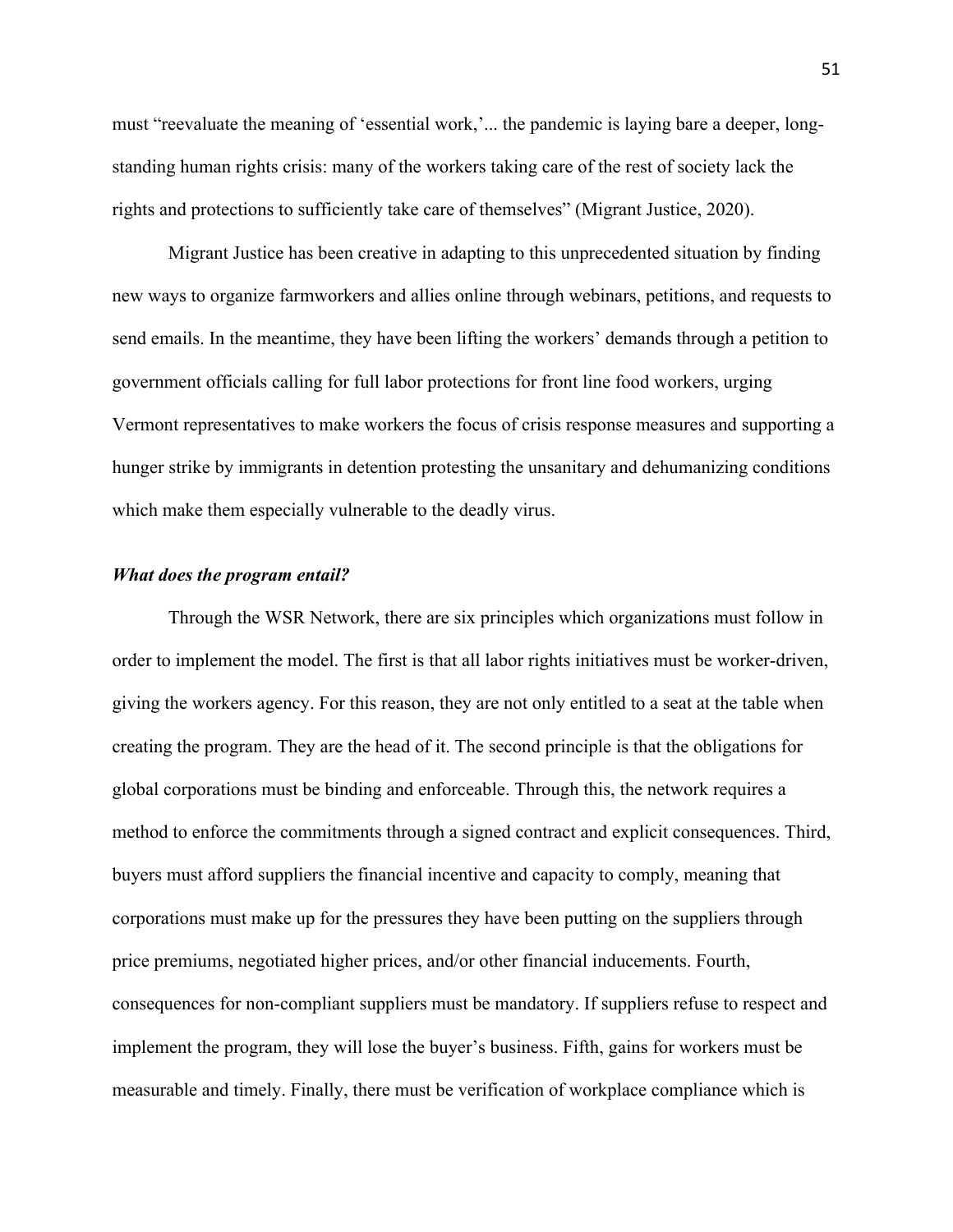rigorous and independent, through a body which is separate from the supplier, buyer, and the worker organization.

 Migrant Justice follows each of these principles within the five main elements of Milk with Dignity: A farmworker-authored Code of Conduct, Farmworker Education, Third Party Monitoring Body, Economic Relief, and Legally-binding agreements. In this section, I go through each of these elements as they are applied in Milk with Dignity.

### *Farmworker-authored Code of Conduct*

 The Code of Conduct is groundbreaking in its acknowledgement that since the workers know the realities of their industries the best, no one else should have the power to define their rights. Only the workers at the bottom can truly know and understand the solutions. When the Milk with Dignity program was created, the farmworker community sat down together and outlined in great detail every standard and condition which must be in place to make their work fair and dignified. Since the workers are also in control of reviewing the Code of Conduct and maintain the ability to amend it as they see fit in order to adapt to the inevitability of changed circumstances over time. In an interview with one of the first members of the Milk with Dignity Standards Council, Frank, he remarked that when the first audit was done to assess farms in accordance with the Code of Conduct, "the farms that were already complying with the entire Code of Conduct was an extremely limited number." Since then, every farm owner has been required to make steady progress in amending each area they were violating. The demands included in the Code of Conduct now function as the foundation for the rest of the program and for Migrant Justice as a whole.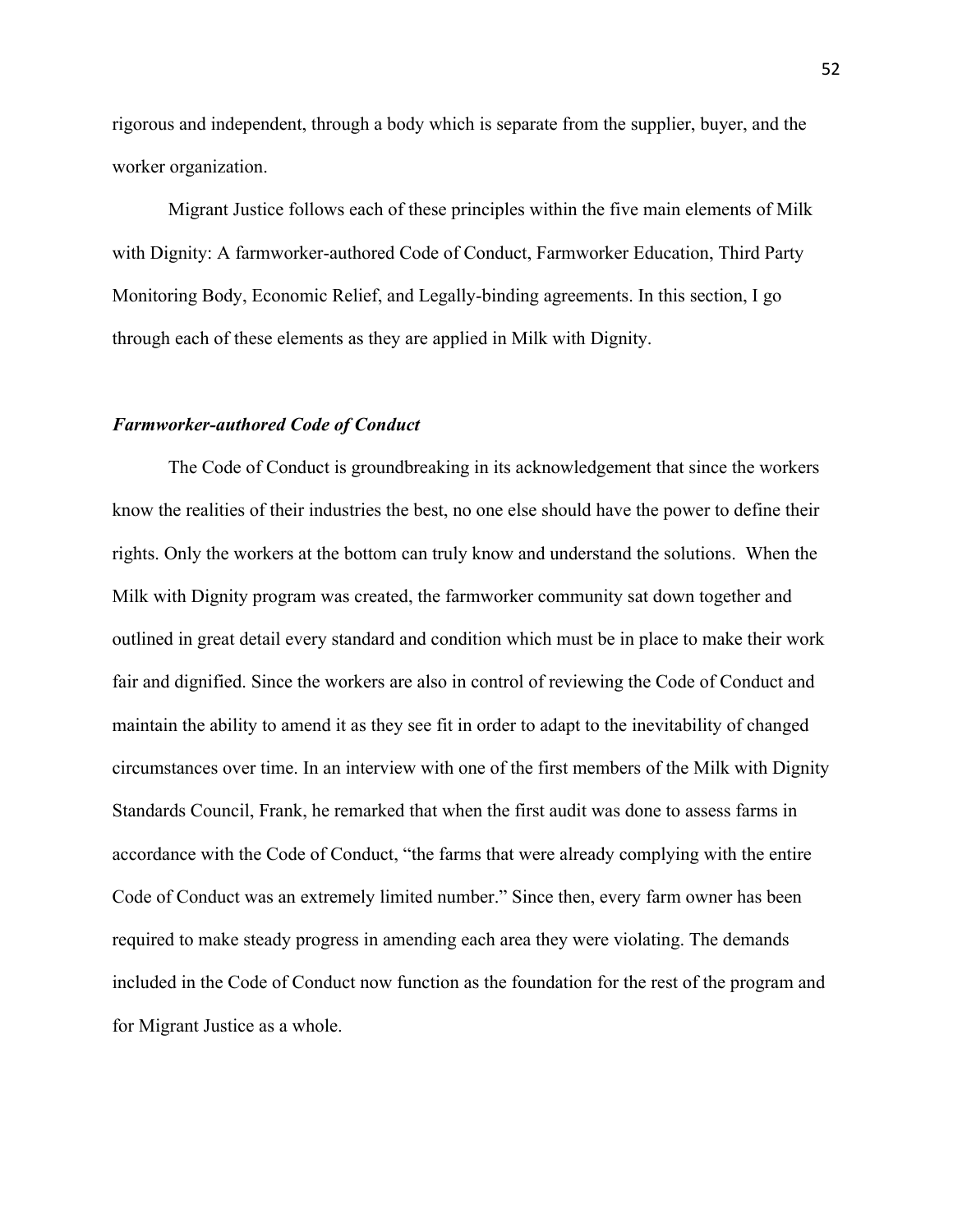The first part of the Code of Conduct discusses the logistics of entering the program. It states that all the participating buyers *must* get their dairy from enrolled farms and that every farm in the supply chain must individually enroll. After farm owners look over the details of the program with Migrant Justice staff and/or members of the Milk with Dignity Standards Council, they can decide whether or not they will agree to follow the entirety of the program. If a farmer chooses not to enroll, the farm will lose business with the participating buyer. If a farmer chooses to enter, they will receive a preliminary orientation of the program, an education session, and a baseline audit with the Milk with Dignity Standards Council.

From this point, cooperation with all the conditions outlined in the Code of Conduct is not voluntary. Farmers are required to display the entire Code of Conduct, in both Spanish and English, in a place on their farm where it will be seen and can easily be read.

The biggest section of the Code of Conduct defines what labor and housing justice should look like with specific details for mandatory standards, conditions, and employment practices. In an industry which already overlooks existing labor standards, it is revolutionary that the farmer is no longer in control of defining what are acceptable work conditions. In addition to reiterating basic human rights such as freedom from violence, harassment, abuse, threat, and discrimination, it addresses things that affect dairy farmworker's day-to-day lives, such as health and safety, wages, schedules, and housing. They leave no room for loopholes or misunderstandings. While there are many important nuances and complexities in this document, I will only discuss the aspects of the Code of Conduct which have been expressed as the most meaningful in my interviews and at events. The Code of Conduct also includes parts of education, on the third party, and on what happens when farms are in violation with the Code, which guide the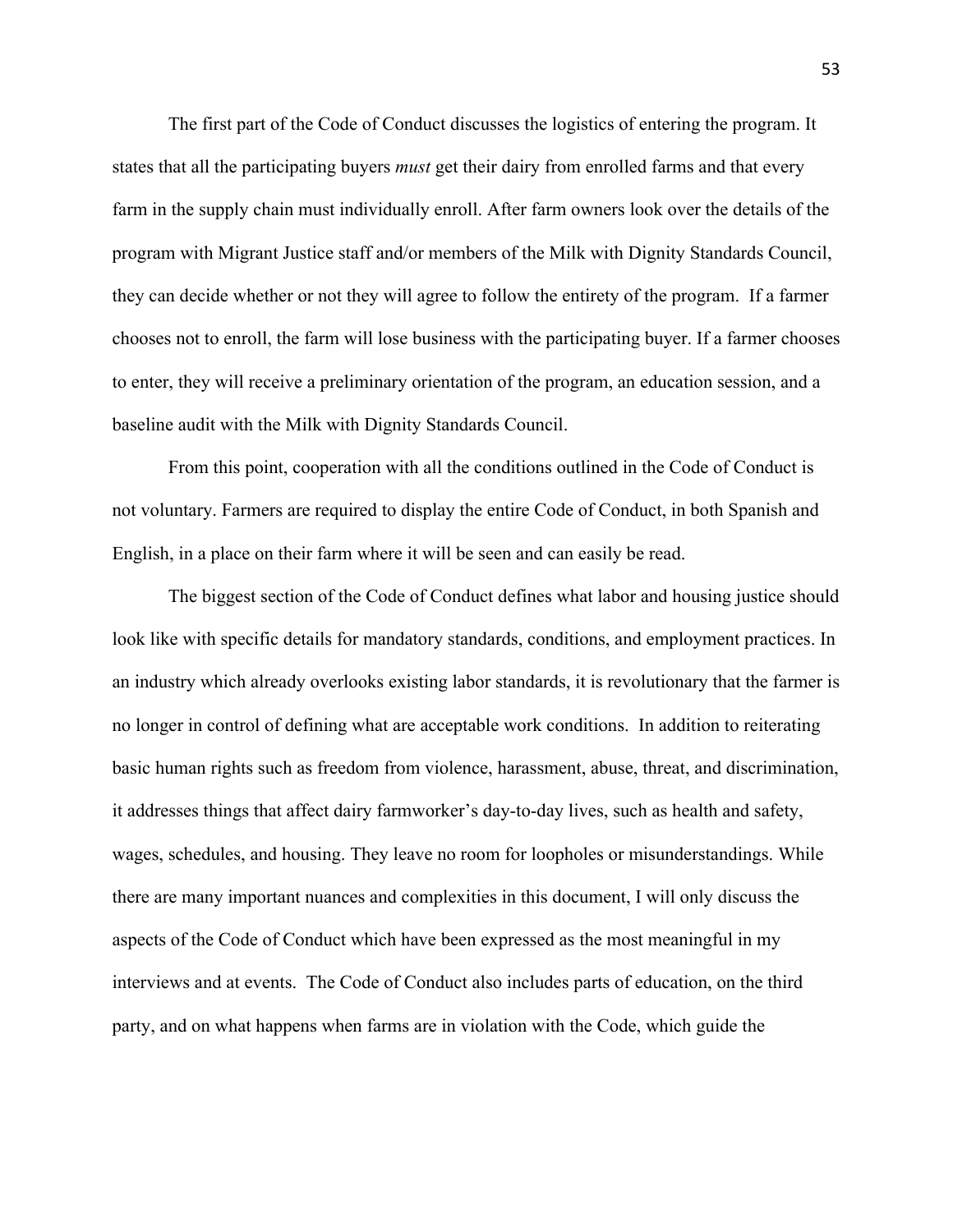remaining four elements of WSR. These aspects will be included in conversations within their respective sections.

### *Health and Safety*

In an interview with a member of the Milk with Dignity Standards Council, I was told that health and safety violations were the most commonly identified issues on dairy farms. At the campaign launch against Hannaford, one farmworker, Cesar, stood up in front of the crowd and emphasized the difficulties and dangers of the dairy industry. Although his farm is now protected under the Milk with Dignity, he expressed frustration with the circumstances he used to face and the circumstances which many migrant farmworkers still suffer from today, saying:

We work with many chemicals and we don't have training to do this type of work. We're exposed to many risks. I've worked with many chemicals on the farm. But then there's also the risk of being stepped on or kicked by cows, and we don't have sufficient safety equipment to protect ourselves from these risks for this type of work.

Many farmworkers are dealing with footbath chemicals and breathe in toxic substances like formaldehyde several days a week in enclosed spaces for years. Others suffer respiratory problems related to breathing in things like sawdust or dried manure or sand, as Hannah, a Milk with Dignity Standards Council Member, clarified to me in an interview.

Another risk specific to this industry, as Cesar mentioned, comes from working with large animals and driving large machinery. In an interview with a farmworker who is now protected under the Milk with Dignity program, Orlanda, revealed to me that in her experience, the farm owner played no role in the training she received when she first came to work on a dairy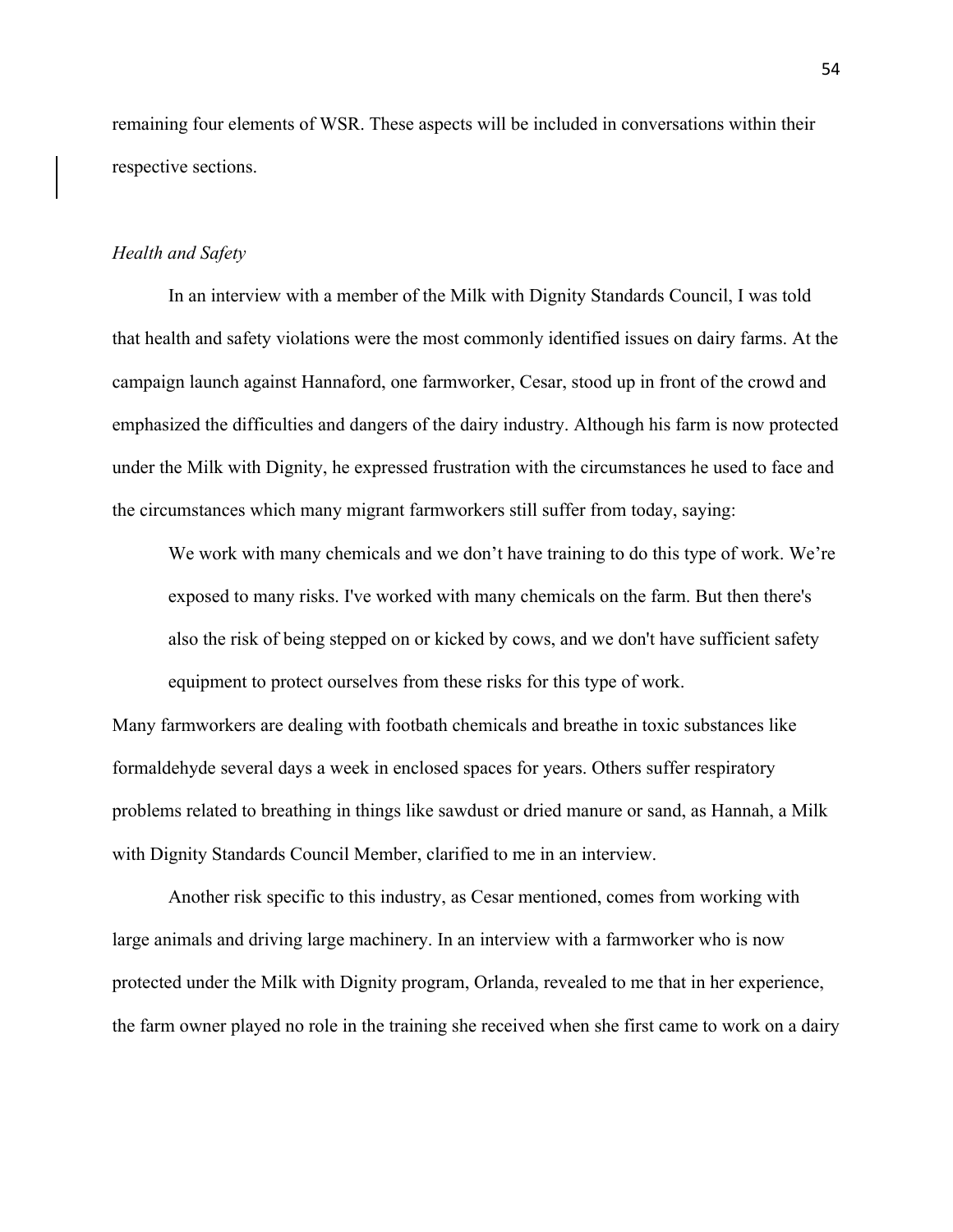farm in Vermont. Everything she learned about the work, she learned from some of the older farmworkers on her farm.

To evaluate farms that are not protected under the Milk with Dignity program, farmworker leaders conducted a new survey in 2018 and 2019. Through it, they identified health and safety as a pressing issue for the majority of farmworkers in Vermont.



The Code of Conduct makes health and safety a priority on participating farms and forces dairy buyers to address these urgent problems. In addition to intensive and paid health and safety training for every employee, the Code of Conduct dictates the creation and use of policies--in accordance with manufacturer's instructions and laws and regulations--which address:

a) maintenance and operation of farm machinery; b) avoiding repetitive stress and other musculoskeletal disorders; c) safe handling and storage of needles, chemicals, potentially hazardous materials, electrical equipment, manure, and grain; d) safe animal handling; e) safe maintenance of farm structures; f) proper ventilation; g) extreme temperatures; h) safe staffing; i) communication of emergency procedures and protocols; and j) proactive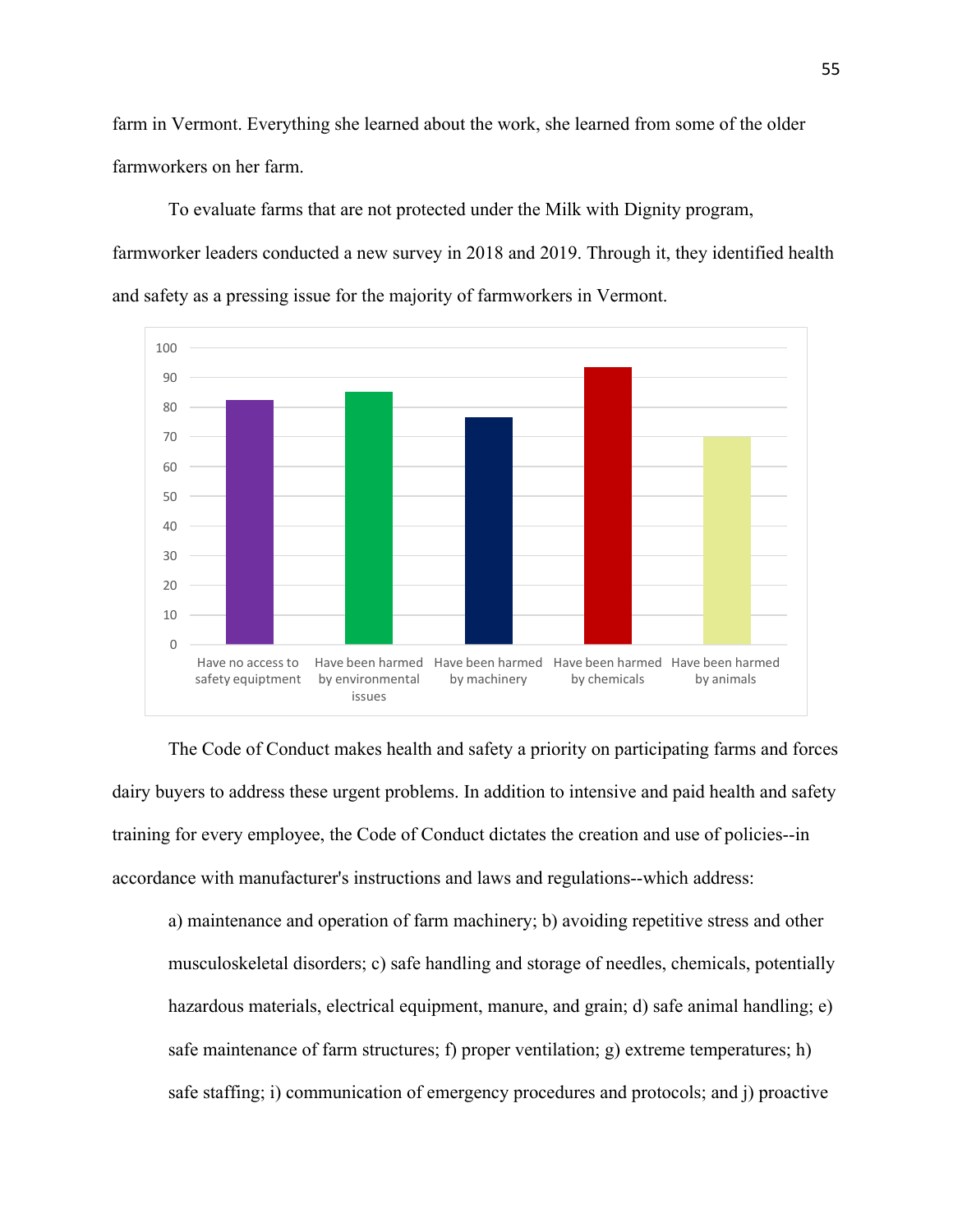information sharing about potential workplace risks and hazards, including by providing access to Safety Data Sheets or similar information and by providing applicable training (MD Code, 2018).

Farmers are held accountable for work-related injuries and illnesses, which must be tracked somewhere that the MDSC and the workers can both access at any time. Access to healthcare is also a part of protection from workplace accidents; a protection that very few farmworkers have if they are not protected under the program. Additionally, because of Milk with Dignity, farmworkers will receive workers' compensation insurance, sick leave, and will be included in all laws mandated under state and federal family and medical leave acts, even if they technically exempt farmworkers. Thinking back to Migrant Justice's origins, these written protections for health and safety are deeply meaningful because no one deserves to be put at risk because of negligence and for the marginal profits of their employer. Many workers, who previously would have suffered from farm owner neglect and misplaced profit motives, are now protected.

# *Wage Justice*

Just two months ago, a farmworker named Rodrigo had a door slammed in his face after being forcefully shoved from his bosses' barn after asking for \$600 that he was never paid for his work. Rodrigo ran away in fear after he and a Migrant Justice organizer accompanying him were screamed at as one of the farm owners threatened to call the police. As they drove away, another farm owner followed their car. Later in the week, he returned, supported by fifty workers and allies who picketed the wage theft and violence at this farm.

Wage theft, abuse, mistreatment, and fear have been reported numerous times to Migrant Justice staff members, not only about this particular farm but about many others throughout the

56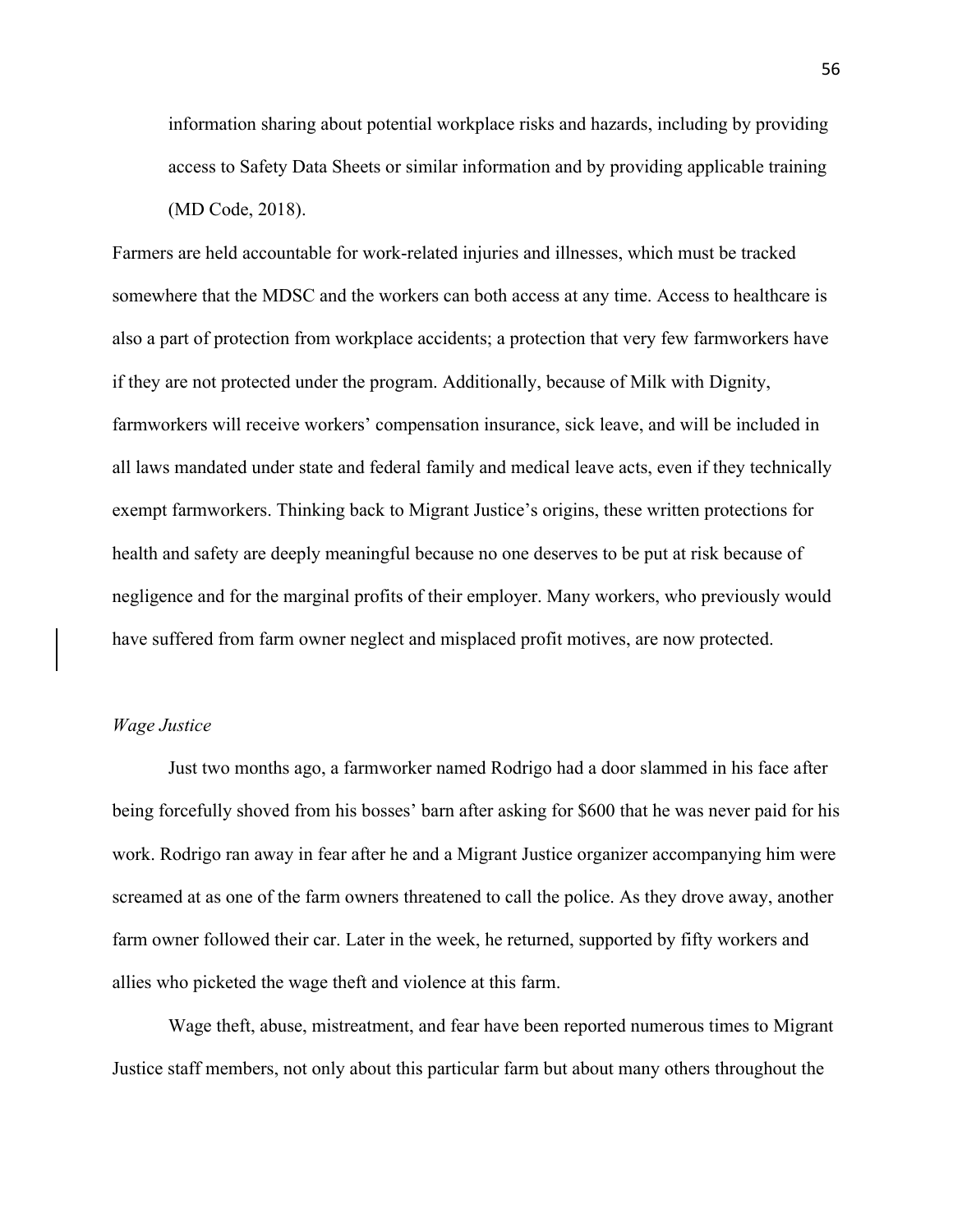state (Migrant Justice, 2020). Although Migrant Justice is quick to support workers who experience things like wage theft by accompanying farmworkers to express concerns, organizing rallies, and publicly denouncing farmers, the organization alone has no way to prevent this from happening.

When writing the Code of Conduct, farmworkers knew that wage justice was a top concern. Farms who have enrolled in Milk with Dignity are required to have a system which accurately tracks all compensable hours--meaning *any* time a farmworker is doing *any* workrelated activity--through a time card which the worker controls. All wages and benefits are to go directly to the worker and workers must be paid at least twice per month, following a written schedule. To prevent wage theft instances such as that which happened to Rodrigo, all workers protected under the program must receive pay stubs giving them tangible access to all the information which allows them to calculate whether or not they are receiving the correct amount. Finally, the Code of Conduct overrides the federal law which legally allows farmers to pay their workers below minimum wage, stating that all participating farms are required to pay at least the prevailing federal, state, or municipal minimum wage.

If Rodrigo's farm were enrolled in the Milk with Dignity program, he would have a written document to point to when his rights were being violated. Furthermore, he would either have the resources to prove that he had not received hundreds of dollars, through timesheets and pay stubs, or would be able to take the absence of transparent documents like timesheets and pay stubs to an objective third party to make the situation right.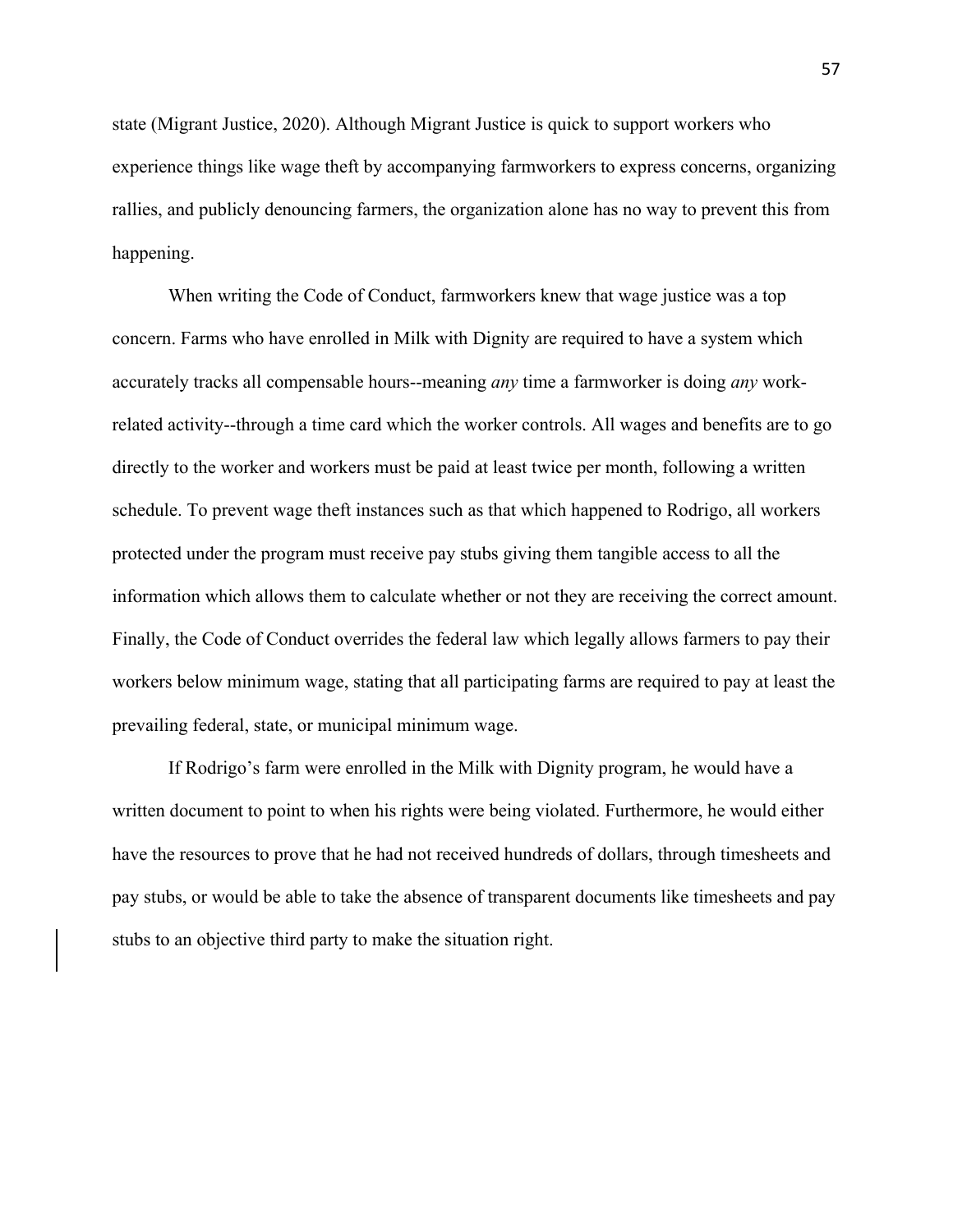### *Schedules*

Every day, Isaac wakes up around 2:30 AM to begin his work day, where he cleans areas around the dairy farm, mixes the food to feed the cows, and milks them. He continues activities such this until the evening, clocking in around fourteen hours daily with one meal break accommodated in his schedule, as he told me in an interview. He continued, sharing that he has very little free time to himself because of how demanding his work schedule is. If he could see any change on his farm, it would be more breaks and time for rest. The long and intensive schedules required by dairy farming have been emphasized numerous times, at public events and in my interviews. Farmworkers live under tight routines where oftentimes they have very little time or energy to do anything aside from working, sleeping, and eating.

The Code of Conduct ensures that workers receive sufficient breaks, including time for three meals each day, rest, and time for leisure activities. They have the right to eight consecutive hours off from work within twenty-four hours, and one full day off each week. Furthermore, workers are entitled to five paid vacation days, and upon request, are allowed unpaid time for non-work-related needs, like doctors' visits or religious practice.

Workers who now receive these protections are guaranteed daily and weekly breaks to step away from the workplace. In our interview, Orlanda said that in her free time, she is able to do things like clean, cook, relax, and sleep. However, she noted that her days are much shorter than many other workers in the industry, such as her sister who works over double the time than Orlanda on a farm that is not enrolled in Milk with Dignity.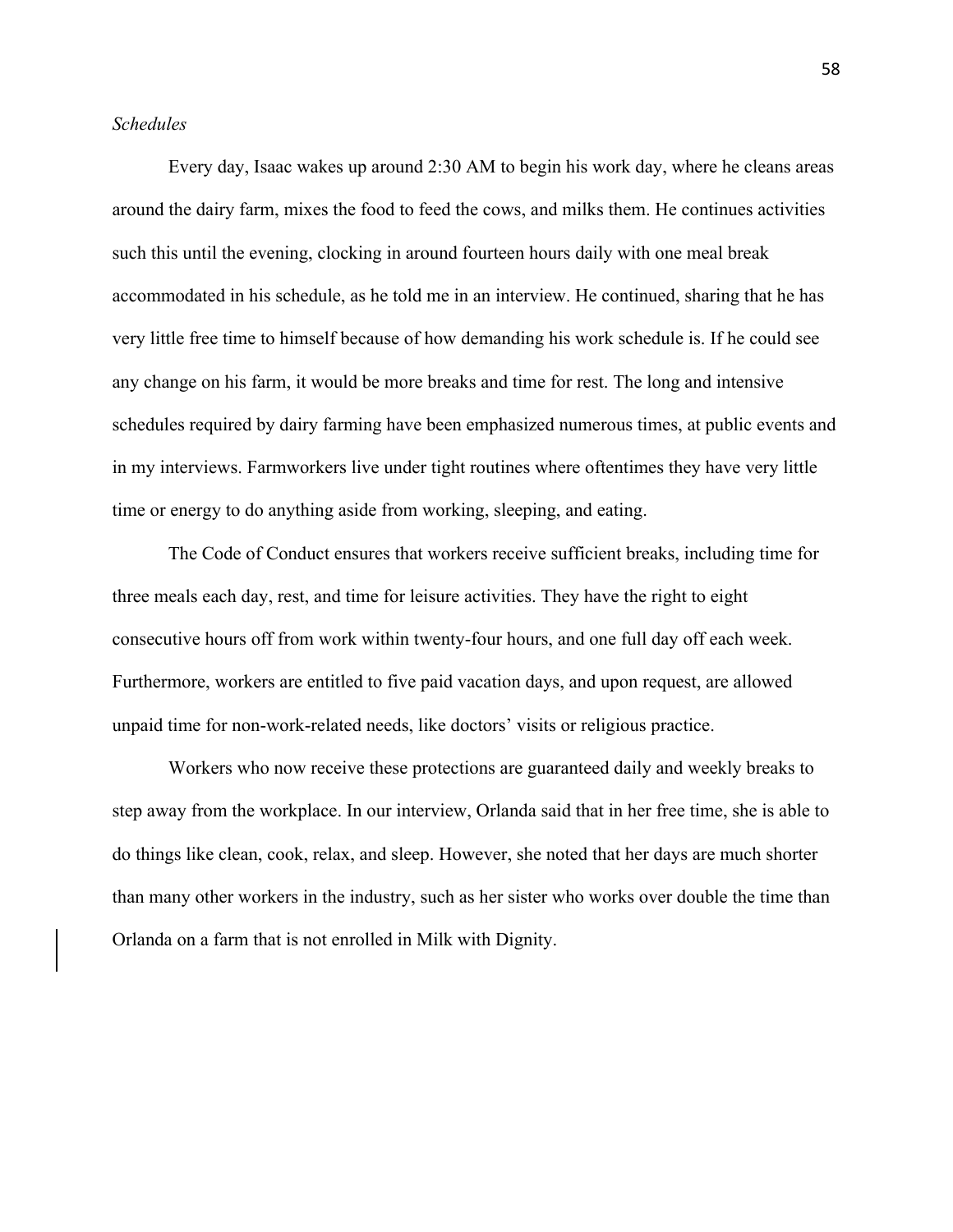#### *Housing*

Many farmworkers in Vermont are provided housing by the farm owners which is either on or next to the work site. It is not uncommon to hear stories of farmworkers living in crowded, run-down trailers. In our interview, Isaac reflected on the housing conditions on a Vermont farm he used to work on, where he and six of his coworkers split a small space alongside the farm's tractors. This was not a normal living set up. It was ugly with run down cement walls. If one person got sick, everyone would become ill. Reflecting on the conditions that Isaac suffered on his old place of employment reminded me of a story that a leader of the CIW shared at the NOFA panel. He said:

a tomato grower was asked by another grower of a smaller size: "Why was it so hard as an industry to sit at the table with the workers?" And their response to this grower was, "I am going to put it to you this way, a tractor doesn't tell a farmer how to run his farm." So that pretty much encapsulated this mentality that we are not even people.

Isaac's experience shows that this mentality is not only on Florida's tomato fields. It is also up North, where farm owners dehumanize their workers, making them share an undignified space with the tractors as if they are just another type of farm equipment.

Following the Code of Conduct, if housing is provided to a worker, it must be voluntary, clean, functional, in compliance with housing, zoning, and building codes, and cannot be used to justify reducing net wages below the minimum wage. All federal, state, and municipal standards for tenants must be respected in the same way that they would for any other person living in the United States. All housing must offer sleeping areas with privacy and protection from health and safety threats like chemicals and extreme temperatures. Farmworkers are also granted freedom of movement and can come and go from the farm as well as have visitors in their own space.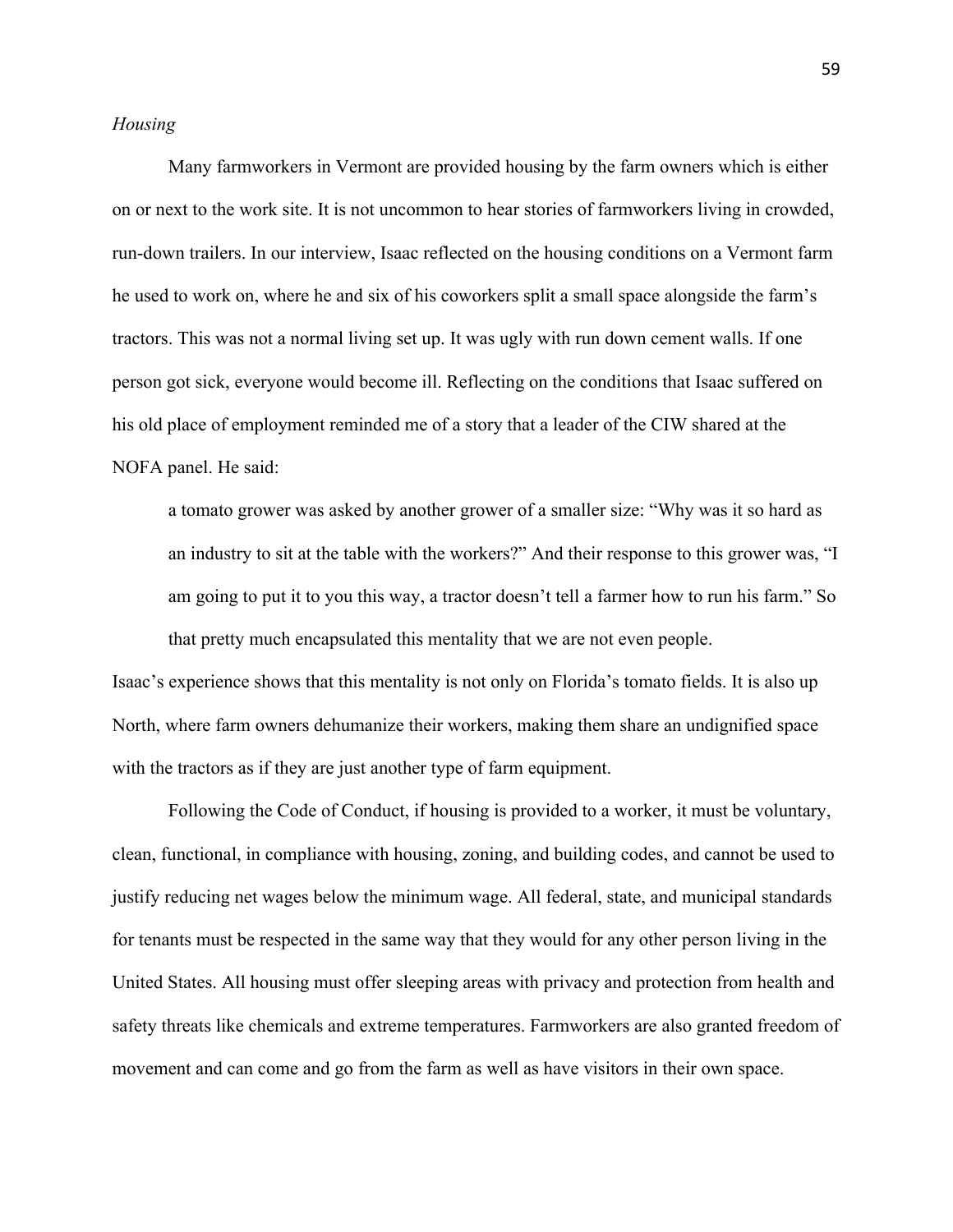However, it is important to note that there are also cases where farm owners do not necessarily lack the will to give their workers comfortable housing, but lack the financial means to make the significant and expensive improvements that housing amendments require. WSR does acknowledge this issue. This will be discussed in later sections.

### *Protection Against Retaliation*

Additionally, one of the most notable parts of the Code of Conduct is the protection against retaliation. This addresses a widely-expressed fear that if a farmworker complains or calls attention to a concern about their workplace, they will be fired or suffer other consequences from their employers. In our interview, Hannah talked about these deeply-felt anxieties that have been expressed to her by the farmworker community:

If you're a migrant worker and you're living on farm property and maybe you're also undocumented, you could be worried about things like, maybe you do want to tell the farmer, "oh, look, I really don't like this footbath chemical, it gives me a headache," because then if they start thinking worse of you or if they're upset with you, well, then there goes your housing. There goes your job. And you're in a particularly vulnerable position.

Under this protection, participating farms are not allowed to hide the existence of the worker support lines, complaint resolution processes, nor impede any complaint investigations. Similarly, farms are prohibited from exacting any consequences for workers who utilize the Milk with Dignity Standards Council's complaint processes, participate in education sessions on their rights, or share information during audits and similar activities.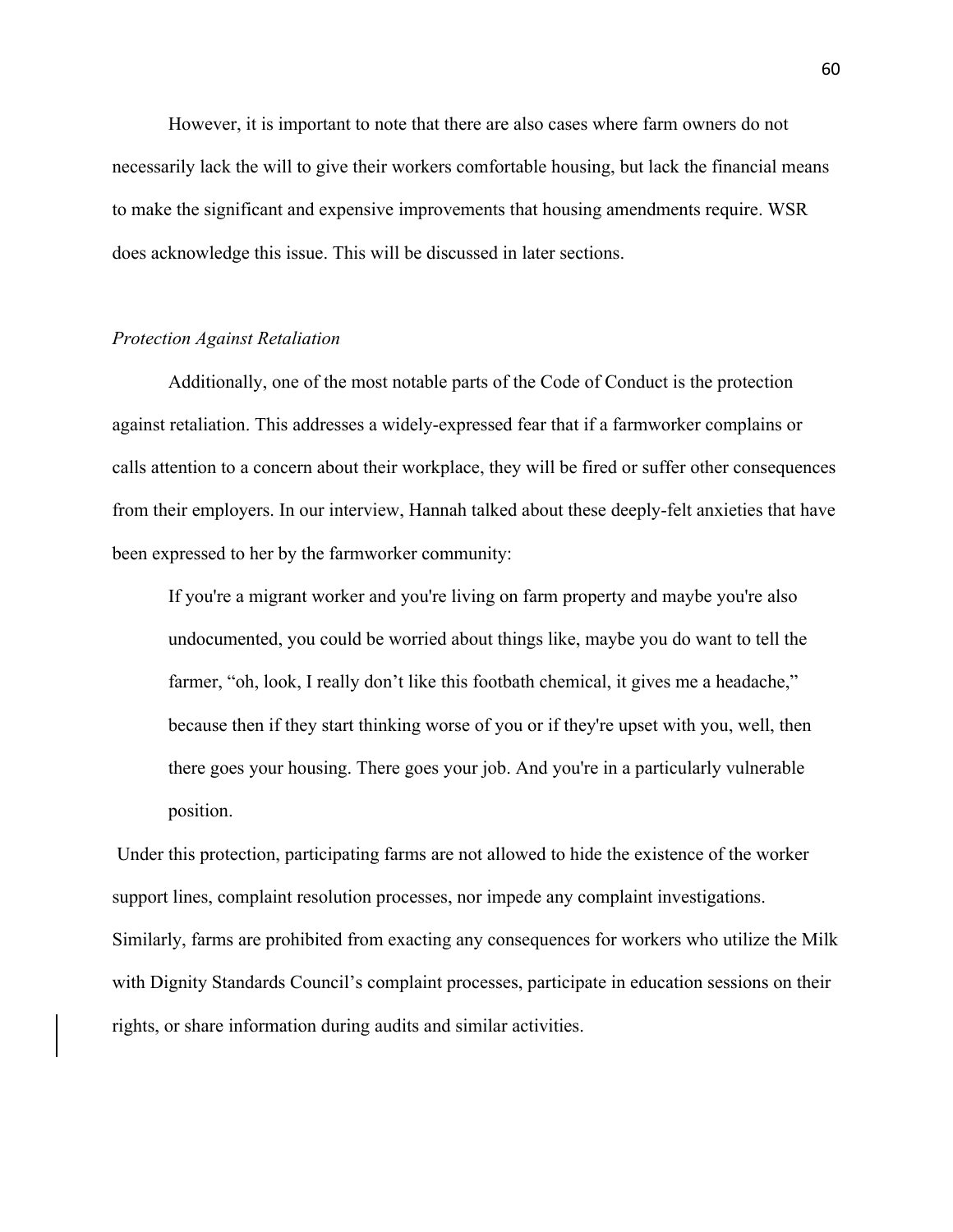# *Farmworker Education*

 The educational component of Milk with Dignity has been fundamental in making workers aware of their rights under the Code of Conduct and the tools available to ensure that these rights are being respected. This begins with an orientation session within the first three months of joining the program, conducted by representatives from Migrant Justice's education team or *Equipo del campo* (Field Team). After the Milk with Dignity orientation, the farmers commit to scheduling annual paid education sessions. These meetings are scheduled ahead of time in consultation with the farm owner at a time when the Migrant Justice staff, the farmworkers, the bosses, and the managers, and members of the Milk with Dignity Standards Council, can all sit together on the farm and talk face-to-face about workers' rights.

Supported by some printed materials and a PowerPoint presentation, the Milk with Dignity representatives lead a conversation on workers' rights and farmers' responsibilities. Other topics cover the tools that are in place to ensure fair and dignified work and what will happen in the case that these rights are violated. These sessions, which only last a couple of hours, are supplemented by a bilingual handbook given to farmworkers, clearly outlining their rights which they can reference year-round.

These education sessions have been fundamental in changing relationships between farmers and their farmworkers. As a leader of Migrant Justice's education team, Luis, told me in an interview, even though it doesn't always feel like it at the moment, these sessions are something beautiful; something empowering. In fact, this process was one of the first things that caught the Migrant Justice leaders' attention when they visited Immokalee, Florida to learn about the Fair Food Program. It is revolutionary for a worker, who could be experiencing some form of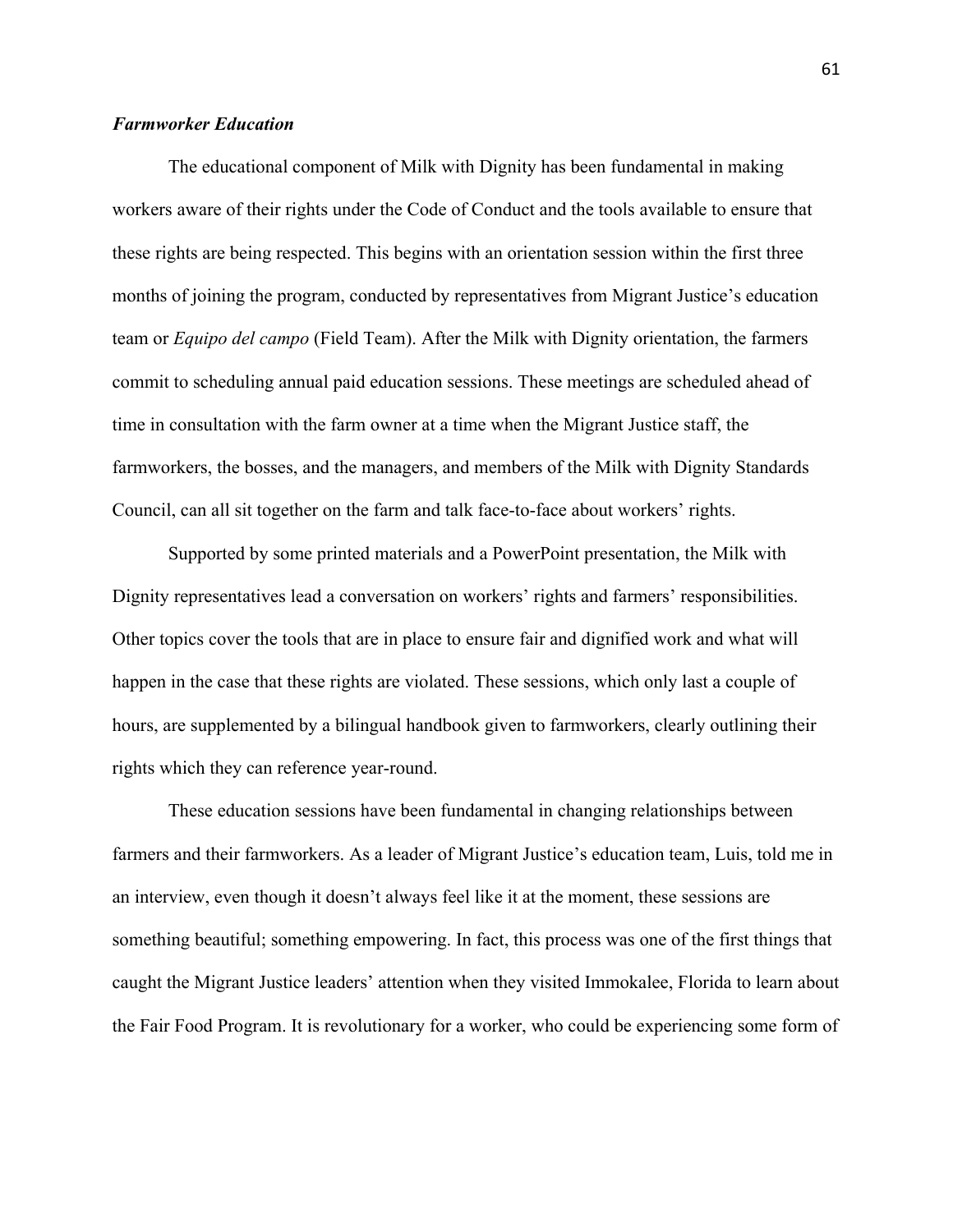injustice or abuse, to hear in front of their bosses that they are not just deserving of, but entitled to these rights. And, a worker cannot face any form of retaliation should issues be raised.

In my interview with Orlanda, she acknowledged that overall, there are many instances where farmworkers hesitate to voice concerns about injustices taking place on their farms. At times, she states this is because farms don't have any tools to get around language barriers, or because there is not much opportunity to express a concern or complain, or because there is a fear. However, in her experience, she has found that since she is conscious of her own rights, it is easier to say something knowing it isn't her fault and knowing she can defend herself with the backing of the program. This knowledge can widely be linked to the tools offered through Milk with Dignity and Migrant Justice's work at large and access to open conversations through a space which accommodates both English and Spanish speakers. These meetings challenge the power dynamics that enable fear, not only by the content of the sessions but by the mere representation of worker-centered organizations.

Nonetheless, even after enrolling in the program, some farmers are not as welcoming to the changes which come from the program, since "farmers don't always want their workers to know their rights," Luis conceded. While some farmers have expressed appreciation for the increased communication brought by resources such as education sessions, other farmers are less receptive. However, this has been changing overtime as new structures are implemented and become normalized.

#### *Third-party Monitoring Body*

 The presence of a third party is a necessary means for making the Code of Conduct and farmworker education meaningful to the farm owners. As previously stated, the neglect of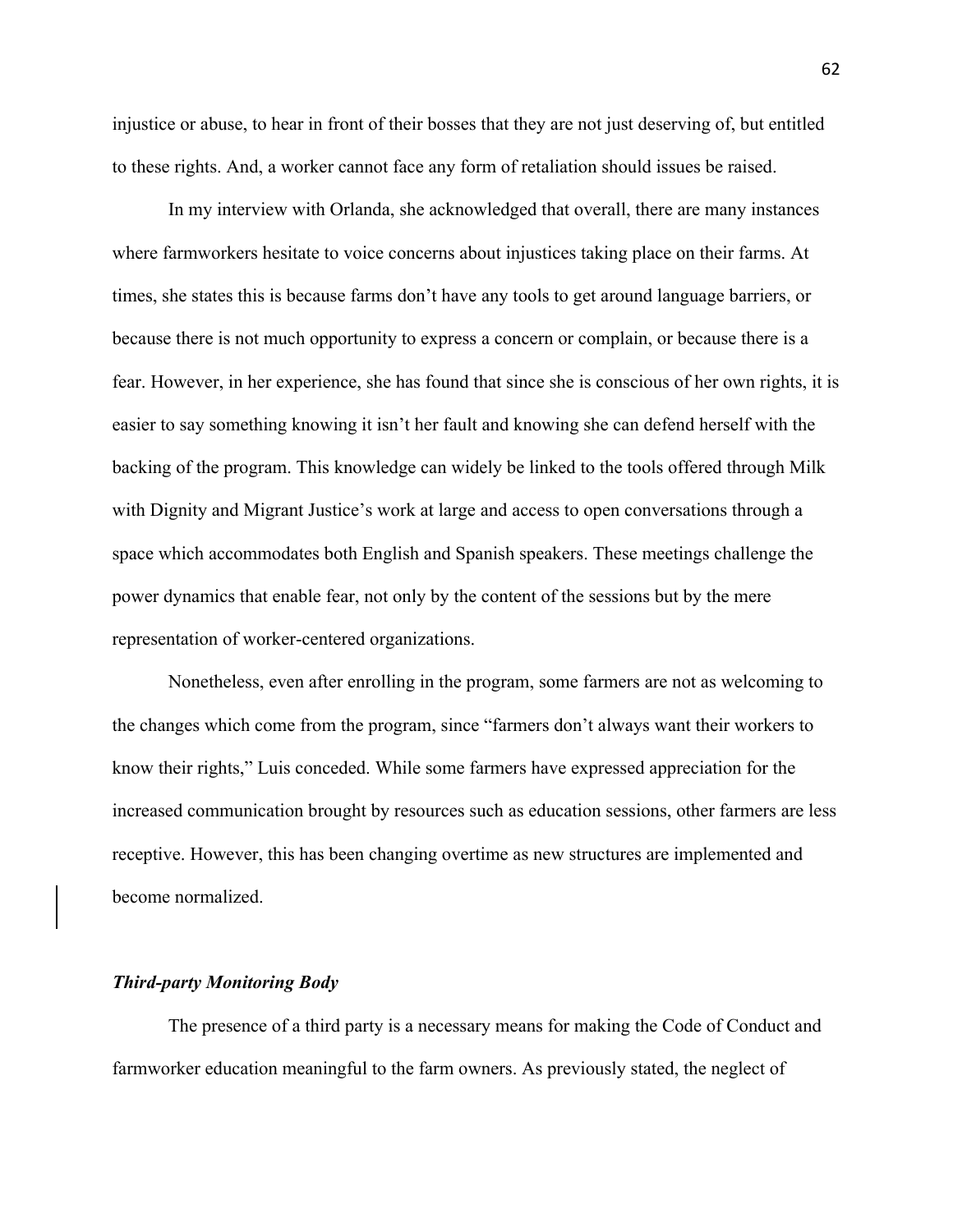workers' rights in many cases is not due to an absence of written standards and laws but rather an absence of mechanisms to enforce the protections that are already in place. Under the WSR model, the third-party monitoring body is a way to fill this gap. Within Milk with Dignity, this body is called the Milk with Dignity Standards Council (MDSC).

 The MDSC was formed and employed in 2017 as it became clear that Ben and Jerry's was moving toward joining and commencing the program. The Milk with Dignity Standards Council is made up of four Burlington-based employees who are completely independent from the corporations, the farm owners, the farm workers, and Migrant Justice. While small in number, the MDSC has a large responsibility. For every farm which is now a part of Milk with Dignity, this third party upholds yearlong programmatic processes where farms are audited for compliance with the Code of Conduct. The audit process involves extensive examination of the work site, payroll records, and housing. It also maintains a focus on personal engagement at each farm by holding interviews both with farmworkers and farm owners. These interviews are not intended to blindside anyone, so all field visits are scheduled in advance in order to coordinate with the milking schedule for the workers. Following the visit, the auditor writes up detailed field notes which guide a corrective action plan.

This main challenge of this process has been the slow nature of auditing and creating corrective action plans. As Frank mentioned in our interview, there are some complaints that can be resolved through a few text messages, some that require a few hours, and others that are extremely time-consuming, requiring thorough and extensive problem solving conversations. This also varies depending on each farm and the type of change. Hannah mentioned similar issues, giving the example that for some farms it takes months just to get dust masks; for others, it takes weeks.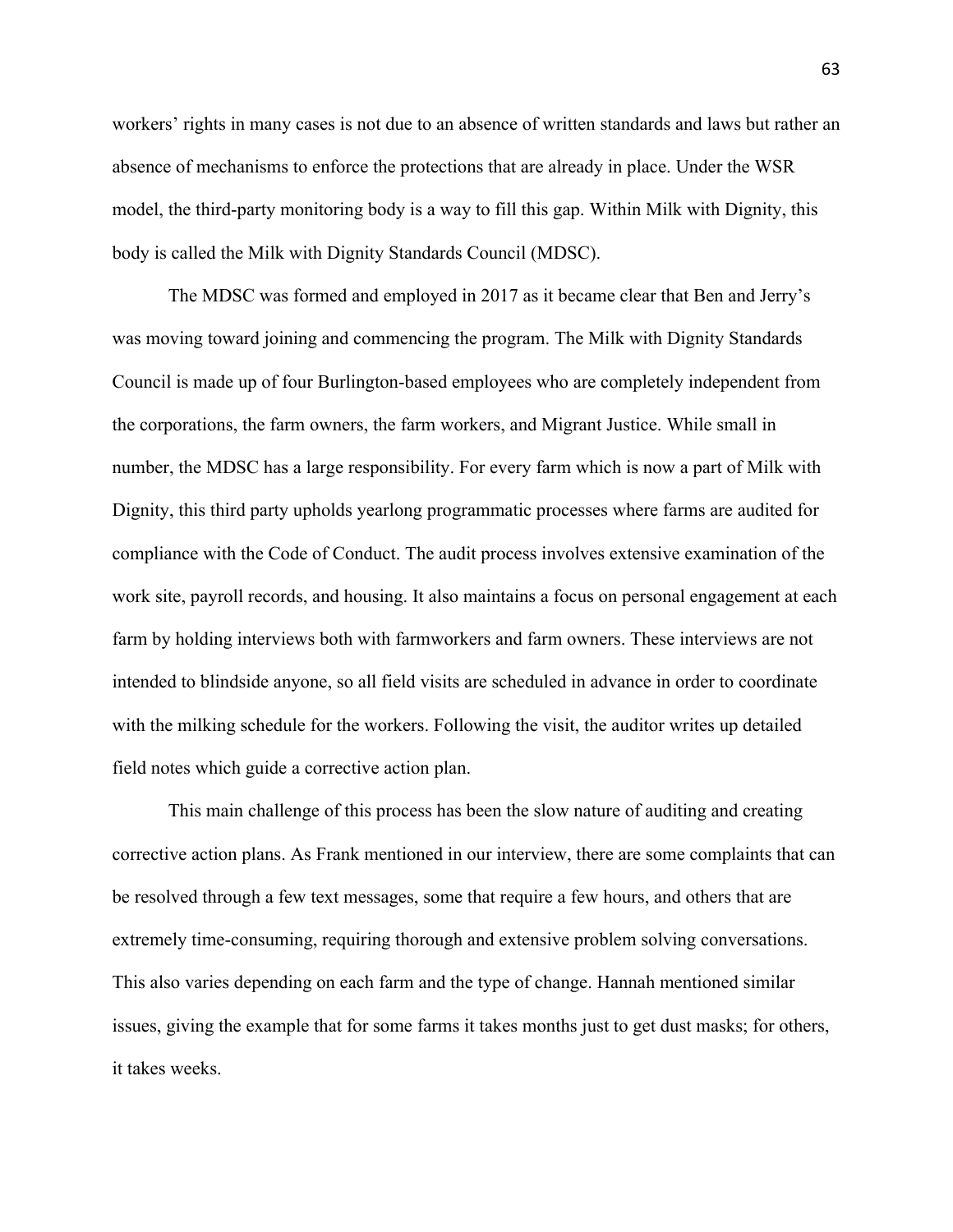Moreover, as Michael highlighted in our interview, there are many times where large issues prompting farmworkers complaints oftentimes are inevitably slower to change, such as non-code compliant housing, due to costs and logistics. As negotiations urging for concrete action steps with the farm owner continue, the team makes every effort to address smaller issues such as with payment concerns so that the farmworkers still feel like the program is working for them and see progress. Overall, the members prioritize clarity, accuracy, and depth over speed and brevity.

In addition to audits, the MDSC also supports farmworkers protected by the program on a 24/7 bilingual hotline, which provides a constant and convenient resource to express concerns, fears, and complaints. For farmworkers who are not yet protected by Milk with Dignity, Migrant Justice offers a service, *teleayuda*, which allows a farmworker to call staff members 24/7 about issues on the farm. While still a valuable resource, *teleayuda* falls short in its enforcement mechanisms, having no real way to place meaningful consequences on farms when workers complain about workplace and housing conditions.

 The MDSC has taken the relationship of trust that farmworkers find in *teleayuda* one step further by fostering confidence in their ability to find solutions. Workers not only have a personal and accessible platform for complaints, but have a body that they can trust has enough influence to incite meaningful and long-term change. As put by the director of the MDSC, their biggest strength has been in their gradual ability to build "trust and faith" over time. The program has continued strengthening as the MDSC has shown its reliability and responsibility when concerns are raised by "taking in complaints calmly, investigating them thoroughly, protecting confidentiality, and bringing complaints to farmers in a sensitive manner," as Hannah said in our interview.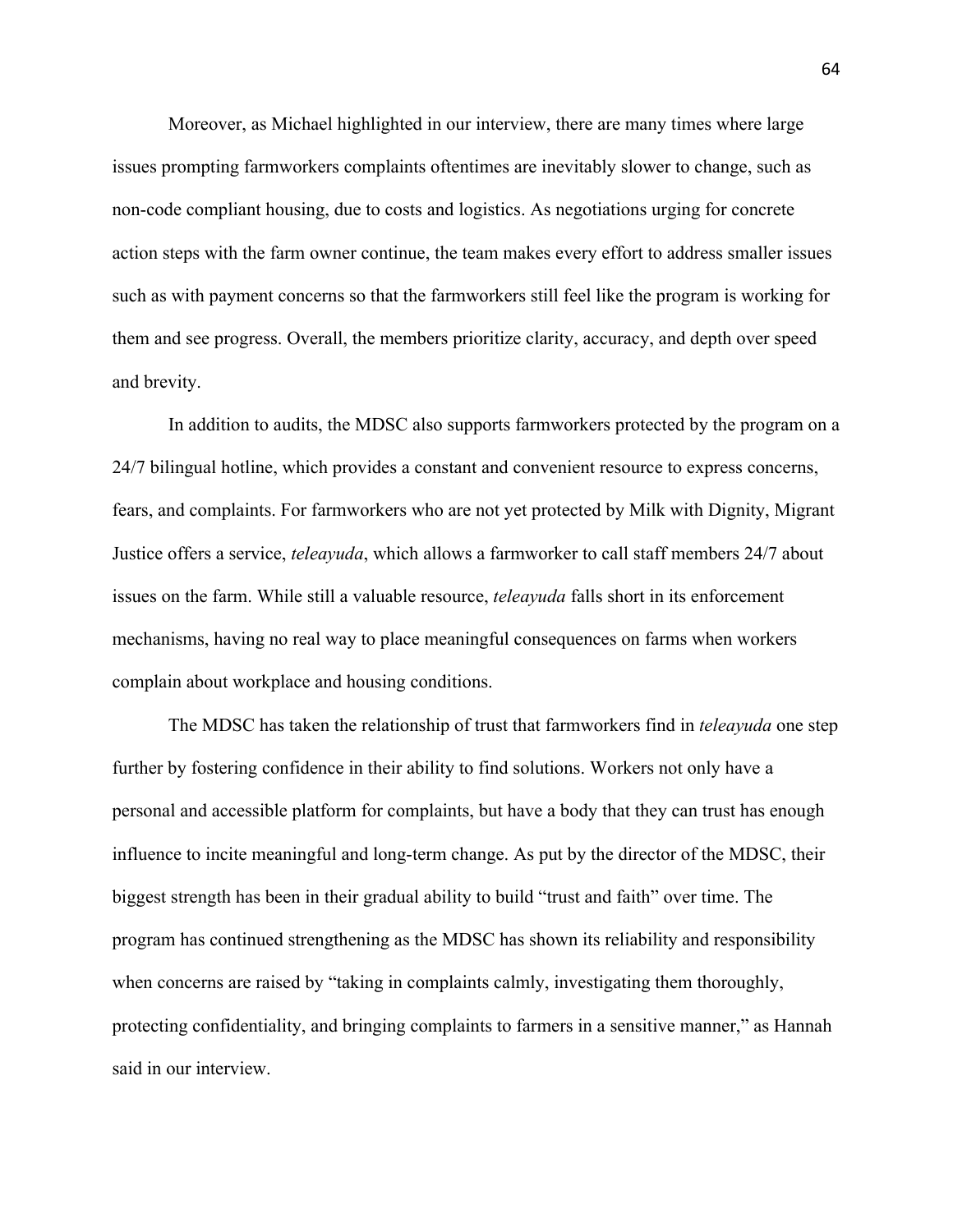The whole team further noted that progress in relationship-building started small. When workers used the MDSC tools to address seemingly small things and realized that they were not going to get retaliated against, they started to build up to the larger, more pressing concerns which they had previously hesitated to speak out against.

 This trust has also been strengthened off-the-clock by MDSC members' participation in Migrant Justice events. MDSC members can be seen at nearly every Migrant Justice event, whether it is a campaign launch, a *No Más Polimigra* action, organizational events, or holidayrelated celebrations. At a recent event in the Migrant Justice office to celebrate *La Candelaría*, all four members took a moment amid the festivities to publicly introduce themselves to the crowd, even though they were already familiar to most workers (even those that are still not protected under Milk with Dignity). The team believes it is important that workers put a face to the standards council in order to humanize the receiving-end of their complaints and to continue reminding the farmworkers that there is a small, accessible, bilingual team with a deep and specialized knowledge of their industry and place.

 While many often see the third-party building relationships with the workers as a strength that builds a platform for trust-building and transparency, third-party organizations have also received criticism for this same connection because it is seen as lacking in neutrality and creating a bias that inclines them to act too strongly in favor of the workers (Fine, 2017). However, as said by a member of the MDSC in an interview,

It is hard to talk about neutrality in isolation from power… We need to take into account the varying amounts of power between massive multinational conglomerates and farmers who in many situations, have comparatively less power than the other institutional bodies they are dealing with, and farmworkers, who again, relative to the people that they're in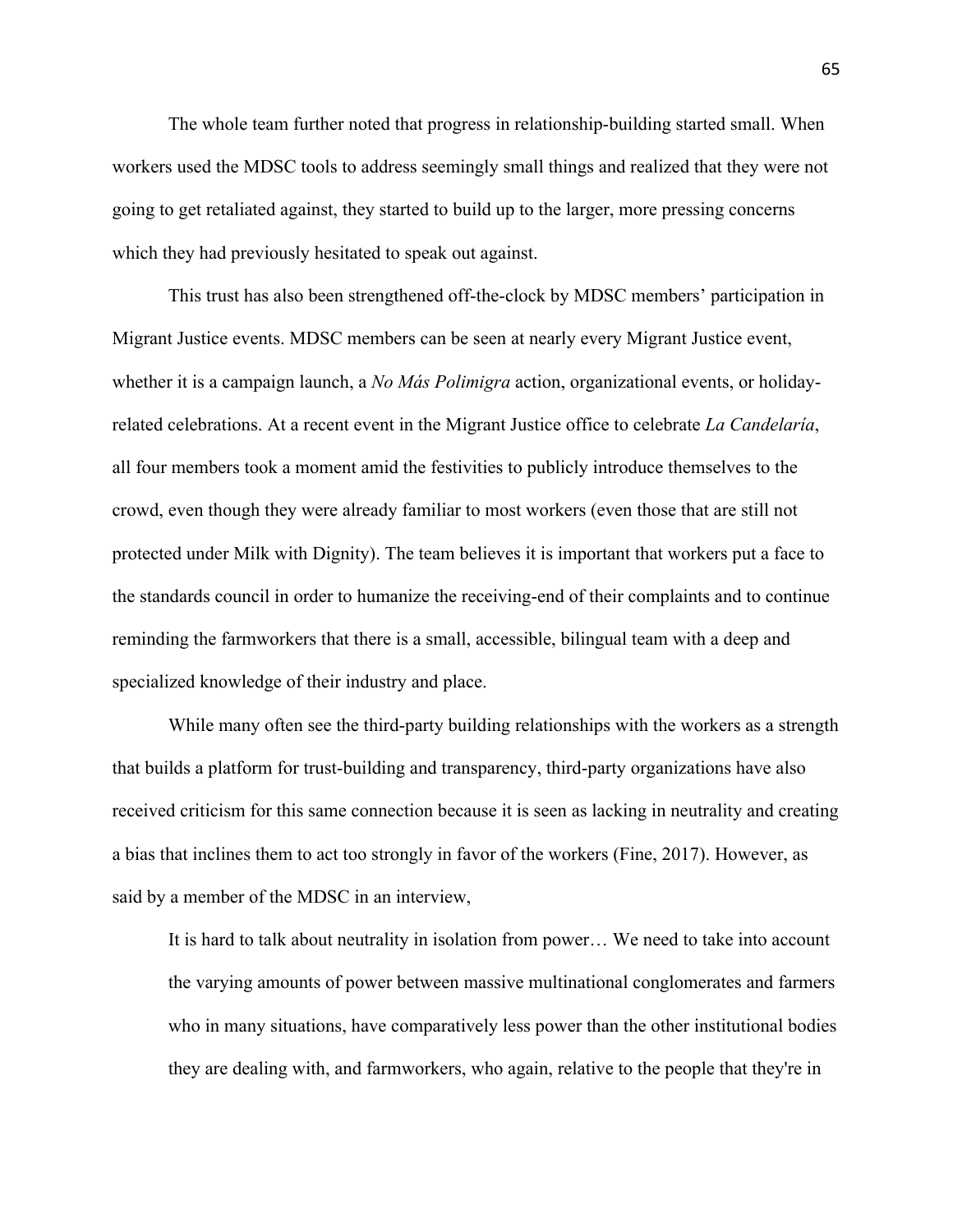contact with in the dairy industry, have relatively less power. So, neutrality doesn't make that much sense as a way to critique the program when it's within this framework of vastly unequal amounts of power. Multinational corporations don't need us fighting for their rights because they have the money and power to uphold their rights. And farmworkers absolutely can and do fight for their rights.

Even though the MDSC aims to resituate the power dynamics within the dairy industry, some farmworkers still hesitate to take advantage of the program having been discouraged with failed efforts in the past from dismissed issues arising from a farm's lack of resources or due to a lack of external accountability. Therefore, after enduring years of raising issues that never resulted in any change, it is understandable that some workers are skeptical that the MDSC's results will be any different.

Other farmworkers have not used the MDSC resources, not because they didn't feel the need for change or because of a lack of trust in the organization, but simply because the time constraints of their schedule leaves little room for anything but sleep and work. Considering these limitations, the MDSC's combination of audits, interviews, and a hotline is an important way to make it as likely as possible that problems on the farms will be exposed.

 Farm owners' feelings toward the MDSC and the Milk with Dignity program are as diverse as those of the farmworkers. Those who view the program positively value it as a communication resource. One farmer, Mason, spoke publicly about this at the Hannaford campaign launch:

The program has helped us make huge strides in employer-employee communication, where before we may have had one company-wide meeting a month, now we have them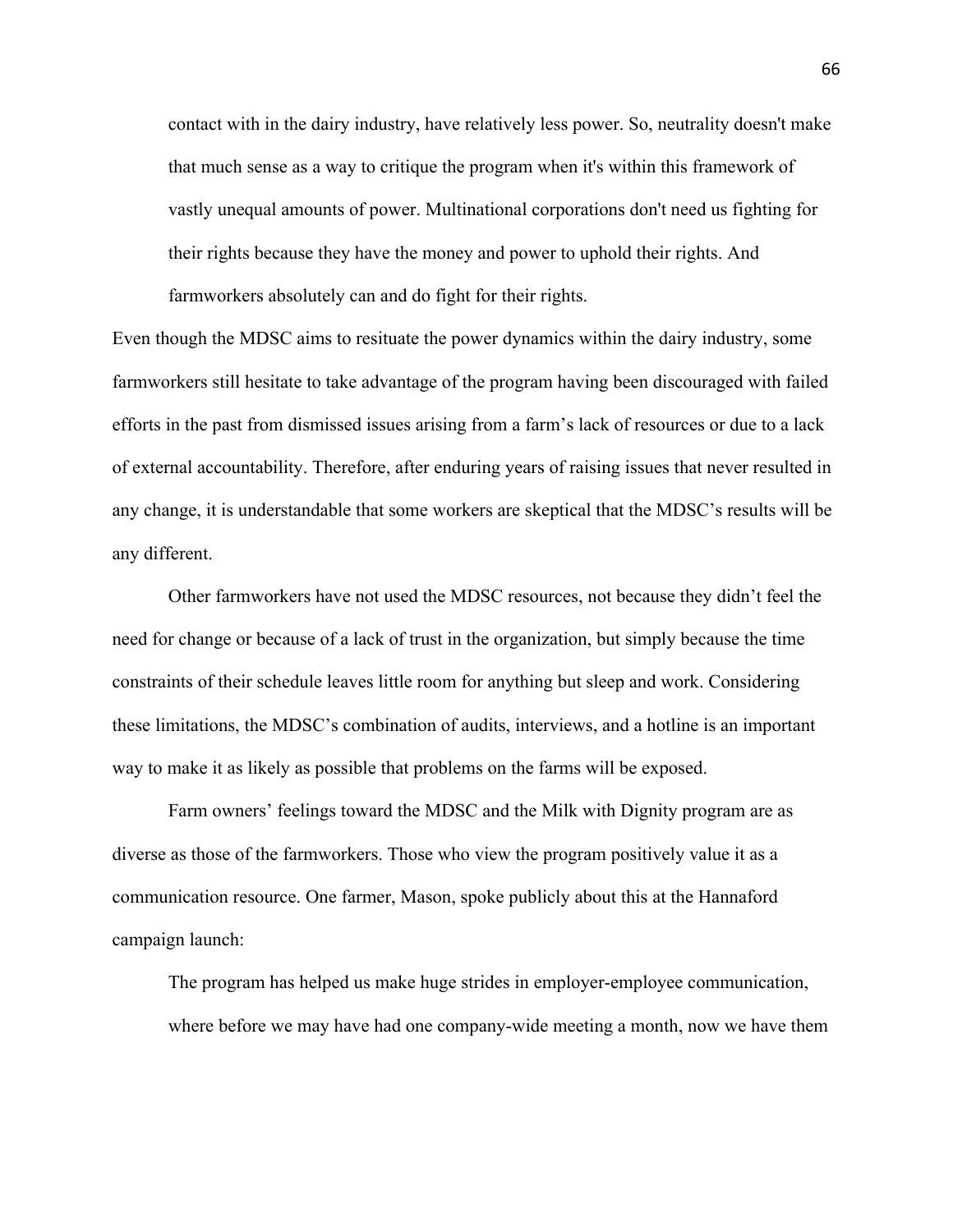on a weekly basis. This increased interaction has been a benefit to both of us. Problems are identified earlier and corrections are made when necessary.

These farmers' relationships with their own workers have grown stronger now that their employees are offered a safe outlet for comments, suggestions, and complaints.

Stronger communication channels have also strengthened retention on the farms. Vermont's dairy industry has suffered from high turnover rates for decades. In this industry, high employee turnover rates are uniquely problematic because there are not seasonal workers in dairy so a stable workforce to stay through the winter months is imperative to the operation's success. However, many farmworkers have worked on numerous farms since migrating to Vermont, moving just a few towns away out of frustration and discontentment.

The program's ability to improve working conditions and communication has been a value to farmers because turnover has decreased. As their workers stay on their farms longer, they become more skilled in the farming techniques and in the particularities of their specific operations. In his speech, Mason emphasized that his farm has maintained an eighty-five percent employee retention rate because of higher morale, competitive wages and benefits like health care. The MDSC should be credited not only for implementing healthier communication between the employers and employess, but also for bringing objective improvements to working and housing conditions as reasons for increased retention.

 In spite of these benefits, other farm owners remain hostile toward the program. All the members of the MDSC have pointed this tension to a changing power dynamic and the understandable tensions that come from a loss of control. For some farmers, the MDSC's demands and expectations are seen as a burdensome new direction of pressure, adding on to the extreme amounts of downward economic pressure that they already feel. From my interview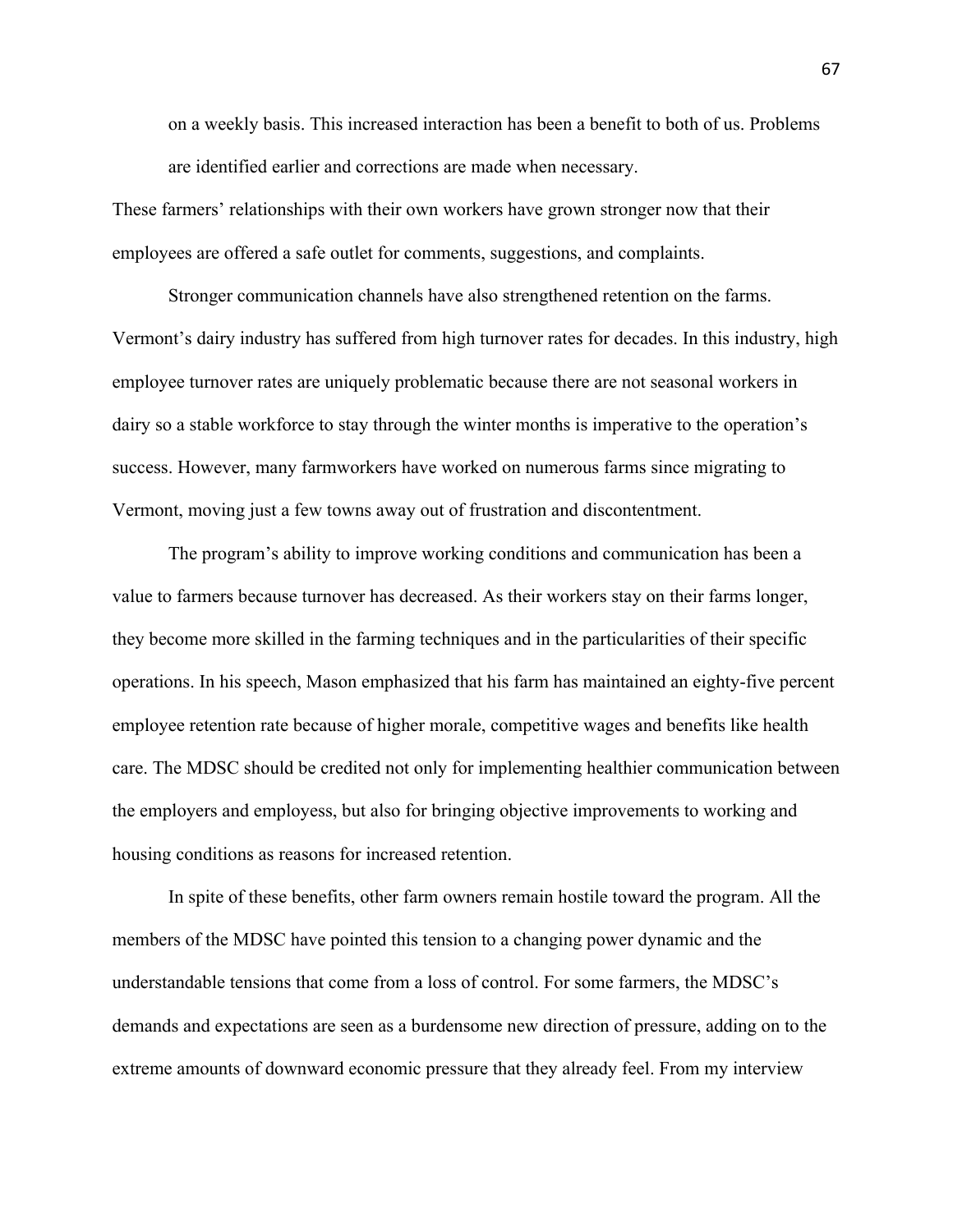with Frank, he clarified that many farm owners have grown accustomed to having out-sized power over employees. This is something that some farmers hold onto closely in an industry where everyone above them has substantially more power than they do. Ceding some of this power to the workers brings a discomfort to the farm owners.

These feelings are also not linear, as Frank clarified:

I think there are some [farmers] who probably are more welcoming to the program now than they were two years ago and some who are more hostile now than they were two years ago. There's a lot of factors that go into that. Frankly, even within the same farm, when there's two family members who are both a part of the ownership of the farm, they could have different perspectives on the program. Maybe one person is pretty supportive and the other one is hostile. And even, when you get way into the details, there could be one farm that's… more willing, for example, to work with the program on improvements to scheduling issues or health and safety issues but is really opposed to making improvements to housing, for just one example of many. It's almost like you can make a matrix of each farm changing overtime, and issue by issue, and of the different perspectives from farm owner to farm owner within one farm.

In spite of this tension and hostility, the MDSC emphasizes their role as an objective fact-finder.

In times of conflict between workers and the farm owners, the MDSC has been called upon to look at and settle disagreements from an outside perspective. One instance which is particularly illustrative of this role of the MDSC, as Frank told me, was on a farm in mid-October, the time of year when Vermont starts to get cold. Some workers had reached out to their farmer, saying that the heat in their trailer hadn't been working since they first attempted to turn it on in September. As they got closer to Vermont's extreme winter months and the furnace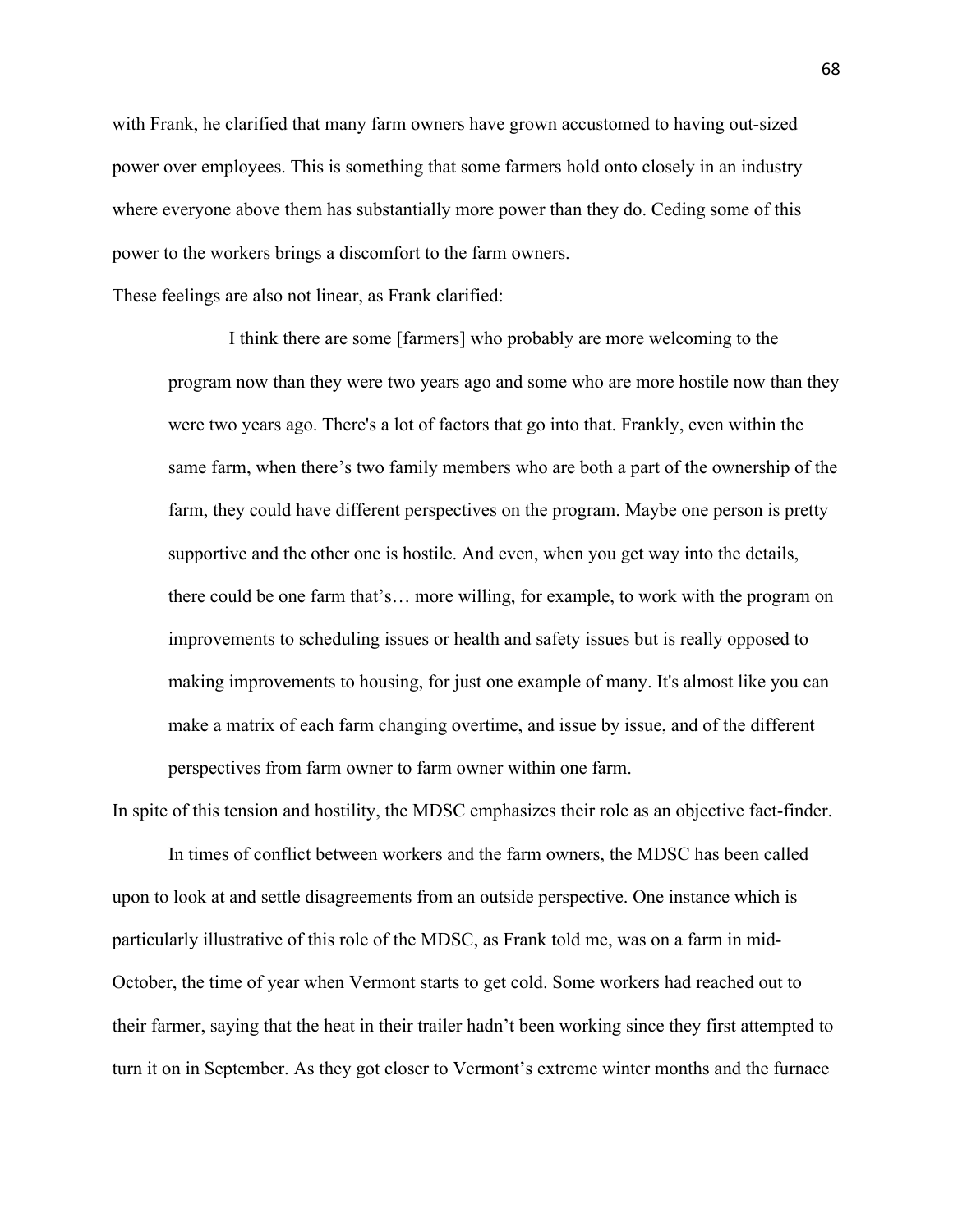had still not been fixed, the workers' anxieties grew. After hearing about this, Tom reached out to the farm worker who insisted that the furnace was working fine, prompting further investigation. He went to the trailer to determine if there was a miscommunication or if the workers simply didn't know how it worked. After getting all of the details, in Spanish, and trying to turn it on himself, Tom concluded that it really wasn't working. After his next conversation with the farm owner, a technician came and fixed it the next day. Tom avoided coming to any conclusions about why the farm owner was claiming it was working, proposing that he could have just been mistaken, or not wanted to deal with it, or had too many things to handle at the time, or merely didn't see it as a priority. All of these potential explanations aside, without the intervention of the MDSC as an objective investigator with the ability to place pressure on the farm owner, this group of workers could have returned home from work every day to a freezing cold trailer for the entirety of New England's long, brutal winters.

As is demonstrated in this example, after concerns are raised and issues are identified, the MDSC moves from the fact-finding phase to the problem-solving phase. One important realization that the MDSC has come to in the last three years is that there are no universal solutions to their problems. Different farms may require different solutions to the same concern. Because of this, the MDSC stresses open dialogue between the farm owners, workers, and standards council members.

In our interview, Frank mentioned their approach at problem-solving with the farmers, saying: We really try as hard as absolutely possible to reach an agreement with a farm on a list of action steps that the farm will agree to do and at a deadline that they agree is workable. Partly just because it's the best process where you're likely to end up with the best and most effective action steps but also, follow through is generally going to be better if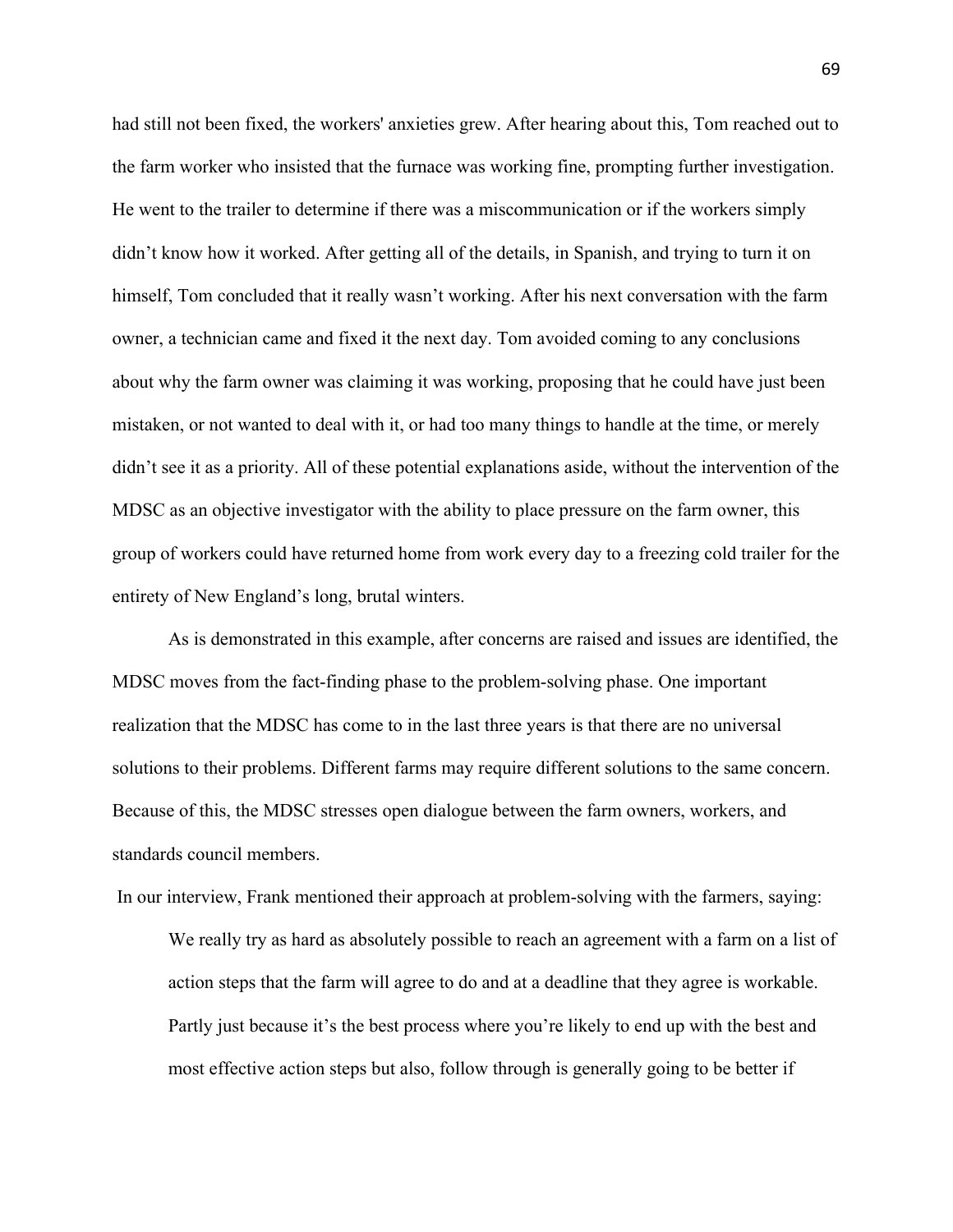someone has agreed to that. But that being said there are for a variety of reasons where there are situations where we have had to make a set of action steps final even though a farm has not responded or hasn't really engaged in a process to problem solve or has made a counter proposal that is just unreasonable.

Following this plan, the MDSC follows up with reminders and deadlines to ensure the farm is staying on track.

While the standards are centered around the workers and their Code of Conduct, the investigation process is objective. In this sense, the MDSC has acknowledged that although it could be in a worker's interest that they take a complaint and "push it as far as it can go," this is not about a bias. It benefits both the farmer and the farmworker alike to have problems analyzed by an external body which is separate from the financial incentives and pressures within the industry.

 As previously mentioned, when the auditing process first began, the vast majority of farms were meeting few of the standards outlined in the Code of Conduct. In the three years since the initiation of the standards council, hundreds of success stories, both big and small, have been documented.

As each member of the MDSC mentioned in our interviews, housing issues remain a top farmworker concern and similarly have been identified by the MDSC in audits. Unfortunately, this is one of the hardest and slowest issues to address. In my interview with Michael, he mentioned that frequently, farmers are not surprised when the MDSC brings up the need to improve their on-site housing. Yet, it goes without saying that redoing housing is not a simple process. It takes a considerable amount of time and money to carefully draft plans, acquire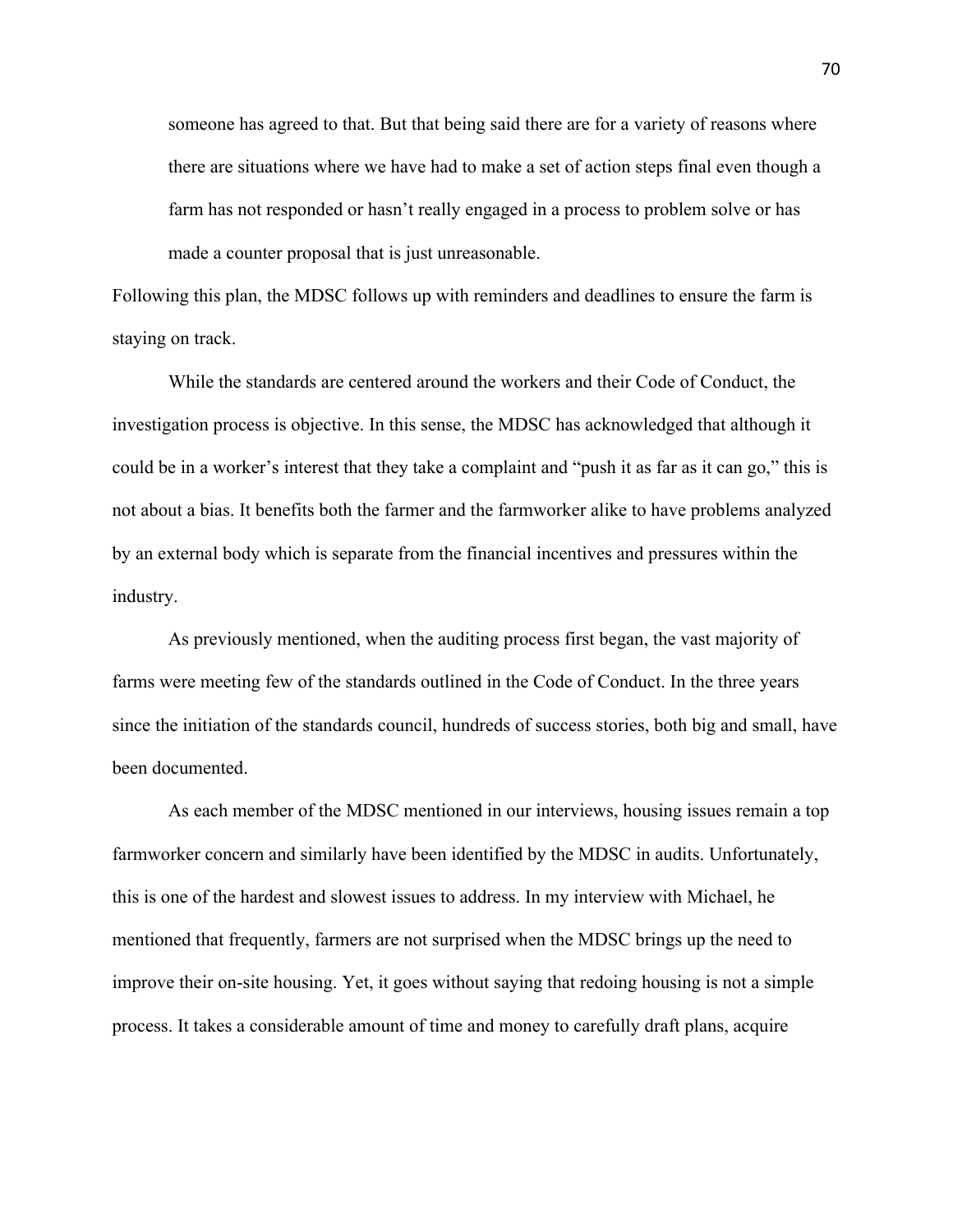zoning permits and all the materials, not to mention the actual process of relocating the workers while building the housing.

In our interview, Hannah and I discussed the ways that the MDSC has approached these core issues. She described a farm in the program that had extraordinarily bad housing conditions from the first audit done after enrollment. At times, there would be around eight to nine workers living in a single trailer. On multiple occasions, these workers would go over twenty-four hours without electricity, heat, and running water. In one instance, the plumbing went out for eleven days, leaving the workers with no bathroom, sink, or shower. However, this terrible circumstance turned into a testimony of the program's success. Just a few days before the interview, these workers were moved into a new housing unit built by the farm because of Milk with Dignity's pressures and the financial resources provided by the premium given to the farmers by the corporations, which will be discussed in detail in the next section. Each worker now has their own room and working amenities.

Farmers are never left alone in the planning and implementation, especially in issues as large as housing. One way the MDSC helps in the process is by bringing in other local organizations such as in their partnership with Efficiency Vermont and Zero Energy Modular Homes. These groups work to build higher quality trailers using high efficiency design and solar. For farmers interested in this option, these organizations and the MDSC will bring the owners to tour a trailer park where these trailers are built. An open conversation about the possibility of implementing this housing follows. About this, Michael said:

In some cases, it's sort of a no-brainer, where there are farms paying, say \$400 a month in utility bills to either heat a really inefficient trailer in the winter or to run a bunch of air conditioning units in the summer. And to get one of these zero energy modular homes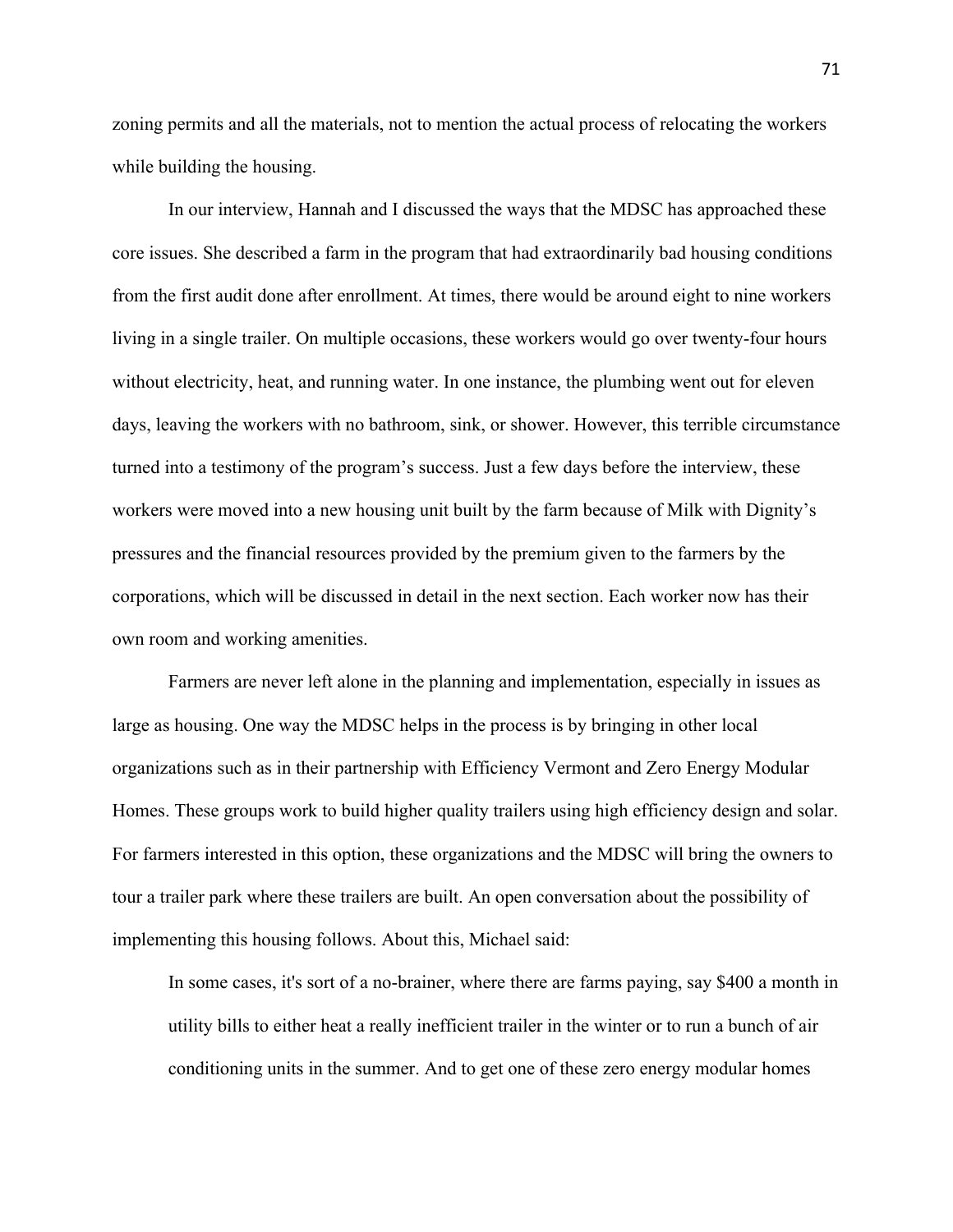built on their land, their mortgage payment might be around \$300 with various grants and subsidies involved, so it's like okay, you can have this awful trailer and have people live in squalor and, just generally be like a slumlord, or you can pay pretty much the same amount of money and be able to provide adequate, legally compliant housing for your employees. We have a few famers who are very seriously considering that right now and we've got a few farmers who have said, thanks, but I'll just build my own housing.

Though changes in housing have been slow, these successes should not be underestimated. As farmworkers begin moving into new, clean, comfortable spaces, workers regain dignity.

The seemingly smaller successes are equally meaningful and imperative. For example, as Hannah further described in an interview, one farm who enrolled in the program was required to put smoke detectors and fire extinguishers in the workers' housing after the MDSC found during an audit that they weren't provided. The workers living in this housing worked during the night shift, and slept during the day. While they were asleep one day, a dryer caught on fire and their new smoke alarms woke them up. She continued, acknowledging that "this sounds like a small story in that everything was okay, it's not a dramatic ending," but in reality, this small change was a matter of life or death.

As the Milk with Dignity program expands, the Milk with Dignity Standards Council will as well. Moving forward, they are prepared to increase staff and hope to continue improving the speed at which they approach the audit report process so that both the farm owners and the farmworkers can reap the benefits of a healthier workplace faster.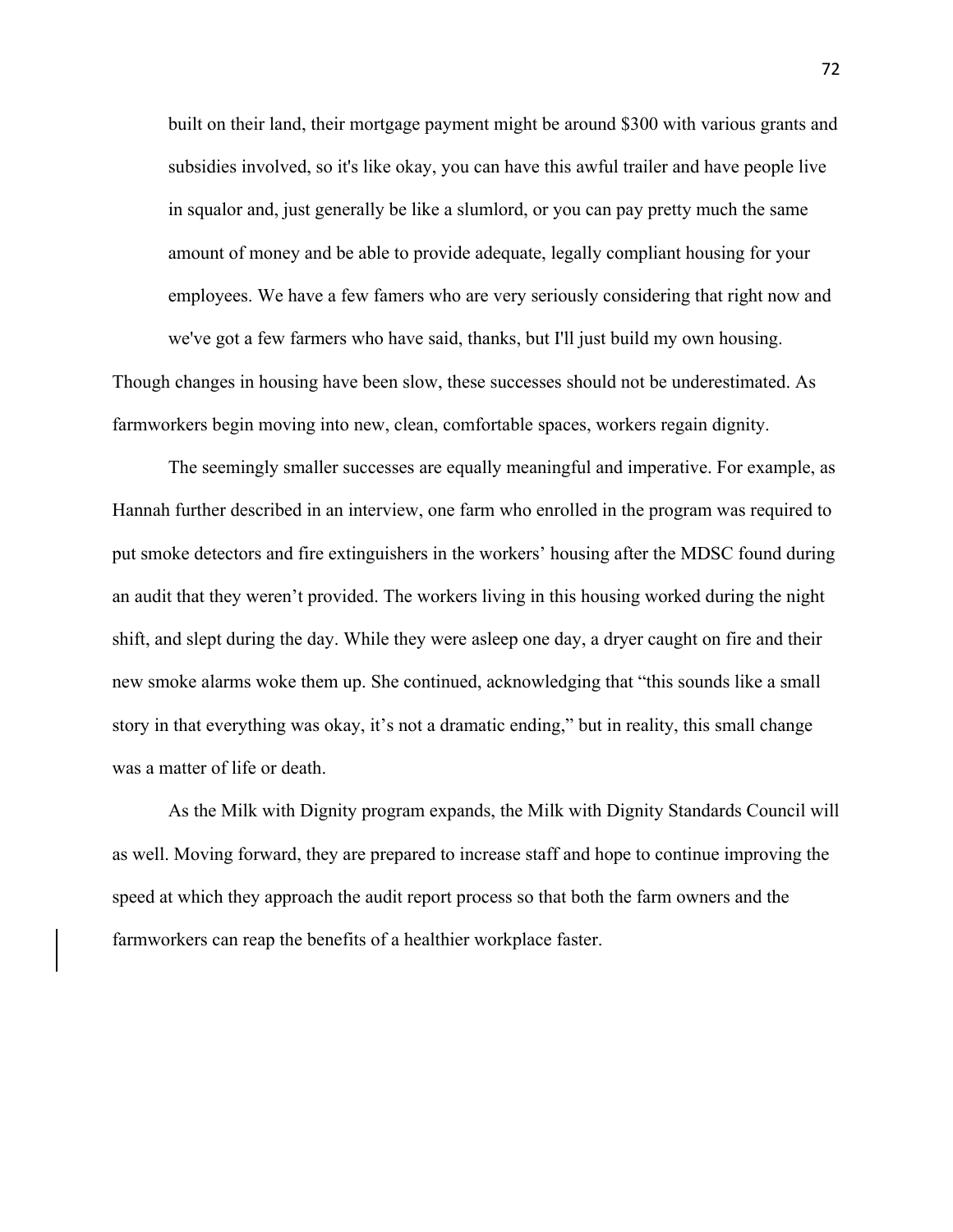# *Economic Relief*

 Many buyers and suppliers ignore workers' rights because there is a financial incentive to do so. As Mason admitted in front of many farmworkers at the Hannaford campaign launch, "[his] farm was no different, for many years, that many of the others… [he] paid [his] employees below the state minimum wage, and the housing wasn't as great as it could be… that was the industry standard," which he stated was a result of large farms consolidating small- and mediumsized farms and pushing down prices. In his words, "to keep the machine moving forward, state farmworkers have found themselves marginalized in negative ways."

The element of economic relief within WSR serves as an acknowledgement that the big buyers at the top, regardless of the industry, can set parameters that everyone below must follow. Every leader within Migrant Justice and the MDSC acknowledges this phenomenon. For this reason, both organizations are careful in their discussions about the farm owners to not overly criticize their employment practices. They are not the root of the problem. In our interview, Tom recognized this, saying:

Historically, in a lot of supply chains, big buyers can say, 'well you're going to get a little bit less for your product than you did this year and we need the product a little bit faster… And a lot of times when the buyer is saying they need a product for a lower price and they need it faster, all those pressures mean what drops off the list of priorities? Workers' rights.

Milk with Dignity and other WSR programs ensure that regardless of what the industry's conditions are, workers' rights are not seen as dispensable. The wellbeing of human beings should never be something that can just be crossed off a list to save some money. Milk with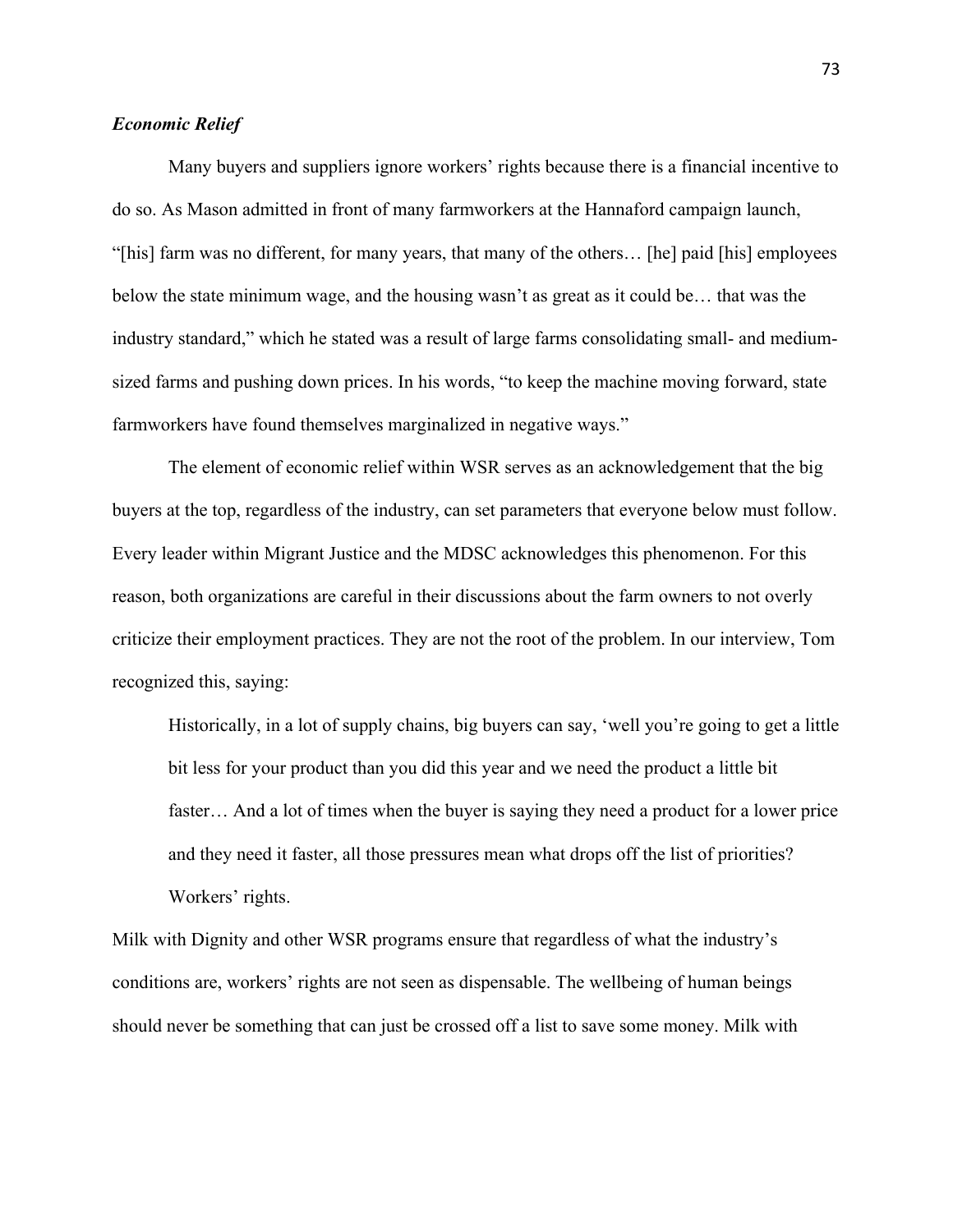Dignity flipped the industry's financial incentive from marginalizing workers to making it more cost effective to respect workers' rights.

Yet, while farmers should not be excused for violating human rights and enabling economic injustice, they too are in precarious situations because of corporate influences coming from the top of the supply chain. Because of this, even if farm owners do not want to disregard the rights of their workers, they often lack the resources to address the problems and requests that are taking place on their farms. If farm owners are expected to follow the Code of Conduct, their own financial difficulties must also be recognized.

Under the Milk with Dignity program, this is done through premiums which are paid by the corporations (as of right now, just Ben and Jerry's) to the participating farms per unit of dairy product. In other words, all farms that agree to comply with the Milk with Dignity Code of Conduct will be provided the financial means to implement and maintain the changes necessary to put them in accordance with the regulations (MD Code, 2017). These premiums are also, in part, passed on to the workers in the form of bonuses.

 The premiums paid through the Milk with Dignity Program have been put toward a variety of changes on the farms, in consultation with the workers. Since 2017, participating farms have put over \$825,000 toward health and safety improvements such as better personal protective equipment, increased wages, bonuses, paid vacation days and paid sick leave, repaying old wages that workers never received, fire safety devices, dignified employee housing, and more, according to a progress document shown to me in the MDSC office.

Furthermore, many farms are receiving more money through these premiums than they need to spend to come into compliance, as Michael told me. Even though the premiums are bonuses for participation and are not directly related to buying and selling milk, farms who are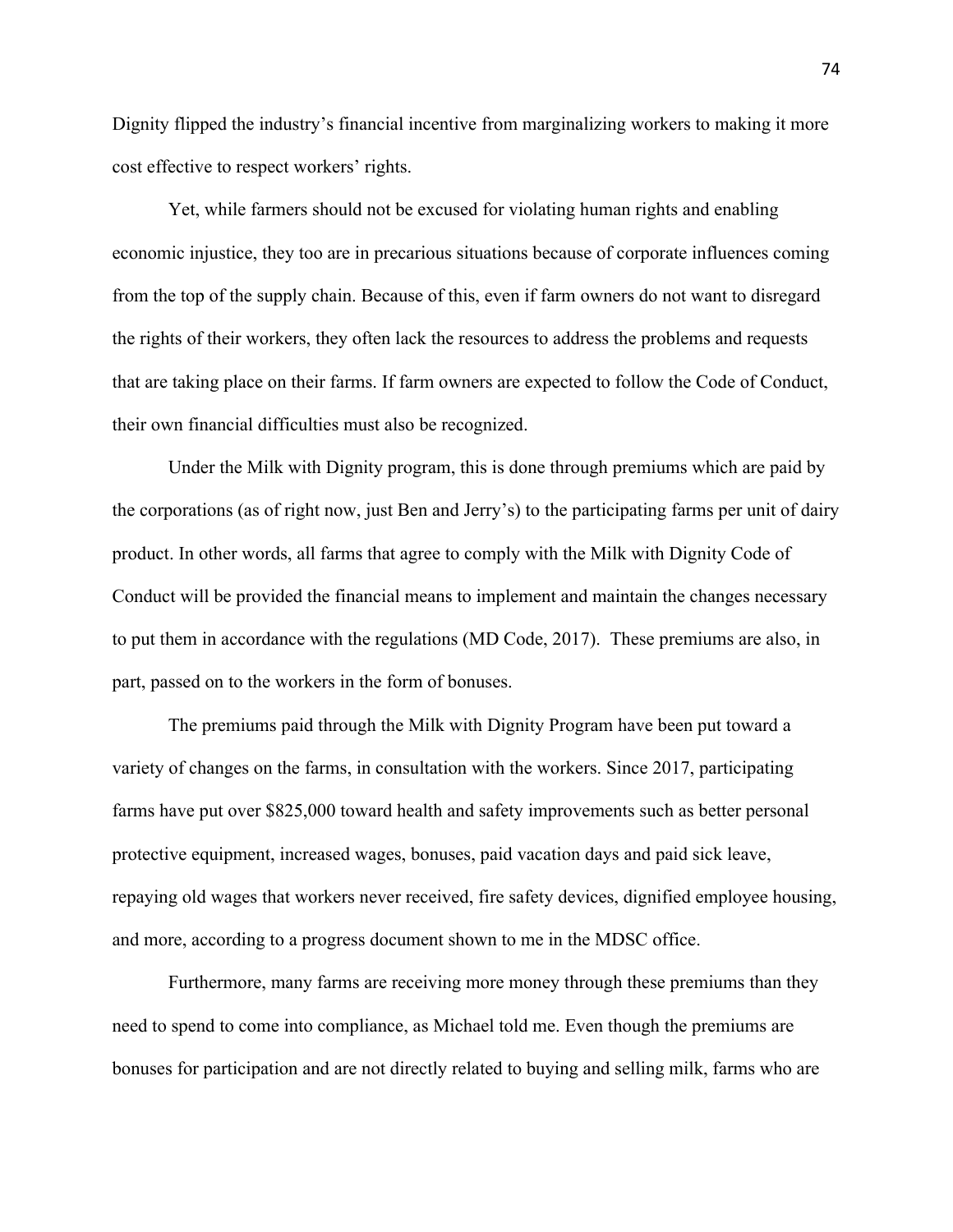assessed by the MDSC and determined to be in good standing with the Milk with Dignity program are additionally rewarded by receiving purchasing preferences for products from the corporate buyers. This creates an additional incentive for farm owners to maintain socially responsible conditions and standards because it fosters loyalty between them and the corporations at the top.

This part of the program is important because even though WSR is created and led by workers, it recognizes that the root of the issues they face come from the corporations rather than the suppliers they work for. In the case of Vermont, as a Migrant Justice leader stated at the NOFA Panel, "We see that the farmers are struggling here… we see how they are in debt. So, the program is what really brings economic justice." Even though many of the farmworkers face immense violations of their rights, this campaign was not formed over resentment for the farmers, but rather resentment for the system that has prioritized keeping money at the top over keeping basic rights at the bottom.

# *Legally-binding Agreements*

The final element of WSR is that all the elements previously discussed are legitimized through a contract making the program legally enforceable. This agreement, which is made at the top of the supply chain, establishes market consequences when there are persistent code violations. In other words, after enrolling in the program, farm owners will lose their contracts within the Ben and Jerry's supply chain if the MDSC determines that the farmer refuses to abide by the regulations put forth in the program. As has already been emphasized, farmers are given many opportunities to come into compliance with the program and its Code of Conduct with the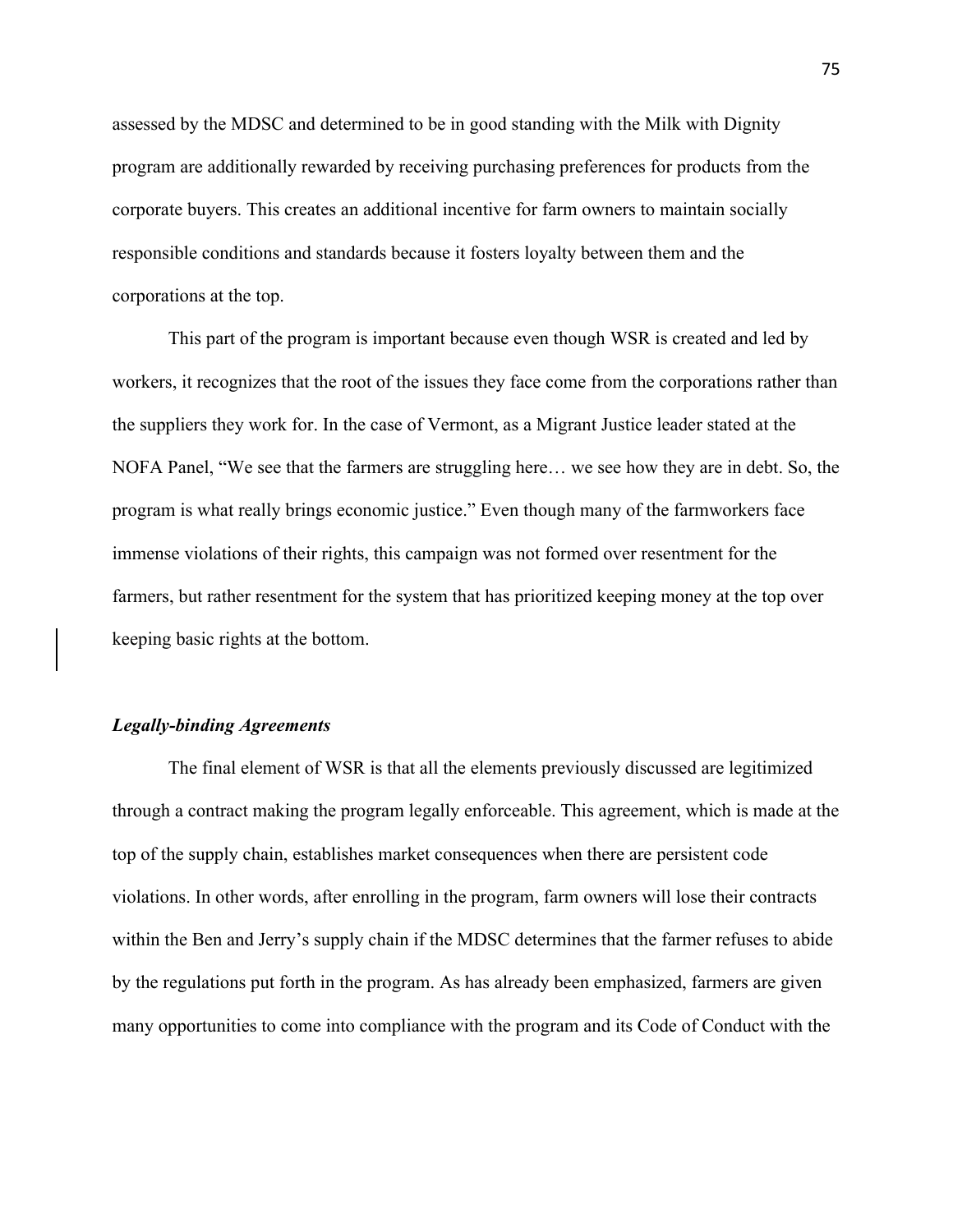support of the MDSC. Nonetheless, there are levels of violations that will lead to suspension from the program and the supply chain.

The Milk with Dignity program defines five specific zero-tolerance violations within the Code of Conduct which would lead to an immediate suspension: forced labor, sexual assault, retaliation for a worker who makes or attempts to make a complaint or participates in the education or audit processes, systemic unlawful child labor, and physical violence or threat of violence. Forced labor and the use of child labor will both result in the immediate suspension of the farm.

Cases of violence and sexual harassment will also result in automatic suspension, except in cases wherein the guilty party is not the owner of the farm and is fired immediately and removed from the premises. Similarly, any cases of retaliation will lead to suspension unless a time frame determined by the MDSC to remedy the situation is implemented. If any investigation confirms one of these violations and the farm does not implement these immediate resolutions, it will lose the premium causing prompt financial consequences. Farm owners will also face suspension for consistent non-compliance with the MDSC, even if the violations are not in the list of zero-tolerance standards, should it be determined that they are completely unwilling to abide by the program.

The goal of Milk with Dignity and the enforcement mechanisms used by the MDSC are not used to say "gotcha" to the farms who are not in compliance with the Code of Conduct. At large, the program strives for actual and sustained compliance rather than suspension so they do their best to support the farm owners as they adjust their operations to adhere to the Code of Conduct. Even missed deadlines are not considered deal breakers. It is also important to acknowledge that there is an appeal process in place for instances when farms want to dispute the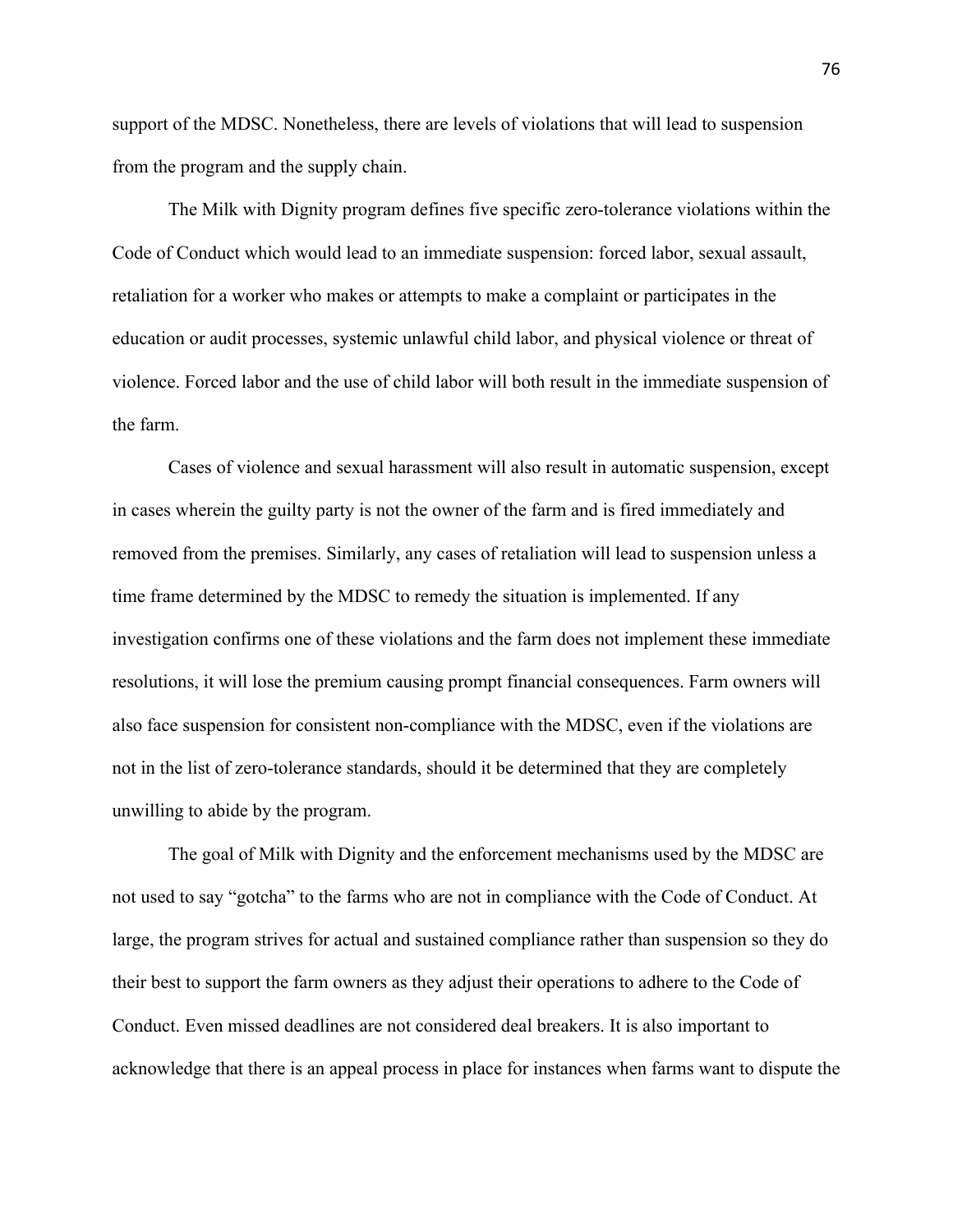MDSC's findings and/or conclusions. but the threat of suspension usually encourages the farm owners to follow through with the action steps. Even though suspension is extremely rare, the threat of it has been effective in ensuring that farm owners abide by action steps and make the Code of Conduct a reality.

## *Milk with Dignity During Covid-19*

The global pandemic has caused inevitable disruptions in various aspects of Milk with Dignity. While the Code of Conduct provides very important health and housing protections to workers who are especially susceptible to the virus, many other parts of the program have not been able to continue in the ideal forms right now. During this time of year, the Migrant Justice team and the MDSC would be doing education sessions, which have been temporarily put on hold. As they move forward, the teams are in discussions about having these sessions over a video chat or some other remote form. However, as Michael mentioned to me in our interview, there is hesitation on that from everyone involved because they all know the importance of inperson interactions. A current concern is that as the yearly routine of the Milk with Dignity program, things will continue getting pushed back. When Covid-19 is controlled, it will be important to examine and document the ways the program has adapted to the crisis and the resilience that farmworkers have had in spite of it.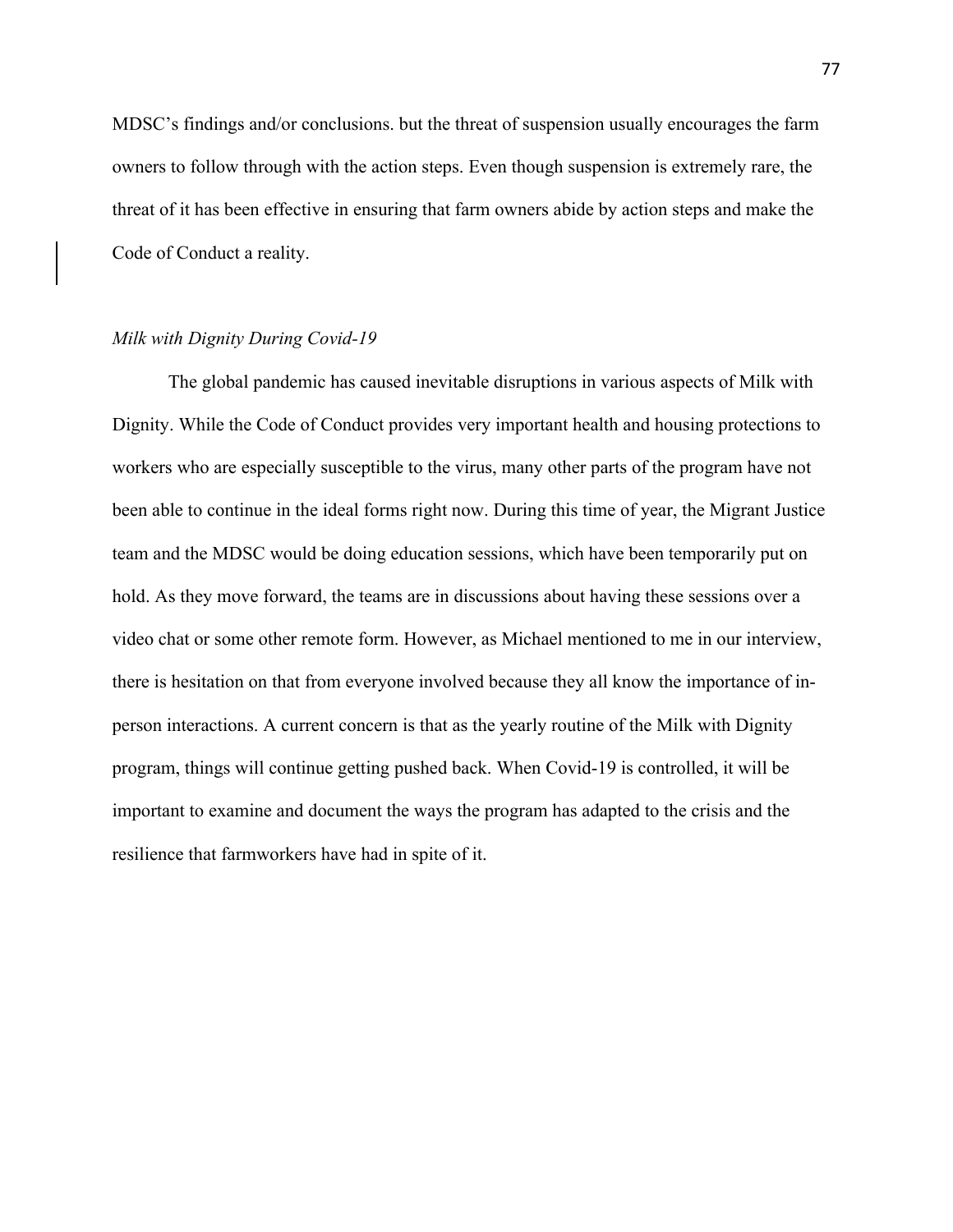#### **DISCUSSION: A NEW DAY FOR DAIRY**

"Why does it have to be this model? Why does it have to be have these five elements?" the leader of the WSR panel asked the three organization's leaders at the NOFA conference. Carlos, a leader of the CIW, quickly responded "I can answer that… because it works!"

These five elements of WSR cannot be seen in isolation. For any one element to be successful, all need to be in place. While considering their implementation in Vermont, it is important to return to the goals that Migrant Justice set out with when they created the program in 2014: to create fair and dignified workplaces, to build mutual respect, to facilitate open communication, and to create collaborative problem solving.

I will analyze each of these objectives to claim that Milk with Dignity has widely been successful in achieving its purpose and that this success stems from the guidelines outlined in the WSR model. I also discuss Milk with Dignity's ability to deconstruct unequal power dynamics in the industry and the benefits and tensions that come with this process. Finally, I discuss the most prominent limit of Milk with Dignity, being that it is only helping a small number of workers in Vermont.

## *Fair and Dignified Workplaces*

Under the farmworker-authored Code of Conduct, the workers themselves have clearly defined what it means to have fair and dignified workplaces based on their own experiences in the industry. By collecting data and listening to personal testimonies, this document directly addresses the people's concerns who are the most vulnerable to supply chain pressures and the subsequent marginalization. However, the mere existence of the Code of Conduct is not enough. The legally-binding agreement and the MDSC work together to make it legitimate and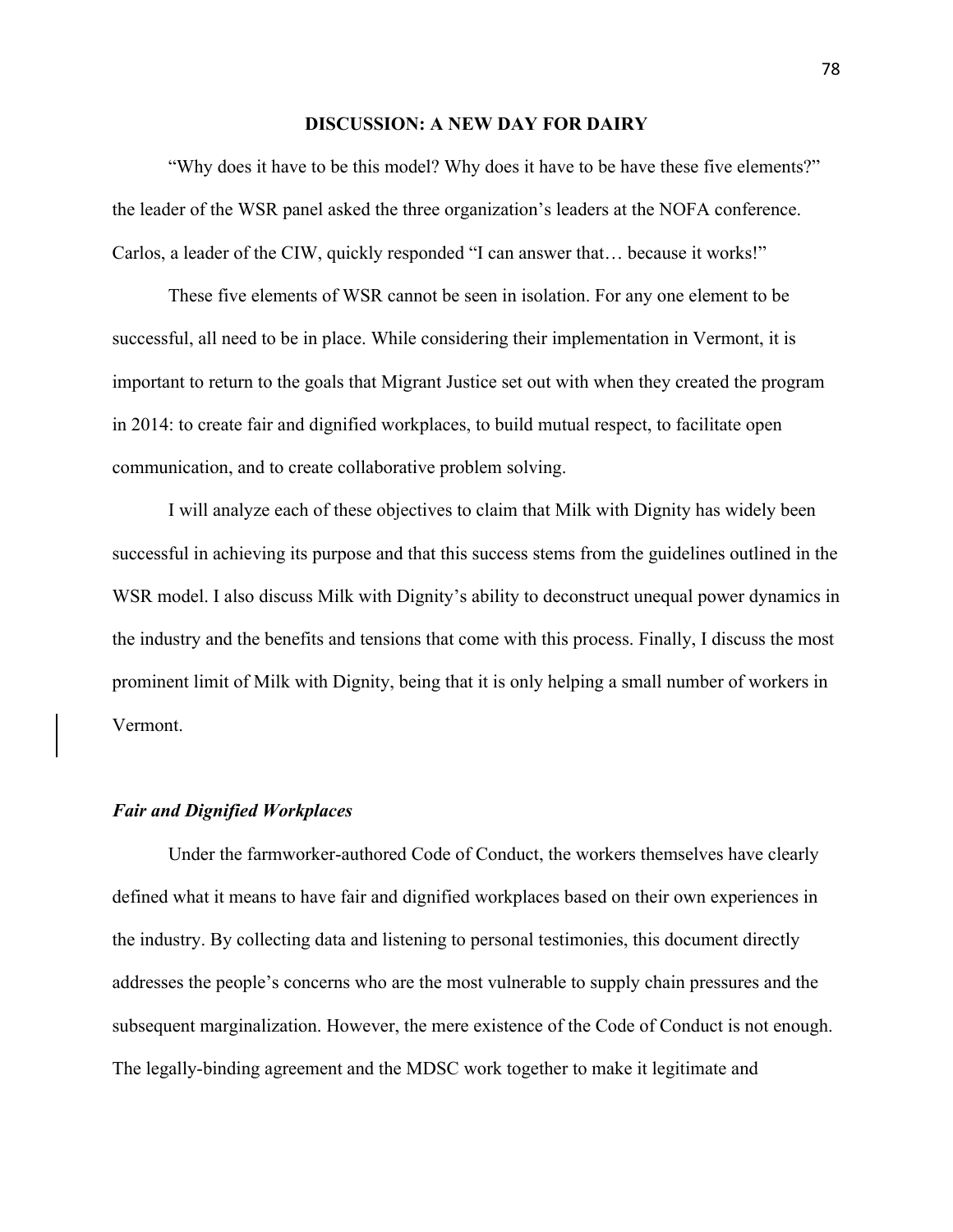enforceable. Milk with Dignity has made sure that every farm is being objectively evaluated in relation to these conditions and standards and that the farms who were not already in compliance are making steady progress toward meeting the workers' demands for labor and housing justice. These evaluations are made meaningful by the threat of marketplace consequences.

This amends a big problem within CSR where the potential issues on farms are identified but there is very little push to fully remedy these conditions. This is evident with the example of the Ben and Jerry's "Caring Dairy," where farm owners are encouraged, rather than obligated, to make repairs and/or better their practices. They do this through a process of self-evaluation where farm owners identify one area where they pledge to make improvements based on their own terms. Under Milk with Dignity, respecting workers' rights is not an option for the farms within the Ben and Jerry's supply chain. Farm owners do not get to pick one problem for improvement. Each is held accountable for every area of non-compliance which is uncovered by an objective third party and based on the workers' definitions.

Now that farm owners are responsible for resolving workers' complaints and following specific guidelines for their workplaces, workers report feeling more protected in health and safety, receiving just wages, being moved into dignified housing, feeling safe from consequences if they complain, and other meaningful advancements.

However, a roadblock in creating fair and dignified workplaces has been the long delays in implementing changes. For farms that are currently enrolled in the program, the improvements are time-consuming and do not offer shortcuts so even workers already covered by Milk with Dignity still may not see concrete changes over present issues frequently raised. Nonetheless, the program is still young and evolving, and it is understandable that many of the standards and conditions of the Code of Conduct take more than two years to implement. The very fact that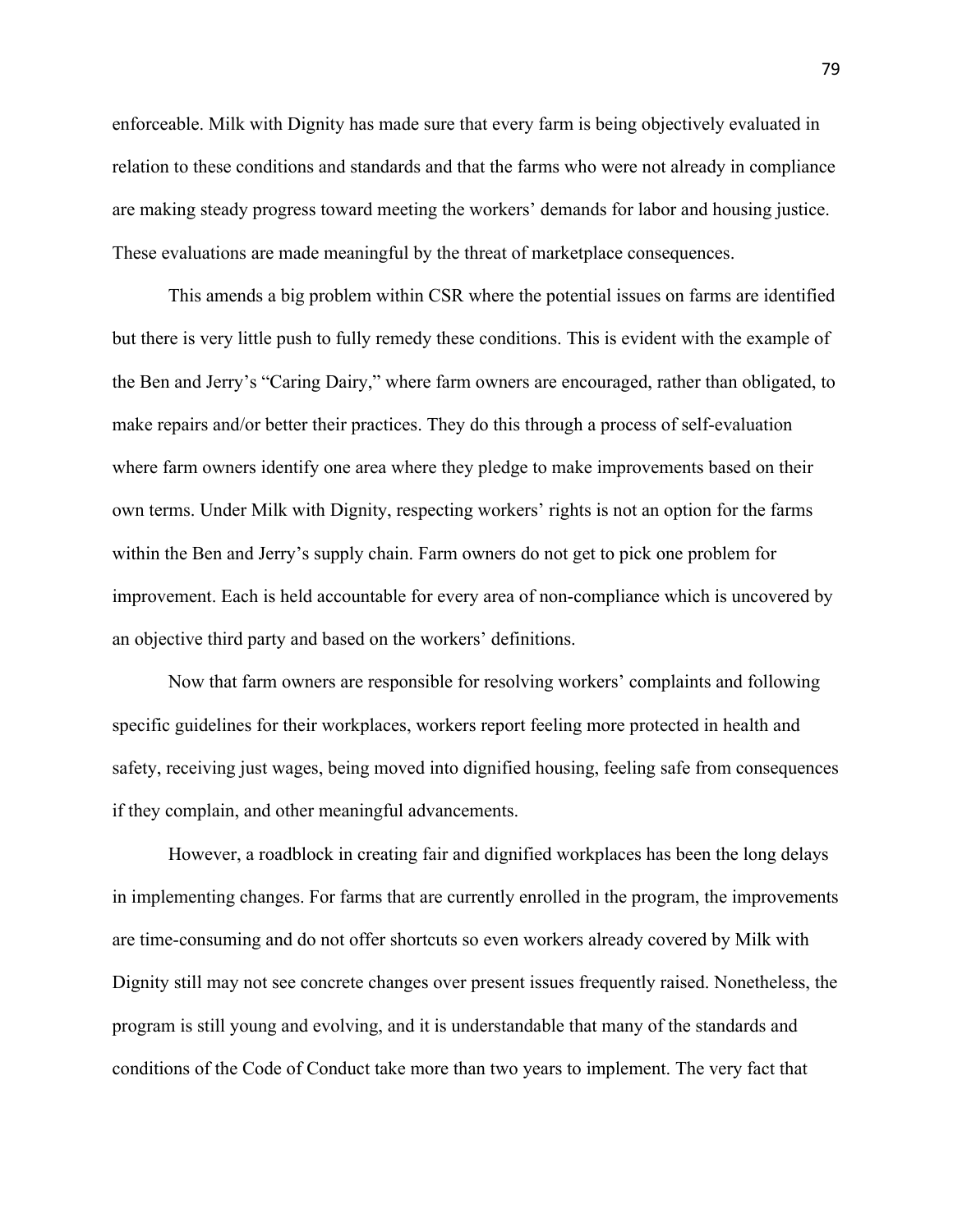workers' demands continue to be respectively surfaced until every requirement in the Code of Conduct is met is an impressive step. Regardless, until a substantial portion of farms covered by Milk with Dignity come into total compliance with the Code of Conduct, its success in bringing justice to the workplace cannot be evaluated with certainty.

# *Mutual Respect*

The program inherently emphasizes the value of workers' voices because they are the authors and the driving-force behind it. Through the program, workers not only getting a say in conversations; they are leading them. The element of guaranteed education has been fundamental in fostering mutual respect because both the farmworkers and the employers are included in lessons and conversations about workers' rights and what their shared-workplace should look like. Because of these sessions, participating farm owners in the program have little choice but to listen to what the farmworkers have to say. As they realize the validity of their employees concerns, effective suggestions and solutions, and a deep knowledge of their rights as workers, respect has been growing on farms. Furthermore, farm owners lose the incentive to disregard workers' rights, which has slowly been changing the mentality of workers as mere objects, rather than active participants and valuable contributors.

This level of respect has not only grown between the workers and the employers, but also between the workers and the corporations at the top of the supply chain. When the workers go directly to store managers and CEOs of large brands, they are demanding recognition for the critical role they play in the industry. In the case of Ben and Jerry's, the farmworker community's refusal to be silenced and their mobilization of consumers was met with a sign of respect in the form of a deeply meaningful signature on the Milk with Dignity contract. This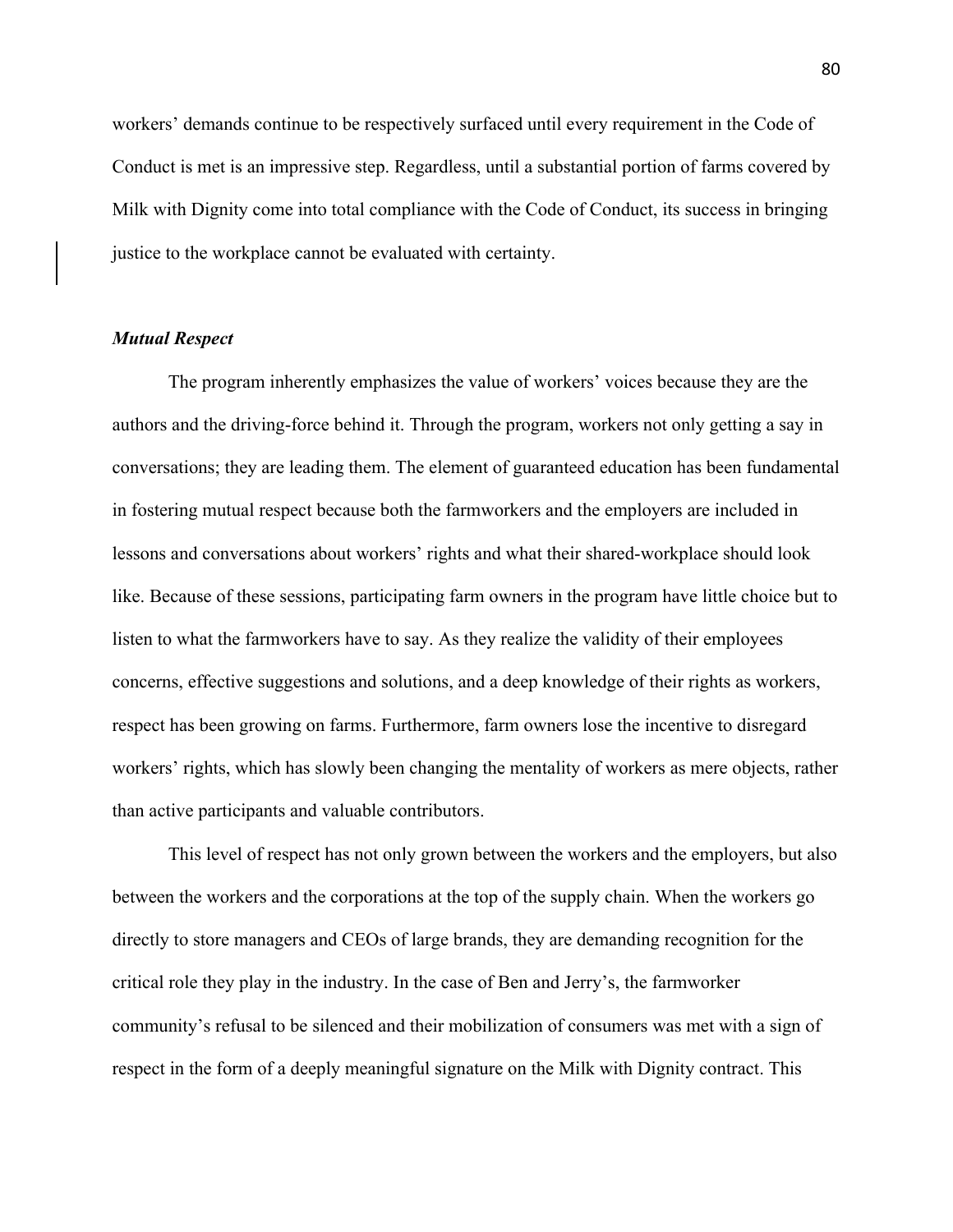served as a direct acknowledgement of the workers doing the dirty work that brings companies extraordinary profits.

## *Open Communication*

With greater respect comes open-minded communication and tolerance for criticism. The farms enrolled in Milk with Dignity have had healthier conversations between farm owners and the farmworkers. In general, farms have English-speaking farm owners and Spanish-speaking farmworkers, creating a widely unavoidable restriction in effective communication. The existence of a bilingual third-party that is knowledgeable about the industry has given both the farmers and their workers a tool to facilitate a healthier relationship and a stronger understanding between the two parties.

The built-in protection against retaliation has also been groundbreaking in creating a space where farm workers feel that they can speak up for themselves and defend their rights without risking being fired or punished. Many workers across the agricultural sector still suffer from relationships of fear and intimidation which prevent hazards and weaknesses from resolutions, consequently inhibiting farmworker's wellbeing. Since the workers protected under Milk with Dignity feel that they now have control and power over their wellbeing because of more open channels of communication, morale has risen. Overall, this has created a more skilled and productive workforce in the industry. Milk with Dignity and WSR have designed a mechanism to emphasize the importance of communication which has been one of the program's most lauded benefits.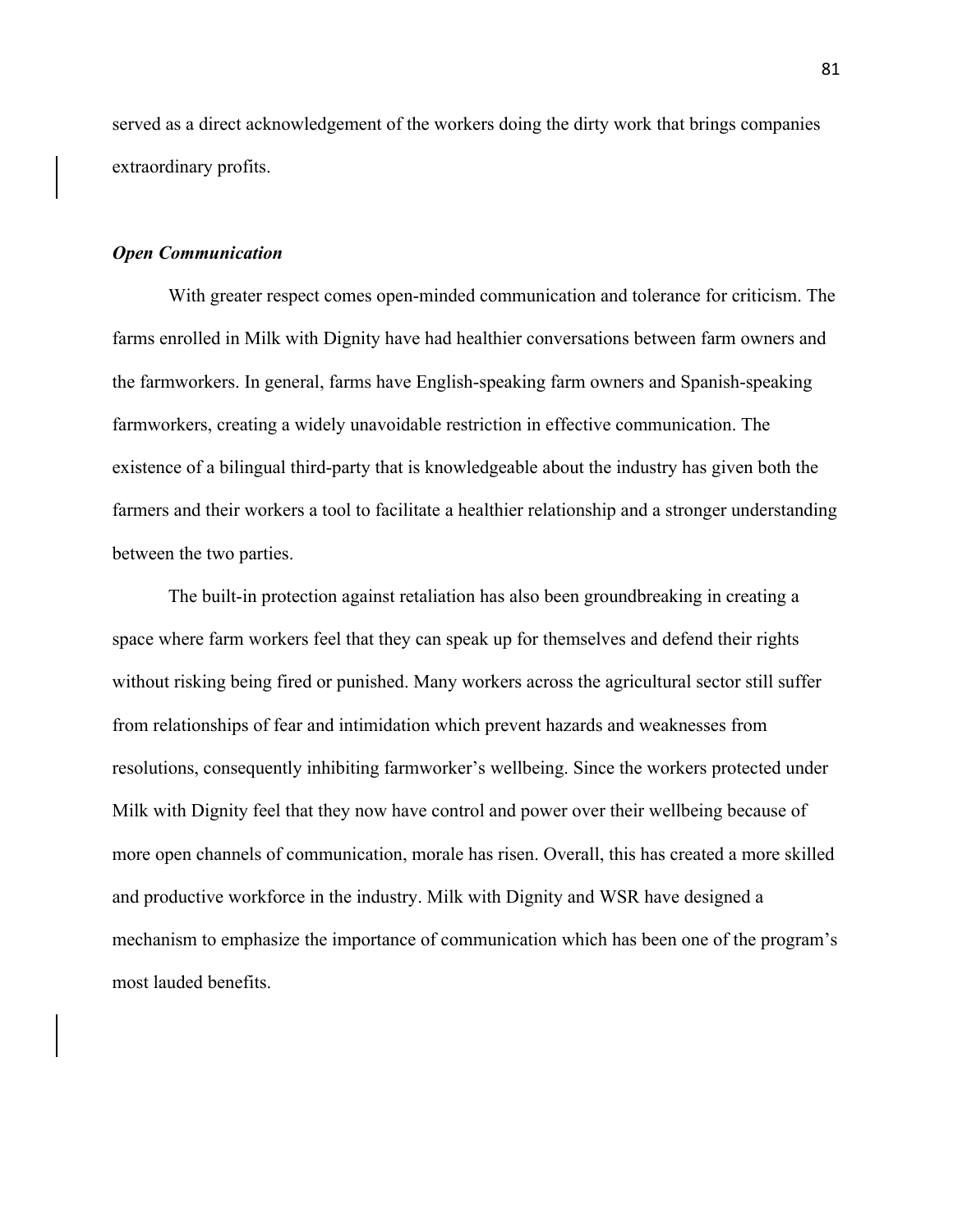# *Collaborative Problem-Solving*

When approaching disagreements or attempting to mend a problem, farm owners no longer have the authority to determine that they have the final say or declare that their solution is the correct solution. Because of the program, collaborative problem solving comes from various directions by including the workers, the employers, Migrant Justice, and the MDSC. This emphasizes the idea that effective problem solving must include open dialogue where multiple perspectives are given a seat at the table. The MDSC plays an important role as an objective fact finder, preventing circumstances where it is the farm owners word versus the farmworkers word.

Collaborative problem-solving has brought considerable changes on farms that have overall improved the day-to-day lives of the workers such as moving workers to dignified housing or ensuring that they have access to dust masks and fire alarms. The partnerships formed between the MDSC and the farm owners, while creating corrective action plans, has been effective in ensuring that each farm is not given a blanket solution.

By following the Milk with Dignity program, the MDSC pushes farm owners to make as much progress in all non-complaint areas as fast as possible. This ensures that progress continues and personal nable relationships will grow between all parties as the program matures.

### *Deconstructing Power Dynamics*

Overall, Milk with Dignity has had impressive success in dismantling unequal and unjust structures of power which have existed in the dairy industry for decades and which have been growing with the consolidation of the industrial food system. The corporate buyers are now forced to acknowledge the resulting inhumane conditions when unrealistic economic parameters are placed on the suppliers for no reason other than to keep amassing immense wealth and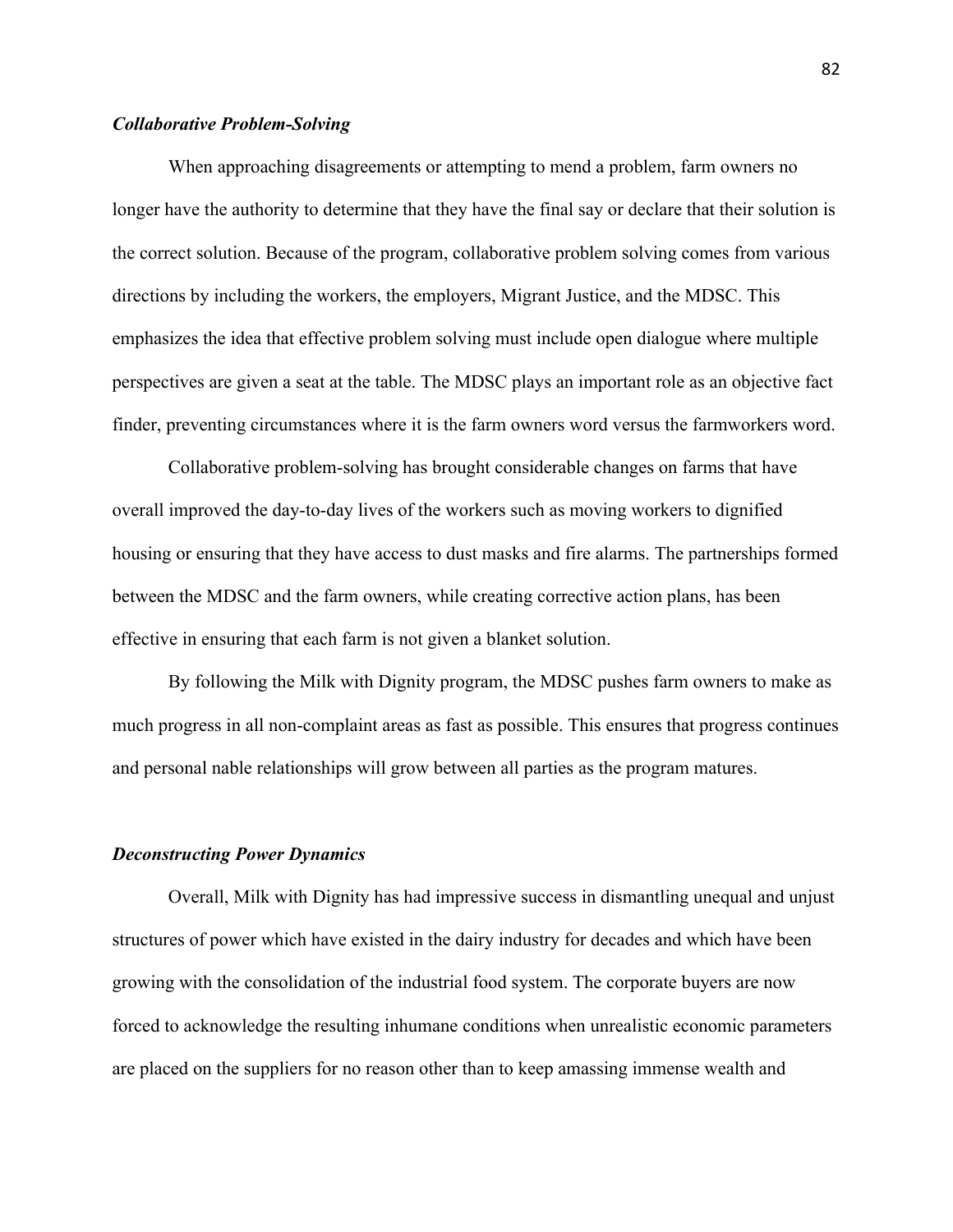power. By signing a legally-binding agreement and giving economic relief to the suppliers, corporations are providing farms with long-overdue money which empowers the farm owners with more financial control over their operations.

Similarly, this program is revolutionary in that workers, who for hundreds of years have been exploited, marginalized, and silenced can enjoy much more power than ever before. From the start of the campaign against Ben and Jerry's, workers have shown they will no longer be pushed into the fringes of a society which wholly depends on their labor. Similarly, they have proven that they should be trusted with the solutions to the industry-wide problems.

Workers have demanded that they be seen as equals within the supply chain regardless of immigration status, language barriers, or job description. At large, they have significantly more control over their experiences, both in and out of work, than they had before the program and that workers outside of the WSR programs still lack.

However, the shifting power dynamics that have come with the program have also been a point of tension for suppliers. For farm owners who have substantially less power than everyone above them in the supply chain, they have had a harder time letting go of the control they have over their workers and may feel like they have been left out of the solution because the program is worker-driven. This is rooted in a fear of change and a perception that the program is going to be intervening and meddling with their operations.

Carmen emphasized that many farmers have tried for years to find their own answers to the price pressures that have been squeezing them, but have had little success. Rather than applauding the workers for forming their own solution, some farmers have belittled them, feeling that if they couldn't find the solution themselves, it couldn't be possible that their "lesser" workers would either. Considering this, another big accomplishment of the WSR model is even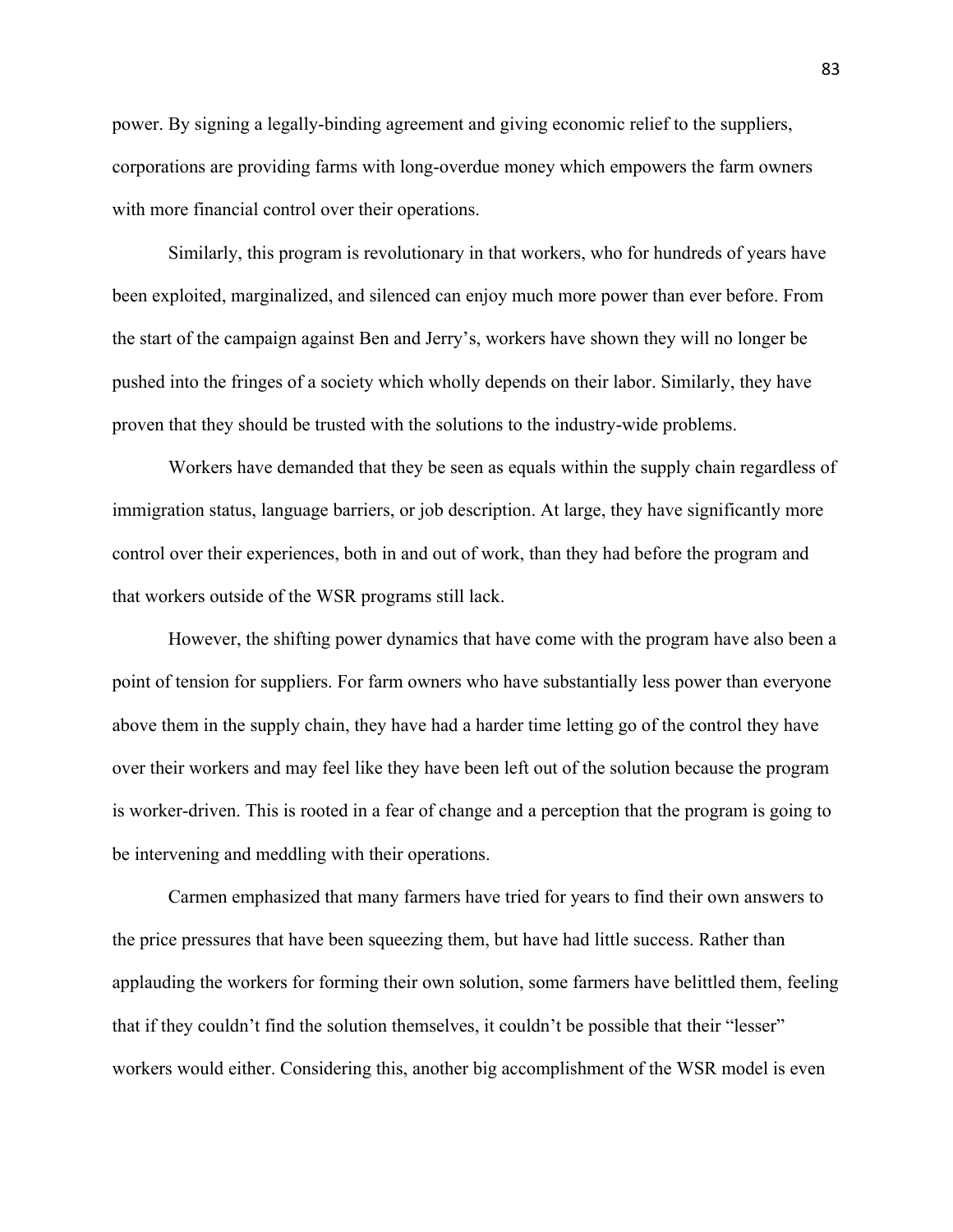if the only reason a farm owner follows the program is because they are obligated to, they achieve compliance regardless. In other words, they don't really have to like the program for the workplace to change.

While the people driving Milk with Dignity feel that the changing power dynamic is a positive impact, trying to work through the hostility of some farm owners has been one of the greatest challenges so far for Migrant Justice and the MDSC, and one that likely will not go away any time soon. However, it is equally important to mention that other farm owners have been very receptive to the program, and others have realized over time that the Milk with Dignity program is ultimately helpful for them.

#### *Expanding Milk with Dignity and WSR*

One of the main limits of Milk with Dignity currently is that it moves corporation by corporation, supply chain by supply chain. As a result, eighty percent of dairy farmworkers in Vermont are still not benefiting from the protections coming from the program. There is still significant work to be done to continue advancing workers' rights to the remaining workers of this community. As Shannon and I discussed in our interview, the campaign against Hannaford is already a step forward and a much bigger goal because of its size. The organization is following the lead of the CIW by slowly working up to larger targets like Walmart and Whole Foods, where they hope to have the opportunity to expand the protections offered in Milk with Dignity to many more states across the nation. The organization will not be satisfied until every worker is free from exploitation and injustice. Even the CIW continues campaigning—and are currently calling for a boycott on Wendy's—despite already having fourteen agreements and seeing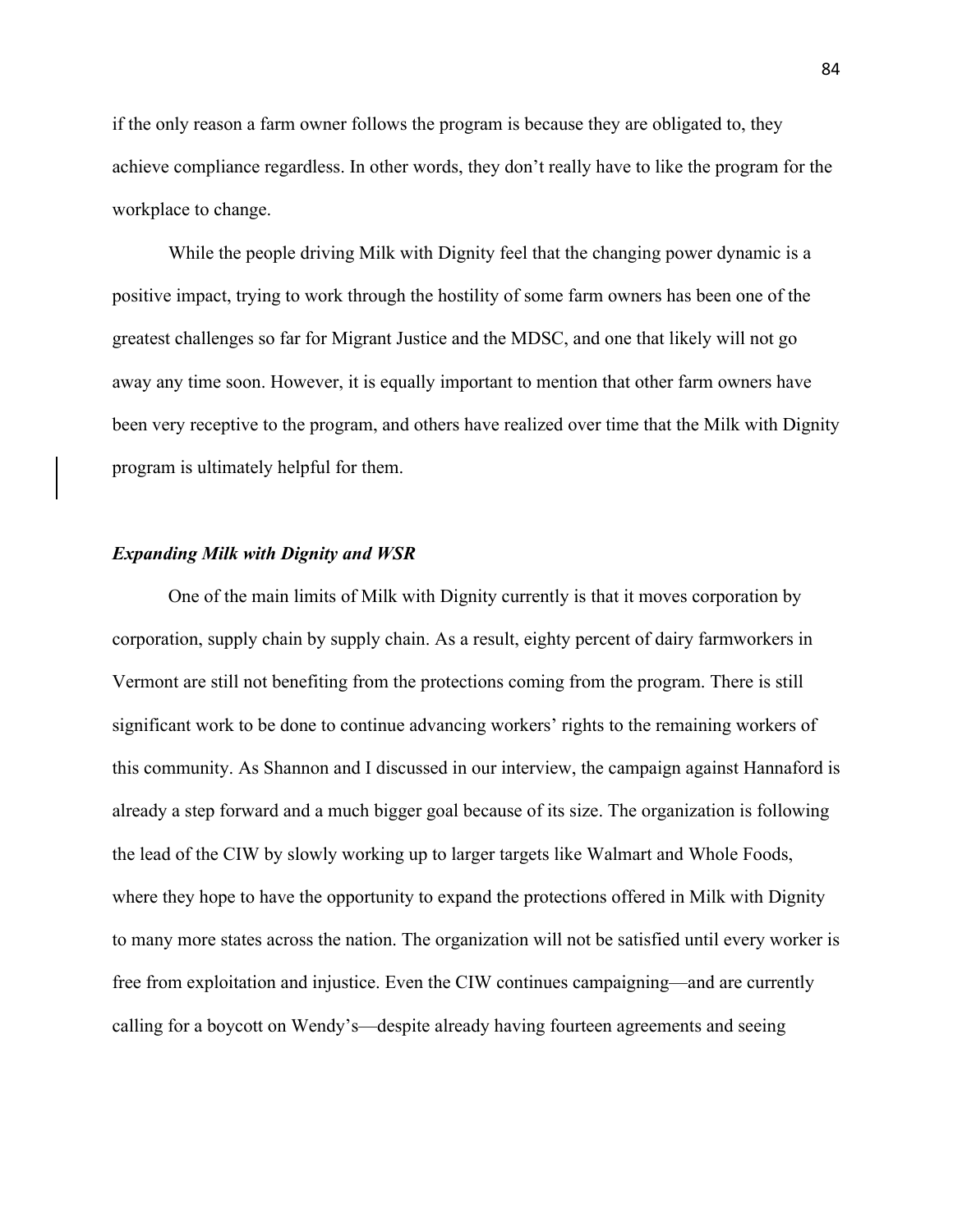incredible success in their home state, acknowledging that outside of the program, poor conditions continue to exist.

This is not only true for dairy workers outside of the Milk with Dignity program or for tomato workers outside of the Fair Food Program. Similar conditions of labor injustice are taking place all across US agriculture. Workers of every stripe are squeezed at the bottom of supply chains. Because of this, these organizations and the WSR Network have been very hopeful about the future of their model. The members of the WSR Network have been in touch with many other workers across industries and around the world, feeling confident that this model can work anywhere and for anyone. Conversations have been initiated, hoping to bring change to melon fields in Honduras, poultry workers in Arkansas, and construction workers in Minnesota.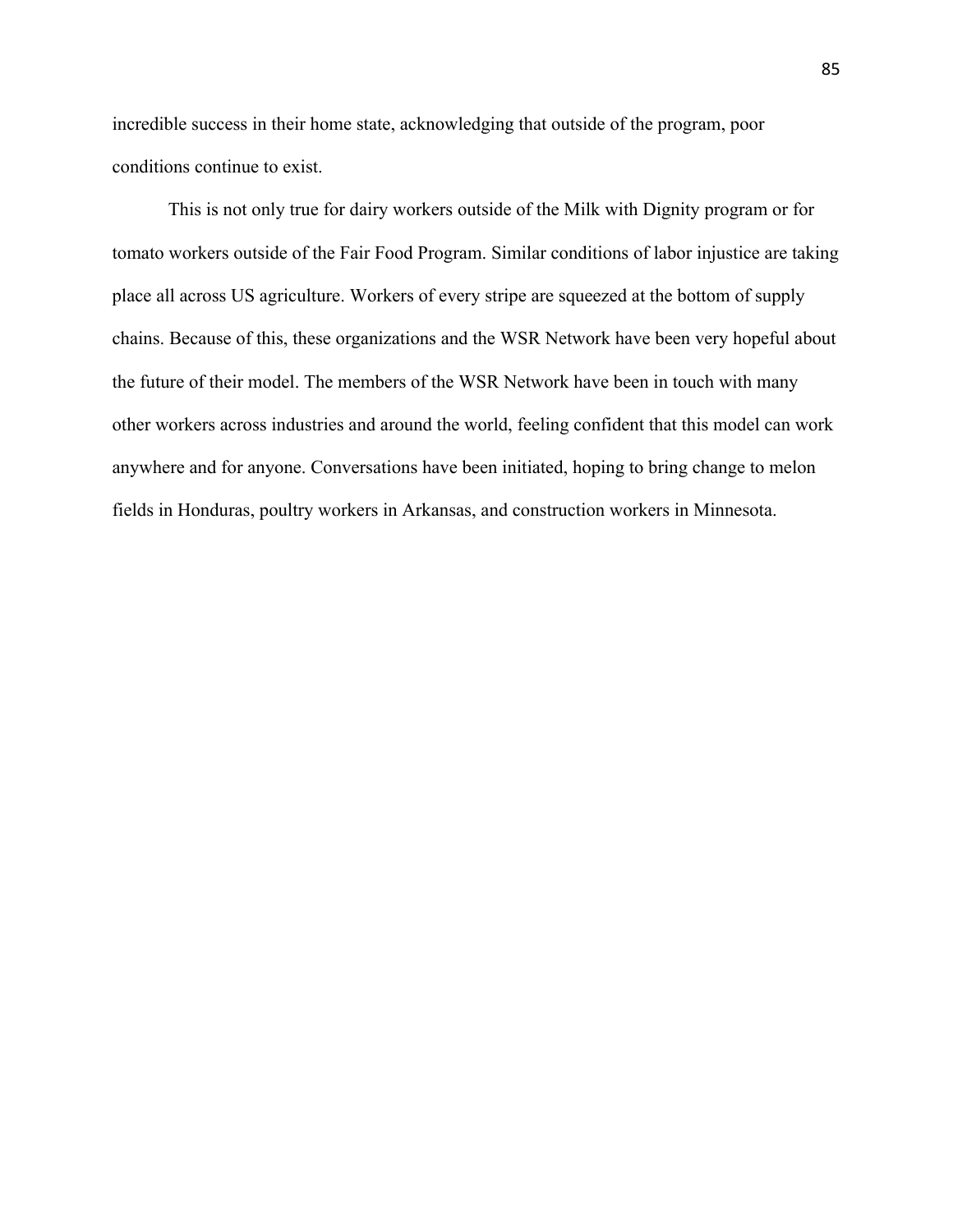### **CONCLUSION**

Overall, Worker-Driven Social Responsibility has been a valuable paradigm in changing industry norms and bringing justice to the workers at the bottom of corporate supply chains. As we see in the case study of Vermont's dairy farms, the elements outlined in WSR have enabled workers to demand that their voices be heard and that their wellbeing be respected under the Milk with Dignity program.

The farmworker-authored Code of Conduct, education sessions, Milk with Dignity Standards Council, guaranteed economic relief, and the existence of a legally-binding agreement have all been fundamental in Milk with Dignity's success so far in accomplishing Migrant Justice's goals. Through the implementation of each of these elements, they have begun a timeconsuming but necessary process for improving the standards and conditions of individual farms. This is accompanied by collective problem-solving, healthy communication, and respect.

In the midst of working toward these original goals, Milk with Dignity has also given long-marginalized workers agency and power while unraveling complex systems that have allowed companies at the top of supply chains to aggregate power and money at the cost of the worker dehumanization and suffering.

Going forward, an important next step for Milk with Dignity will be to continue pushing its campaigns to protect a greater percentage of workers. Furthermore, as the program continues growing and workers in Vermont are widely enjoying its protections, it should follow the lead of the CIW and take on larger corporations beyond Vermont and upstate New York. The leaders of Migrant Justice themselves have acknowledged that Vermont is not even one of the biggest states for dairy in the nation, making it especially important to continue expanding to protect workers across the nation. It is also worth mentioning that there are other migrant communities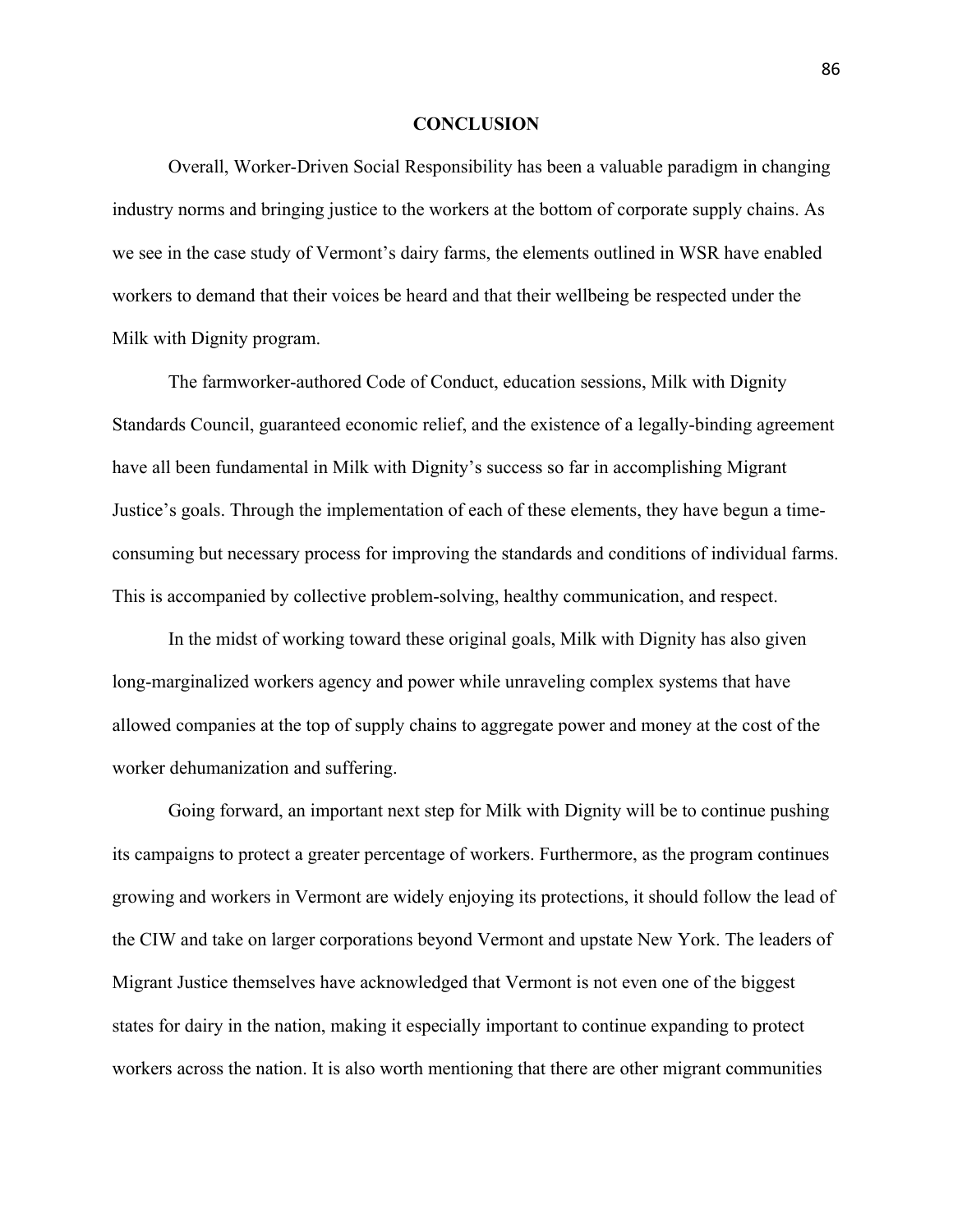working in other agricultural industries on other Vermont farms who could also benefit from this program.

Although WSR only has four active programs, the model shows impressive promise. Many worker leaders in other industries, both in and out of agriculture, are looking to implement it. As corporations continue growing and amassing wealth, WSR should be seen as a legitimate model to prevent the abandonment of workers' rights that comes with the prioritization of capital over justice.

In the words of Carlos: "For people who really want to see change… build consciousness. Help us build consciousness, not only of the horrific conditions but of the fact that workers have a solution… so that when the campaign launches, we have already seeded consciousness. And we have already built commitment."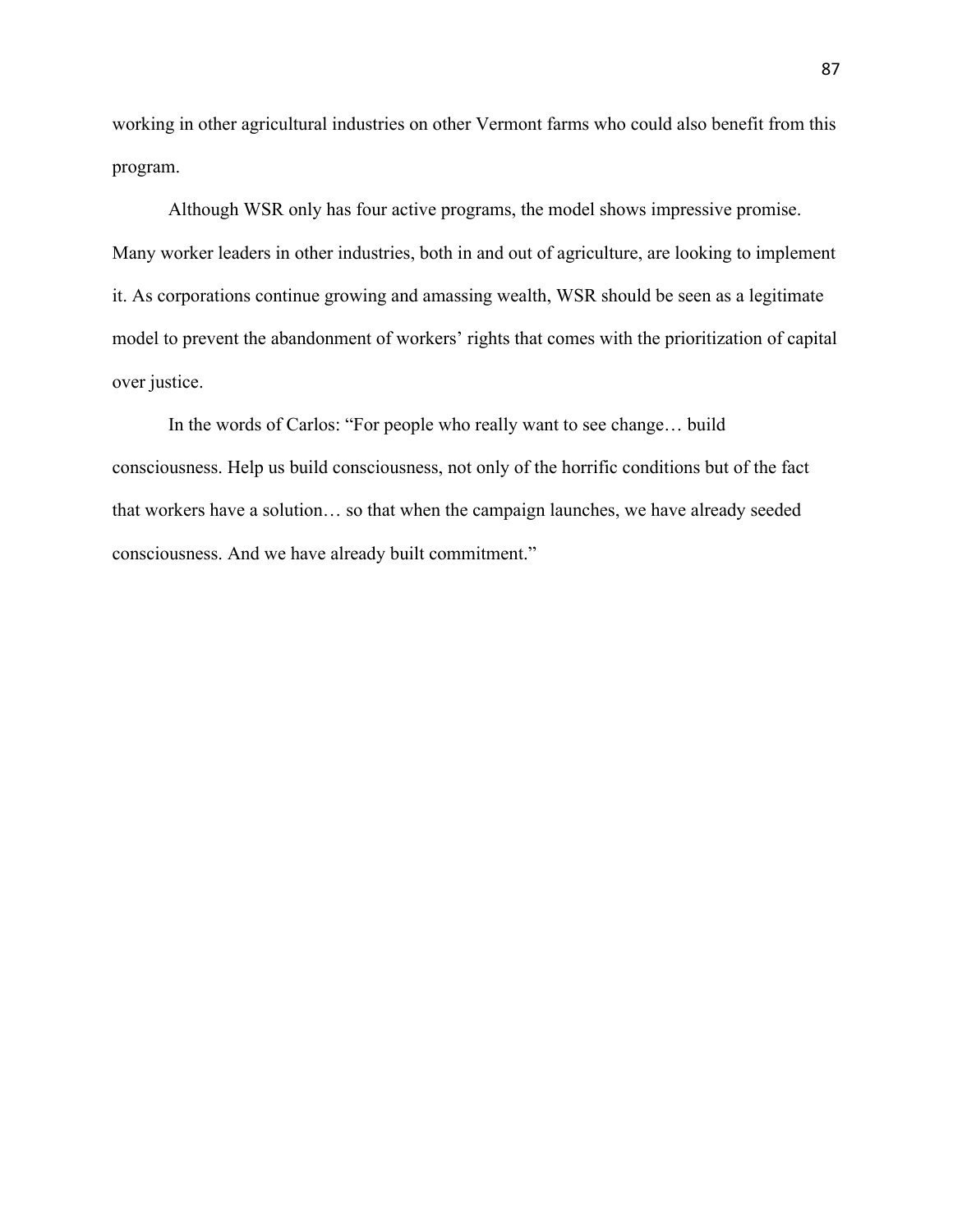### **BIBLIOGRAPHY**

- Amengual, M, Fine, J (2017) Co-enforcing labor standards: The unique contributions of state and worker organizations in Argentina and the United States. Regulation and Governance 11(2): 129–142.
- Ayres, I., & Braithwaite, J. (1991). Tripartism: Regulatory capture and empowerment. *Law & Social Inquiry*, *16*(3), 435-496.

Baker, D. & Chapelle, D (2012). Health status and needs of Latino dairy farmworkers in Vermont. Journal of Agromedicine, 17 (3), 277- 287. doi:10.1080/1059924X.2012.686384.

- Baker, Daniel. 2013. "Latino dairy workers in Vermont." *Communities and Banking*: 5-7.
- Bellovary, A., Armenta, A. D., & Reyna, C. (2020). Stereotypes of Immigrants and Immigration in the United States. *Stereotypes: The Incidence and Impacts of Bias*, 146.
- Bernhardt, A., Boushey, H., Dresser, L., & Tilly, C. (2008). An introduction to the "gloves-off" economy.
- Bernhardt, A., Spiller, M. W., & Polson, D. (2013). All work and no pay: Violations of employment and labor laws in Chicago, Los Angeles and New York City. *Social forces*, *91*(3), 725-746.
- Blasi, Jeremy, and Jennifer Bair. 2019. An Analysis of Multiparty Bargaining Models for Global Supply Chains. International Labour Organization.

Bowen, H. R., & Johnson, F. E. (1953). *Social responsibility of the businessman*. Harper.

Carroll, A. B. (1999). Corporate social responsibility: Evolution of a definitional construct. *Business & society*, *38*(3), 268-295.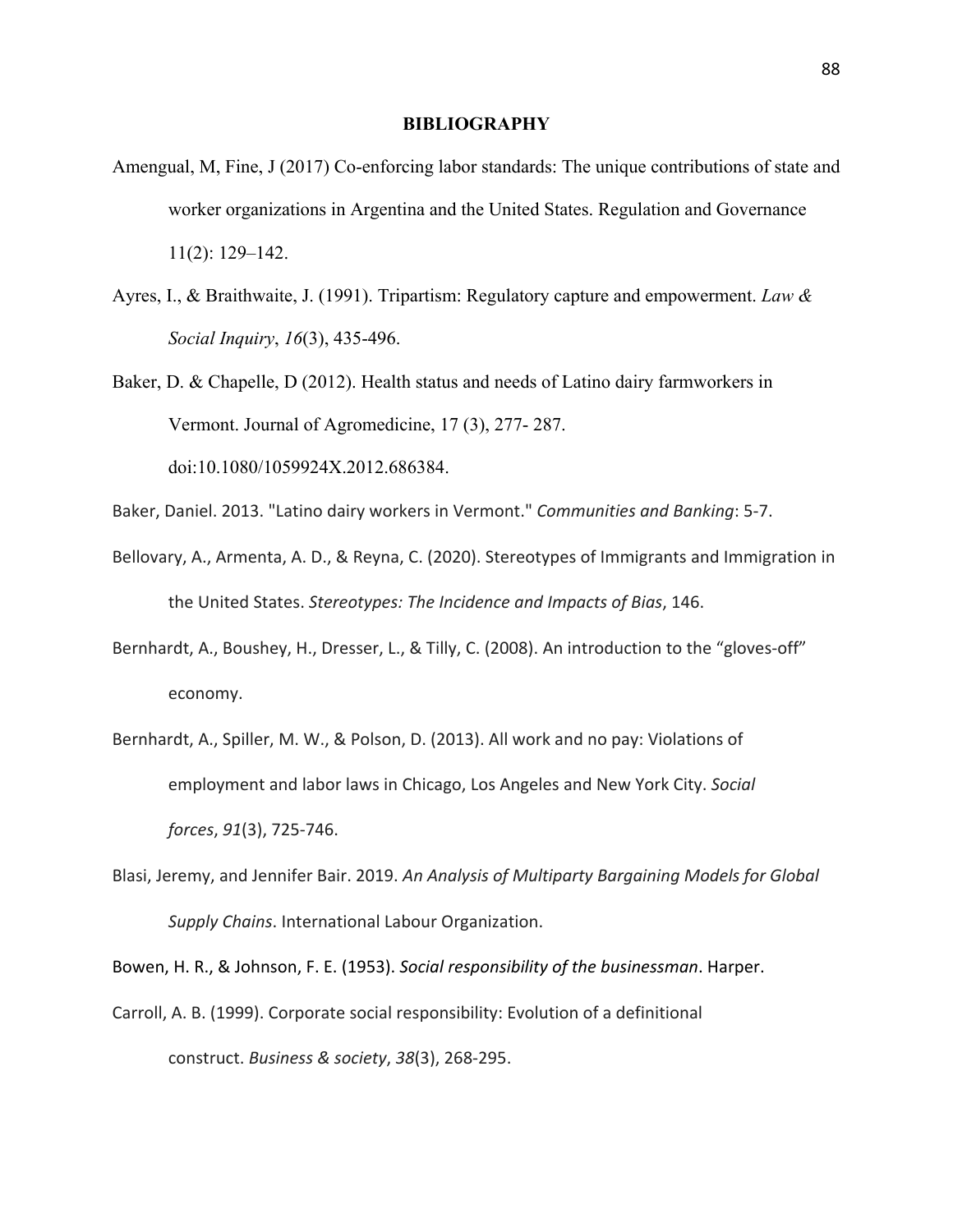- Castells, M., & Portes, A. (1989). World underneath: The origins, dynamics, and effects of the informal economy. The informal economy: Studies in advanced and less developed *countries*, *12*.
- Chomsky, A. (2018). *"* They take our jobs!": and 20 other myths about immigration. Beacon Press.
- Conner, D., Becot, F., Kahler, E., Claro, J., & Harlow, A. (2020). Counting Local Food Consumption. *Journal of Agriculture, Food Systems, and Community Development, 9(2),* 1-14.
- Dahlsrud, Alexander. 2008. "How Corporate Social Responsibility is Defined: An Analysis of 37 Definitions." *Corporate Social Responsibility and Environmental Management* 15 (1): 1-13.
- De Genova, Nicholas. (2002). "Migrant 'Illegality' and Deportability in Everyday Life." Annual *Review of Anthropology* 31: 419–447. doi: 10.1146/annurev.anthro.31.040402.085432
- Devadoss, S., & Luckstead, J. (2018). US immigration policies and dynamics of cross-border workforce in agriculture. The World Economy, 41(9), 2389-2413.
- Estabrook, B. (2012). *Tomatoland: How modern industrial agriculture destroyed our most alluring fruit.* Andrews McMeel Publishing.
- Fine, Janice. (2017). Enforcing labor standards in partnership with civil society: Can coenforcement succeed where the state alone has failed? Politics & Society 45(3): 359-388.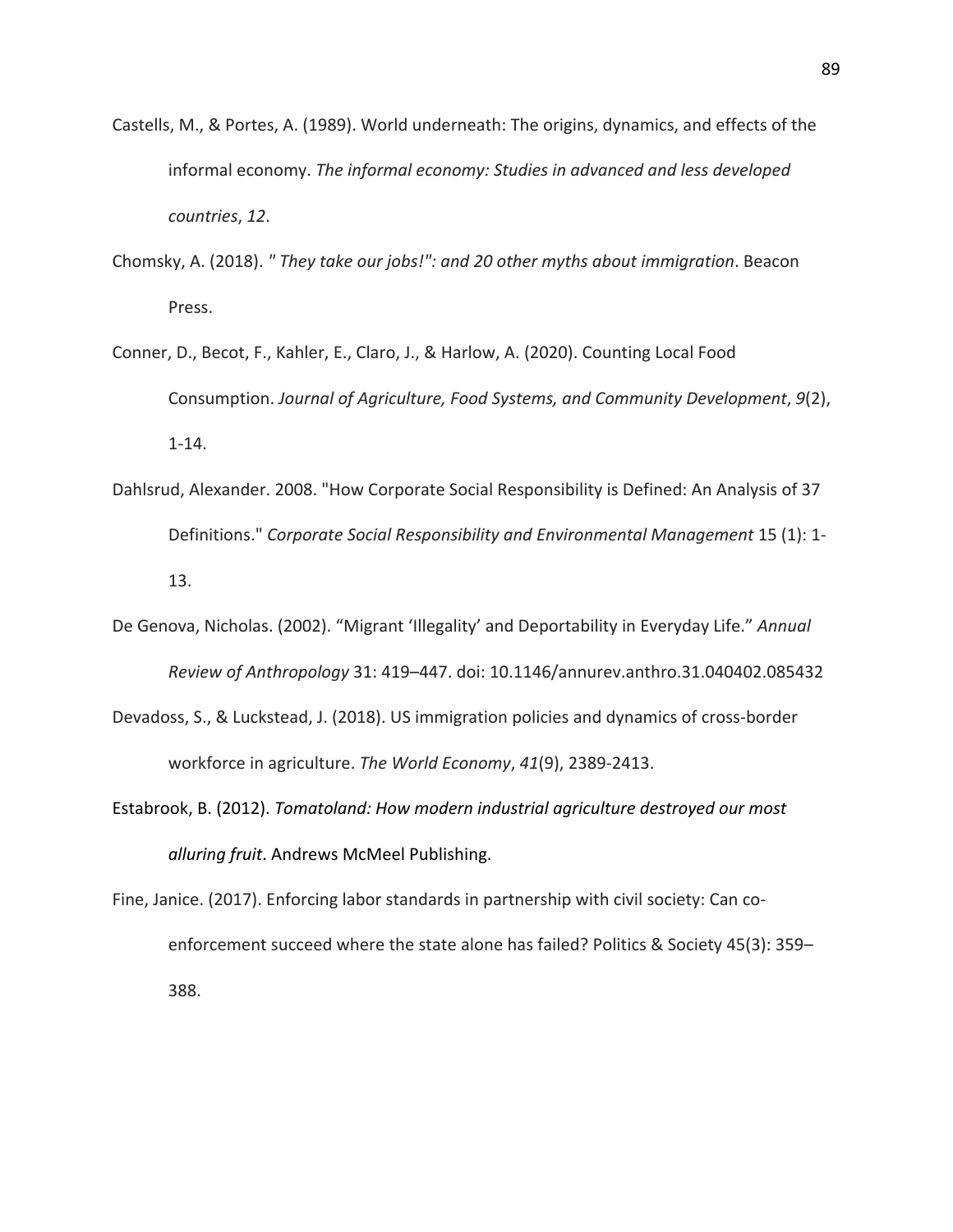- Fine, Janice, and Tim Bartley. (2019). "Raising the floor: New directions in public and private enforcement of labor standards in the United States." Journal of Industrial Relations 61  $(2): 252 - 276.$
- Fine, Janice, Gordon, J. (2010). Strengthening labor standards enforcement through partnerships with workers' organizations. Politics & Society 38(4): 552–585.
- Fine, Janice and Lyon (2017). Enforcing labor standards in partnership with civil society: Can coenforcement succeed where the state alone has failed? Politics & Society 45(3): 359– 388.
- Flores, L. A. (2015). The Willing Choice of Farm Labor in the UFW "Take Our Jobs" Campaign. In *Disturbing Argument* (pp. 83-88). Routledge.
- Flores, Yolanda. (2017). "Latino farmworker activism in Vermont: Migrant Justice/Justicia Migrante." *Latino Studies* 15 (4): 516-521.
- Gallardo-Vázquez, Dolores, and M. Isabel Sanchez-Hernandez. (2014). "Measuring Corporate Social Responsibility for competitive success at a regional level." Journal of Cleaner *Production* 72: 14-22.
- Gálvez, A. (2018). *Eating NAFTA: trade, food policies, and the destruction of Mexico*. Univ of California Press.
- Galvin DJ. (2016) Deterring wage theft: Alt-labor, state politics, and the policy determinants of minimum wage compliance. Perspectives on Politics 14 (2): 324–350.
- García, J. R. (2012). Beyond the Fields: Cesar Chavez, the UFW, and the Struggle for Justice in the 21st Century.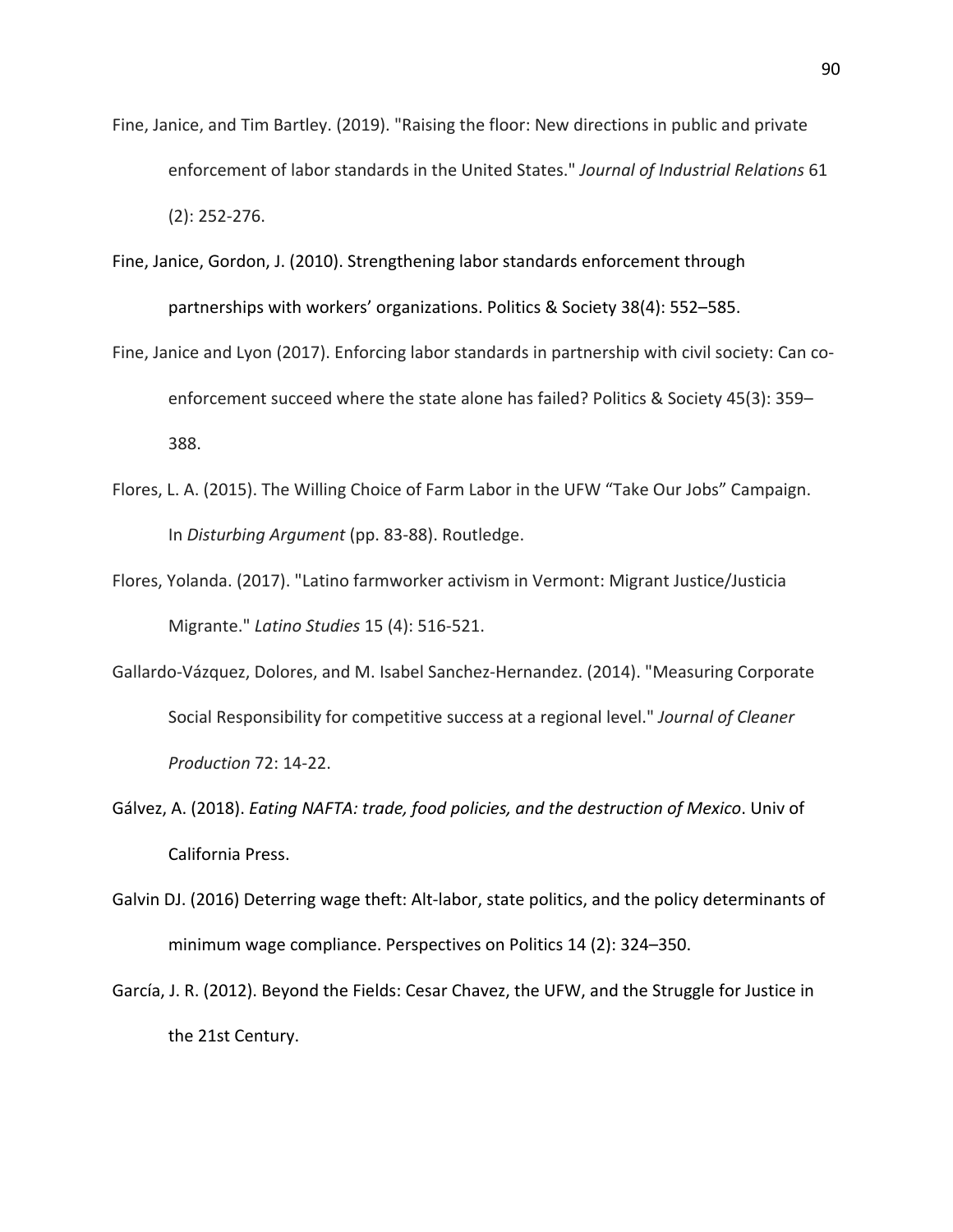- Garriga, E., & Melé, D. (2004). Corporate social responsibility theories: Mapping the territory. Journal of business ethics, 53(1-2), 51-71.
- Gomberg-Muñoz, R. (2016). Hardship politics: The strategic sharing of migration stories. *Journal of Contemporary Ethnography*, *45*(6), 741-764.

Gordon, J. (2005). *Suburban sweatshops*. Harvard University Press.

- Gray, M. (2013). *Labor and the locavore: The making of a comprehensive food ethic*. Univ of California Press.
- Guidotti-Hernández, N. M. (2017). Affective communities and millennial desires: Latinx, or why my computer won't recognize Latina/o. *Cultural dynamics*, 29(3), 141-159.
- Hernandez, Trish, and Susan Gabbard. 2019. "Findings from the National Agricultural Workers Survey (NAWS) 2015-2016: a demographic and employment profile of United States farmworkers."
- Heyman, J.M. (1998). State Effects on Labor Exploitation: The INS and Undocumented Immigrants at the Mexico-United States Border. Critique of Anthropology, 18(2).
- Holt-Giménez, E. (2010). Food security, food justice, or food sovereignty? Food First Backgrounder. Institute For Food and Development Policy, 16 (4), 1-4. Retrieved from https://foodfirst.org/wp-content/uploads/2013/12/BK16\_4-2010- Winter Food Movements bckgrndr-.pdf
- Horton, S. B. (2016). Ghost Workers: The Implications of Governing Immigration through Crime for Migrant Workplaces. *Anthropology of Work Review*, *37*(1), 11-23.
- Jamali, D. R., El Dirani, A. M., & Harwood, I. A. (2015). Exploring human resource management roles in corporate social responsibility: The CSR-HRM co-creation model. *Business Ethics: A European Review*, *24*(2), 125-143.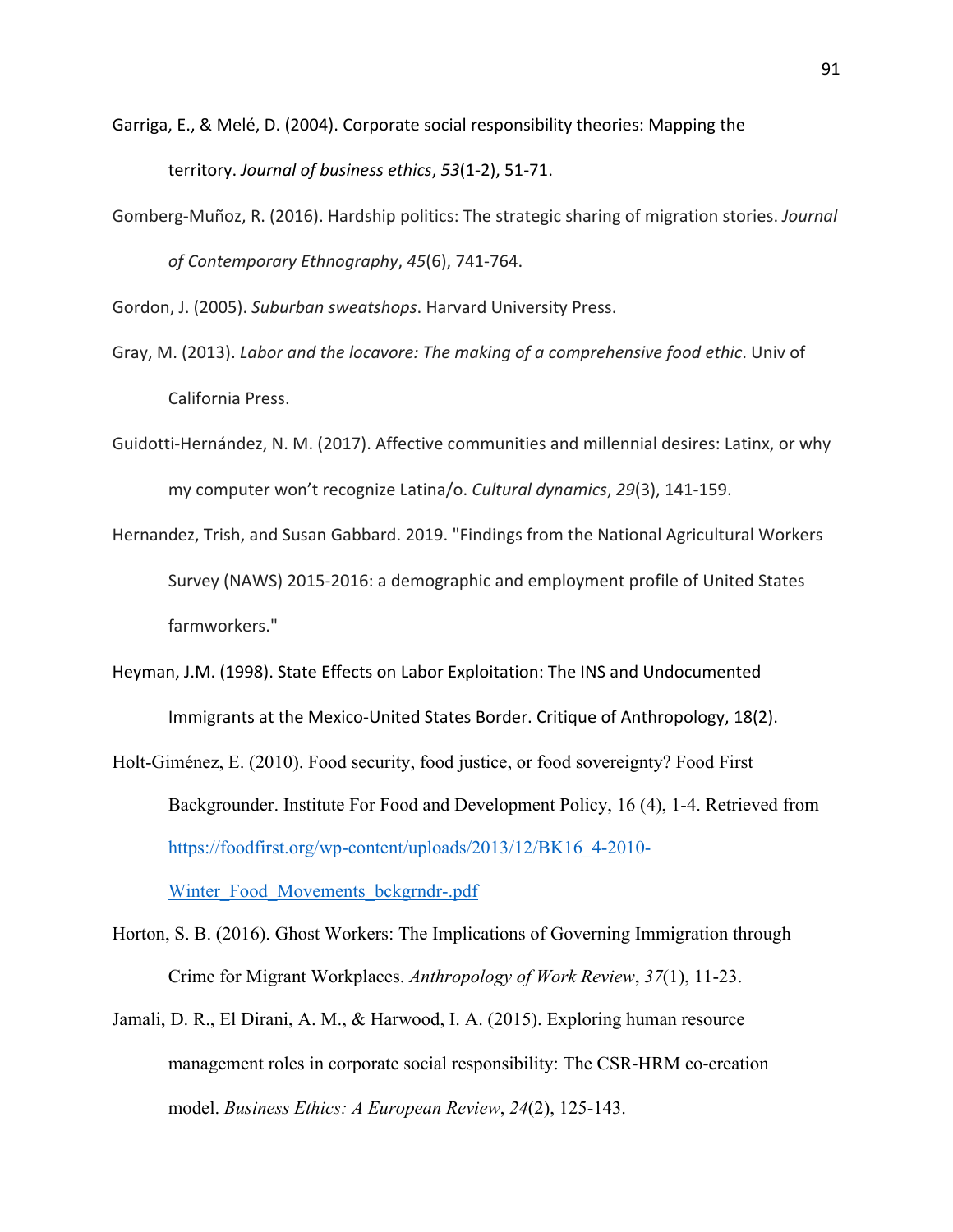- Kades, V. (2019). Stress and stressors affecting Latino migrant dairy farmworkers in Vermont: An exploratory analysis.
- Kenna, Caleb and Chris Urban. 2009. "The Golden Cage." Middlebury, Vermont: Vermont Folklife Center.

Leary, E. (2005). Immokalee workers take down Taco Bell. *Monthly Review*, 57(5), 11.

Leipziger, Deborah. 2018. "Protecting Rights at the End of the Line."

- Mares, Teresa M. 2019. *Life on the Other Border: Farmworkers and Food Justice in Vermont.* University of California Press.
- Mares, Teresa. 2018. "Cultivating Comida: Dignity and devastation in Vermont's dairy industry." Journal of Agriculture, Food Systems, and Community Development 8 (3): 1-4.
- Mares, T. M., & O'Neill, B. (2019). "Cultivating Comida: A New Day for Dairy?". *Journal of* Agriculture, Food Systems, and Community Development, 8(4), 1-4.
- Massey, D. S., Durand, J., & Malone, N. J. (2002). *Beyond smoke and mirrors: Mexican immigration in an era of economic integration*. Russell Sage Foundation.
- McCandless, S. (2010). Conserving the landscapes of Vermont: Shifting terms of access and visibility. (Doctoral dissertation: Obtained through personal communication). Clark University, Worcester, MA.
- McDonald, J. H. (1995). NAFTA and the milking of dairy farmers in central Mexico. *Culture & Agriculture*, *15*(51-52), 13-18.

Migrant Justice. 2019. "About the Milk with Dignity program."

Murray, G. (1996). Global'who can I kill today?'capitalism: top business in the 90s. *Social Alternatives*, *15*(1), 26.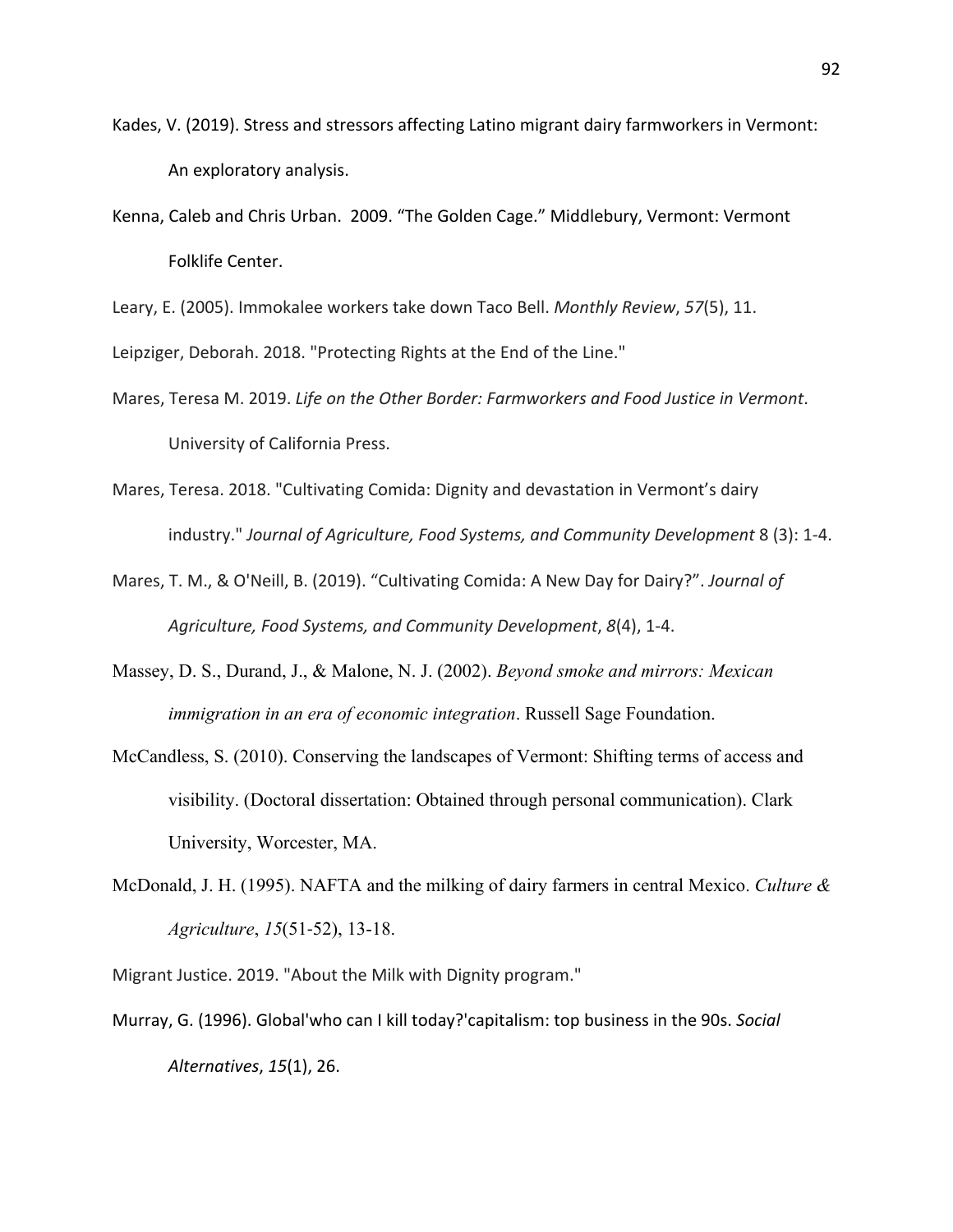National Academies of Sciences, Engineering, and Medicine, Di Blau, F., & Mackie, C.

(2016). The economic and fiscal consequences of immigration: A report.

- National Agricultural Workers Survey (NAWS). Farmworker Ethnicity. US Department of Labor. Retrieved from: https://naws.jbsinternational.com/2/2fwis.php
- Orleck, Annelise. 2018. *"We are All Fast-food Workers Now": The Global Uprising Against Poverty Wages*. Beacon Press.
- Otero, G. (2011). Neoliberal globalization, NAFTA, and migration: Mexico's loss of food and labor sovereignty. *Journal of Poverty*, 15(4), 384-402.
- Outhwaite, O., & Martin-Ortega, O. (2019). Worker-driven monitoring–Redefining supply chain monitoring to improve labour rights in global supply chains. *Competition & Change*, *23*(4), 378-396.
- Paspalanova, M. (2008). Undocumented vs. illegal migrant: Towards terminological coherence. *Migraciones internacionales*, 4(3), 79-90.
- Portes, A., Castells, M., & Benton, L. A. (Eds.). (1989). *The informal economy: Studies in advanced and less developed countries*. JHU Press.
- Radel, Claudia, Birgit Schmook, and Susannah McCandless. 2010. "Environment, transnational labor migration, and gender: case studies from southern Yucatan, Mexico and Vermont, USA." *Population and Environment* 32 (2-3): 177-197.
- Relinger, R. (2010). NAFTA and US cornsubsidies: Explaining the displacement of Mexico's corn farmers. Prospect Journal of International Affairs at UCSD.
- Sassen, S. (1997). *Informalization in advanced market economies* (Vol. 20). Development Policies Department, International Labour Office.